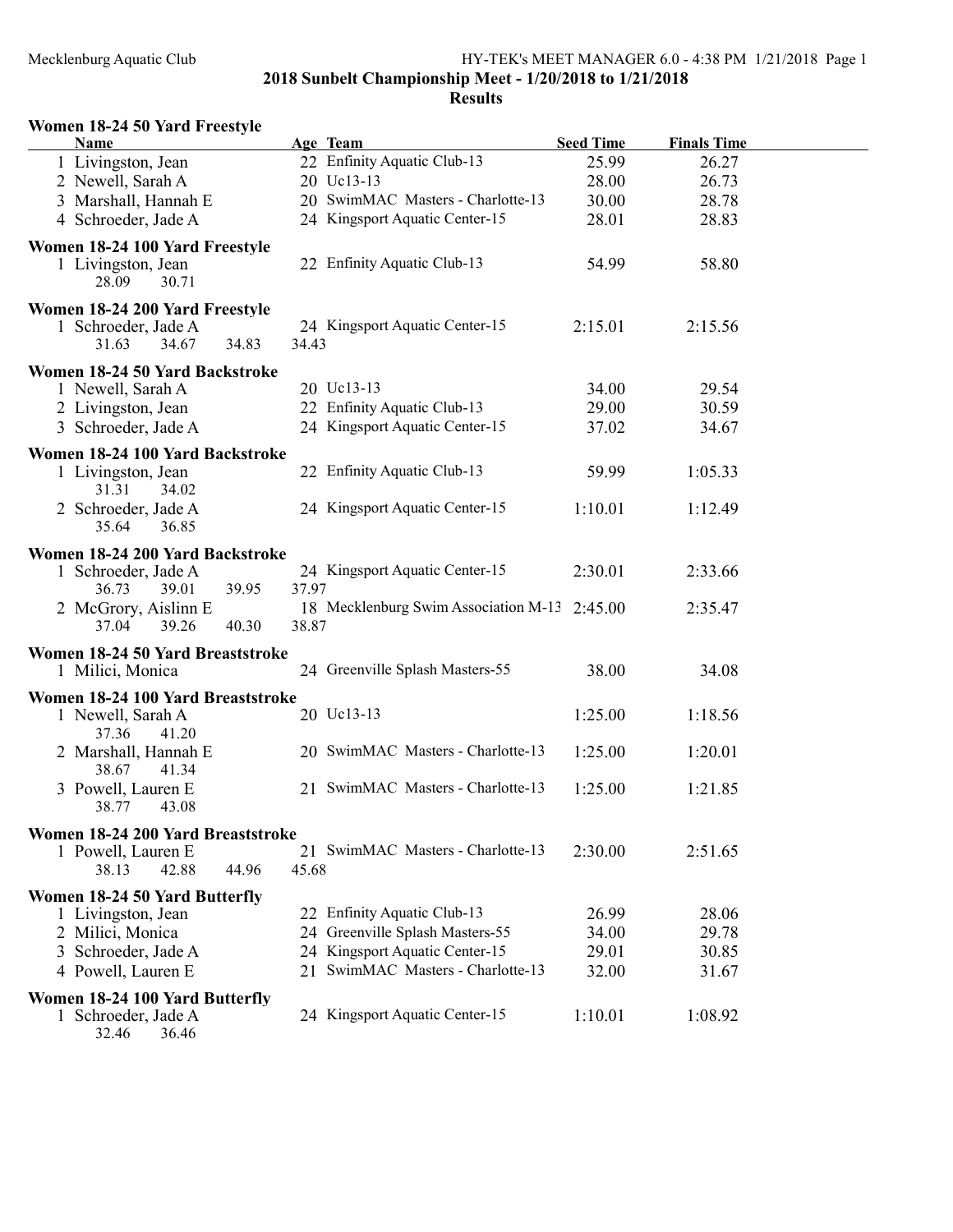|                          | <b>Women 18-24 100 Yard IM</b>                                          |                                                                       |                  |           |
|--------------------------|-------------------------------------------------------------------------|-----------------------------------------------------------------------|------------------|-----------|
|                          | 1 Livingston, Jean<br>30.00<br>35.93                                    | 22 Enfinity Aquatic Club-13                                           | 1:03.99          | 1:05.93   |
|                          | 2 Newell, Sarah A<br>30.97<br>37.57                                     | 20 Uc13-13                                                            | 1:10.00          | 1:08.54   |
|                          | 3 Marshall, Hannah E<br>33.98<br>39.13                                  | 20 SwimMAC Masters - Charlotte-13                                     | 1:16.00          | 1:13.11   |
|                          | 4 Powell, Lauren E<br>33.96<br>40.52                                    | 21 SwimMAC Masters - Charlotte-13                                     | 1:15.00          | 1:14.48   |
|                          | <b>Women 18-24 200 Yard IM</b>                                          |                                                                       |                  |           |
|                          | 1 Powell, Lauren E<br>39.09<br>32.30<br>45.73                           | 21 SwimMAC Masters - Charlotte-13<br>37.89                            | 2:20.00          | 2:35.01   |
|                          | 2 Schroeder, Jade A<br>32.67<br>40.52<br>46.89                          | 24 Kingsport Aquatic Center-15<br>37.61                               | 2:30.01          | 2:37.69   |
|                          | Women 25-29 50 Yard Freestyle                                           |                                                                       |                  |           |
|                          | 1 Hauser, Whitney S                                                     | 26 Gaston Gators - Gastonia NC-13                                     | 25.44            | 25.45     |
|                          | 2 Smith, LaJoya B                                                       | 29 Tac Titans-13                                                      | 25.60            | 25.57     |
|                          | 3 Willingham, Molly C                                                   | 25 Greenville Splash Masters-55                                       | 25.74            | 25.60     |
|                          | 4 Woskoff, Rebecca                                                      | 27 YMCA Of the Triangle Area-13                                       | 30.55            | 30.55     |
|                          | 5 Ray, Maggie M                                                         | 27 Mecklenburg Swim Association M-13                                  | 40.00            | 30.94     |
| $\overline{\phantom{a}}$ | Hance, Stephanie                                                        | 29 Greenville Splash Masters-55                                       | 30.00            | <b>NS</b> |
|                          | --- Olack, Kristina M                                                   | 27 SwimMAC Masters - Charlotte-13                                     | 32.00            | <b>NS</b> |
|                          | Women 25-29 100 Yard Freestyle<br>1 Hauser, Whitney S<br>26.88<br>29.78 | 26 Gaston Gators - Gastonia NC-13                                     | 56.50            | 56.66     |
|                          | 2 Smith, LaJoya B<br>27.23<br>29.44                                     | 29 Tac Titans-13                                                      | 56.60            | 56.67     |
|                          | 3 Woodard, Chantal M<br>28.65<br>31.40                                  | 29 SwimMAC Masters - Charlotte-13                                     | 1:02.00          | 1:00.05   |
|                          | 4 Woskoff, Rebecca<br>32.07<br>34.25                                    | 27 YMCA Of the Triangle Area-13                                       | 1:05.83          | 1:06.32   |
|                          | --- Hance, Stephanie                                                    | 29 Greenville Splash Masters-55                                       | 1:05.00          | <b>NS</b> |
|                          | Women 25-29 200 Yard Freestyle                                          |                                                                       |                  |           |
|                          | 1 Hauser, Whitney S                                                     | 26 Gaston Gators - Gastonia NC-13                                     | 2:08.00          | 2:11.84   |
|                          | 33.70<br>34.69<br>29.97                                                 | 33.48                                                                 |                  |           |
|                          | 2 Woodard, Chantal M                                                    | 29 SwimMAC Masters - Charlotte-13                                     | 2:05.00          | 2:19.32   |
|                          | 31.20<br>34.73<br>36.76                                                 | 36.63                                                                 |                  |           |
|                          | 3 Woskoff, Rebecca<br>33.21<br>36.31<br>37.47                           | 27 YMCA Of the Triangle Area-13<br>37.15                              | 2:23.12          | 2:24.14   |
|                          | 4 Ray, Maggie M                                                         | 27 Mecklenburg Swim Association M-13 3:00.00                          |                  | 2:35.72   |
|                          | 34.44<br>39.73<br>41.50                                                 | 40.05                                                                 |                  |           |
|                          | Women 25-29 500 Yard Freestyle                                          |                                                                       |                  |           |
|                          | 1 Woodard, Chantal M                                                    | 29 SwimMAC Masters - Charlotte-13                                     | 5:53.39          | 5:53.75   |
|                          | 30.84<br>34.69<br>35.71<br>36.65<br>36.20                               | 35.60<br>35.73<br>36.22<br>35.75                                      | 36.36            |           |
|                          | 2 Hauser, Whitney S<br>37.28<br>33.45<br>38.31<br>38.21<br>36.31        | 26 Gaston Gators - Gastonia NC-13<br>38.79<br>38.85<br>38.95<br>38.86 | 6:04.71<br>38.45 | 6:17.46   |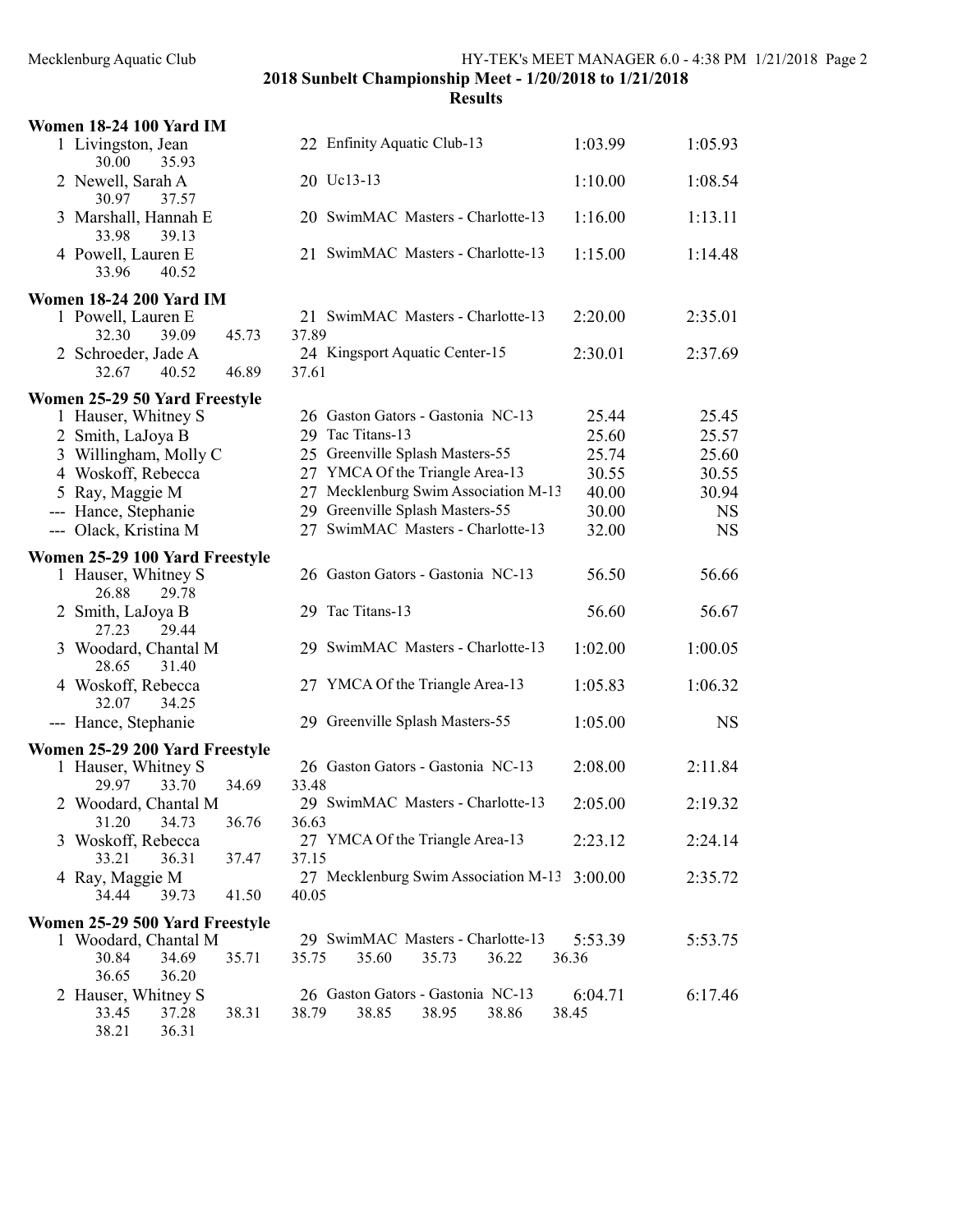| Women 25-29 1000 Yard Freestyle                                              |                         |                         |                                               |                |                                      |                            |           |
|------------------------------------------------------------------------------|-------------------------|-------------------------|-----------------------------------------------|----------------|--------------------------------------|----------------------------|-----------|
| 1 Deschler, Jennifer A<br>34.01<br>38.18<br>40.32<br>40.45<br>40.24<br>40.37 | 39.20<br>40.56<br>39.81 | 39.86<br>40.56<br>37.99 | 28 Enfinity Aquatic Club-13<br>40.11<br>40.43 | 40.03<br>40.74 | 39.93<br>40.57                       | 13:08.64<br>40.58<br>40.12 | 13:14.06  |
| Women 25-29 50 Yard Backstroke                                               |                         |                         |                                               |                |                                      |                            |           |
| 1 Willingham, Molly C                                                        |                         |                         | 25 Greenville Splash Masters-55               |                |                                      | 28.98                      | 28.57     |
| 2 Hauser, Whitney S                                                          |                         |                         | 26 Gaston Gators - Gastonia NC-13             |                |                                      | 30.50                      | 30.80     |
| 3 Woskoff, Rebecca                                                           |                         |                         | 27 YMCA Of the Triangle Area-13               |                |                                      | 40.43                      | 39.35     |
| --- Hance, Stephanie                                                         |                         |                         | 29 Greenville Splash Masters-55               |                |                                      | 32.00                      | <b>NS</b> |
| Women 25-29 100 Yard Backstroke                                              |                         |                         |                                               |                |                                      |                            |           |
| 1 Willingham, Molly C<br>29.76<br>31.65                                      |                         |                         | 25 Greenville Splash Masters-55               |                |                                      | 1:01.66                    | 1:01.41   |
| 2 Woodard, Chantal M<br>31.53<br>34.04                                       |                         |                         | 29 SwimMAC Masters - Charlotte-13             |                |                                      | 1:05.84                    | 1:05.57   |
| 3 Hauser, Whitney S<br>35.36<br>32.23                                        |                         |                         | 26 Gaston Gators - Gastonia NC-13             |                |                                      | 1:09.00                    | 1:07.59   |
| 4 Woskoff, Rebecca<br>39.81<br>40.75                                         |                         |                         | 27 YMCA Of the Triangle Area-13               |                |                                      | 1:22.00                    | 1:20.56   |
| --- Hance, Stephanie                                                         |                         |                         | 29 Greenville Splash Masters-55               |                |                                      | 1:10.00                    | <b>NS</b> |
| Women 25-29 200 Yard Backstroke                                              |                         |                         |                                               |                |                                      |                            |           |
| 1 Willingham, Molly C<br>31.79<br>33.59                                      | 34.00                   | 34.13                   | 25 Greenville Splash Masters-55               |                |                                      | 2:16.99                    | 2:13.51   |
| 2 Woodard, Chantal M<br>33.02<br>35.63                                       | 36.89                   | 37.31                   | 29 SwimMAC Masters - Charlotte-13             |                |                                      | 2:24.81                    | 2:22.85   |
| 3 Deschler, Jennifer A<br>37.82<br>39.66                                     | 40.08                   | 39.76                   | 28 Enfinity Aquatic Club-13                   |                |                                      | 2:37.63                    | 2:37.32   |
| --- Hance, Stephanie                                                         |                         |                         | 29 Greenville Splash Masters-55               |                |                                      | 2:35.00                    | <b>NS</b> |
| Women 25-29 100 Yard Breaststroke<br>1 Woodard, Chantal M<br>41.23<br>37.43  |                         |                         | 29 SwimMAC Masters - Charlotte-13             |                |                                      | 1:22.39                    | 1:18.66   |
| Women 25-29 50 Yard Butterfly                                                |                         |                         |                                               |                |                                      |                            |           |
| 1 Hauser, Whitney S                                                          |                         |                         | 26 Gaston Gators - Gastonia NC-13             |                |                                      | 27.80                      | 27.77     |
| 2 Willingham, Molly C                                                        |                         |                         | 25 Greenville Splash Masters-55               |                |                                      | 29.55                      | 29.29     |
| 3 Smith, LaJoya B                                                            |                         |                         | 29 Tac Titans-13                              |                |                                      | 31.60                      | 29.78     |
| 4 Woskoff, Rebecca                                                           |                         |                         | 27 YMCA Of the Triangle Area-13               |                |                                      | 40.05                      | 36.84     |
| --- Hance, Stephanie                                                         |                         |                         | 29 Greenville Splash Masters-55               |                |                                      | 32.00                      | NS        |
| --- Olack, Kristina M                                                        |                         |                         | 27 SwimMAC Masters - Charlotte-13             |                |                                      | 36.00                      | <b>NS</b> |
| Women 25-29 100 Yard Butterfly                                               |                         |                         |                                               |                |                                      |                            |           |
| --- Woodard, Chantal M                                                       |                         |                         | 29 SwimMAC Masters - Charlotte-13             |                |                                      | 1:06.66                    | <b>NS</b> |
| --- Hance, Stephanie                                                         |                         |                         | 29 Greenville Splash Masters-55               |                |                                      | 1:12.00                    | <b>NS</b> |
| <b>Women 25-29 100 Yard IM</b>                                               |                         |                         |                                               |                |                                      |                            |           |
| 1 Willingham, Molly C<br>29.68<br>35.64                                      |                         |                         | 25 Greenville Splash Masters-55               |                |                                      | 1:05.55                    | 1:05.32   |
| 2 Hauser, Whitney S<br>31.16<br>36.04                                        |                         |                         | 26 Gaston Gators - Gastonia NC-13             |                |                                      | 1:06.50                    | 1:07.20   |
| 3 Woodard, Chantal M<br>29.99<br>37.25                                       |                         |                         | 29 SwimMAC Masters - Charlotte-13             |                |                                      | 1:09.62                    | 1:07.24   |
| 4 Ray, Maggie M<br>39.09<br>36.78                                            |                         |                         |                                               |                | 27 Mecklenburg Swim Association M-13 | 1:30.00                    | 1:15.87   |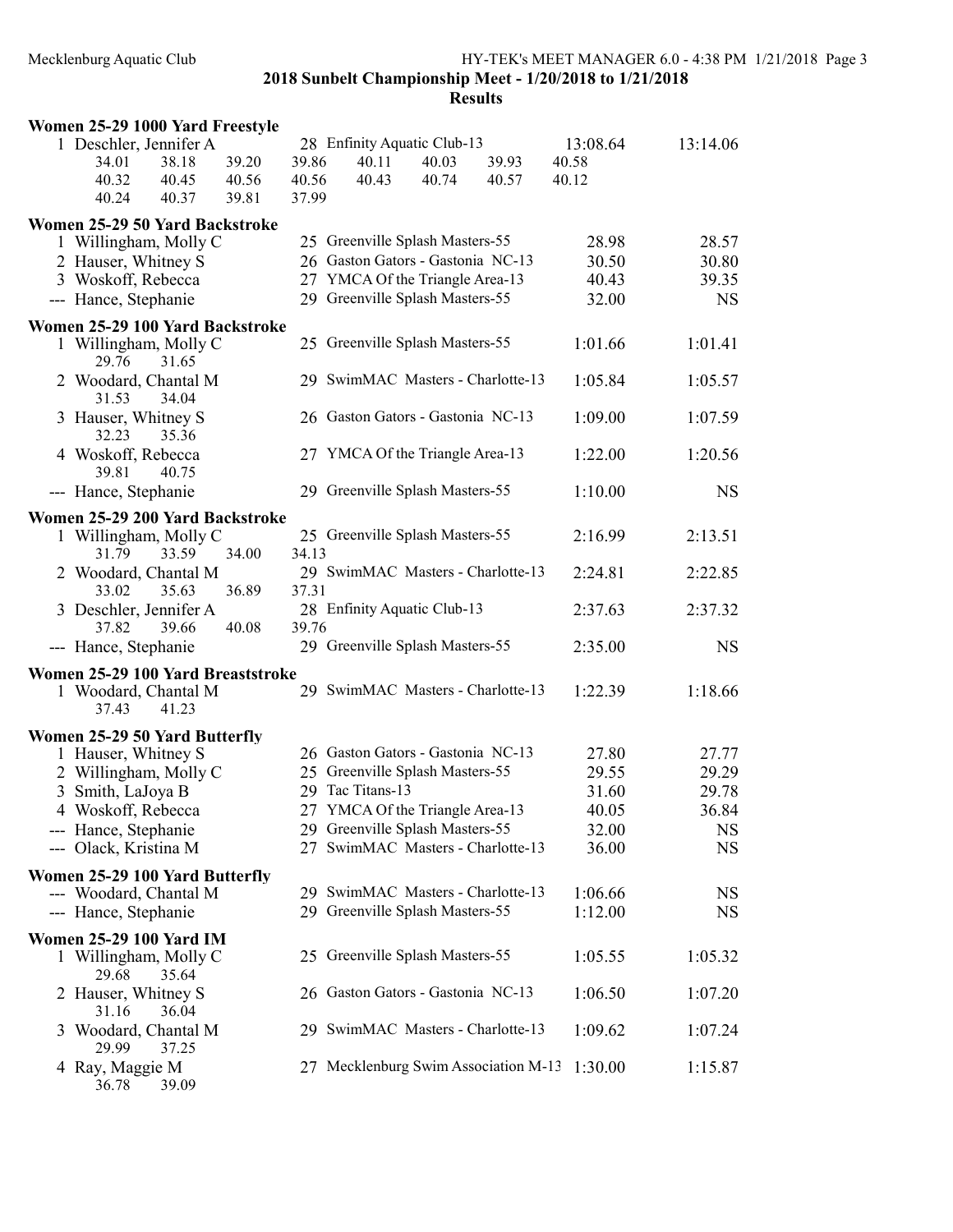### (Women 25-29 100 Yard IM) 5 Deschler, Jennifer A 28 Enfinity Aquatic Club-13 1:17.62 1:16.21 35.01 41.20 6 Woskoff, Rebecca 27 YMCA Of the Triangle Area-13  $1:19.19$   $1:19.02$ 38.84 40.18 --- Hance, Stephanie 29 Greenville Splash Masters-55 1:18.00 NS --- Olack, Kristina M 27 SwimMAC Masters - Charlotte-13 1:20.00 NS Women 25-29 200 Yard IM 1 Woodard, Chantal M 29 SwimMAC Masters - Charlotte-13 2:25.87 2:25.40 29.80 35.76 44.69 35.15 2 Hauser, Whitney S 26 Gaston Gators - Gastonia NC-13 2:35.00 2:29.17 32.05 38.99 44.28 33.85 --- Deschler, Jennifer A 28 Enfinity Aquatic Club-13 2:44.50 NS --- Olack, Kristina M 27 SwimMAC Masters - Charlotte-13 2:40.00 NS Women 25-29 400 Yard IM --- Deschler, Jennifer A 28 Enfinity Aquatic Club-13 5:39.22 NS Women 30-34 50 Yard Freestyle 1 Taylor, Sharon C 32 YMCA Columbia Swim Club-55 35.00 27.94 2 Keith, Jen E 32 Mecklenburg Swim Association M-13 27.69 28.02 3 Daniels, Emily A 31 SwimMAC Masters - Charlotte-13 30.00 30.37 4 Macari, Maggie 30 Mecklenburg Swim Association M-13 40.00 32.87 5 Crowder, Meaghan 31 YMCA Seahorse Swim Team - Hick-143.00 33.23<br>6 Remington. Phoebe M 33 Uc15-15 1:00.00 33.81 6 Remington, Phoebe M 33 Uc15-15 1:00.00 33.81 7 Hilbert, Brittany 33 Greenville Splash Masters-55 40.00 38.09 --- Dunstan, Steph 33 YMCA Of the Triangle Area-13 30.64 NS --- Brown, Ariel E 31 Greenville Splash Masters-55 32.00 NS Women 30-34 100 Yard Freestyle 1 Little, Lindsey 30 Greenville Splash Masters-55 58.00 59.12 28.59 30.53 2 Taylor, Sharon C 32 YMCA Columbia Swim Club-55 1:05.00 1:02.15 30.05 32.10 3 Oberdan, Angelina 31 SwimMAC Masters - Charlotte-13 1:10.00 1:05.72 31.86 33.86 4 Driscoll, Mo 33 Uc13-13 1:20.00 1:06.12 31.91 34.21 5 Macari, Maggie 30 Mecklenburg Swim Association M-13 1:35.00 1:10.89 33.73 37.16 6 Hilbert, Brittany 33 Greenville Splash Masters-55 2:00.00 1:24.42 40.64 43.78 --- Brown, Ariel E 31 Greenville Splash Masters-55 1:15.00 NS --- Watterson, Laura A 32 Mecklenburg Swim Association M-13 1:00.00 NS Women 30-34 200 Yard Freestyle 1 Crowder, Meaghan 31 YMCA Seahorse Swim Team - Hick-1 3:45.00 2:54.61 39.80 44.03 45.95 44.83 Women 30-34 500 Yard Freestyle<br>1 Keith, Jen E 32 Mecklenburg Swim Association M-13 5:53.21 6:00.54 31.31 35.59 36.89 37.38 37.39 37.12 36.98 36.86 36.87 34.15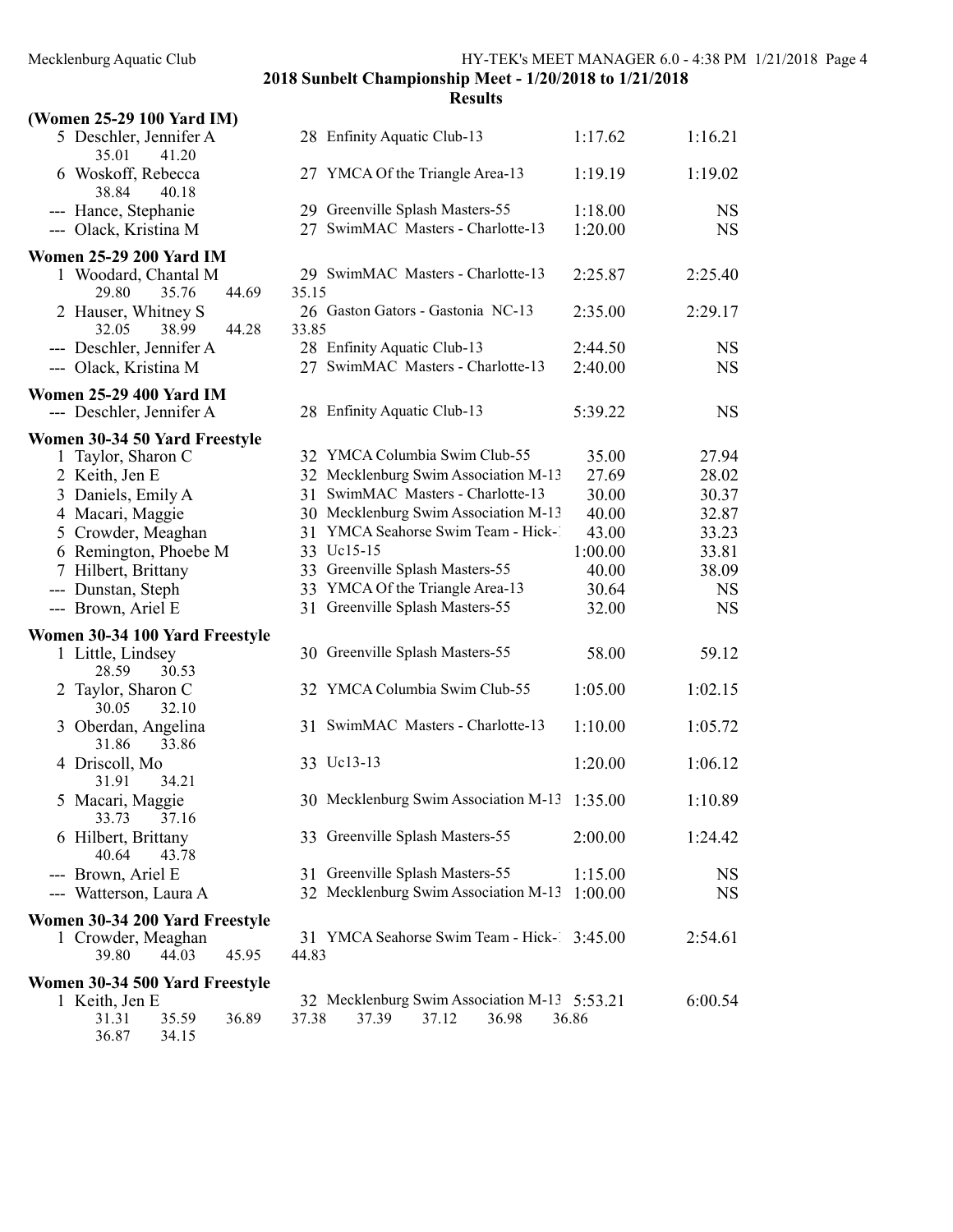|              | (Women 30-34 500 Yard Freestyle)                       |       |       |                                            |       |       |                  |           |
|--------------|--------------------------------------------------------|-------|-------|--------------------------------------------|-------|-------|------------------|-----------|
|              | 2 Kirkpatrick, Amy<br>35.03<br>37.50<br>38.63<br>37.86 | 38.53 | 38.49 | 30 SwimMAC Masters - Charlotte-13<br>38.49 | 38.34 | 38.39 | 6:30.00<br>38.38 | 6:19.64   |
|              | 3 Brown, Ariel E                                       |       |       | 31 Greenville Splash Masters-55            |       |       | 7:20.00          | 7:38.87   |
|              | 42.36<br>38.25<br>46.85<br>45.99                       | 45.08 | 46.77 | 48.08                                      | 48.83 | 48.27 | 48.39            |           |
|              | Women 30-34 50 Yard Backstroke                         |       |       |                                            |       |       |                  |           |
|              | 1 Keith, Jen E                                         |       |       | 32 Mecklenburg Swim Association M-13       |       |       | 33.00            | 32.57     |
|              | 2 Taylor, Sharon C                                     |       |       | 32 YMCA Columbia Swim Club-55              |       |       | 35.00            | 33.24     |
|              | 3 Dunstan, Steph                                       |       |       | 33 YMCA Of the Triangle Area-13            |       |       | 36.30            | 36.02     |
|              | 4 Daniels, Emily A                                     |       |       | 31 SwimMAC Masters - Charlotte-13          |       |       | 36.00            | 36.78     |
|              | 5 Hilbert, Brittany                                    |       |       | 33 Greenville Splash Masters-55            |       |       | 50.00            | 42.24     |
|              | 6 Crowder, Meaghan                                     |       |       | 31 YMCA Seahorse Swim Team - Hick-1        |       |       | 55.00            | 42.78     |
|              | Women 30-34 100 Yard Backstroke                        |       |       |                                            |       |       |                  |           |
|              | 1 Little, Lindsey<br>32.31<br>34.39                    |       |       | 30 Greenville Splash Masters-55            |       |       | 1:06.00          | 1:06.70   |
|              | 2 Driscoll, Mo<br>38.72<br>37.43                       |       |       | 33 Uc13-13                                 |       |       | 1:45.00          | 1:16.15   |
|              | 3 Dunstan, Steph<br>37.00<br>40.66                     |       |       | 33 YMCA Of the Triangle Area-13            |       |       | 1:20.00          | 1:17.66   |
|              | 4 Kirkpatrick, Amy<br>40.09<br>40.26                   |       |       | 30 SwimMAC Masters - Charlotte-13          |       |       | 1:35.00          | 1:20.35   |
|              | Women 30-34 200 Yard Backstroke                        |       |       |                                            |       |       |                  |           |
|              | 1 Taylor, Sharon C<br>36.16<br>37.65                   | 39.08 | 38.26 | 32 YMCA Columbia Swim Club-55              |       |       | 2:40.00          | 2:31.15   |
|              | 2 Keith, Jen E<br>36.92<br>39.05                       | 39.19 | 37.78 | 32 Mecklenburg Swim Association M-13       |       |       | 2:40.00          | 2:32.94   |
|              | Women 30-34 50 Yard Breaststroke                       |       |       |                                            |       |       |                  |           |
| $\mathbf{1}$ | Taylor, Sharon C                                       |       |       | 32 YMCA Columbia Swim Club-55              |       |       | 35.00            | 34.33     |
|              | 2 Keith, Jen E                                         |       |       | 32 Mecklenburg Swim Association M-13       |       |       | 35.00            | 35.03     |
|              | 3 Little, Lindsey                                      |       |       | 30 Greenville Splash Masters-55            |       |       | 35.00            | 35.87     |
|              | 4 Watterson, Laura A                                   |       |       | 32 Mecklenburg Swim Association M-13       |       |       | 40.00            | 36.62     |
|              | 5 Kirkpatrick, Amy                                     |       |       | 30 SwimMAC Masters - Charlotte-13          |       |       | 42.00            | 37.76     |
|              | 6 Hilbert, Brittany                                    |       |       | 33 Greenville Splash Masters-55            |       |       | 1:00.00          | 51.06     |
|              | --- Daniels, Emily A                                   |       |       | 31 SwimMAC Masters - Charlotte-13          |       |       | 45.00            | <b>NS</b> |
|              | Women 30-34 100 Yard Breaststroke                      |       |       |                                            |       |       |                  |           |
|              | 1 Taylor, Sharon C<br>35.49<br>38.26                   |       |       | 32 YMCA Columbia Swim Club-55              |       |       | 1:25.00          | 1:13.75   |
|              | 2 Keith, Jen E<br>36.53<br>40.97                       |       |       | 32 Mecklenburg Swim Association M-13       |       |       | 1:16.50          | 1:17.50   |
|              | Women 30-34 200 Yard Breaststroke                      |       |       |                                            |       |       |                  |           |
|              | 1 Taylor, Sharon C<br>37.94<br>41.47                   | 42.43 | 41.73 | 32 YMCA Columbia Swim Club-55              |       |       | 2:50.00          | 2:43.57   |
|              | 2 Keith, Jen E<br>37.56<br>42.03                       | 43.30 | 42.28 | 32 Mecklenburg Swim Association M-13       |       |       | 2:45.00          | 2:45.17   |
|              | 3 Watterson, Laura A<br>38.71<br>42.59                 | 43.97 | 43.88 | 32 Mecklenburg Swim Association M-13       |       |       | 3:10.00          | 2:49.15   |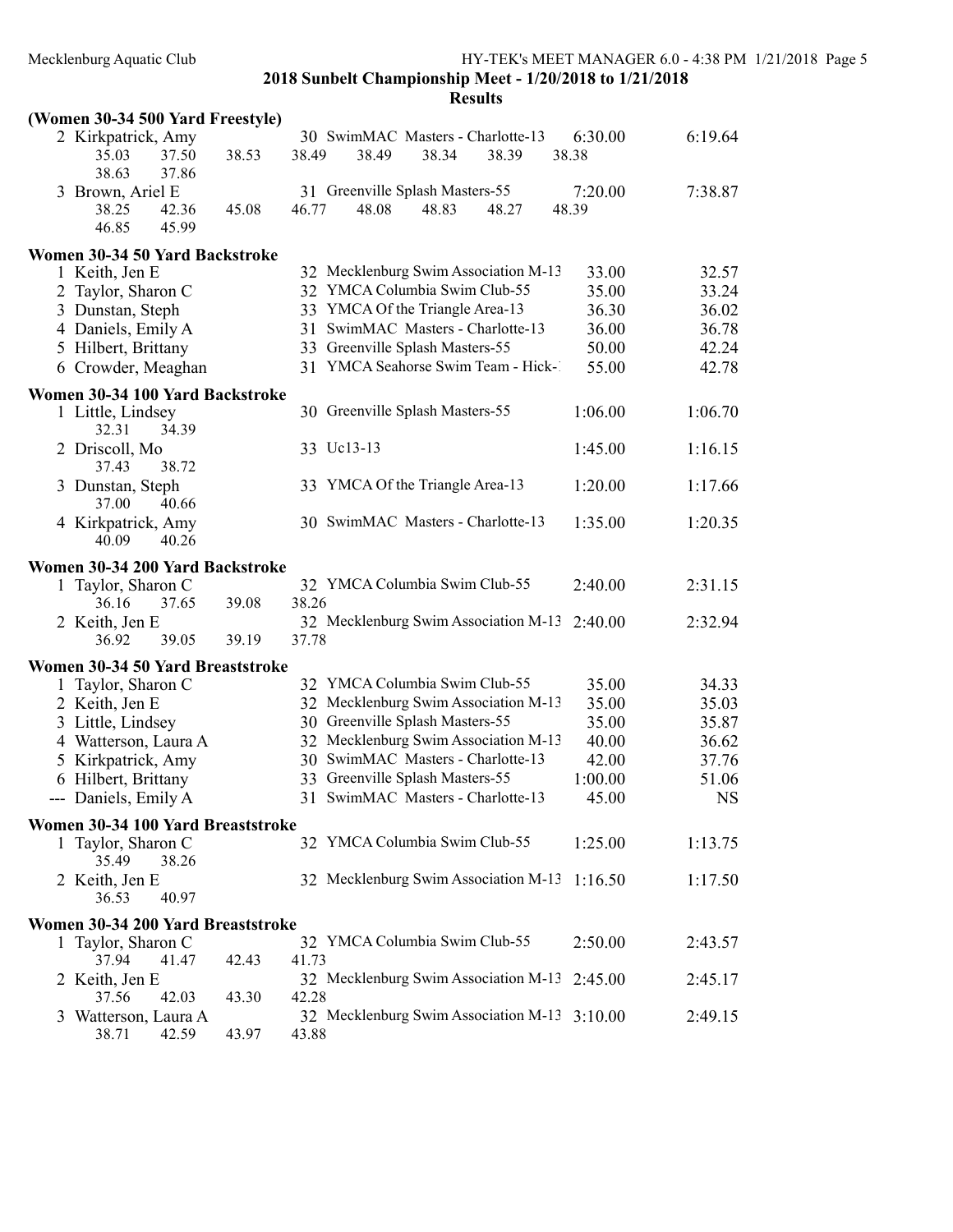#### Results

### Women 30-34 50 Yard Butterfly

|     | 1 Little, Lindsey                                               |       |       | 30 Greenville Splash Masters-55      | 30.00   | 29.24     |
|-----|-----------------------------------------------------------------|-------|-------|--------------------------------------|---------|-----------|
|     | 2 Keith, Jen E                                                  |       |       | 32 Mecklenburg Swim Association M-13 | 30.00   | 29.67     |
|     | 3 Watterson, Laura A                                            |       |       | 32 Mecklenburg Swim Association M-13 | 30.00   | 31.84     |
|     | 4 Driscoll, Mo                                                  |       |       | 33 Uc13-13                           | 40.00   | 33.13     |
|     | 5 Dunstan, Steph                                                |       |       | 33 YMCA Of the Triangle Area-13      | 38.00   | 34.79     |
|     | 6 Oberdan, Angelina                                             |       |       | 31 SwimMAC Masters - Charlotte-13    | 30.00   | 35.10     |
|     | 7 Macari, Maggie                                                |       |       | 30 Mecklenburg Swim Association M-13 | 50.00   | 37.53     |
|     | 8 Brown, Ariel E                                                |       |       | 31 Greenville Splash Masters-55      | 40.00   | 40.13     |
|     | 9 Hilbert, Brittany                                             |       |       | 33 Greenville Splash Masters-55      | 1:00.00 | 41.40     |
|     | <b>Women 30-34 100 Yard IM</b>                                  |       |       |                                      |         |           |
|     | 1 Taylor, Sharon C<br>32.52<br>35.83                            |       |       | 32 YMCA Columbia Swim Club-55        | 1:15.00 | 1:08.35   |
|     | 2 Keith, Jen E<br>33.53<br>37.82                                |       |       | 32 Mecklenburg Swim Association M-13 | 1:10.00 | 1:11.35   |
|     | 3 Macari, Maggie<br>45.32<br>40.74                              |       |       | 30 Mecklenburg Swim Association M-13 | 1:45.00 | 1:26.06   |
|     | 4 Brown, Ariel E<br>47.94<br>40.57                              |       |       | 31 Greenville Splash Masters-55      | 1:32.00 | 1:28.51   |
|     | 5 Crowder, Meaghan<br>50.09<br>42.03                            |       |       | 31 YMCA Seahorse Swim Team - Hick-1  | 1:55.00 | 1:32.12   |
|     | 6 Hilbert, Brittany<br>53.55<br>41.43                           |       |       | 33 Greenville Splash Masters-55      | 2:00.00 | 1:34.98   |
|     | 7 Remington, Phoebe M<br>42.76<br>58.05                         |       |       | 33 Uc15-15                           | 4:35.00 | 1:40.81   |
|     | --- Dunstan, Steph<br>Butterfly kick - breast<br>35.75<br>45.15 |       |       | 33 YMCA Of the Triangle Area-13      | 1:25.00 | DQ        |
|     | <b>Women 30-34 200 Yard IM</b>                                  |       |       |                                      |         |           |
|     | 1 Little, Lindsey                                               |       |       | 30 Greenville Splash Masters-55      | 2:15.00 | 2:20.25   |
|     | 30.21<br>36.34                                                  | 41.31 | 32.39 |                                      |         |           |
|     | 2 Keith, Jen E                                                  |       |       | 32 Mecklenburg Swim Association M-13 | 2:40.00 | 2:27.99   |
|     | 31.73<br>39.47                                                  | 42.29 | 34.50 |                                      |         |           |
|     | 3 Taylor, Sharon C                                              |       |       | 32 YMCA Columbia Swim Club-55        | 2:40.00 | 2:31.11   |
|     | 33.56<br>40.02                                                  | 41.61 | 35.92 |                                      |         |           |
|     | 4 Watterson, Laura A                                            |       |       | 32 Mecklenburg Swim Association M-13 | 2:45.00 | 2:37.06   |
|     | 35.23<br>40.90                                                  | 42.99 | 37.94 |                                      |         |           |
|     | 5 Kirkpatrick, Amy                                              |       |       | 30 SwimMAC Masters - Charlotte-13    | 3:00.00 | 2:43.28   |
|     | 36.32<br>43.39                                                  | 46.26 | 37.31 |                                      |         |           |
|     | 6 Oberdan, Angelina<br>43.47<br>38.42                           | 55.75 | 40.02 | 31 SwimMAC Masters - Charlotte-13    | 3:24.00 | 2:57.66   |
|     | Women 35-39 50 Yard Freestyle                                   |       |       |                                      |         |           |
|     | 1 Womble, Jenny M                                               |       |       | 39 SwimMAC Masters - Charlotte-13    | 30.00   | 27.31     |
|     | 2 Eiselstein, Patty                                             |       |       | 38 Kingsport Aquatic Center-15       | 28.66   | 28.63     |
|     | 3 Kruse, Meghan                                                 |       |       | 35 Durham Area Masters Aquatics-13   | 31.17   | 30.31     |
|     | 4 Lentz-Martin, Kathy                                           |       |       | 37 James J Harris YMCA Masters -- 13 | 34.00   | 31.34     |
|     | 5 Knowles, Kristin E                                            |       |       | 38 Greenville Splash Masters-55      | 48.00   | 49.28     |
| --- | Stump, Karen M                                                  |       |       | 39 Hawk Masters Uncw-13              | 26.50   | <b>NS</b> |
|     | Women 35-39 100 Yard Freestyle                                  |       |       |                                      |         |           |
|     | 1 Womble, Jenny M                                               |       |       | 39 SwimMAC Masters - Charlotte-13    | 1:00.00 | 1:02.19   |

29.41 32.78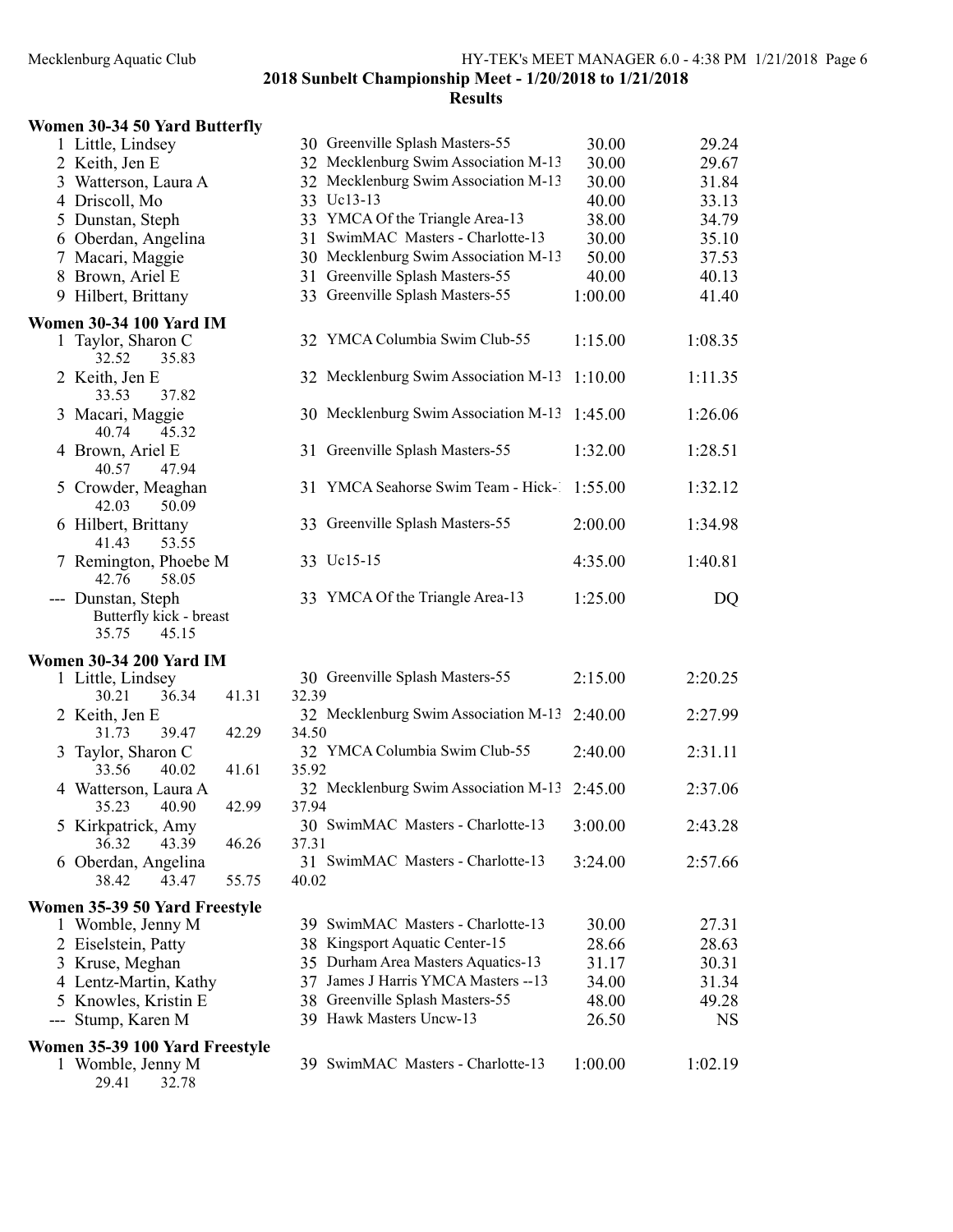| <b>Results</b> |  |
|----------------|--|

|     | (Women 35-39 100 Yard Freestyle)         |                |                |       |                                 |                                      |          |       |           |
|-----|------------------------------------------|----------------|----------------|-------|---------------------------------|--------------------------------------|----------|-------|-----------|
|     | 2 Eiselstein, Patty<br>30.84<br>34.15    |                |                |       | 38 Kingsport Aquatic Center-15  |                                      | 1:05.77  |       | 1:04.99   |
|     | 3 Kruse, Meghan<br>31.35<br>35.30        |                |                |       |                                 | 35 Durham Area Masters Aquatics-13   | 1:09.59  |       | 1:06.65   |
|     | 4 Knowles, Kristin E<br>52.51<br>1:05.30 |                |                |       | 38 Greenville Splash Masters-55 |                                      | 1:50.00  |       | 1:57.81   |
|     | --- Stump, Karen M                       |                |                |       | 39 Hawk Masters Uncw-13         |                                      |          | 58.00 | <b>NS</b> |
|     | Women 35-39 200 Yard Freestyle           |                |                |       |                                 |                                      |          |       |           |
|     | 1 Womble, Jenny M                        |                |                |       |                                 | 39 SwimMAC Masters - Charlotte-13    | 2:30.00  |       | 2:17.28   |
|     | 31.34<br>34.81                           | 35.87          | 35.26          |       |                                 |                                      |          |       |           |
|     | 2 Hargis, Jessica<br>34.90<br>37.71      | 39.23          | 39.32          |       | 38 Charlotte SwimMasters-13     |                                      | 2:29.65  |       | 2:31.16   |
|     | Women 35-39 500 Yard Freestyle           |                |                |       |                                 |                                      |          |       |           |
|     | 1 Womble, Jenny M                        |                |                |       |                                 | 39 SwimMAC Masters - Charlotte-13    | 6:00.00  |       | 6:13.28   |
|     | 33.60<br>36.86<br>37.15<br>34.75         | 38.13          | 38.50          | 38.84 | 38.57                           | 38.67                                | 38.21    |       |           |
|     | 2 Hargis, Jessica                        |                |                |       | 38 Charlotte SwimMasters-13     |                                      | 6:15.00  |       | 6:37.27   |
|     | 35.64<br>38.65                           | 40.04          | 40.77          | 40.54 | 40.56                           | 40.49                                | 40.59    |       |           |
|     | 40.39<br>39.60                           |                |                |       |                                 |                                      |          |       |           |
|     | Women 35-39 1000 Yard Freestyle          |                |                |       |                                 |                                      |          |       |           |
|     | 1 Lentz-Martin, Kathy                    |                |                |       |                                 | 37 James J Harris YMCA Masters -- 13 | 15:20.00 |       | 14:42.86  |
|     | 36.86<br>39.20                           | 41.84          | 42.97          | 43.36 | 44.48                           | 44.32                                | 45.00    |       |           |
|     | 45.77<br>44.55<br>46.01<br>45.99         | 45.21<br>45.06 | 45.65<br>43.45 | 46.16 | 45.62                           | 45.97                                | 45.39    |       |           |
|     |                                          |                |                |       |                                 |                                      |          |       |           |
|     | Women 35-39 1650 Yard Freestyle          |                |                |       | 38 Charlotte SwimMasters-13     |                                      | 23:07.49 |       | 22:44.76  |
|     | 1 Hargis, Jessica<br>36.97<br>39.84      | 40.92          | 41.55          | 41.79 | 41.98                           | 41.66                                | 41.72    |       |           |
|     | 41.46<br>41.44                           | 41.12          | 41.43          | 41.75 | 41.93                           | 41.31                                | 41.54    |       |           |
|     | 41.28<br>41.25                           | 41.23          | 41.58          | 41.62 | 41.92                           | 41.78                                | 41.76    |       |           |
|     | 42.13<br>42.00                           | 41.80          | 41.82          | 41.43 | 41.40                           | 41.68                                | 41.76    | 39.91 |           |
|     | Women 35-39 50 Yard Backstroke           |                |                |       |                                 |                                      |          |       |           |
|     | 1 Womble, Jenny M                        |                |                |       |                                 | 39 SwimMAC Masters - Charlotte-13    |          | 35.00 | 32.93     |
|     | 2 Eiselstein, Patty                      |                |                |       | 38 Kingsport Aquatic Center-15  |                                      |          | 33.30 | 33.43     |
|     | 3 Kruse, Meghan                          |                |                |       |                                 | 35 Durham Area Masters Aquatics-13   |          | 39.15 | 37.34     |
|     | 4 Knowles, Kristin E                     |                |                |       | 38 Greenville Splash Masters-55 |                                      | 1:00.00  |       | 59.94     |
|     | --- Stump, Karen M                       |                |                |       | 39 Hawk Masters Uncw-13         |                                      |          | 32.00 | <b>NS</b> |
|     | Women 35-39 100 Yard Backstroke          |                |                |       |                                 |                                      |          |       |           |
|     | 1 Eiselstein, Patty<br>35.00<br>37.63    |                |                |       | 38 Kingsport Aquatic Center-15  |                                      | 1:14.28  |       | 1:12.63   |
|     | 2 Womble, Jenny M<br>35.54<br>37.16      |                |                |       |                                 | 39 SwimMAC Masters - Charlotte-13    | 1:10.00  |       | 1:12.70   |
|     | Women 35-39 50 Yard Breaststroke         |                |                |       |                                 |                                      |          |       |           |
|     | Smith, Nicole M                          |                |                |       | 35 Greenville Splash Masters-55 |                                      |          | 37.55 | 34.50     |
|     | 2 Womble, Jenny M                        |                |                |       |                                 | 39 SwimMAC Masters - Charlotte-13    |          | 38.00 | 38.56     |
|     | 3 Kruse, Meghan                          |                |                |       |                                 | 35 Durham Area Masters Aquatics-13   |          | 40.08 | 38.89     |
|     | 4 Lentz-Martin, Kathy                    |                |                |       |                                 | 37 James J Harris YMCA Masters -- 13 |          | 43.00 | 40.14     |
|     | 5 Knowles, Kristin E                     |                |                |       | 38 Greenville Splash Masters-55 |                                      |          | 52.00 | 52.66     |
| --- | Stump, Karen M                           |                |                |       | 39 Hawk Masters Uncw-13         |                                      |          | 34.00 | NS        |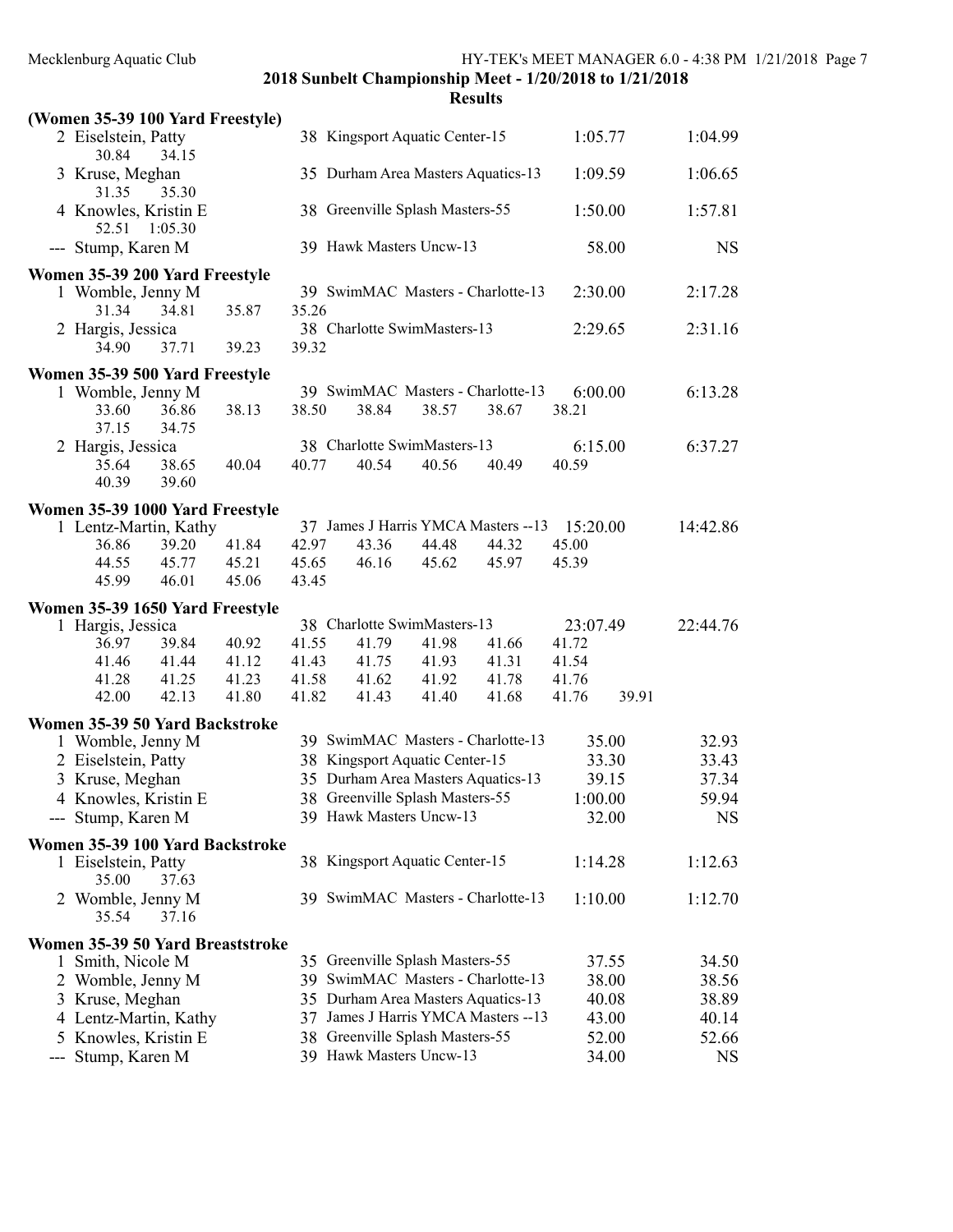| Women 35-39 100 Yard Breaststroke                |                                               |         |           |
|--------------------------------------------------|-----------------------------------------------|---------|-----------|
| 1 Smith, Nicole M<br>35.89<br>41.07              | 35 Greenville Splash Masters-55               | 1:20.55 | 1:16.96   |
| 2 Kruse, Meghan<br>43.92<br>40.49                | 35 Durham Area Masters Aquatics-13            | 1:28.62 | 1:24.41   |
| 3 Lentz-Martin, Kathy<br>42.36<br>45.55          | 37 James J Harris YMCA Masters -- 13          | 1:35.00 | 1:27.91   |
| 4 Knowles, Kristin E<br>59.31<br>56.89           | 38 Greenville Splash Masters-55               | 1:55.00 | 1:56.20   |
| Women 35-39 200 Yard Breaststroke                |                                               |         |           |
| 1 Smith, Nicole M<br>37.26<br>42.26<br>43.16     | 35 Greenville Splash Masters-55<br>42.75      | 2:50.55 | 2:45.43   |
| 2 Lentz-Martin, Kathy<br>44.53<br>49.81<br>50.83 | 37 James J Harris YMCA Masters -- 13<br>50.70 | 3:24.00 | 3:15.87   |
| 3 Knowles, Kristin E<br>1:08.24<br>57.20 1:04.92 | 38 Greenville Splash Masters-55<br>1:04.79    | 4:10.00 | 4:15.15   |
| Women 35-39 50 Yard Butterfly                    |                                               |         |           |
| 1 Holland, Irish                                 | 37 Charlotte SwimMasters-13                   | 29.00   | 29.70     |
| 2 Smith, Nicole M                                | 35 Greenville Splash Masters-55               | 34.45   | 31.26     |
| 3 Womble, Jenny M                                | 39 SwimMAC Masters - Charlotte-13             | 34.00   | 31.45     |
| 4 Eiselstein, Patty                              | 38 Kingsport Aquatic Center-15                | 32.85   | 32.50     |
| 5 Kruse, Meghan                                  | 35 Durham Area Masters Aquatics-13            | 35.55   | 33.37     |
| 6 Lentz-Martin, Kathy                            | 37 James J Harris YMCA Masters -- 13          | 38.00   | 36.27     |
|                                                  | 39 Hawk Masters Uncw-13                       |         |           |
| --- Stump, Karen M                               |                                               | 28.00   | <b>NS</b> |
| Women 35-39 100 Yard Butterfly                   |                                               |         |           |
| 1 Holland, Irish<br>31.08<br>35.08               | 37 Charlotte SwimMasters-13                   | 1:05.00 | 1:06.16   |
| 2 Smith, Nicole M<br>33.08<br>37.95              | 35 Greenville Splash Masters-55               | 1:15.55 | 1:11.03   |
| 3 Hargis, Jessica<br>39.81<br>45.30              | 38 Charlotte SwimMasters-13                   | 1:28.07 | 1:25.11   |
| Women 35-39 200 Yard Butterfly                   |                                               |         |           |
| 1 Holland, Irish<br>38.14<br>41.12<br>33.39      | 37 Charlotte SwimMasters-13<br>41.26          | 2:15.00 | 2:33.91   |
| <b>Women 35-39 100 Yard IM</b>                   |                                               |         |           |
| 1 Holland, Irish<br>31.91<br>36.78               | 37 Charlotte SwimMasters-13                   | 1:08.00 | 1:08.69   |
| 2 Womble, Jenny M<br>33.37<br>38.92              | 39 SwimMAC Masters - Charlotte-13             | 1:15.00 | 1:12.29   |
| 3 Eiselstein, Patty<br>33.24<br>40.93            | 38 Kingsport Aquatic Center-15                | 1:14.05 | 1:14.17   |
| 4 Smith, Nicole M<br>34.92<br>39.52              | 35 Greenville Splash Masters-55               | 1:18.55 | 1:14.44   |
| Kruse, Meghan<br>36.85<br>39.36                  | 35 Durham Area Masters Aquatics-13            | 1:19.12 | 1:16.21   |
| Stump, Karen M                                   | 39 Hawk Masters Uncw-13                       | 1:05.00 | <b>NS</b> |
| <b>Women 35-39 200 Yard IM</b>                   |                                               |         |           |
| 1 Holland, Irish<br>31.31<br>39.07<br>44.34      | 37 Charlotte SwimMasters-13<br>34.61          | 2:20.00 | 2:29.33   |
| 2 Hargis, Jessica                                | 38 Charlotte SwimMasters-13                   | NT      | 2:51.73   |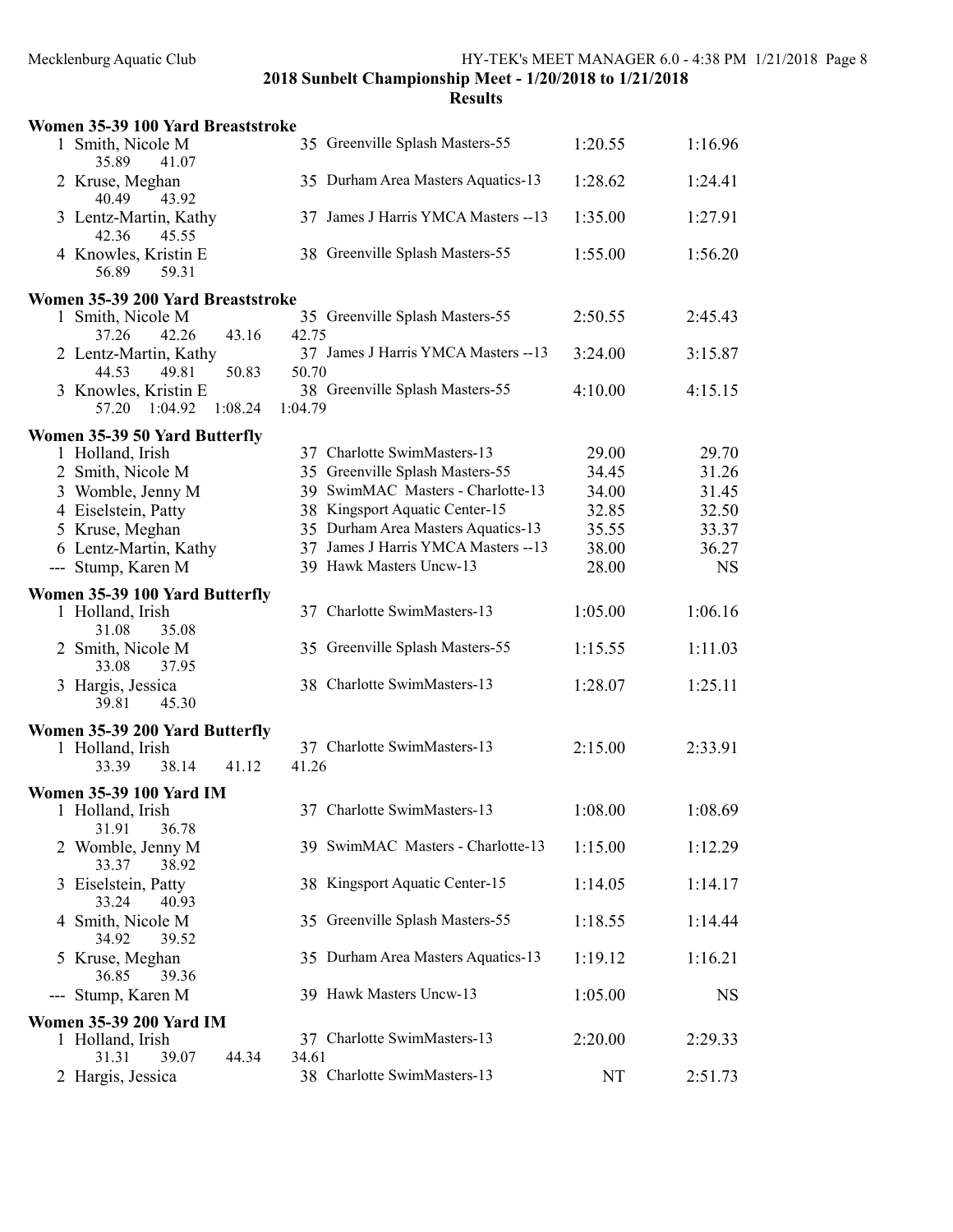#### Results

### Women 40-44 50 Yard Freestyle

| 1 Lindauer, Kerry              |    | 43 SwimMAC Masters - Charlotte-13            | 24.09   | 24.49     |
|--------------------------------|----|----------------------------------------------|---------|-----------|
| 2 Uhl, Alicia K                |    | 41 Hawk Masters Uncw-13                      | 25.75   | 26.91     |
| 3 Kerestes, Jennifer J         |    | 44 Mecklenburg Swim Association M-13         | 28.60   | 28.72     |
| 4 Mennen, Trista               |    | 40 Mecklenburg Swim Association M-13         | 28.00   | 29.67     |
| 5 Frye, Jenni W                |    | 41 YMCA Seahorse Swim Team - Hick-1          | 29.12   | 30.02     |
| 6 Kalka, Elizabeth             |    | 42 Mecklenburg Swim Association M-13         | 34.00   | 30.77     |
| 7 Bylciw, Kelly M              |    | 43 Charlotte SwimMasters-13                  | 35.00   | 30.87     |
| 8 Lehman, Jessica M            |    | 41 Uc13-13                                   | 32.13   | 31.18     |
| 9 Leftwich, Mandy L            |    | 42 Gaston Gators - Gastonia NC-13            | 35.04   | 31.85     |
| 10 Cherry, Tammy H             |    | 40 Gaston Gators - Gastonia NC-13            | 33.20   | 32.24     |
| 11 Andrews, Carrie O           |    | 40 SwimMAC Masters - Charlotte-13            | 32.69   | 32.66     |
| 12 Neltner, Tara M             |    | 43 SwimMAC Masters - Charlotte-13            | 37.31   | 34.33     |
| 13 Ingraham, Jennifer H        |    | 43 Mecklenburg Swim Association M-13         | 40.00   | 36.27     |
| 14 Law, Amanda M               |    | 42 Raleigh Area Masters-13                   | 37.08   | 37.76     |
| 15 Morrell, Jen                |    | 42 SwimMAC Masters - Charlotte-13            | 40.30   | 42.79     |
| 16 Boling, Kelli S             |    | 40 Mecklenburg Swim Association M-13         | 46.00   | 54.36     |
| --- Lindquist, Carrie T        |    | 42 Gaston Gators - Gastonia NC-13            | 26.20   | <b>NS</b> |
|                                |    |                                              |         |           |
| Women 40-44 100 Yard Freestyle |    | 43 SwimMAC Masters - Charlotte-13            | 52.03   | 54.37     |
| 1 Lindauer, Kerry<br>28.35     |    |                                              |         |           |
| 26.02<br>2 Uhl, Alicia K       |    | 41 Hawk Masters Uncw-13                      | 56.56   | 57.60     |
| 28.03<br>29.57                 |    |                                              |         |           |
| 3 Lindquist, Carrie T          |    | 42 Gaston Gators - Gastonia NC-13            | 58.54   | 58.95     |
| 27.45<br>31.50                 |    |                                              |         |           |
| 4 Kerestes, Jennifer J         |    | 44 Mecklenburg Swim Association M-13         | 1:03.20 | 1:03.42   |
| 30.27<br>33.15                 |    |                                              |         |           |
| 5 Herron, Marci A              |    | 44 Lowes YMCA-13                             | 1:10.00 | 1:04.61   |
| 30.71<br>33.90                 |    |                                              |         |           |
| 6 Leftwich, Mandy L            |    | 42 Gaston Gators - Gastonia NC-13            | 1:15.49 | 1:07.87   |
| 32.66<br>35.21                 |    |                                              |         |           |
| 7 Bylciw, Kelly M              |    | 43 Charlotte SwimMasters-13                  | 1:20.00 | 1:09.52   |
| 33.74<br>35.78                 |    |                                              |         |           |
| 8 Mennen, Trista               |    | 40 Mecklenburg Swim Association M-13         | 1:07.00 | 1:09.66   |
| 32.46<br>37.20                 |    |                                              |         |           |
| 9 Houlihan, Shannon A          |    | 40 Mecklenburg Swim Association M-13         | 1:12.00 | 1:13.17   |
| 34.17<br>39.00                 |    |                                              |         |           |
| 10 Neltner, Tara M             |    | 43 SwimMAC Masters - Charlotte-13            | 1:20.70 | 1:16.89   |
| 35.53<br>41.36                 |    |                                              |         |           |
| 11 Ingraham, Jennifer H        |    | 43 Mecklenburg Swim Association M-13 1:28.00 |         | 1:18.39   |
| 36.60<br>41.79                 |    |                                              |         |           |
| 12 Rankin, Lisa R              |    | 42 Mecklenburg Swim Association M-13         | 1:29.00 | 1:20.03   |
| 37.75<br>42.28                 |    |                                              |         |           |
| 13 Schmidt, Jennifer R         |    | 44 Sailfish Aquatics Masters-13              | 1:30.30 | 1:22.56   |
| 39.74<br>42.82                 |    |                                              |         |           |
| 14 Braden, Jennifer A          | 43 | SwimMAC Masters - Charlotte-13               | 1:18.80 | 1:23.53   |
| 39.12<br>44.41                 |    |                                              |         |           |
| 15 Law, Amanda M               |    | 42 Raleigh Area Masters-13                   | 1:22.50 | 1:23.61   |
| 43.21<br>40.40                 |    |                                              |         |           |
| Cherry, Tammy H                |    | 40 Gaston Gators - Gastonia NC-13            | 1:24.00 | NS        |
| Moore, Meredith                |    | 44 Mecklenburg Swim Association M-13         | 1:10.00 | <b>NS</b> |
| --- King, Victoria A           |    | 42 Lowes YMCA-13                             | 1:11.56 | NS        |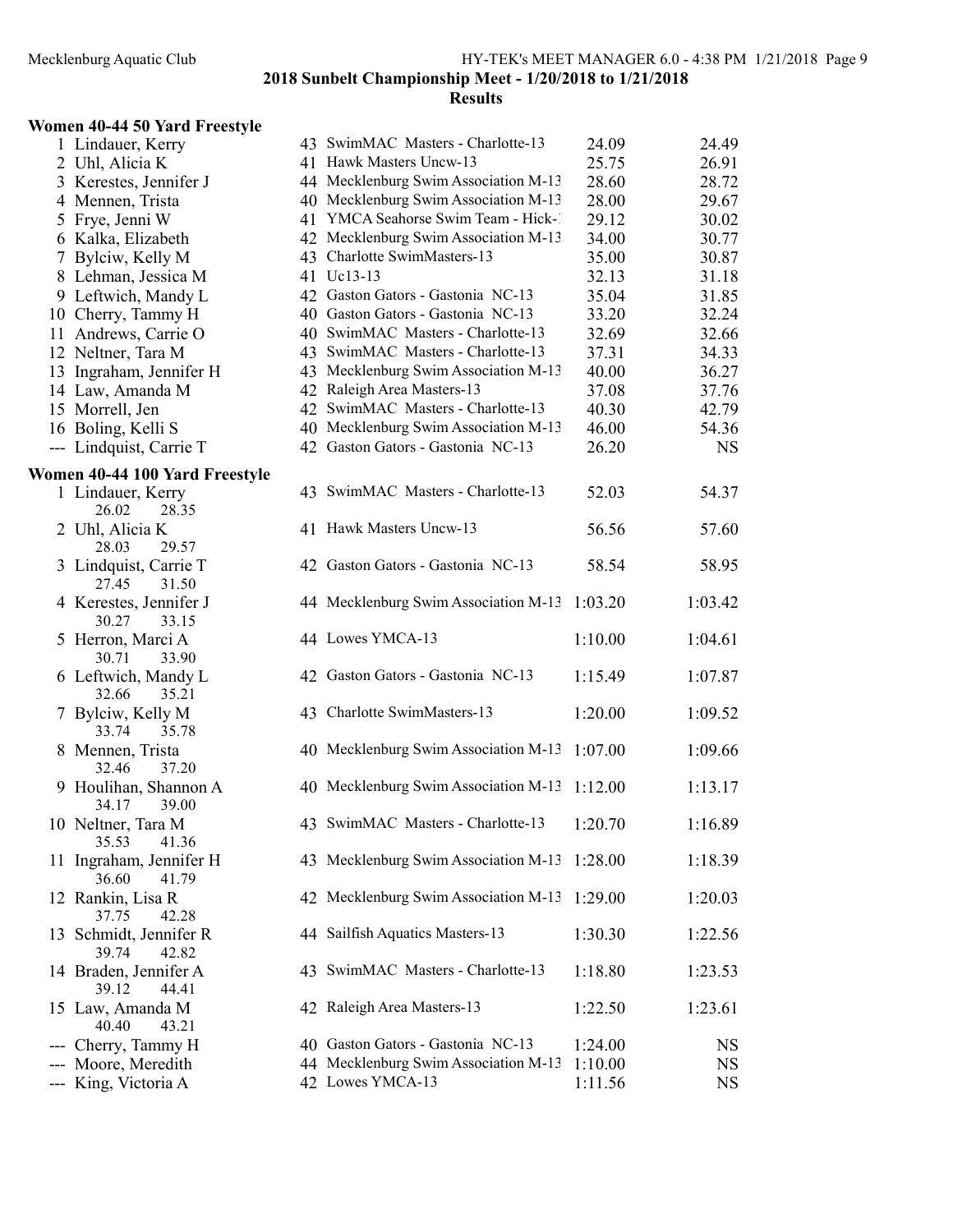| Women 40-44 200 Yard Freestyle               |                         |       |                                                                 |       |       |                    |                        |
|----------------------------------------------|-------------------------|-------|-----------------------------------------------------------------|-------|-------|--------------------|------------------------|
| 1 Lindauer, Kerry<br>28.01                   | 34.36<br>32.85          | 34.42 | 43 SwimMAC Masters - Charlotte-13                               |       |       | 1:59.70            | 2:09.64                |
| 2 Lehman, Jessica M<br>33.95                 | 36.14<br>35.91          | 35.59 | 41 Uc13-13                                                      |       |       | 2:14.52            | 2:21.59                |
| 3 Kalka, Elizabeth<br>33.23                  | 36.90<br>37.41          | 36.40 | 42 Mecklenburg Swim Association M-13                            |       |       | 2:29.50            | 2:23.94                |
| 4 Leftwich, Mandy L<br>34.87                 | 39.35<br>37.49          | 38.68 | 42 Gaston Gators - Gastonia NC-13                               |       |       | 2:40.18            | 2:30.39                |
| 5 Andrews, Carrie O<br>35.90                 | 38.63<br>39.48          | 39.08 | 40 SwimMAC Masters - Charlotte-13                               |       |       | 2:35.69            | 2:33.09                |
| 6 Bylciw, Kelly M<br>36.59                   | 41.21<br>39.73          | 40.39 | 43 Charlotte SwimMasters-13                                     |       |       | 2:45.00            | 2:37.92                |
| 7 Moore, Meredith<br>36.81                   | 41.40<br>42.73          | 40.88 | 44 Mecklenburg Swim Association M-13                            |       |       | 2:45.00            | 2:41.82                |
| 8 Cherry, Tammy H<br>37.47                   | 42.30<br>45.58          | 44.13 | 40 Gaston Gators - Gastonia NC-13                               |       |       | 2:45.00            | 2:49.48                |
| 9 Vanderford, Stephanie<br>38.09             | 43.20<br>46.41          | 45.34 | 41 Mecklenburg Swim Association M-13                            |       |       | 3:10.00            | 2:53.04                |
| 10 Ingraham, Jennifer H<br>40.30             | 50.18<br>47.85          | 47.55 | 43 Mecklenburg Swim Association M-13                            |       |       | 3:40.00            | 3:05.88                |
| --- Lindquist, Carrie T<br>--- Law, Amanda M |                         |       | 42 Gaston Gators - Gastonia NC-13<br>42 Raleigh Area Masters-13 |       |       | 2:13.16<br>3:01.61 | <b>NS</b><br><b>NS</b> |
| Women 40-44 500 Yard Freestyle               |                         |       |                                                                 |       |       |                    |                        |
| 1 Lindauer, Kerry<br>30.53                   | 36.29<br>35.04          | 36.41 | 43 SwimMAC Masters - Charlotte-13<br>37.10                      | 36.79 | 36.76 | 5:50.78<br>37.19   | 5:54.71                |
| 35.49<br>2 Lehman, Jessica M                 | 33.11                   |       | 41 Uc13-13                                                      |       |       | 6:05.11            | 6:15.14                |
| 35.05<br>37.76                               | 38.05<br>37.43<br>36.41 | 37.99 | 38.14                                                           | 38.21 | 38.16 | 37.94              |                        |
| 3 Lindquist, Carrie T<br>33.61<br>38.78      | 38.55<br>37.14<br>37.70 | 39.01 | 42 Gaston Gators - Gastonia NC-13<br>38.93                      | 39.05 | 39.01 | 6:06.16<br>38.89   | 6:20.67                |
| 4 Kalka, Elizabeth                           |                         |       | 42 Mecklenburg Swim Association M-13 7:25.00                    |       |       |                    | 6:32.29                |
| 34.35<br>40.26                               | 39.65<br>38.39<br>39.69 | 39.59 | 39.59                                                           | 40.09 | 40.41 | 40.27              |                        |
| 5 Bylciw, Kelly M                            |                         |       | 43 Charlotte SwimMasters-13                                     |       |       | 7:30.00            | 7:06.63                |
| 36.59<br>40.48<br>43.95                      | 42.73<br>42.88          |       | 43.68 43.98 44.31                                               |       | 44.17 | 43.86              |                        |
| 6 Moore, Meredith                            |                         |       | 44 Mecklenburg Swim Association M-13 7:02.00                    |       |       |                    | 7:16.51                |
| 38.26<br>43.15                               | 43.31<br>45.03<br>41.57 | 45.41 | 45.43                                                           | 45.25 | 44.79 | 44.31              |                        |
| 7 Rankin, Lisa R                             |                         |       | 42 Mecklenburg Swim Association M-13 8:30.00                    |       |       |                    | 7:47.21                |
| 39.20<br>46.95                               | 46.84<br>47.55<br>46.14 | 47.67 | 47.00                                                           | 48.94 | 47.94 | 48.98              |                        |
| 8 Ingraham, Jennifer H<br>44.03<br>52.12     | 49.92<br>51.59<br>48.68 | 52.65 | 43 Mecklenburg Swim Association M-13 9:45.00<br>53.77           | 52.78 | 52.73 | 53.03              | 8:31.30                |
| Women 40-44 1000 Yard Freestyle              |                         |       |                                                                 |       |       |                    |                        |
| 1 Lehman, Jessica M                          |                         |       | 41 Uc13-13                                                      |       |       | 12:37.86           | 12:57.97               |
| 35.37                                        | 37.95<br>38.30          | 38.36 | 38.82                                                           | 39.31 | 38.96 | 39.22              |                        |
| 39.21                                        | 39.62<br>39.49          | 39.48 | 39.67                                                           | 39.34 | 39.32 | 39.41              |                        |
| 39.64                                        | 39.05<br>39.35          | 38.10 |                                                                 |       |       |                    |                        |
|                                              |                         |       |                                                                 |       |       |                    |                        |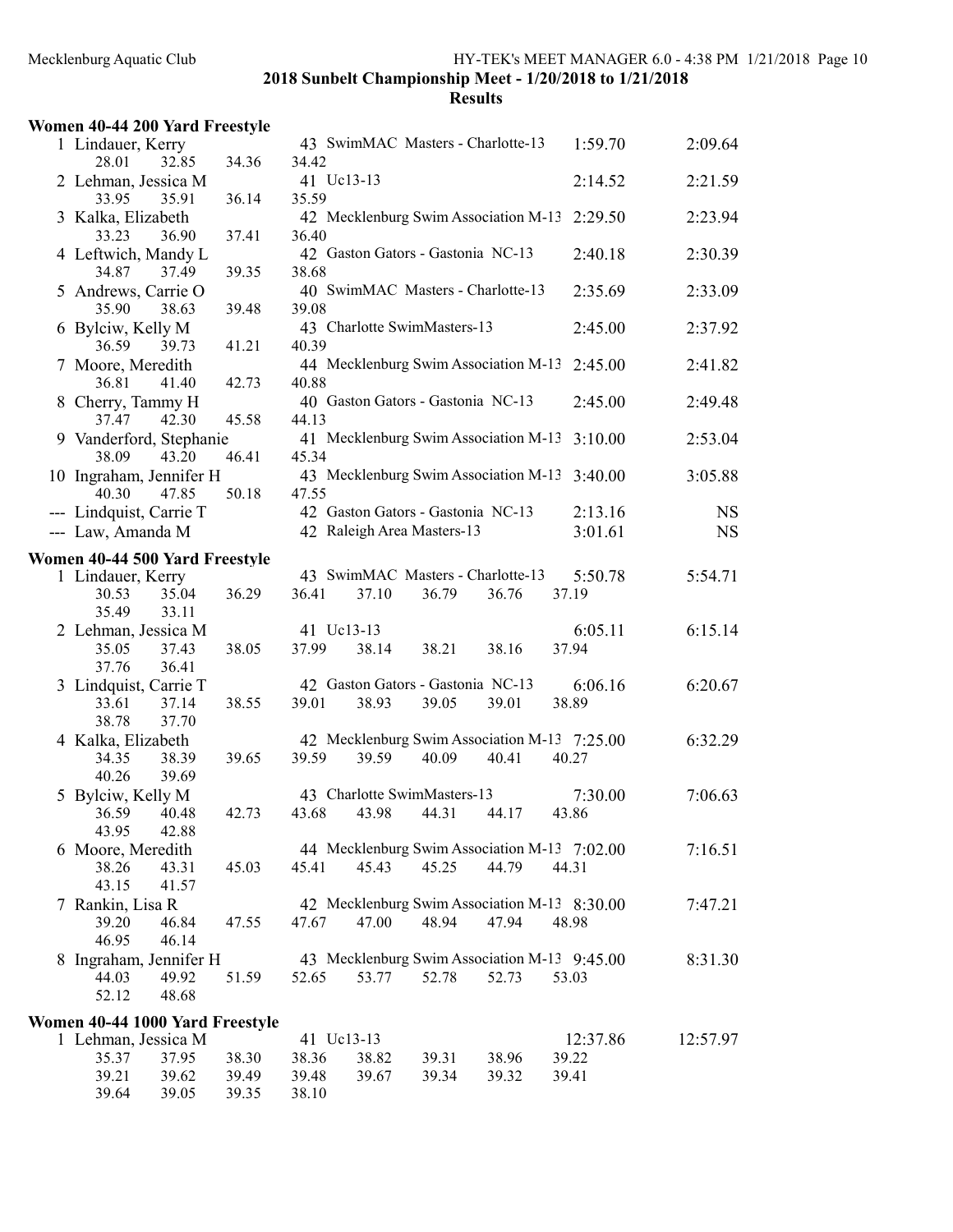| (Women 40-44 1000 Yard Freestyle) |                |         |                |                                                        |                |                |                |          |           |
|-----------------------------------|----------------|---------|----------------|--------------------------------------------------------|----------------|----------------|----------------|----------|-----------|
| 2 Andrews, Carrie O               |                |         |                | 40 SwimMAC Masters - Charlotte-13                      |                |                |                | 13:15.69 | 13:17.54  |
| 36.64                             | 39.80          | 40.44   | 40.01          | 40.50                                                  | 40.37          | 40.18          | 40.18          |          |           |
| 39.93                             | 40.59          | 40.09   | 39.85          | 39.92                                                  | 39.89          | 40.52          | 40.35          |          |           |
| 39.88                             | 39.91          | 39.65   | 38.84          |                                                        |                |                |                |          |           |
| 3 Bylciw, Kelly M                 |                |         |                | 43 Charlotte SwimMasters-13                            |                |                |                | NT       | 14:55.76  |
| 37.89                             | 42.27          | 44.49   | 2:17.67        | 45.98                                                  | 45.83          |                |                |          |           |
|                                   |                |         |                | 45.45                                                  | 45.41          | 1:30.82        | 44.87          |          |           |
| 44.51                             | 44.67          | 42.48   |                |                                                        |                |                |                |          |           |
|                                   |                |         |                |                                                        |                |                |                |          |           |
| Women 40-44 1650 Yard Freestyle   |                |         |                | 40 Mecklenburg Swim Association M-13 23:00.00          |                |                |                |          |           |
| 1 Mennen, Trista<br>36.82         | 39.71          | 41.83   | 43.28          | 44.12                                                  | 1:30.82        | 45.71          | 45.77          |          | 24:30.67  |
| 46.19                             | 45.36          | 45.44   | 46.15          | 45.81                                                  | 45.56          | 45.87          | 45.49          |          |           |
| 45.32                             | 45.62          | 45.97   |                | 45.83                                                  | 44.92          | 44.39          | 44.20          |          |           |
| 45.22                             | 44.81          |         | 45.85<br>45.18 | 45.06                                                  | 44.66          |                | 40.82          |          |           |
|                                   |                | 45.51   |                |                                                        |                | 43.38          |                |          |           |
| 2 Moore, Meredith<br>38.54        | 42.51          | 44.40   | 44.82          | 44 Mecklenburg Swim Association M-13 25:00.00<br>44.88 | 45.00          | 45.17          | 45.52          |          | 24:31.06  |
| 45.60                             | 45.77          | 45.32   | 45.36          | 45.38                                                  | 45.24          | 45.56          | 44.96          |          |           |
|                                   |                | 44.82   |                |                                                        |                |                |                |          |           |
| 44.97<br>45.49                    | 45.25<br>45.28 |         | 45.16<br>44.51 | 44.42<br>44.79                                         | 44.36<br>44.37 | 44.63<br>44.55 | 44.99<br>44.12 | 40.54    |           |
|                                   |                | 44.78   |                | 41 Uc12-12                                             |                |                |                |          |           |
| 3 Parsons, Shana A<br>46.93       | 53.59          | 57.75   | 58.57          | 59.45                                                  | 1:01.77        | 59.46          | 1:01.95        | 32:00.00 | 33:38.22  |
| 1:01.32                           | 1:03.44        | 1:01.15 | 1:02.35        | 1:01.15                                                | 1:02.86        | 1:02.61        | 1:02.63        |          |           |
| 1:01.35                           | 1:01.45        | 1:00.70 | 1:02.62        | 1:00.67                                                | 1:02.08        | 1:02.45        | 1:02.00        |          |           |
| 1:01.88                           | 1:01.82        | 1:02.70 | 1:03.36        | 1:03.79                                                | 1:02.56        | 1:02.62        | 1:04.65        | 1:04.54  |           |
|                                   |                |         |                |                                                        |                |                |                |          |           |
| Women 40-44 50 Yard Backstroke    |                |         |                |                                                        |                |                |                |          |           |
| 1 Lindauer, Kerry                 |                |         |                | 43 SwimMAC Masters - Charlotte-13                      |                |                |                | 28.76    | 28.72     |
| 2 Cowden, Alyssa R                |                |         |                | 41 SwimMAC Masters - Charlotte-13                      |                |                |                | 31.00    | 31.47     |
| 3 Uhl, Alicia K                   |                |         |                | 41 Hawk Masters Uncw-13                                |                |                |                | 30.50    | 32.69     |
| 4 Kerestes, Jennifer J            |                |         |                | 44 Mecklenburg Swim Association M-13                   |                |                |                | 33.50    | 33.69     |
| 5 Kalka, Elizabeth                |                |         |                | 42 Mecklenburg Swim Association M-13                   |                |                |                | 37.50    | 33.90     |
| 6 Cherry, Tammy H                 |                |         |                | 40 Gaston Gators - Gastonia NC-13                      |                |                |                | 36.10    | 36.66     |
| 7 Mennen, Trista                  |                |         |                | 40 Mecklenburg Swim Association M-13                   |                |                |                | 34.00    | 37.01     |
| 8 Frye, Jenni W                   |                |         |                | 41 YMCA Seahorse Swim Team - Hick-1                    |                |                |                | 34.88    | 38.42     |
| 9 Andrews, Carrie O               |                |         |                | 40 SwimMAC Masters - Charlotte-13                      |                |                |                | 43.69    | 40.55     |
| 10 Law, Amanda M                  |                |         |                | 42 Raleigh Area Masters-13                             |                |                |                | 1:00.00  | 49.26     |
| 11 Morrell, Jen                   |                |         |                | 42 SwimMAC Masters - Charlotte-13                      |                |                |                | 42.30    | 50.81     |
| 12 Boling, Kelli S                |                |         |                | 40 Mecklenburg Swim Association M-13                   |                |                |                | 52.00    | 59.54     |
| --- Lindquist, Carrie T           |                |         |                | 42 Gaston Gators - Gastonia NC-13                      |                |                |                | 33.47    | <b>NS</b> |
|                                   |                |         |                |                                                        |                |                |                |          |           |
| Women 40-44 100 Yard Backstroke   |                |         |                | 41 SwimMAC Masters - Charlotte-13                      |                |                |                |          |           |
| 1 Cowden, Alyssa R<br>32.49       |                |         |                |                                                        |                |                |                | 1:07.00  | 1:06.95   |
|                                   | 34.46          |         |                | 43 SwimMAC Masters - Charlotte-13                      |                |                |                |          |           |
| 2 Lindauer, Kerry                 |                |         |                |                                                        |                |                |                | 1:04.95  | 1:08.06   |
| 32.75<br>3 Uhl, Alicia K          | 35.31          |         |                | 41 Hawk Masters Uncw-13                                |                |                |                |          |           |
| 33.27                             |                |         |                |                                                        |                |                |                | 1:08.11  | 1:08.80   |
|                                   | 35.53          |         |                |                                                        |                |                |                |          |           |
| 4 Lindquist, Carrie T<br>33.70    | 35.11          |         |                | 42 Gaston Gators - Gastonia NC-13                      |                |                |                | 1:09.27  | 1:08.81   |
| 5 Kalka, Elizabeth                |                |         |                | 42 Mecklenburg Swim Association M-13                   |                |                |                | 1:17.00  |           |
| 35.20                             | 37.57          |         |                |                                                        |                |                |                |          | 1:12.77   |
| 6 Herron, Marci A                 |                |         |                | 44 Lowes YMCA-13                                       |                |                |                | 1:40.00  | 1:13.08   |
| 35.66                             | 37.42          |         |                |                                                        |                |                |                |          |           |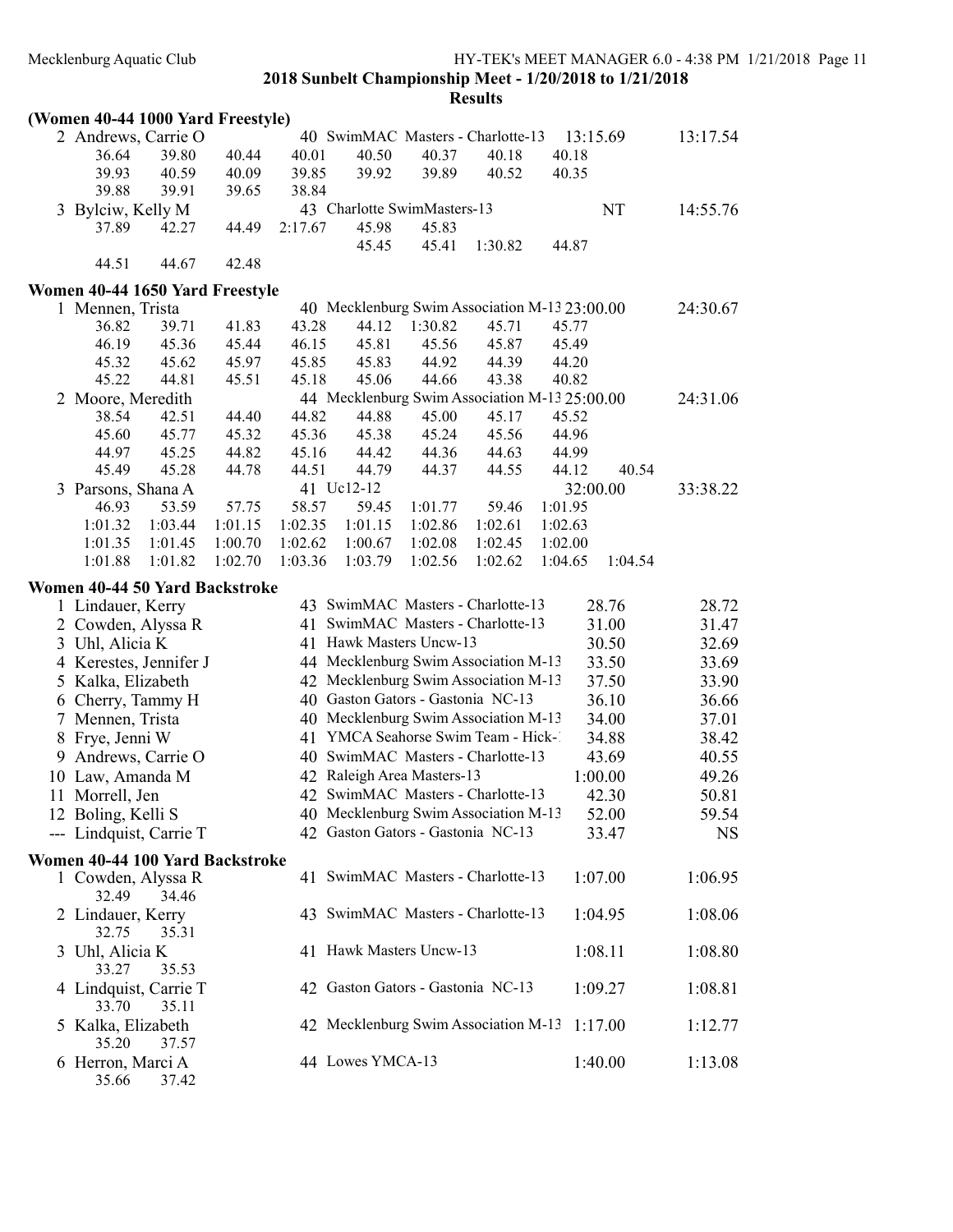| 'SWI1 |
|-------|
|-------|

| (Women 40-44 100 Yard Backstroke)              |                                             |         |           |
|------------------------------------------------|---------------------------------------------|---------|-----------|
| 7 Kerestes, Jennifer J<br>36.58<br>36.92       | 44 Mecklenburg Swim Association M-13        | 1:13.04 | 1:13.50   |
| 8 Mennen, Trista<br>38.35<br>41.78             | 40 Mecklenburg Swim Association M-13        | 1:12.00 | 1:20.13   |
| 9 Houlihan, Shannon A<br>42.06<br>45.78        | 40 Mecklenburg Swim Association M-13        | 1:27.00 | 1:27.84   |
| --- Cherry, Tammy H                            | 40 Gaston Gators - Gastonia NC-13           | 1:30.00 | <b>NS</b> |
| Women 40-44 200 Yard Backstroke                |                                             |         |           |
| 1 Cowden, Alyssa R                             | 41 SwimMAC Masters - Charlotte-13           | 2:25.00 | 2:32.90   |
| 36.83<br>39.04<br>39.19                        | 37.84                                       |         |           |
| 2 Kalka, Elizabeth                             | 42 Mecklenburg Swim Association M-13        | 2:50.45 | 2:37.57   |
| 36.76<br>40.08<br>40.61                        | 40.12<br>41 Uc13-13                         | 2:44.13 | 2:41.35   |
| 3 Lehman, Jessica M<br>40.21<br>40.84<br>40.72 | 39.58                                       |         |           |
| 4 Andrews, Carrie O                            | 40 SwimMAC Masters - Charlotte-13           | 2:59.69 | 2:57.17   |
| 42.73<br>44.83<br>45.02                        | 44.59                                       |         |           |
| 5 Cherry, Tammy H                              | 40 Gaston Gators - Gastonia NC-13           | 3:00.00 | 2:59.08   |
| 42.25<br>46.79<br>44.88                        | 45.16                                       |         |           |
| Women 40-44 50 Yard Breaststroke               |                                             |         |           |
| 1 Lindauer, Kerry                              | 43 SwimMAC Masters - Charlotte-13           | 30.78   | 31.24     |
| 2 Uhl, Alicia K                                | 41 Hawk Masters Uncw-13                     | 33.50   | 35.27     |
| 3 Herron, Marci A                              | 44 Lowes YMCA-13                            | 41.00   | 38.37     |
| 4 Leftwich, Mandy L                            | 42 Gaston Gators - Gastonia NC-13           | 42.13   | 39.75     |
| 5 Neltner, Tara M                              | 43 SwimMAC Masters - Charlotte-13           | 48.31   | 44.04     |
| 6 Law, Amanda M                                | 42 Raleigh Area Masters-13                  | 44.54   | 45.26     |
| 7 Rankin, Lisa R                               | 42 Mecklenburg Swim Association M-13        | 47.42   | 46.17     |
| 8 Ingraham, Jennifer H                         | 43 Mecklenburg Swim Association M-13        | 49.00   | 46.98     |
| 9 Braden, Jennifer A                           | 43 SwimMAC Masters - Charlotte-13           | 47.69   | 47.42     |
| 10 Schmidt, Jennifer R                         | 44 Sailfish Aquatics Masters-13             | 1:00.00 | 49.01     |
| 11 He, Abbey K                                 | 44 Charlotte SwimMasters-13                 | 51.00   | 50.43     |
| --- Browning, Amy G                            | 44 Greenville Splash Masters-55             | 40.89   | <b>NS</b> |
| Women 40-44 100 Yard Breaststroke              |                                             |         |           |
| 1 Lindauer, Kerry<br>33.92<br>38.55            | 43 SwimMAC Masters - Charlotte-13           | 1:10.33 | 1:12.47   |
| 2 Uhl, Alicia K<br>38.96<br>40.36              | 41 Hawk Masters Uncw-13                     | 1:13.50 | 1:19.32   |
| 3 Frye, Jenni W<br>41.13<br>45.22              | 41 YMCA Seahorse Swim Team - Hick-1 1:24.88 |         | 1:26.35   |
| 4 Vanderford, Stephanie<br>40.99<br>46.06      | 41 Mecklenburg Swim Association M-13        | 1:45.00 | 1:27.05   |
| 5 Leftwich, Mandy L<br>40.63<br>47.24          | 42 Gaston Gators - Gastonia NC-13           | 1:35.43 | 1:27.87   |
| 6 Law, Amanda M<br>46.23<br>49.87              | 42 Raleigh Area Masters-13                  | 1:37.18 | 1:36.10   |
| 7 He, Abbey K<br>49.50<br>54.94                | 44 Charlotte SwimMasters-13                 | 1:51.00 | 1:44.44   |
| 8 Ingraham, Jennifer H<br>50.70<br>56.75       | 43 Mecklenburg Swim Association M-13        | 1:48.00 | 1:47.45   |
| --- Browning, Amy G                            | 44 Greenville Splash Masters-55             | 1:29.89 | <b>NS</b> |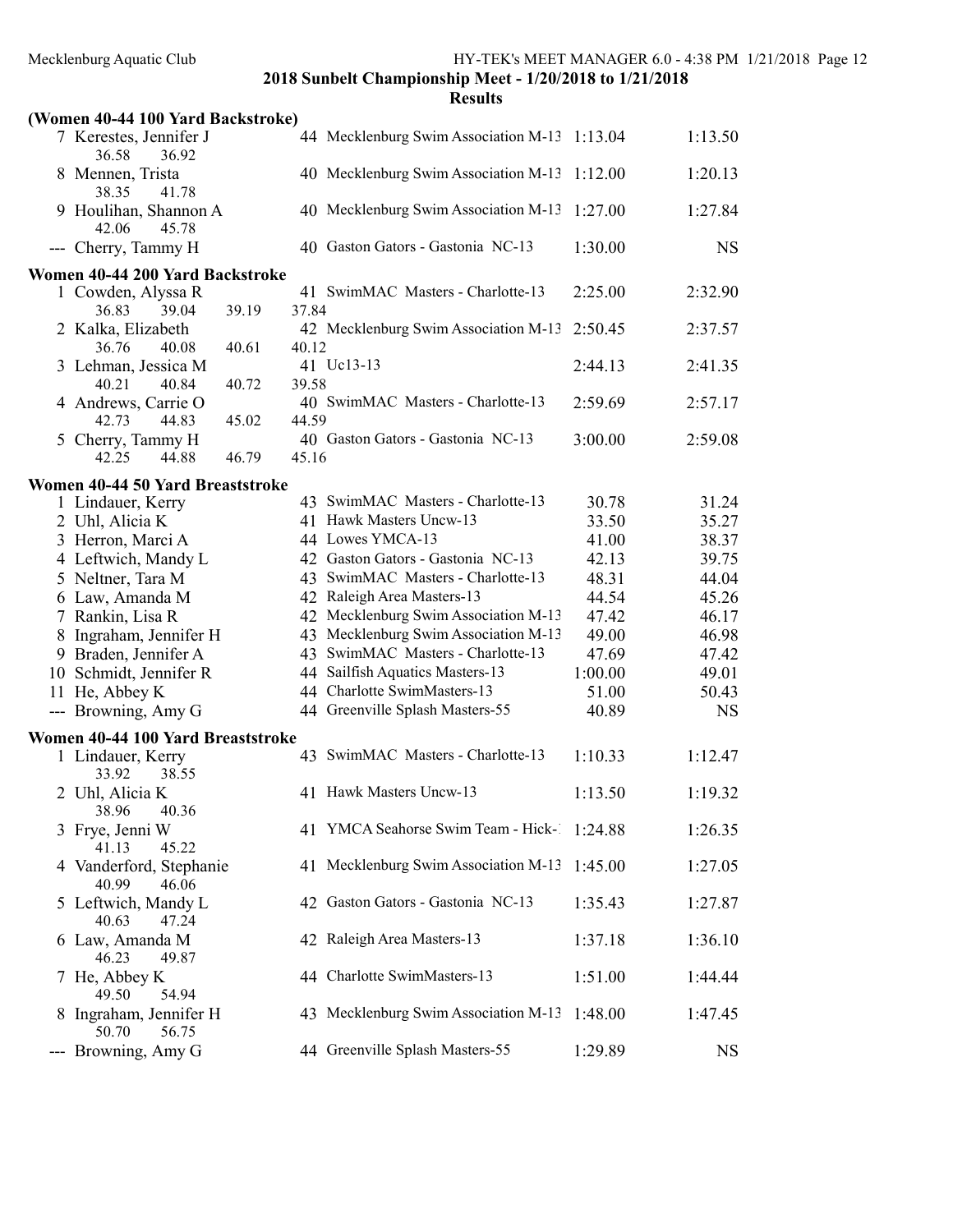| Women 40-44 200 Yard Breaststroke              |                                                                         |                    |                        |
|------------------------------------------------|-------------------------------------------------------------------------|--------------------|------------------------|
| 1 Schmidt, Jennifer R                          | 44 Sailfish Aquatics Masters-13                                         | 4:30.30            | 3:33.30                |
| 51.86<br>54.03<br>54.07                        | 53.34                                                                   |                    |                        |
| --- Law, Amanda M                              | 42 Raleigh Area Masters-13                                              | 3:38.59            | <b>NS</b>              |
| --- Browning, Amy G                            | 44 Greenville Splash Masters-55                                         | 3:15.29            | <b>NS</b>              |
| Women 40-44 50 Yard Butterfly                  |                                                                         |                    |                        |
| 1 Lindauer, Kerry                              | 43 SwimMAC Masters - Charlotte-13                                       | 26.28              | 27.57                  |
| 2 Uhl, Alicia K                                | 41 Hawk Masters Uncw-13                                                 | 28.50              | 28.30                  |
| 3 Cowden, Alyssa R                             | 41 SwimMAC Masters - Charlotte-13                                       | 29.00              | 29.66                  |
| 4 Lindquist, Carrie T                          | 42 Gaston Gators - Gastonia NC-13                                       | 30.87              | 30.70                  |
| 5 Herron, Marci A                              | 44 Lowes YMCA-13                                                        | 39.00              | 31.67                  |
| 6 Bylciw, Kelly M                              | 43 Charlotte SwimMasters-13                                             | 40.00              | 33.61                  |
| 7 Leftwich, Mandy L                            | 42 Gaston Gators - Gastonia NC-13                                       | 39.14              | 34.52                  |
| 8 Braden, Jennifer A                           | 43 SwimMAC Masters - Charlotte-13                                       | 42.73              | 41.70                  |
| --- Law, Amanda M                              | 42 Raleigh Area Masters-13                                              | 49.62              | <b>NS</b>              |
| --- Browning, Amy G                            | 44 Greenville Splash Masters-55                                         | 36.89              | <b>NS</b>              |
| --- Cherry, Tammy H                            | 40 Gaston Gators - Gastonia NC-13                                       | 36.04              | <b>NS</b>              |
| --- King, Victoria A                           | 42 Lowes YMCA-13                                                        | 41.25              | <b>NS</b>              |
| Women 40-44 100 Yard Butterfly                 |                                                                         |                    |                        |
| 1 Uhl, Alicia K                                | 41 Hawk Masters Uncw-13                                                 | 1:02.50            | 1:04.12                |
| 33.66<br>30.46                                 |                                                                         |                    |                        |
| 2 Cowden, Alyssa R                             | 41 SwimMAC Masters - Charlotte-13                                       | 1:05.00            | 1:05.11                |
| 30.84<br>34.27                                 |                                                                         |                    |                        |
| 3 Bylciw, Kelly M                              | 43 Charlotte SwimMasters-13                                             | 1:30.00            | 1:20.87                |
| 38.82<br>42.05                                 |                                                                         |                    |                        |
| --- Lindquist, Carrie T                        | 42 Gaston Gators - Gastonia NC-13                                       | 1:09.24            | <b>NS</b>              |
|                                                |                                                                         |                    |                        |
|                                                |                                                                         |                    |                        |
| Women 40-44 200 Yard Butterfly                 |                                                                         |                    |                        |
| 1 Lehman, Jessica M<br>41.13<br>37.23<br>41.03 | 41 Uc13-13<br>41.48                                                     | 2:34.40            | 2:40.87                |
|                                                |                                                                         |                    |                        |
| <b>Women 40-44 100 Yard IM</b>                 |                                                                         |                    |                        |
| 1 Lindauer, Kerry                              | 43 SwimMAC Masters - Charlotte-13                                       | 1:01.01            | 1:01.93                |
| 28.06<br>33.87                                 |                                                                         |                    |                        |
| 2 Uhl, Alicia K                                | 41 Hawk Masters Uncw-13                                                 | 1:04.75            | 1:05.99                |
| 35.13<br>30.86                                 | 41 SwimMAC Masters - Charlotte-13                                       |                    | 1:08.19                |
| 3 Cowden, Alyssa R<br>31.04<br>37.15           |                                                                         | 1:08.00            |                        |
| 4 Leftwich, Mandy L                            | 42 Gaston Gators - Gastonia NC-13                                       | 1:28.19            | 1:18.45                |
| 40.97<br>37.48                                 |                                                                         |                    |                        |
| 5 Mennen, Trista                               | 40 Mecklenburg Swim Association M-13                                    | 1:30.00            | 1:20.14                |
| 38.08<br>42.06                                 |                                                                         |                    |                        |
| 6 Bylciw, Kelly M                              | 43 Charlotte SwimMasters-13                                             | 1:25.00            | 1:20.43                |
| 37.70<br>42.73                                 |                                                                         |                    |                        |
| 7 Moore, Meredith                              | 44 Mecklenburg Swim Association M-13                                    | 1:27.00            | 1:26.05                |
| 41.33<br>44.72                                 |                                                                         |                    |                        |
| 8 Law, Amanda M                                | 42 Raleigh Area Masters-13                                              | 1:33.43            | 1:34.70                |
| 48.96<br>45.74                                 |                                                                         |                    |                        |
| 9 He, Abbey K                                  | 44 Charlotte SwimMasters-13                                             | 1:53.00            | 1:41.50                |
| 50.05<br>51.45                                 |                                                                         |                    |                        |
| 10 Morrell, Jen                                | 42 SwimMAC Masters - Charlotte-13                                       | 1:40.30            | 1:50.41                |
| 1:01.60<br>48.81                               |                                                                         |                    |                        |
| Lindquist, Carrie T<br>--- Frye, Jenni W       | 42 Gaston Gators - Gastonia NC-13<br>41 YMCA Seahorse Swim Team - Hick- | 1:09.19<br>1:15.35 | <b>NS</b><br><b>NS</b> |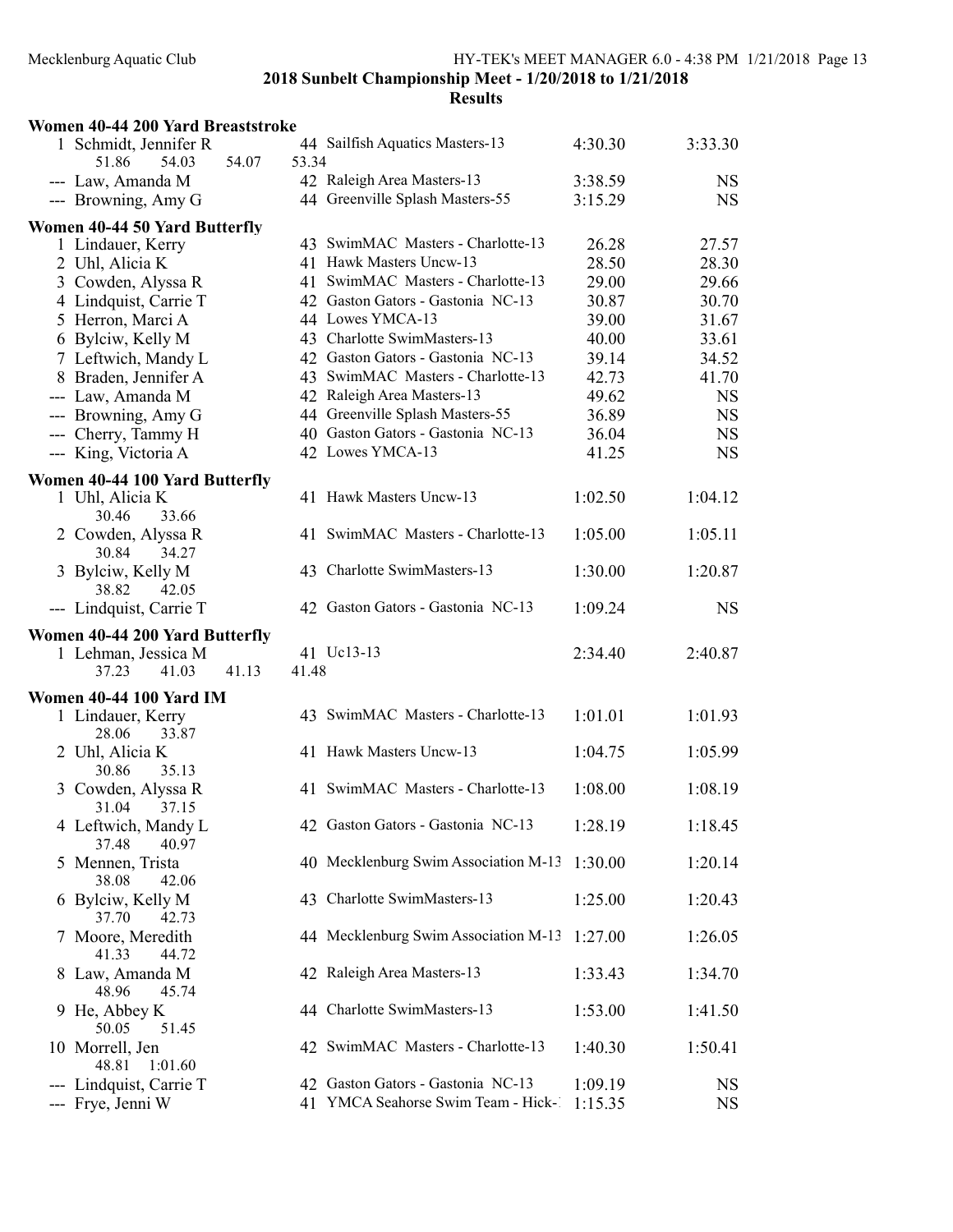| (Women 40-44 100 Yard IM)                        |                                               |         |           |
|--------------------------------------------------|-----------------------------------------------|---------|-----------|
| --- Kerestes, Jennifer J                         | 44 Mecklenburg Swim Association M-13          | 1:03.20 | <b>NS</b> |
| --- Browning, Amy G                              | 44 Greenville Splash Masters-55               | 1:23.89 | <b>NS</b> |
| <b>Women 40-44 200 Yard IM</b>                   |                                               |         |           |
| 1 Uhl, Alicia K<br>30.67<br>38.18                | 41 Hawk Masters Uncw-13<br>30.42              | 2:20.50 | 2:20.36   |
| 41.09<br>2 Cowden, Alyssa R                      | 41 SwimMAC Masters - Charlotte-13             | 2:25.00 | 2:27.16   |
| 31.35<br>39.81<br>42.54<br>3 Lindquist, Carrie T | 33.46<br>42 Gaston Gators - Gastonia NC-13    | 2:31.33 | 2:33.87   |
| 31.52<br>39.93<br>44.94                          | 37.48                                         |         |           |
| 4 Lehman, Jessica M<br>36.17<br>39.85<br>47.88   | 41 Uc13-13<br>34.53                           | 2:34.79 | 2:38.43   |
| 5 Kerestes, Jennifer J                           | 44 Mecklenburg Swim Association M-13          | 2:40.00 | 2:40.01   |
| 34.30<br>42.05<br>46.67                          | 36.99                                         |         |           |
| 6 Moore, Meredith<br>41.46<br>48.60<br>58.41     | 44 Mecklenburg Swim Association M-13<br>38.67 | 3:10.00 | 3:07.14   |
| 7 Schmidt, Jennifer R                            | 44 Sailfish Aquatics Masters-13               | 4:30.20 | 3:23.31   |
| 47.27<br>52.50<br>53.62                          | 49.92                                         |         |           |
| Women 40-44 400 Yard IM                          |                                               |         |           |
| 1 Lehman, Jessica M                              | 41 Uc13-13                                    | 5:22.03 | 5:31.07   |
| 37.89<br>41.21<br>42.73                          | 46.82<br>42.73<br>47.52<br>36.54              | 35.63   |           |
| 2 Moore, Meredith                                | 44 Mecklenburg Swim Association M-13          | NT      | 6:33.61   |
| 42.38<br>47.34<br>53.09                          | 56.24<br>57.62<br>51.86<br>43.84              | 41.24   |           |
| --- King, Victoria A                             | 42 Lowes YMCA-13                              | 6:46.23 | <b>NS</b> |
| --- Cowden, Alyssa R                             | 41 SwimMAC Masters - Charlotte-13             | 5:30.00 | <b>NS</b> |
| Women 45-49 50 Yard Freestyle                    |                                               |         |           |
| 1 Braun, Erika L                                 | 45 Raleigh Area Masters-13                    | 23.80   | 24.09     |
| 2 Holland, Amy S                                 | 46 SwimMAC Masters - Charlotte-13             | 25.50   | 25.43     |
| 3 Buckley, Jennifer A                            | 46 Enfinity Aquatic Club-13                   | 26.95   | 26.61     |
| 4 Dunn, Sara                                     | 45 SwimMAC Masters - Charlotte-13             | 27.73   | 28.75     |
| 5 Kitzmiller, Karen L                            | 45 Mecklenburg Swim Association M-13          | 32.00   | 30.20     |
| 6 Wall, Janet                                    | 49 SwimMAC Masters - Charlotte-13             | 31.35   | 31.71     |
| 7 Carter, Eddie C                                | 46 SwimMAC Masters - Charlotte-13             | 30.00   | 32.34     |
| 8 Marshall, Sue D                                | 49 SwimMAC Masters - Charlotte-13             | 34.00   | 33.96     |
| 9 Lambert, Angie                                 | 49 YMCA Seahorse Swim Team - Hick-1           | 48.00   | 34.76     |
| 10 Cooke, Kathleen                               | 46 SwimMAC Masters - Charlotte-13             | 55.00   | 35.39     |
| 11 Giesber, Jennifer C                           | 47 Mecklenburg Swim Association M-13          | 39.00   | 35.78     |
| 12 Shoaf, Patty                                  | 47 Patty Shoaf Coaching Masters-13            | 35.00   | 36.46     |
| Sumwalt, Christa C<br>13                         | SwimMAC Masters - Charlotte-13<br>45          | 38.00   | 36.96     |
| 14 Gratsou-Zodl, Violetta                        | 47 YMCA Of the Triangle Area-13               | 36.00   | 37.10     |
| 15 Asby, Sarah E                                 | 47 Mecklenburg Swim Association M-13          | 38.00   | 37.77     |
| 16 Hood, Carol Ann                               | 48 Mecklenburg Swim Association M-13          | 39.15   | 38.02     |
| 17 Rubert, Shelley                               | 46 Greenville Splash Masters-55               | 41.13   | 38.18     |
| 18 Currens, Sarah Y                              | 48 Mecklenburg Swim Association M-13          | 42.00   | 39.25     |
| 19 Haskell, Amy K                                | 45 SwimMAC Masters - Charlotte-13             | 40.00   | 40.64     |
| 20 Szempruch, Heidi P                            | 46 Mecklenburg Swim Association M-13          | 48.00   | 44.10     |
| 21 Buie, Heather                                 | 49 North Carolina Masters Swimmin-13          | 58.07   | 54.67     |
| --- Schmid, Alex S                               | 48 Mecklenburg Swim Association M-13          | 50.00   | <b>NS</b> |
| Women 45-49 100 Yard Freestyle                   |                                               |         |           |
| 1 Braun, Erika L                                 | 45 Raleigh Area Masters-13                    | 52.50   | 52.36     |

25.41 26.95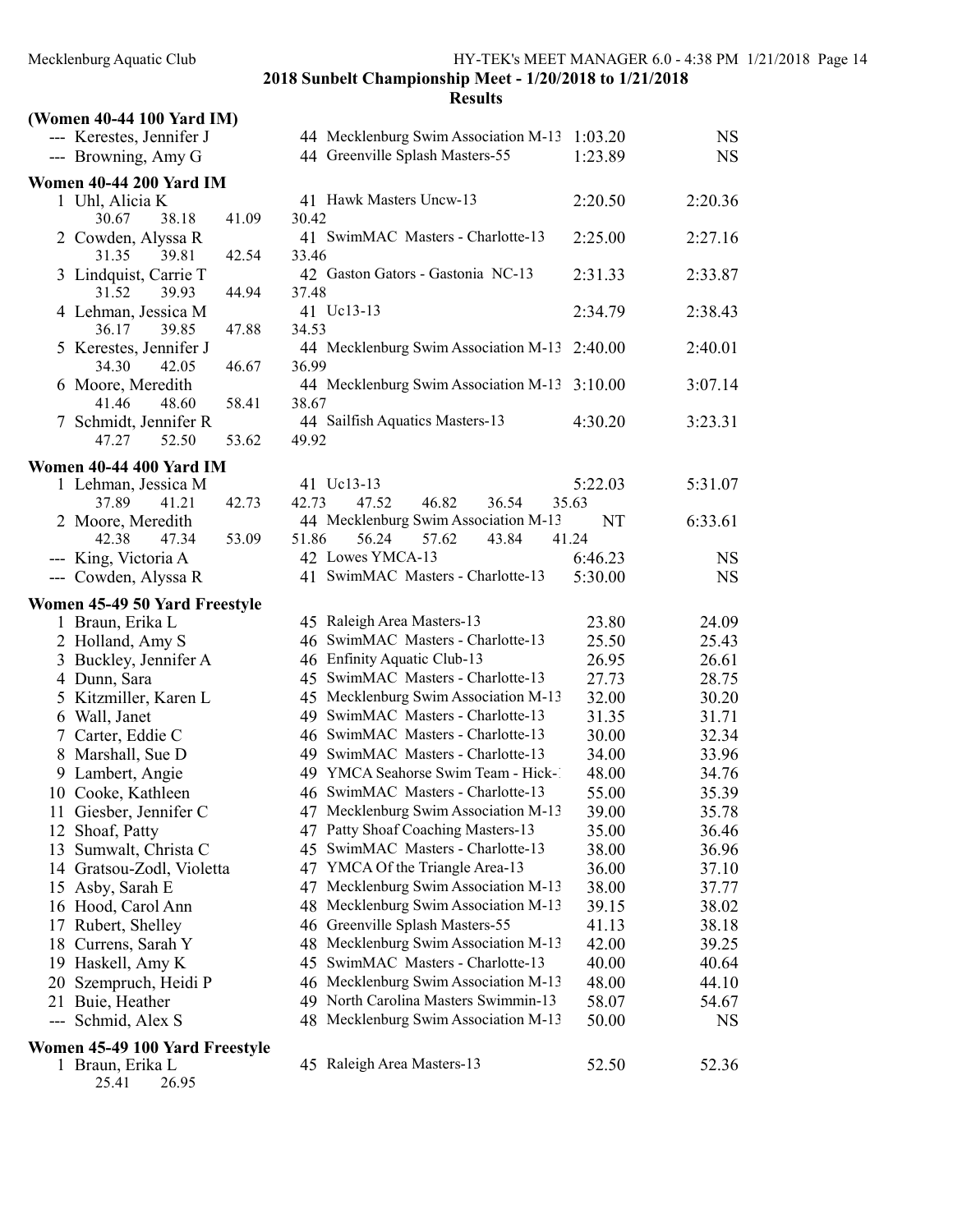| (Women 45-49 100 Yard Freestyle)         |       |                                                       |         |           |
|------------------------------------------|-------|-------------------------------------------------------|---------|-----------|
| 2 Buckley, Jennifer A<br>28.37<br>31.21  |       | 46 Enfinity Aquatic Club-13                           | 59.99   | 59.58     |
| 3 Dunn, Sara<br>30.39<br>33.98           |       | 45 SwimMAC Masters - Charlotte-13                     | 1:01.43 | 1:04.37   |
| 4 Ballenger, Angie<br>30.81<br>34.00     |       | 48 Gaston Gators - Gastonia NC-13                     | 1:04.39 | 1:04.81   |
| 5 Mayers, Kirsten B<br>32.55<br>36.68    |       | 49 Mecklenburg Swim Association M-13                  | 1:09.00 | 1:09.23   |
| Sumwalt, Christa C<br>40.53<br>45.38     |       | 45 SwimMAC Masters - Charlotte-13                     | 1:28.00 | 1:25.91   |
| Gratsou-Zodl, Violetta<br>42.06<br>44.07 |       | 47 YMCA Of the Triangle Area-13                       | 1:23.04 | 1:26.13   |
| 8 Asby, Sarah E<br>39.04<br>47.45        |       | 47 Mecklenburg Swim Association M-13                  | 1:31.00 | 1:26.49   |
| 9 Schmid, Alex S<br>43.93<br>43.53       |       | 48 Mecklenburg Swim Association M-13                  | 1:45.00 | 1:27.46   |
| 10 Rubert, Shelley<br>20.79<br>1:11.00   |       | 46 Greenville Splash Masters-55                       | 1:31.44 | 1:31.79   |
| 11 Szempruch, Heidi P<br>44.84<br>49.35  |       | 46 Mecklenburg Swim Association M-13                  | 1:40.00 | 1:34.19   |
| 12 Haskell, Amy K<br>44.99<br>51.67      |       | 45 SwimMAC Masters - Charlotte-13                     | 1:40.00 | 1:36.66   |
| --- Giesber, Jennifer C                  |       | 47 Mecklenburg Swim Association M-13                  | 1:30.00 | <b>NS</b> |
| Women 45-49 200 Yard Freestyle           |       |                                                       |         |           |
| 1 Dunn, Sara                             |       | 45 SwimMAC Masters - Charlotte-13                     | 2:18.00 | 2:21.09   |
| 32.44<br>35.22<br>2 Ballenger, Angie     | 36.60 | 36.83<br>48 Gaston Gators - Gastonia NC-13            | 2:17.00 | 2:23.74   |
| 32.54<br>36.03<br>3 Wall, Janet          | 37.58 | 37.59<br>49 SwimMAC Masters - Charlotte-13            | 2:36.64 | 2:44.92   |
| 36.80<br>42.18<br>4 Fricano, Laura       | 45.05 | 40.89<br>46 Mecklenburg Swim Association M-13         | 3:10.00 | 2:52.91   |
| 38.38<br>43.36<br>5 Lambert, Angie       | 45.87 | 45.30<br>49 YMCA Seahorse Swim Team - Hick-1          | 3:30.00 | 2:56.96   |
| 40.14<br>44.39<br>6 Wood, Karen S        | 46.87 | 45.56<br>48 Mecklenburg Swim Association M-13 3:20.20 |         | 2:59.57   |
| 39.82<br>46.49<br>7 Cooke, Kathleen      | 48.50 | 44.76<br>46 SwimMAC Masters - Charlotte-13            | 3:30.00 | 2:59.94   |
|                                          | 46.04 |                                                       |         |           |
| 8 Asby, Sarah E<br>42.48<br>48.76        | 50.48 | 47 Mecklenburg Swim Association M-13<br>50.32         | 3:10.00 | 3:12.04   |
| 9 Hood, Carol Ann<br>42.01<br>46.35      | 52.91 | 48 Mecklenburg Swim Association M-13<br>51.83         | 3:15.00 | 3:13.10   |
| 10 Sumwalt, Christa C<br>42.66<br>49.40  | 52.55 | 45 SwimMAC Masters - Charlotte-13<br>49.69            | 3:05.00 | 3:14.30   |
| 11 Shoaf, Patty<br>48.12<br>52.67        | 52.08 | 47 Patty Shoaf Coaching Masters-13<br>49.54           | 3:00.00 | 3:22.41   |
| 12 Rubert, Shelley                       |       | 46 Greenville Splash Masters-55                       | 3:10.00 | 3:29.86   |
| 45.87<br>51.57<br>13 Szempruch, Heidi P  | 56.96 | 55.46<br>46 Mecklenburg Swim Association M-13         | 3:55.00 | 3:31.04   |
| 46.55<br>51.66<br>--- Haskell, Amy K     | 57.49 | 55.34<br>45 SwimMAC Masters - Charlotte-13            | 3:30.00 | <b>NS</b> |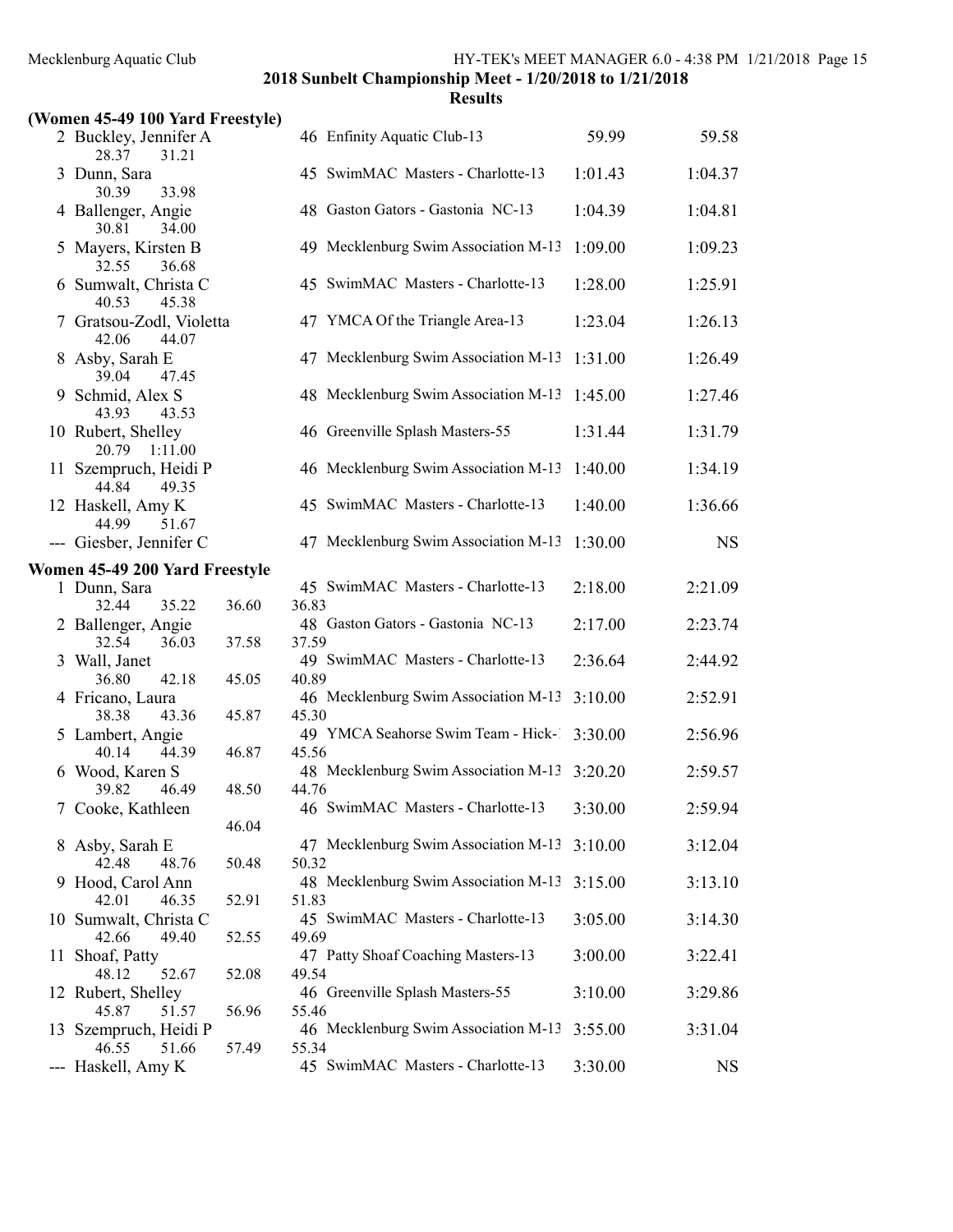|    | Women 45-49 500 Yard Freestyle                          |         |       |                                            |       |                                                                          |                                              |                |
|----|---------------------------------------------------------|---------|-------|--------------------------------------------|-------|--------------------------------------------------------------------------|----------------------------------------------|----------------|
|    | 1 Ballenger, Angie<br>33.47<br>36.84<br>37.98<br>36.24  | 37.90   | 38.13 | 48 Gaston Gators - Gastonia NC-13<br>38.28 | 38.26 | 38.37                                                                    | 6:07.53<br>38.29                             | 6:13.76        |
|    | 2 Dunn, Sara<br>34.87<br>38.98                          | 39.22   | 39.61 | 39.26                                      | 39.49 | 45 SwimMAC Masters - Charlotte-13<br>38.98                               | 6:15.00<br>38.88                             | 6:25.51        |
|    | 38.45<br>37.77                                          |         |       |                                            |       |                                                                          |                                              |                |
|    | 3 Dempsey, Michelle<br>42.24<br>37.75<br>41.75<br>40.25 | 43.41   | 43.43 | 43.98                                      | 43.88 | 48 SwimMAC Masters - Charlotte-13<br>43.37                               | 7:00.00<br>42.85                             | 7:02.91        |
|    | 4 Fricano, Laura                                        |         |       |                                            |       |                                                                          | 46 Mecklenburg Swim Association M-13 8:00.00 | 7:39.52        |
|    | 39.08<br>43.58<br>47.88<br>46.43                        | 46.06   | 46.55 | 47.13                                      | 47.66 | 47.67                                                                    | 47.48                                        |                |
|    | 5 Cooke, Kathleen                                       |         |       |                                            |       | 46 SwimMAC Masters - Charlotte-13                                        | 10:00.00                                     | 8:01.90        |
|    | 6 Asby, Sarah E                                         |         |       |                                            |       |                                                                          | 47 Mecklenburg Swim Association M-13 8:27.00 | 8:27.35        |
|    | 44.20<br>49.13<br>53.51<br>50.87                        | 50.93   | 50.81 | 51.77                                      | 50.91 | 52.37                                                                    | 52.85                                        |                |
|    | 7 Sumwalt, Christa C                                    |         |       |                                            |       | 45 SwimMAC Masters - Charlotte-13                                        | 8:05.00                                      | 8:31.87        |
|    | 43.05<br>50.19<br>53.39<br>49.28                        | 51.64   | 52.80 | 53.06                                      | 53.18 | 53.63                                                                    | 51.65                                        |                |
|    | 8 Giesber, Jennifer C                                   |         |       |                                            |       |                                                                          | 47 Mecklenburg Swim Association M-13 8:45.00 | 9:18.91        |
|    | 48.73<br>54.26<br>54.28<br>50.77                        | 1:01.11 | 59.28 | 55.80                                      | 58.86 | 58.30                                                                    | 57.52                                        |                |
|    | Women 45-49 1000 Yard Freestyle                         |         |       |                                            |       |                                                                          |                                              |                |
|    | 1 Ballenger, Angie                                      |         |       | 48 Gaston Gators - Gastonia NC-13          |       |                                                                          | 13:00.00                                     | 12:41.49       |
|    | 32.53<br>35.72                                          | 36.67   | 37.58 | 37.62                                      | 37.54 | 37.99                                                                    | 38.35                                        |                |
|    | 38.69<br>39.10                                          | 38.86   | 38.87 | 38.99                                      | 39.25 | 39.06                                                                    | 39.25                                        |                |
|    | 38.76<br>39.29                                          | 39.20   | 38.17 |                                            |       |                                                                          |                                              |                |
|    | 2 Dempsey, Michelle                                     |         |       |                                            |       | 48 SwimMAC Masters - Charlotte-13                                        | 14:23.00                                     | 14:34.00       |
|    | 42.69<br>38.88                                          | 44.23   | 44.67 | 44.94                                      | 44.85 | 44.44                                                                    | 44.82                                        |                |
|    | 45.16<br>44.39                                          | 44.39   | 44.46 | 44.20                                      | 44.44 | 44.38                                                                    | 44.08                                        |                |
|    | 43.70<br>43.19                                          | 41.22   | 40.87 |                                            |       |                                                                          |                                              |                |
|    | 3 Thomas, Christine D                                   |         |       | 47 Charlotte SwimMasters-13                |       |                                                                          | 17:30.00                                     | 15:53.97       |
|    | 38.58<br>44.89                                          | 48.15   | 49.29 | 48.10                                      | 48.92 | 49.27                                                                    | 48.07                                        |                |
|    | 49.00<br>49.01                                          | 47.95   | 48.29 | 49.29                                      | 49.08 | 49.28                                                                    | 48.52                                        |                |
|    | 47.24<br>48.20                                          | 48.01   | 44.83 |                                            |       |                                                                          |                                              |                |
|    | Women 45-49 50 Yard Backstroke                          |         |       |                                            |       |                                                                          |                                              |                |
|    | 1 Braun, Erika L                                        |         |       | 45 Raleigh Area Masters-13                 |       |                                                                          | 27.50                                        | 27.80          |
|    | 2 Holland, Amy S                                        |         |       |                                            |       | 46 SwimMAC Masters - Charlotte-13                                        | 30.00                                        | 30.21          |
| 3  | Buckley, Jennifer A                                     |         |       | 46 Enfinity Aquatic Club-13                |       |                                                                          | 32.55                                        | 31.11          |
|    | 4 Ballenger, Angie                                      |         |       | 48 Gaston Gators - Gastonia NC-13          |       |                                                                          | 33.28                                        | 34.71          |
|    | 5 Kitzmiller, Karen L                                   |         |       |                                            |       | 45 Mecklenburg Swim Association M-13                                     | 36.00                                        | 35.74          |
|    | 6 Nelson, Stephanie A                                   |         |       | 46 Sailfish Aquatics Masters-13            |       |                                                                          | 35.35                                        | 36.13          |
|    | 7 Lau, Serena W                                         |         |       | 49 McCallie School Masters-15              |       |                                                                          | 36.50                                        | 36.15          |
| 8  | Czinege, Agnes                                          |         |       | 45 Charlotte SwimMasters-13                |       |                                                                          | 38.00                                        | 38.14          |
|    | 9 Cooke, Kathleen                                       |         |       |                                            |       | 46 SwimMAC Masters - Charlotte-13                                        | 1:00.00                                      | 42.93          |
|    | 10 Schmid, Alex S                                       |         | 49    |                                            |       | 48 Mecklenburg Swim Association M-13<br>YMCA Seahorse Swim Team - Hick-1 | 1:00.00                                      | 44.38          |
| 12 | 11 Lambert, Angie                                       |         | 45    |                                            |       | SwimMAC Masters - Charlotte-13                                           | 55.00<br>48.00                               | 46.20<br>47.14 |
|    | Sumwalt, Christa C<br>13 Rubert, Shelley                |         |       | 46 Greenville Splash Masters-55            |       |                                                                          | 46.83                                        | 47.49          |
|    | 14 Currens, Sarah Y                                     |         |       |                                            |       | 48 Mecklenburg Swim Association M-13                                     | 50.00                                        | 48.98          |
|    | 15 Gratsou-Zodl, Violetta                               |         |       | 47 YMCA Of the Triangle Area-13            |       |                                                                          | 47.29                                        | 50.18          |
|    | 16 Szempruch, Heidi P                                   |         |       |                                            |       | 46 Mecklenburg Swim Association M-13                                     | 1:00.00                                      | 58.10          |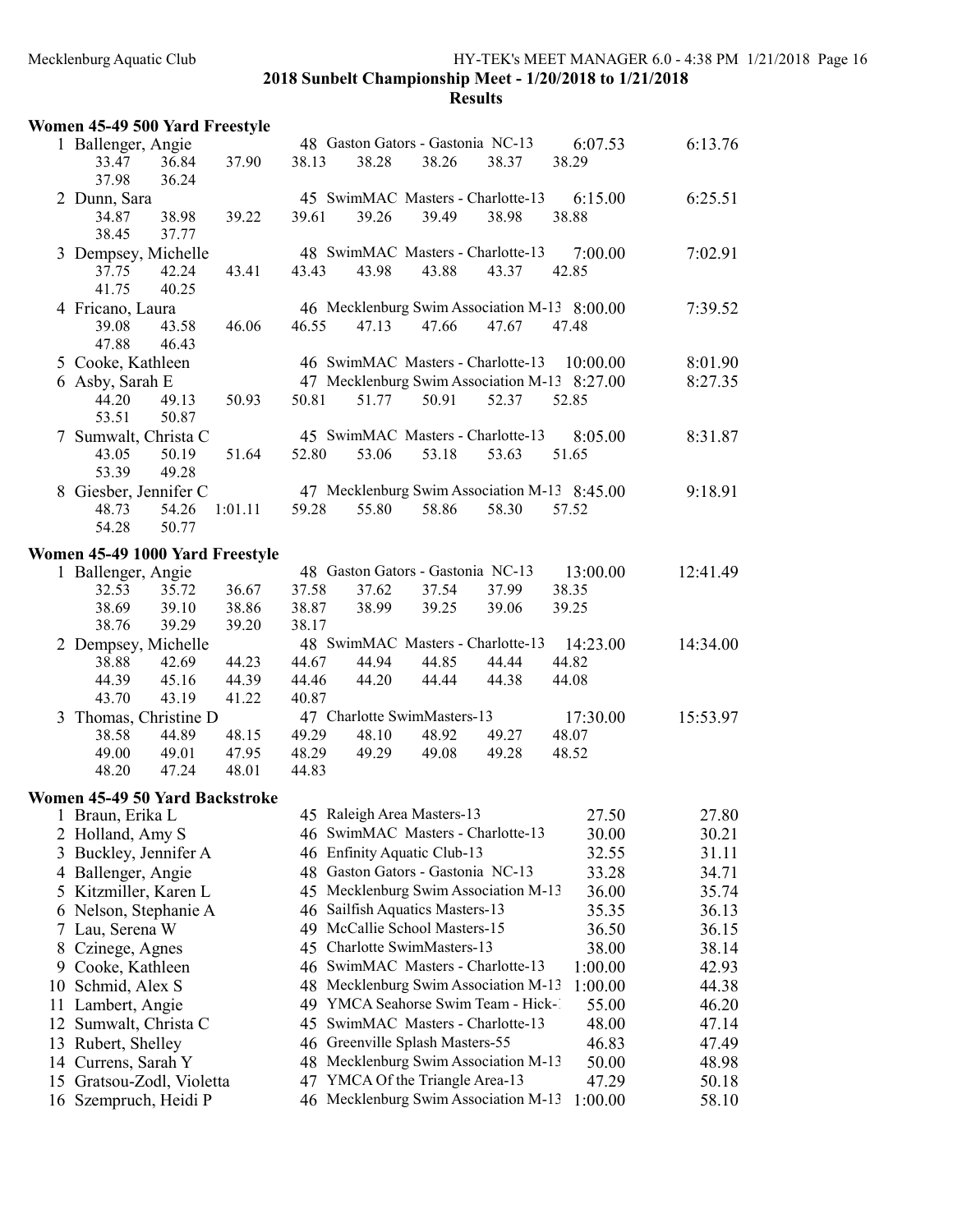| <b>Results</b> |  |
|----------------|--|
|----------------|--|

| (Women 45-49 50 Yard Backstroke)                                                    |       |                                      |         |         |
|-------------------------------------------------------------------------------------|-------|--------------------------------------|---------|---------|
| --- Shoaf, Patty<br>Other                                                           |       | 47 Patty Shoaf Coaching Masters-13   | 54.00   | DQ      |
| Women 45-49 100 Yard Backstroke                                                     |       |                                      |         |         |
| 1 Buckley, Jennifer A<br>32.29<br>34.92                                             |       | 46 Enfinity Aquatic Club-13          | 1:08.71 | 1:07.21 |
| 2 Gass, Melissa<br>35.97<br>38.77                                                   |       | 49 SwimMAC Masters - Charlotte-13    | 1:16.00 | 1:14.74 |
| 3 Nelson, Stephanie A<br>38.42<br>39.62                                             |       | 46 Sailfish Aquatics Masters-13      | 1:16.22 | 1:18.04 |
| 4 Czinege, Agnes<br>41.49<br>40.93                                                  |       | 45 Charlotte SwimMasters-13          | 1:30.00 | 1:22.42 |
| 5 Mayers, Kirsten B<br>40.69<br>42.61                                               |       | 49 Mecklenburg Swim Association M-13 | 1:22.00 | 1:23.30 |
| 6 Dempsey, Michelle<br>42.33<br>43.72                                               |       | 48 SwimMAC Masters - Charlotte-13    | 1:30.00 | 1:26.05 |
| 7 Rubert, Shelley                                                                   |       | 46 Greenville Splash Masters-55      | 1:42.00 | 1:47.07 |
| Women 45-49 200 Yard Backstroke<br>1 Nelson, Stephanie A<br>38.64<br>41.63<br>42.29 | 41.64 | 46 Sailfish Aquatics Masters-13      | 2:42.42 | 2:44.20 |
| 2 Czinege, Agnes<br>41.62<br>1:32.62<br>45.37                                       |       | 45 Charlotte SwimMasters-13          | 3:15.00 | 2:59.19 |
| 3 Fricano, Laura<br>46.38<br>48.49<br>49.68                                         | 49.95 | 46 Mecklenburg Swim Association M-13 | 3:50.50 | 3:14.50 |
| Women 45-49 50 Yard Breaststroke                                                    |       |                                      |         |         |
| 1 Braun, Erika L                                                                    |       | 45 Raleigh Area Masters-13           | 32.00   | 31.25   |
| 2 Dunn, Sara                                                                        |       | 45 SwimMAC Masters - Charlotte-13    | 32.73   | 33.08   |
| 3 Gass, Melissa                                                                     |       | 49 SwimMAC Masters - Charlotte-13    | 38.00   | 36.53   |
| 4 Ballenger, Angie                                                                  |       | 48 Gaston Gators - Gastonia NC-13    | 36.49   | 36.56   |
| 5 Kitzmiller, Karen L                                                               |       | 45 Mecklenburg Swim Association M-13 | 40.00   | 39.14   |
| 6 Lau, Serena W                                                                     |       | 49 McCallie School Masters-15        | 41.00   | 39.69   |
| 7 Mayers, Kirsten B                                                                 |       | 49 Mecklenburg Swim Association M-13 | 40.00   | 43.05   |
| 8 Schmid, Alex S                                                                    |       | 48 Mecklenburg Swim Association M-13 | 1:10.00 | 47.36   |
| 9 Gratsou-Zodl, Violetta                                                            |       | 47 YMCA Of the Triangle Area-13      | 47.64   | 48.55   |
| 10 Cooke, Kathleen                                                                  |       | 46 SwimMAC Masters - Charlotte-13    | 2:00.00 | 48.60   |
| 11 Szempruch, Heidi P                                                               |       | 46 Mecklenburg Swim Association M-13 | 57.00   | 52.27   |
| 12 Giesber, Jennifer C                                                              |       | 47 Mecklenburg Swim Association M-13 | 48.00   | 55.02   |
| 13 Sumwalt, Christa C                                                               |       | 45 SwimMAC Masters - Charlotte-13    | 58.00   | 55.33   |
| 14 Buie, Heather                                                                    |       | 49 North Carolina Masters Swimmin-13 | 1:02.27 | 58.92   |
| Women 45-49 100 Yard Breaststroke                                                   |       |                                      |         |         |
| 1 Dunn, Sara<br>34.32<br>38.37                                                      |       | 45 SwimMAC Masters - Charlotte-13    | 1:08.98 | 1:12.69 |
| 2 Cleven, Detra R<br>37.68<br>42.03                                                 |       | 49 Kingsport Aquatic Center-15       | 1:20.00 | 1:19.71 |
| 3 Ballenger, Angie<br>38.35<br>43.23                                                |       | 48 Gaston Gators - Gastonia NC-13    | 1:19.53 | 1:21.58 |
| 4 Lau, Serena W<br>40.22<br>45.58                                                   |       | 49 McCallie School Masters-15        | 1:27.00 | 1:25.80 |
| 5 Carter, Eddie C<br>45.21<br>50.16                                                 |       | 46 SwimMAC Masters - Charlotte-13    | 1:30.00 | 1:35.37 |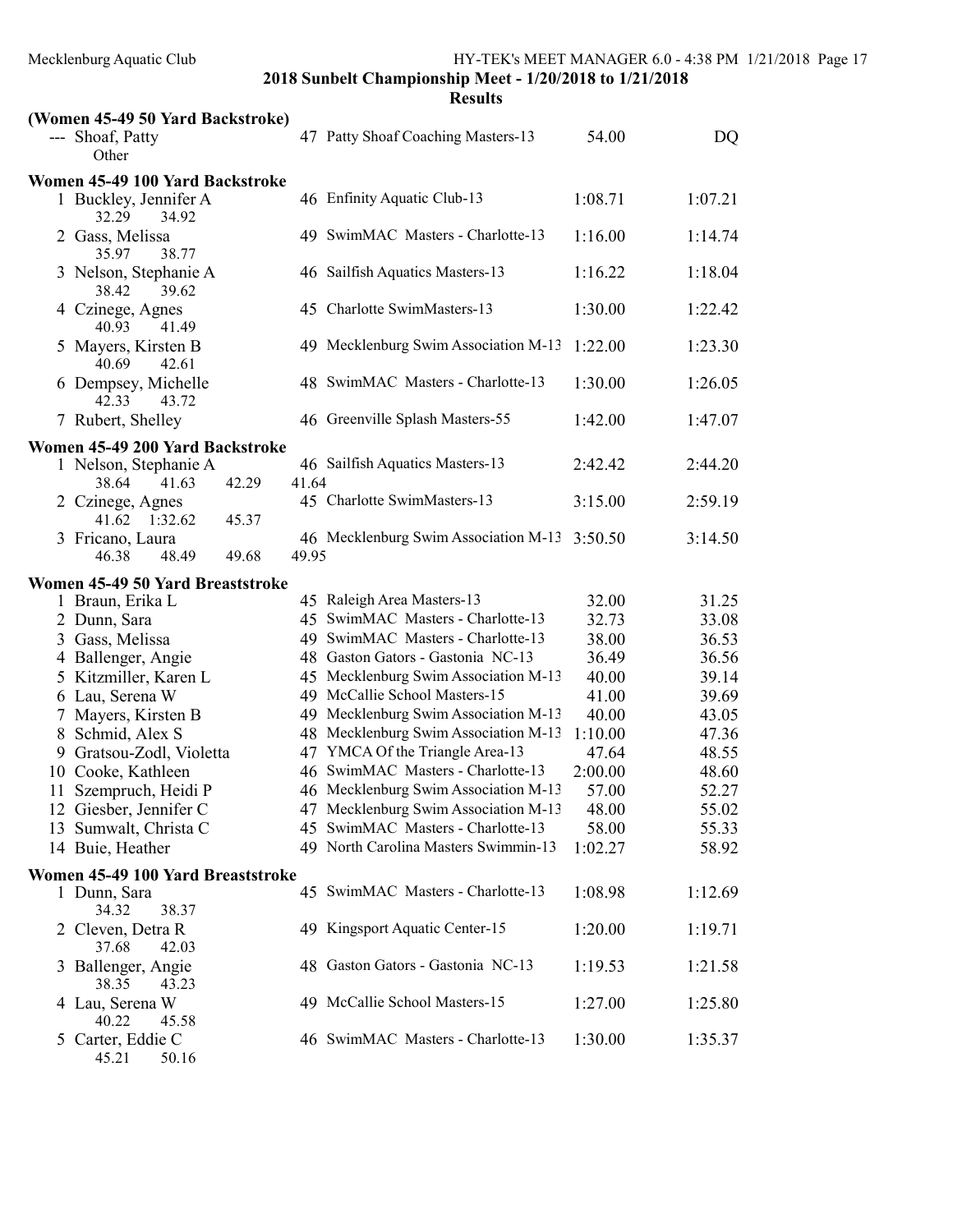| 'SUIT<br>× |  |
|------------|--|

|                     | (Women 45-49 100 Yard Breaststroke)                                |         |         |                                      |         |           |
|---------------------|--------------------------------------------------------------------|---------|---------|--------------------------------------|---------|-----------|
|                     | 6 Wall, Janet<br>52.63<br>45.22                                    |         |         | 49 SwimMAC Masters - Charlotte-13    | 1:55.55 | 1:37.85   |
|                     | Schmid, Alex S<br>49.84<br>52.90                                   |         |         | 48 Mecklenburg Swim Association M-13 | 2:10.00 | 1:42.74   |
|                     | 8 Haskell, Amy K<br>49.42<br>53.66                                 |         |         | 45 SwimMAC Masters - Charlotte-13    | 2:10.00 | 1:43.08   |
|                     | Szempruch, Heidi P<br>58.89<br>57.28                               |         |         | 46 Mecklenburg Swim Association M-13 | 2:01.00 | 1:56.17   |
|                     | 10 Sumwalt, Christa C<br>58.04<br>1:00.04                          |         |         | 45 SwimMAC Masters - Charlotte-13    | 1:59.00 | 1:58.08   |
|                     | Women 45-49 200 Yard Breaststroke                                  |         |         |                                      |         |           |
|                     | 1 Dunn, Sara                                                       |         |         | 45 SwimMAC Masters - Charlotte-13    | 2:34.84 | 2:40.64   |
|                     | 36.49<br>41.49                                                     | 42.11   | 40.55   |                                      |         |           |
|                     | 2 Cleven, Detra R<br>39.87<br>44.25                                | 44.82   | 46.20   | 49 Kingsport Aquatic Center-15       | 2:58.00 | 2:55.14   |
|                     | 3 Ballenger, Angie<br>39.38<br>44.25                               | 45.62   | 46.99   | 48 Gaston Gators - Gastonia NC-13    | 2:55.12 | 2:56.24   |
|                     | 4 Lau, Serena W<br>41.47<br>48.04                                  | 50.71   | 51.50   | 49 McCallie School Masters-15        | 3:15.00 | 3:11.72   |
|                     | 5 Haskell, Amy K<br>51.54<br>55.49                                 | 1:00.10 | 59.15   | 45 SwimMAC Masters - Charlotte-13    | 4:30.00 | 3:46.28   |
| 6                   | Szempruch, Heidi P<br>54.62<br>1:01.51                             | 1:07.24 | 1:06.95 | 46 Mecklenburg Swim Association M-13 | 4:22.00 | 4:10.32   |
|                     | Women 45-49 50 Yard Butterfly                                      |         |         |                                      |         |           |
|                     | 1 Braun, Erika L                                                   |         |         | 45 Raleigh Area Masters-13           | 25.50   | 26.13     |
|                     | 2 Holland, Amy S                                                   |         |         | 46 SwimMAC Masters - Charlotte-13    | 28.90   | 27.70     |
|                     | 3 Buckley, Jennifer A                                              |         |         | 46 Enfinity Aquatic Club-13          | 31.71   | 31.43     |
|                     | 4 Gass, Melissa                                                    |         |         | 49 SwimMAC Masters - Charlotte-13    | 34.00   | 31.72     |
|                     | 5 Mayers, Kirsten B                                                |         |         | 49 Mecklenburg Swim Association M-13 | 35.00   | 34.05     |
|                     | 6 Lau, Serena W                                                    |         |         | 49 McCallie School Masters-15        | 36.00   | 34.57     |
|                     | 7 Schmid, Alex S                                                   |         |         | 48 Mecklenburg Swim Association M-13 | 1:10.00 | 44.36     |
|                     | 8 Rubert, Shelley                                                  |         |         | 46 Greenville Splash Masters-55      | 48.42   | 48.72     |
| $\qquad \qquad - -$ | Carter, Eddie C                                                    |         |         | 46 SwimMAC Masters - Charlotte-13    | 34.00   | <b>NS</b> |
|                     |                                                                    |         |         |                                      |         |           |
|                     | Women 45-49 100 Yard Butterfly<br>1 Cleven, Detra R<br>32.07 37.08 |         |         | 49 Kingsport Aquatic Center-15       | 1:10.50 | 1:09.15   |
|                     | 2 Buckley, Jennifer A<br>32.67<br>38.45                            |         |         | 46 Enfinity Aquatic Club-13          | 1:10.71 | 1:11.12   |
|                     | 3 Marshall, Sue D<br>39.62<br>45.66                                |         |         | 49 SwimMAC Masters - Charlotte-13    | 1:30.00 | 1:25.28   |
|                     | 4 Wall, Janet<br>40.56<br>49.25                                    |         |         | 49 SwimMAC Masters - Charlotte-13    | 2:00.00 | 1:29.81   |
|                     | 6 Fricano, Laura<br>45.27<br>52.49                                 |         |         | 46 Mecklenburg Swim Association M-13 | 2:00.00 | 1:37.76   |
|                     | --- Carter, Eddie C                                                |         |         | 46 SwimMAC Masters - Charlotte-13    | 1:20.00 | <b>NS</b> |
|                     | Women 45-49 200 Yard Butterfly                                     |         |         |                                      |         |           |
|                     | 1 Carter, Eddie C                                                  |         |         | 46 SwimMAC Masters - Charlotte-13    | 3:25.00 | 3:24.72   |
|                     | 44.41<br>53.07                                                     | 53.69   | 53.55   |                                      |         |           |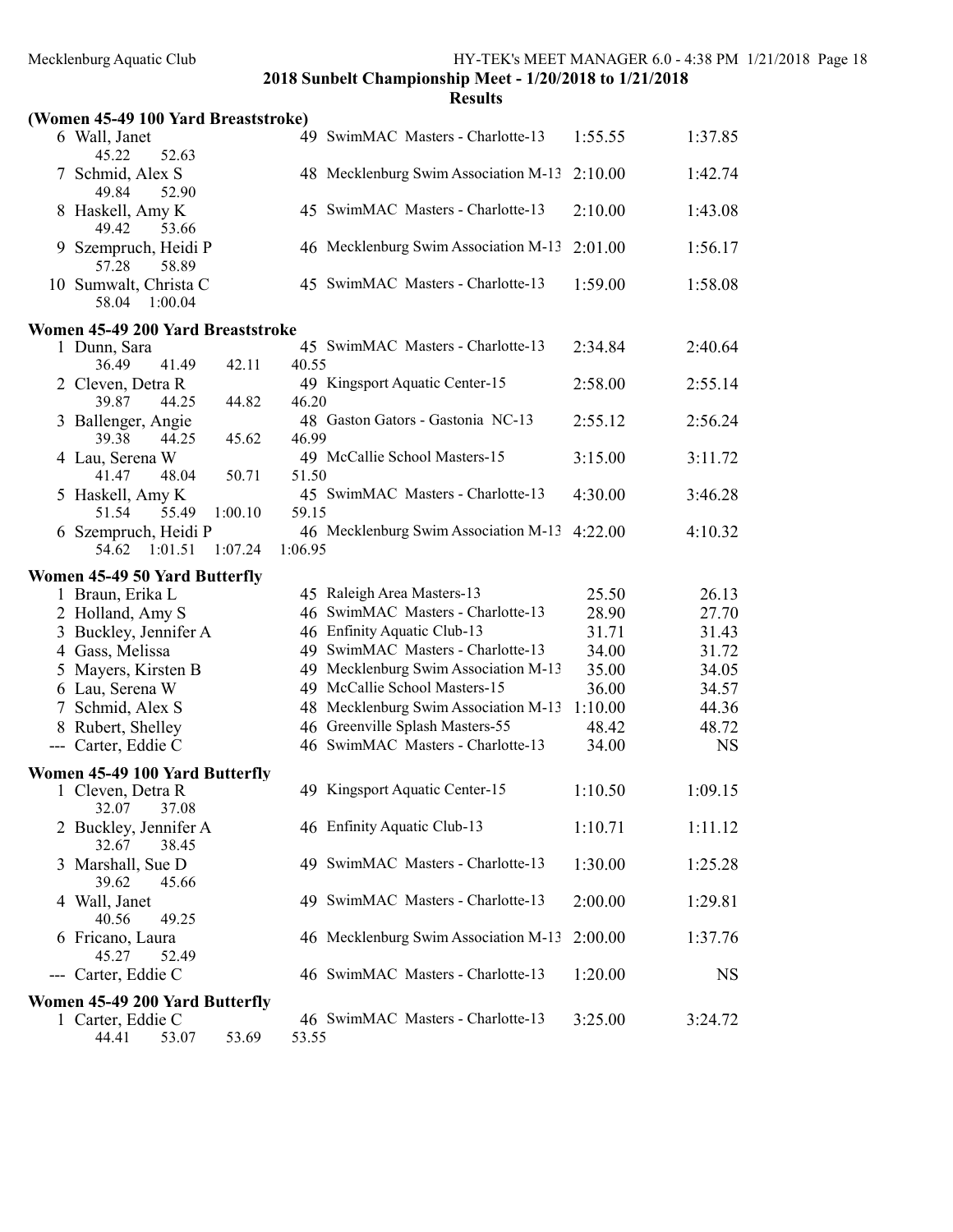| <b>Women 45-49 100 Yard IM</b>                |                |                                              |         |         |
|-----------------------------------------------|----------------|----------------------------------------------|---------|---------|
| 1 Braun, Erika L<br>27.10<br>33.10            |                | 45 Raleigh Area Masters-13                   | 59.50   | 1:00.20 |
| 2 Holland, Amy S<br>30.12<br>34.90            |                | 46 SwimMAC Masters - Charlotte-13            | 1:08.00 | 1:05.02 |
| 3 Buckley, Jennifer A<br>39.22<br>31.08       |                | 46 Enfinity Aquatic Club-13                  | 1:08.71 | 1:10.30 |
| 4 Cleven, Detra R                             |                | 49 Kingsport Aquatic Center-15               | 1:10.50 | 1:10.42 |
|                                               |                | 45 SwimMAC Masters - Charlotte-13            | 1:07.60 | 1:12.56 |
| 5 Dunn, Sara<br>37.64                         |                |                                              |         |         |
| 34.92<br>6 Ballenger, Angie<br>34.08<br>39.56 |                | 48 Gaston Gators - Gastonia NC-13            | 1:12.52 | 1:13.64 |
| 7 Lau, Serena W<br>35.62<br>40.94             |                | 49 McCallie School Masters-15                | 1:20.00 | 1:16.56 |
| 8 Kitzmiller, Karen L<br>36.88<br>42.87       |                | 45 Mecklenburg Swim Association M-13         | 1:20.00 | 1:19.75 |
| 9 Carter, Eddie C<br>38.69<br>43.72           |                | 46 SwimMAC Masters - Charlotte-13            | 1:18.00 | 1:22.41 |
| 10 Wall, Janet<br>40.62<br>44.98              |                | 49 SwimMAC Masters - Charlotte-13            | 1:23.88 | 1:25.60 |
| 11 Czinege, Agnes<br>40.23<br>47.20           |                | 45 Charlotte SwimMasters-13                  | 1:45.00 | 1:27.43 |
| 12 Marshall, Sue D<br>41.04<br>48.06          |                | 49 SwimMAC Masters - Charlotte-13            | 1:25.00 | 1:29.10 |
| 13 Schmid, Alex S<br>48.40<br>45.98           |                | 48 Mecklenburg Swim Association M-13         | 2:20.00 | 1:34.38 |
| 14 Cooke, Kathleen                            |                | 46 SwimMAC Masters - Charlotte-13            | 2:30.00 | 1:34.80 |
| 15 Lambert, Angie                             |                | 49 YMCA Seahorse Swim Team - Hick-1          | 1:55.00 | 1:36.53 |
| 14.61 1:21.92                                 |                |                                              |         |         |
| 16 Wood, Karen S<br>51.48<br>45.56            |                | 48 Mecklenburg Swim Association M-13         | 2:30.30 | 1:37.04 |
| 17 Gratsou-Zodl, Violetta<br>52.78<br>49.03   |                | 47 YMCA Of the Triangle Area-13              | 1:36.92 | 1:41.81 |
| 18 Rubert, Shelley<br>55.56<br>49.41          |                | 46 Greenville Splash Masters-55              | 1:45.91 | 1:44.97 |
|                                               |                |                                              |         |         |
| <b>Women 45-49 200 Yard IM</b>                |                |                                              |         |         |
| 1 Cleven, Detra R                             |                | 49 Kingsport Aquatic Center-15               | 2:37.00 | 2:34.06 |
| 31.87 40.71                                   | 35.34<br>46.14 |                                              |         |         |
| 2 Carter, Eddie C                             |                | 46 SwimMAC Masters - Charlotte-13            | 3:00.00 | 3:00.51 |
| 41.34<br>46.89                                | 51.74<br>40.54 |                                              |         |         |
| 3 Czinege, Agnes                              |                | 45 Charlotte SwimMasters-13                  | 3:25.00 | 3:09.54 |
| 44.00<br>43.98                                | 45.73<br>55.83 |                                              |         |         |
| 4 Fricano, Laura<br>42.76<br>48.79            | 56.87<br>47.87 | 46 Mecklenburg Swim Association M-13 4:00.00 |         | 3:16.29 |
|                                               |                |                                              |         |         |
| <b>Women 45-49 400 Yard IM</b>                |                |                                              |         |         |
| 1 Carter, Eddie C                             |                | 46 SwimMAC Masters - Charlotte-13            | 6:05.00 | 6:21.40 |
| 52.84<br>42.60                                | 51.63<br>49.18 | 52.70<br>51.43<br>42.21                      | 38.81   |         |
| Women 50-54 50 Yard Freestyle                 |                |                                              |         |         |
| 1 Dore, Mary G                                |                | 54 SwimMAC Masters - Charlotte-13            | 29.80   | 28.00   |
| 2 Wilson, Jamie W                             |                | 51 Palmetto Masters-55                       | 26.95   | 28.05   |
| 3 Souther, Carolyn G                          |                | 54 SwimMAC Masters - Charlotte-13            | 26.80   | 28.06   |
| 4 Hanson, Diana Rugg                          |                | 50 James J Harris YMCA Masters -- 13         | 28.99   | 28.80   |
|                                               |                | 51 Atlanta Rainbow Trout-45                  |         |         |
| 5 Rossi, Leann M                              |                |                                              | 28.37   | 29.19   |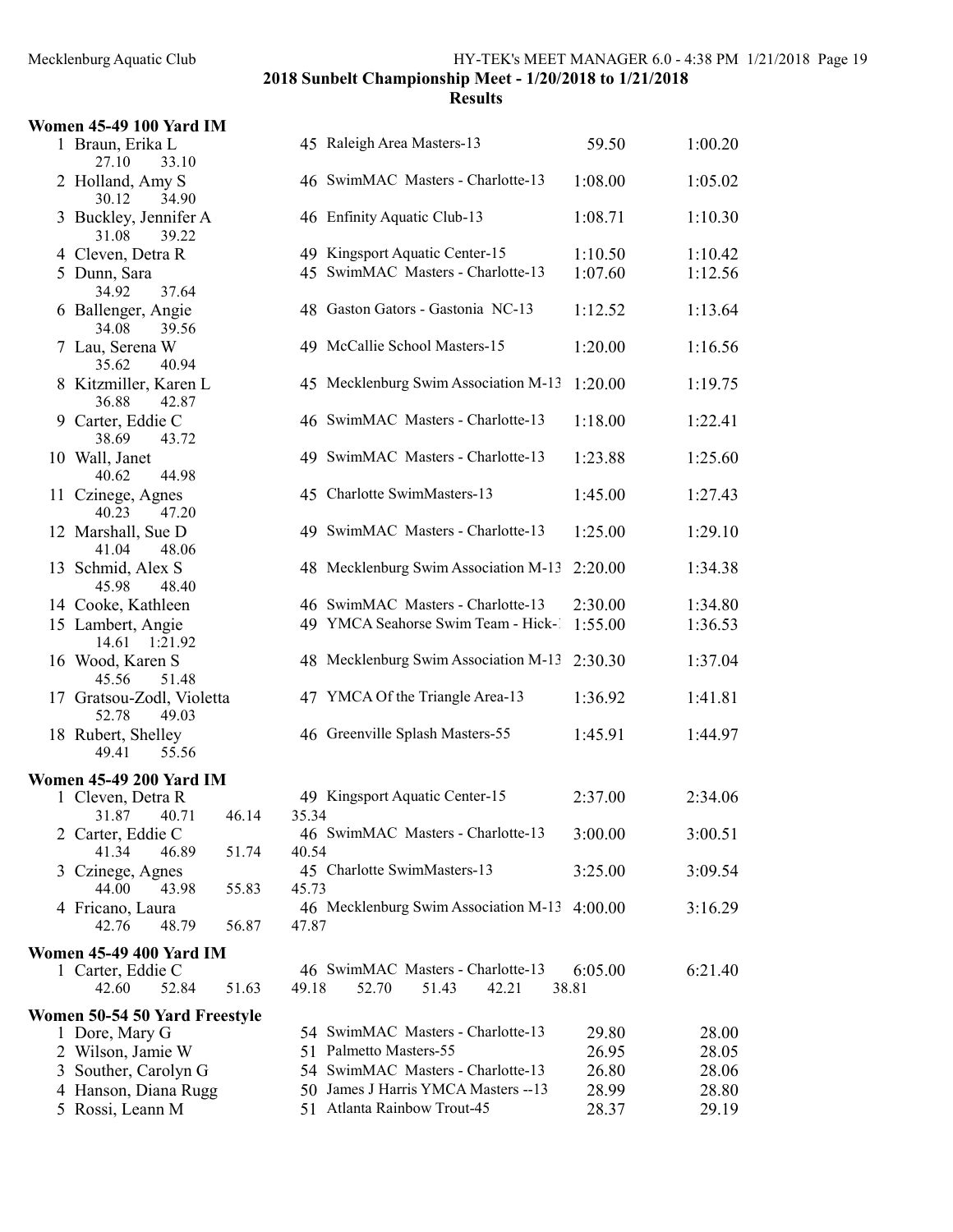### **Results**

### (Women 50-54 50 Yard Freestyle)

|     | 6 Rhodes, JerrieLynn                        |    | 50 SwimMAC Masters - Charlotte-13    | 29.03   | 29.22     |
|-----|---------------------------------------------|----|--------------------------------------|---------|-----------|
|     | 7 McLuskie, Brenda M                        |    | 51 SwimMAC Masters - Charlotte-13    | 35.00   | 29.78     |
|     | 8 Jones, Rebecca L                          |    | 50 SwimMAC Masters - Charlotte-13    | 33.00   | 31.88     |
|     | 9 Propst, Patty A                           |    | 52 Sailfish Aquatics Masters-13      | 32.86   | 32.82     |
|     | 10 Belongea, Jamie                          | 52 | Mecklenburg Swim Association M-13    | 50.00   | 37.64     |
|     | 11 MacFadyen, Marney                        |    | 52 Greensboro Community YMCA Mast    | 39.09   | 38.83     |
|     | 12 Druhan, Emily C                          |    | 51 SwimMAC Masters - Charlotte-13    | 40.00   | 40.87     |
|     | 13 Morris, Caren                            |    | 50 Mecklenburg Swim Association M-13 | 45.07   | 43.28     |
|     | 14 Stephens, Brenda D                       |    | 54 Greenville Splash Masters-55      | 50.00   | 44.38     |
|     | 15 Proctor, Cynthia L                       |    | 51 Mecklenburg Swim Association M-13 | 48.00   | 46.67     |
|     | 16 Curtis, Wanda                            |    | 52 Greensboro Community YMCA Mast    | 1:00.00 | 49.99     |
|     | 17 Young, Beverly C                         |    | 54 Mecklenburg Swim Association M-13 | 56.00   | 52.35     |
|     | --- McAlarney, Christine M                  |    | 52 Sailfish Aquatics Masters-13      | 40.00   | <b>NS</b> |
|     | --- Primavera, Cassie                       | 51 | Mecklenburg Swim Association M-13    | 44.00   | <b>NS</b> |
|     | --- Ronning, Christine                      |    | 51 SwimMAC Masters - Charlotte-13    | 31.50   | <b>NS</b> |
|     | --- Elias-Williams, Maria L                 |    | 53 Palmetto Masters-55               | 27.50   | <b>NS</b> |
|     | Women 50-54 100 Yard Freestyle              |    |                                      |         |           |
|     | 1 Elias-Williams, Maria L<br>29.04<br>31.55 |    | 53 Palmetto Masters-55               | 1:00.00 | 1:00.59   |
|     | 2 Dore, Mary G<br>31.39<br>29.23            |    | 54 SwimMAC Masters - Charlotte-13    | 1:02.09 | 1:00.62   |
|     | 3 Wilson, Jamie W<br>29.70<br>32.13         |    | 51 Palmetto Masters-55               | 58.50   | 1:01.83   |
|     | 4 Souther, Carolyn G<br>34.35<br>31.65      |    | 54 SwimMAC Masters - Charlotte-13    | 1:02.00 | 1:06.00   |
|     | 5 Ronning, Christine<br>32.29<br>34.44      |    | 51 SwimMAC Masters - Charlotte-13    | 1:11.00 | 1:06.73   |
|     | 6 McLuskie, Brenda M<br>34.89<br>31.91      |    | 51 SwimMAC Masters - Charlotte-13    | 1:15.00 | 1:06.80   |
|     | 7 Quillen, Diane E<br>32.37<br>35.48        |    | 54 Enfinity Aquatic Club-13          | 1:08.63 | 1:07.85   |
|     | 8 Gregory, Carol M<br>36.81<br>34.22        |    | 52 Tyde Endurance and Aquatics Ma-13 | 1:11.89 | 1:11.03   |
|     | 9 Lowe, Mary Louise C<br>38.55<br>35.85     |    | 54 SwimMAC Masters - Charlotte-13    | 1:30.00 | 1:14.40   |
|     | 10 Propst, Patty A<br>35.47<br>39.72        |    | 52 Sailfish Aquatics Masters-13      | 1:15.69 | 1:15.19   |
|     | 11 Aragon, Leah A<br>40.76<br>43.83         |    | 54 Greenville Splash Masters-55      | 1:29.38 | 1:24.59   |
|     | 12 Primavera, Cassie<br>41.81<br>46.84      |    | 51 Mecklenburg Swim Association M-13 | 1:45.00 | 1:28.65   |
|     | 13 Druhan, Emily C<br>44.42<br>52.62        |    | 51 SwimMAC Masters - Charlotte-13    | 1:40.00 | 1:37.04   |
|     | 14 Stephens, Brenda D<br>47.33<br>52.86     |    | 54 Greenville Splash Masters-55      | 1:47.00 | 1:40.19   |
|     | 15 Young, Beverly C<br>53.82<br>1:06.39     |    | 54 Mecklenburg Swim Association M-13 | 2:10.00 | 2:00.21   |
|     | 16 Curtis, Wanda<br>55.91<br>1:09.57        |    | 52 Greensboro Community YMCA Mast    | 2:20.00 | 2:05.48   |
|     | --- McAlarney, Christine M                  | 52 | Sailfish Aquatics Masters-13         | 1:30.00 | <b>NS</b> |
| --- | Proctor, Cynthia L                          | 51 | Mecklenburg Swim Association M-13    | 1:53.00 | <b>NS</b> |
|     | MacFadyen, Marney                           |    | 52 Greensboro Community YMCA Mast    | 1:24.29 | <b>NS</b> |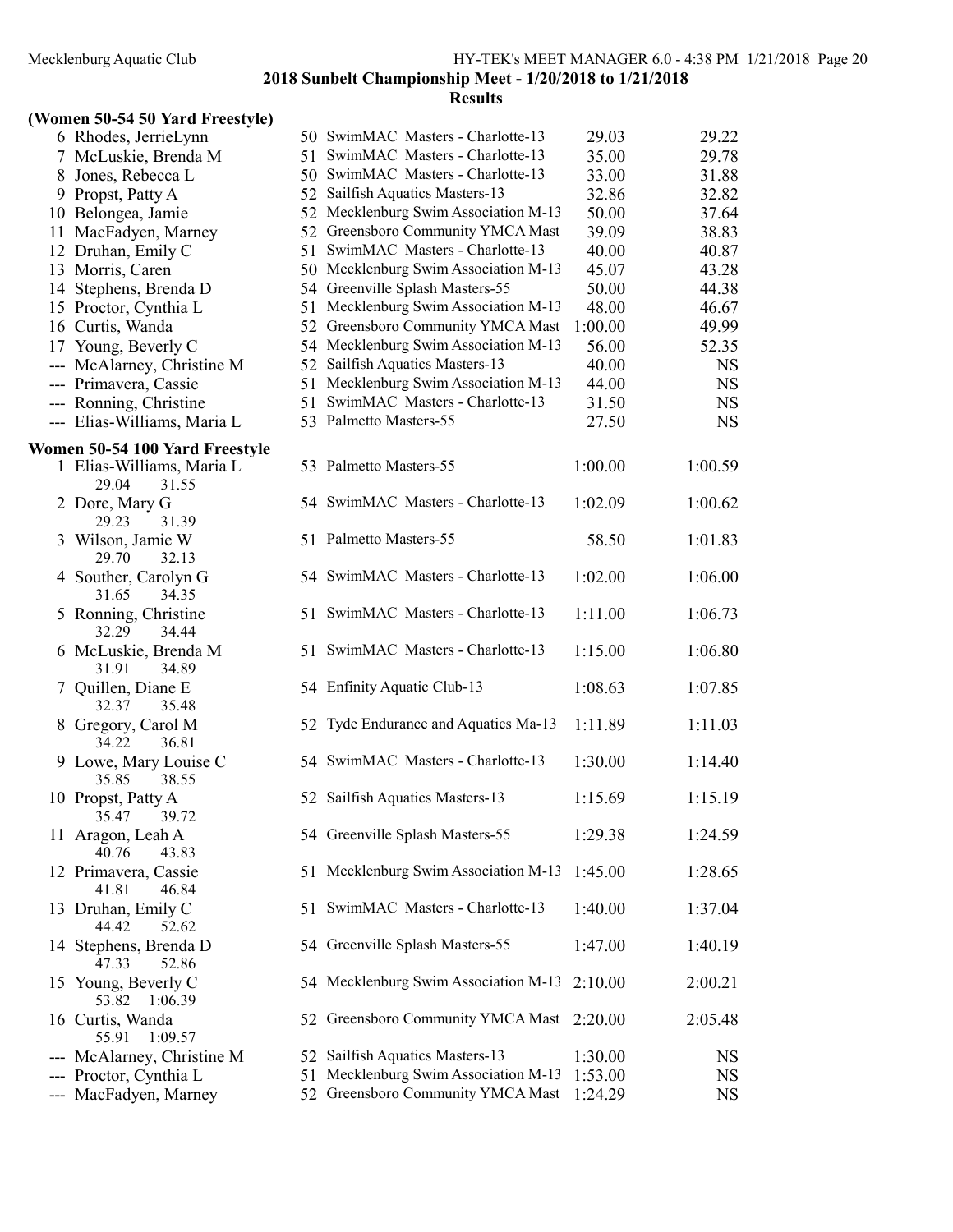|   | Women 50-54 200 Yard Freestyle                         |         |       |                        |                                          |                                               |                                                       |                        |
|---|--------------------------------------------------------|---------|-------|------------------------|------------------------------------------|-----------------------------------------------|-------------------------------------------------------|------------------------|
|   | 1 Dore, Mary G<br>31.09<br>33.52                       | 34.44   | 34.04 |                        |                                          | 54 SwimMAC Masters - Charlotte-13             | 2:20.00                                               | 2:13.09                |
|   | 2 Countryman, Marianne<br>34.55<br>31.63               | 35.84   | 34.61 | 53 Georgia Masters-45  |                                          |                                               | 2:15.59                                               | 2:16.63                |
|   | 3 Haruta, Debbie<br>34.09<br>37.33                     | 38.36   | 39.70 |                        | 50 Charlotte SwimMasters-13              |                                               | 2:33.17                                               | 2:29.48                |
|   | 4 Ronning, Christine<br>35.01<br>37.93                 | 39.08   | 38.91 |                        |                                          | 51 SwimMAC Masters - Charlotte-13             | 2:40.00                                               | 2:30.93                |
|   | 5 Gregory, Carol M<br>39.49<br>35.17                   | 40.55   | 39.46 |                        |                                          | 52 Tyde Endurance and Aquatics Ma-13          | 2:34.50                                               | 2:34.67                |
|   | 6 MacFadyen, Marney<br>41.90<br>47.55                  | 50.26   | 49.20 |                        |                                          | 52 Greensboro Community YMCA Mast             | 3:15.09                                               | 3:08.91                |
|   | --- Elias-Williams, Maria L<br>--- Loydpierson, Sandy  |         |       | 53 Palmetto Masters-55 | 53 Charlotte SwimMasters-13              |                                               | 2:08.00<br>2:25.00                                    | <b>NS</b><br><b>NS</b> |
|   | Women 50-54 500 Yard Freestyle                         |         |       |                        |                                          |                                               |                                                       |                        |
|   | 1 Salazar, Lynn<br>32.80<br>35.21<br>35.10<br>33.73    | 35.58   | 35.27 | 35.57                  | 35.48                                    | 51 North Carolina Masters Swimmin-13<br>35.73 | 6:00.00<br>35.53                                      | 5:50.00                |
|   | 2 Dore, Mary G<br>35.74<br>32.69<br>36.39<br>34.37     | 36.59   | 36.91 | 37.27                  | 37.11                                    | 54 SwimMAC Masters - Charlotte-13<br>37.07    | 6:08.00<br>37.01                                      | 6:01.15                |
|   | 3 McLuskie, Brenda M                                   |         |       |                        |                                          | 51 SwimMAC Masters - Charlotte-13             | 6:40.00                                               | 6:36.56                |
|   | 34.55<br>38.86<br>39.88<br>38.46                       | 40.27   | 40.60 | 41.03                  | 41.18                                    | 41.25                                         | 40.48                                                 |                        |
|   | 4 Gregory, Carol M<br>40.54<br>36.20<br>40.76<br>42.13 | 41.84   | 41.77 | 41.94                  | 41.63                                    | 41.81                                         | 52 Tyde Endurance and Aquatics Ma-13 6:52.31<br>42.26 | 6:50.88                |
|   | 5 Ronning, Christine<br>41.57<br>45.18<br>1:25.36      |         | 45.87 | 46.67                  | 46.75                                    | 51 SwimMAC Masters - Charlotte-13<br>45.90    | 8:30.00<br>45.78                                      | 7:28.47                |
|   | 6 Bopp, Sara<br>39.26<br>44.38<br>45.60<br>44.83       | 46.39   | 46.96 | 47.02                  | 53 Greenville Splash Masters-55<br>46.83 | 46.74                                         | 7:20.00<br>45.92                                      | 7:33.93                |
|   | --- Young, Beverly C                                   |         |       |                        |                                          |                                               | 54 Mecklenburg Swim Association M-13 13:50.00         | <b>NS</b>              |
|   | Women 50-54 1000 Yard Freestyle                        |         |       |                        |                                          |                                               |                                                       |                        |
|   | 1 Elias-Williams, Maria L                              |         |       | 53 Palmetto Masters-55 |                                          |                                               | 11:35.00                                              | 11:46.88               |
|   | 33.86<br>33.76                                         | 35.04   | 35.28 | 35.78                  | 35.39                                    | 35.62                                         | 35.75                                                 |                        |
|   | 35.79<br>35.69                                         | 35.80   | 35.67 | 35.59                  | 35.51                                    | 35.76                                         | 35.71                                                 |                        |
|   | 35.65<br>35.48                                         | 35.48   | 34.27 |                        |                                          |                                               | 51 North Carolina Masters Swimmin-13 12:30.00         |                        |
|   | 2 Salazar, Lynn<br>36.14<br>33.86                      | 36.08   | 36.85 | 36.39                  | 36.50                                    | 36.53                                         | 36.71                                                 | 12:04.90               |
|   | 36.97<br>36.72                                         | 36.55   | 36.61 | 36.59                  | 36.26                                    | 36.42                                         | 36.39                                                 |                        |
|   | 36.45<br>36.63                                         | 36.11   | 34.14 |                        |                                          |                                               |                                                       |                        |
|   | 3 Dore, Mary G                                         |         |       |                        |                                          | 54 SwimMAC Masters - Charlotte-13             | 12:40.86                                              | 12:14.43               |
|   | 36.68<br>33.44                                         | 37.53   | 37.72 | 37.50                  | 37.21                                    | 37.41                                         | 37.14                                                 |                        |
|   | 1:49.88<br>36.92                                       | 37.12   |       |                        |                                          |                                               |                                                       |                        |
|   | 36.75<br>37.28                                         | 1:11.83 |       |                        |                                          |                                               |                                                       |                        |
| 4 | Scott, Leslie                                          |         |       |                        | 53 Greenville Splash Masters-55          |                                               | 14:45.00                                              | 15:28.66               |
|   | 40.09<br>45.72                                         | 47.08   | 47.43 | 47.46                  | 47.31                                    | 47.22                                         | 47.23                                                 |                        |
|   | 46.54<br>47.23                                         | 46.55   | 48.46 | 47.58                  | 46.29                                    | 47.01                                         | 46.02                                                 |                        |
|   | 46.12<br>45.92                                         | 46.23   | 45.17 |                        |                                          |                                               |                                                       |                        |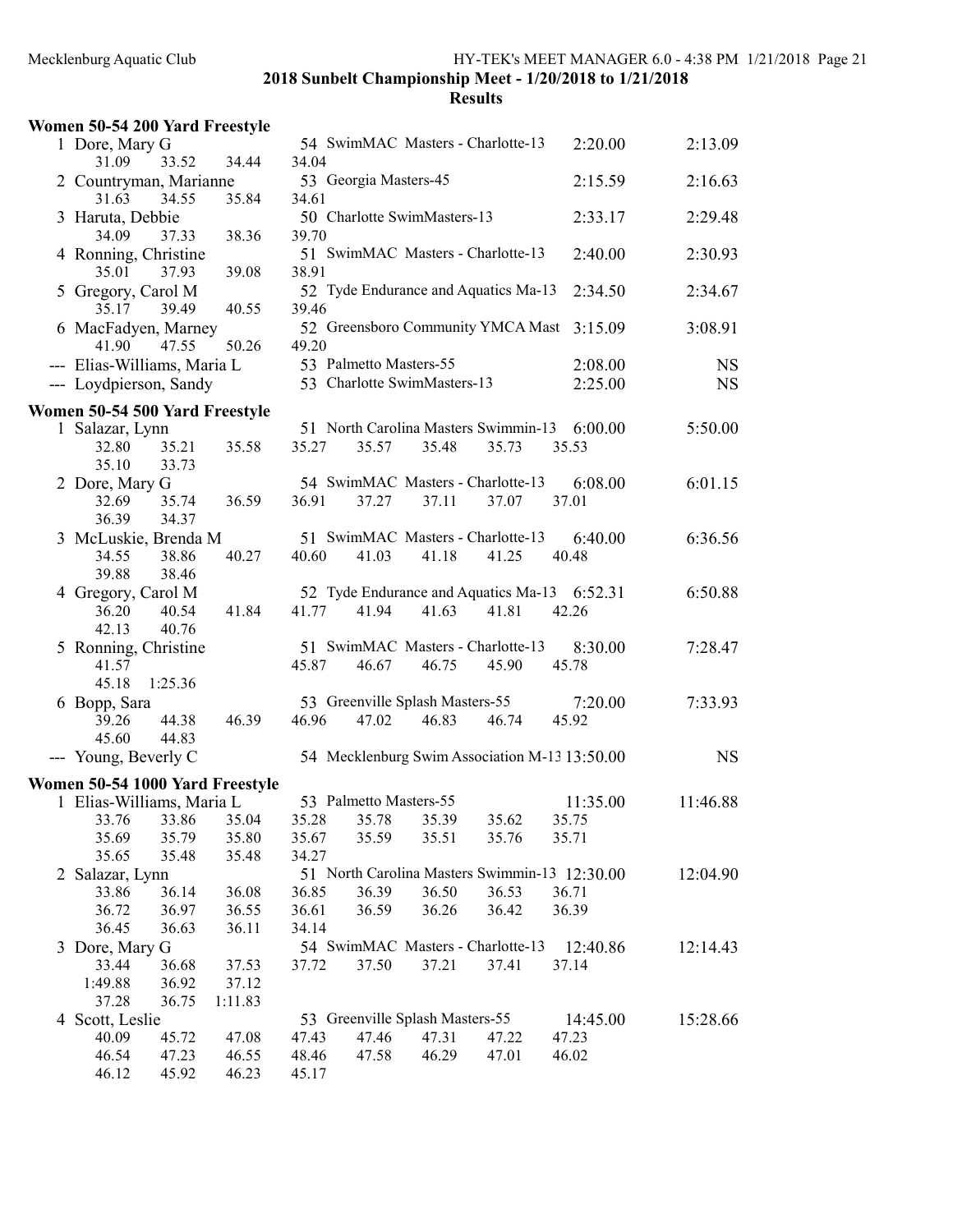|   | MUNICHOUI & Aquatic Cruo          |         |       |         |                                 |       | THE PLANS MILLET MIAINAULIN 0.0 - 4.90 I M<br>2018 Sunbelt Championship Meet - 1/20/2018 to 1/21/2018 |          |       |           |
|---|-----------------------------------|---------|-------|---------|---------------------------------|-------|-------------------------------------------------------------------------------------------------------|----------|-------|-----------|
|   | (Women 50-54 1000 Yard Freestyle) |         |       |         |                                 |       | <b>Results</b>                                                                                        |          |       |           |
|   | 5 Martella, Jenny                 |         |       |         |                                 |       | 53 James J Harris YMCA Masters -- 13                                                                  | 20:15.15 |       | 16:40.05  |
|   | 39.51                             | 48.73   | 49.24 | 49.56   | 49.91                           | 50.47 | 50.58                                                                                                 | 50.76    |       |           |
|   | 50.80                             | 50.88   | 50.16 | 50.66   | 51.60                           | 51.05 | 52.44                                                                                                 | 50.37    |       |           |
|   | 51.06                             | 52.05   | 50.96 | 49.26   |                                 |       |                                                                                                       |          |       |           |
|   | 6 McAlarney, Christine M          |         |       |         | 52 Sailfish Aquatics Masters-13 |       |                                                                                                       | 18:00.00 |       | 17:10.48  |
|   | 44.89                             | 49.11   | 49.98 | 50.98   | 51.83                           | 51.34 | 1:44.70                                                                                               |          |       |           |
|   |                                   |         | 52.50 | 52.06   | 52.82                           | 52.76 | 52.96                                                                                                 | 52.49    |       |           |
|   | 52.72                             | 52.83   | 52.18 | 1:41.40 |                                 |       |                                                                                                       |          |       |           |
| 7 | Stephens, Brenda D                |         |       |         | 54 Greenville Splash Masters-55 |       |                                                                                                       | 23:00.00 |       | 19:11.04  |
|   | 50.50                             | 57.21   | 57.85 | 58.22   | 58.25                           | 58.28 | 1:00.19                                                                                               | 58.06    |       |           |
|   | 58.50                             | 59.38   | 58.31 | 58.67   | 57.65                           | 58.56 | 57.79                                                                                                 | 57.65    |       |           |
|   | 58.73                             | 56.89   | 56.68 | 53.67   |                                 |       |                                                                                                       |          |       |           |
|   | Women 50-54 1650 Yard Freestyle   |         |       |         |                                 |       |                                                                                                       |          |       |           |
|   | 1 Countryman, Marianne            |         |       |         | 53 Georgia Masters-45           |       |                                                                                                       | 19:22.76 |       | 19:37.58  |
|   | 32.38                             | 34.89   | 35.56 | 35.88   | 35.79                           | 35.90 | 35.61                                                                                                 | 35.64    |       |           |
|   | 35.56                             | 35.25   | 35.42 | 35.52   | 35.39                           | 35.69 | 35.82                                                                                                 | 36.31    |       |           |
|   | 35.53                             | 35.68   | 36.00 | 36.33   | 35.75                           | 35.91 | 36.28                                                                                                 | 36.22    |       |           |
|   | 36.17                             | 35.72   | 36.06 | 36.41   | 36.17                           | 35.99 | 35.83                                                                                                 | 35.82    | 35.10 |           |
|   |                                   |         |       |         |                                 |       |                                                                                                       |          |       |           |
|   | Women 50-54 50 Yard Backstroke    |         |       |         |                                 |       |                                                                                                       |          |       |           |
|   | 1 McLuskie, Brenda M              |         |       |         |                                 |       | 51 SwimMAC Masters - Charlotte-13                                                                     |          | 40.00 | 33.44     |
|   | 2 Rhodes, JerrieLynn              |         |       |         |                                 |       | 50 SwimMAC Masters - Charlotte-13                                                                     | 38.22    |       | 35.63     |
|   | 3 Rossi, Leann M                  |         |       |         | 51 Atlanta Rainbow Trout-45     |       |                                                                                                       |          | 34.79 | 36.06     |
|   | 4 Ronning, Christine              |         |       | 51      |                                 |       | SwimMAC Masters - Charlotte-13                                                                        |          | 35.50 | 36.18     |
|   | 5 Propst, Patty A                 |         |       |         | 52 Sailfish Aquatics Masters-13 |       |                                                                                                       | 36.11    |       | 37.36     |
|   | 6 Jones, Rebecca L                |         |       |         |                                 |       | 50 SwimMAC Masters - Charlotte-13                                                                     |          | 37.86 | 38.02     |
|   | 7 Gregory, Carol M                |         |       |         |                                 |       | 52 Tyde Endurance and Aquatics Ma-13                                                                  |          | 39.10 | 38.32     |
|   | 8 Scott, Leslie                   |         |       |         | 53 Greenville Splash Masters-55 |       |                                                                                                       |          | 46.00 | 40.50     |
|   | 9 Aragon, Leah A                  |         |       |         | 54 Greenville Splash Masters-55 |       |                                                                                                       | 43.11    |       | 41.70     |
|   | 10 MacFadyen, Marney              |         |       |         |                                 |       | 52 Greensboro Community YMCA Mast                                                                     |          | 48.70 | 47.28     |
|   | 11 McAlarney, Christine M         |         |       |         | 52 Sailfish Aquatics Masters-13 |       |                                                                                                       |          | 50.00 | 49.63     |
|   | 12 Young, Beverly C               |         |       |         |                                 |       | 54 Mecklenburg Swim Association M-13                                                                  | 1:02.00  |       | 55.56     |
|   | 13 Curtis, Wanda                  |         |       |         |                                 |       | 52 Greensboro Community YMCA Mast                                                                     | 1:15.00  |       | 1:02.35   |
|   | --- Primavera, Cassie             |         |       |         |                                 |       | 51 Mecklenburg Swim Association M-13                                                                  |          | 52.00 | <b>NS</b> |
|   | Women 50-54 100 Yard Backstroke   |         |       |         |                                 |       |                                                                                                       |          |       |           |
|   | 1 McLuskie, Brenda M<br>35.11     | 37.22   |       |         |                                 |       | 51 SwimMAC Masters - Charlotte-13                                                                     | 1:18.00  |       | 1:12.33   |
|   | 2 Rhodes, JerrieLynn<br>37.19     | 39.77   |       |         |                                 |       | 50 SwimMAC Masters - Charlotte-13                                                                     | 1:18.84  |       | 1:16.96   |
|   | 3 Wilson, Jamie W<br>38.75        | 38.89   |       |         | 51 Palmetto Masters-55          |       |                                                                                                       | 1:15.95  |       | 1:17.64   |
|   | 4 Gregory, Carol M<br>39.97       | 41.70   |       |         |                                 |       | 52 Tyde Endurance and Aquatics Ma-13                                                                  | 1:22.40  |       | 1:21.67   |
|   | 5 Propst, Patty A<br>39.79        | 43.30   |       |         | 52 Sailfish Aquatics Masters-13 |       |                                                                                                       | 1:18.98  |       | 1:23.09   |
|   | 6 Bopp, Sara<br>43.48             | 45.63   |       |         | 53 Greenville Splash Masters-55 |       |                                                                                                       | 1:26.00  |       | 1:29.11   |
|   | 7 Aragon, Leah A<br>47.68         | 49.26   |       |         | 54 Greenville Splash Masters-55 |       |                                                                                                       | 1:30.00  |       | 1:36.94   |
|   | 8 Curtis, Wanda<br>1:08.86        | 1:16.34 |       |         |                                 |       | 52 Greensboro Community YMCA Mast                                                                     | 2:40.00  |       | 2:25.20   |
|   | --- MacFadyen, Marney             |         |       |         |                                 |       | 52 Greensboro Community YMCA Mast                                                                     | 1:47.08  |       | <b>NS</b> |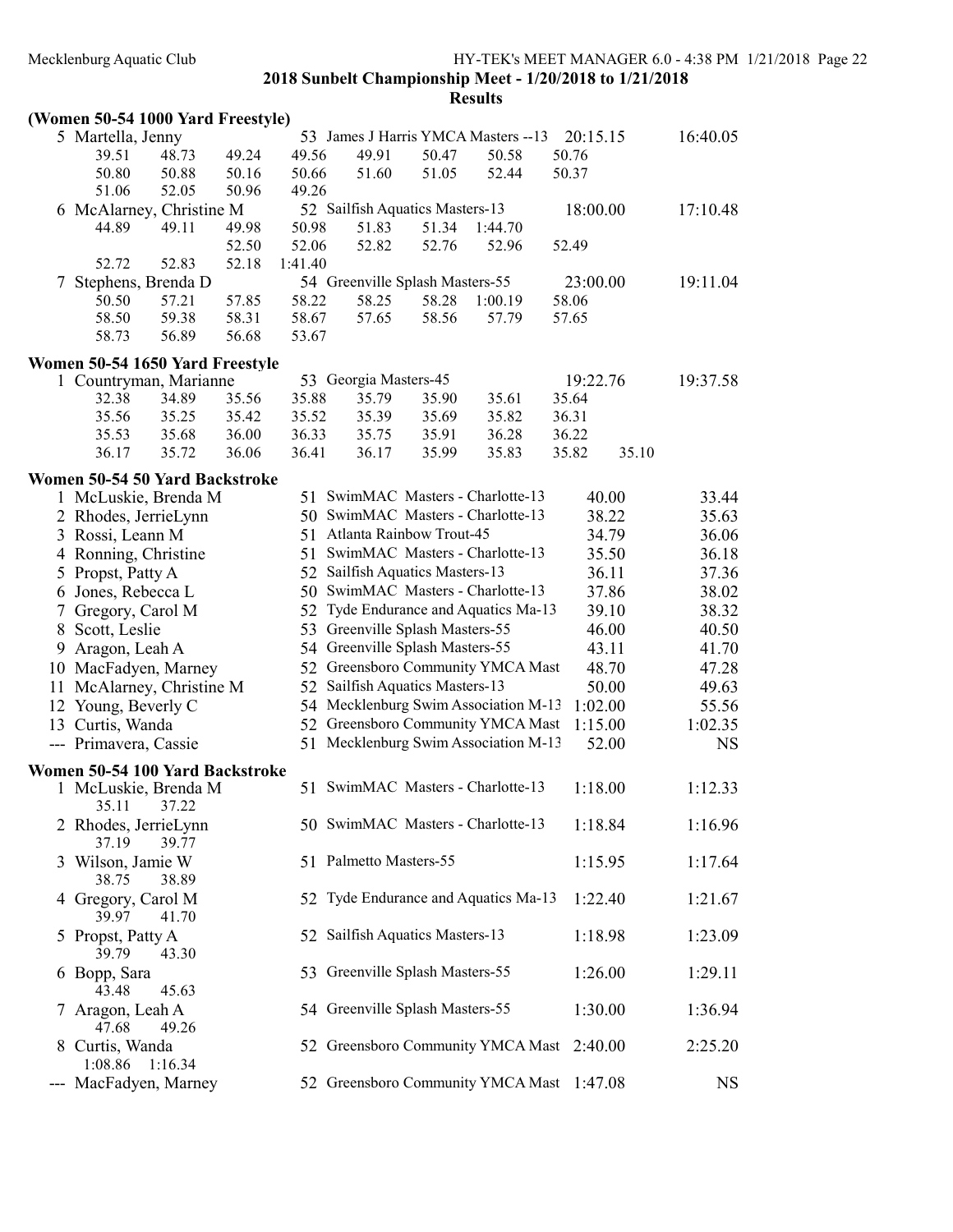|   | (Women 50-54 100 Yard Backstroke)                 |         |                                           |         |           |
|---|---------------------------------------------------|---------|-------------------------------------------|---------|-----------|
|   | --- Ronning, Christine                            |         | 51 SwimMAC Masters - Charlotte-13         | 1:17.00 | <b>NS</b> |
|   | Women 50-54 200 Yard Backstroke                   |         |                                           |         |           |
|   | 1 McLuskie, Brenda M<br>40.20<br>41.82<br>36.37   | 39.77   | 51 SwimMAC Masters - Charlotte-13         | 2:40.00 | 2:38.16   |
|   | 2 Countryman, Marianne<br>42.69<br>38.92<br>41.70 | 42.27   | 53 Georgia Masters-45                     | 2:38.18 | 2:45.58   |
|   | 3 Rhodes, JerrieLynn<br>43.86<br>40.33<br>42.08   | 43.01   | 50 SwimMAC Masters - Charlotte-13         | 3:21.21 | 2:49.28   |
|   | 4 Gregory, Carol M<br>44.27<br>40.15<br>42.86     | 43.63   | 52 Tyde Endurance and Aquatics Ma-13      | 2:51.79 | 2:50.91   |
|   | 5 Curtis, Wanda<br>1:25.76<br>1:12.45<br>1:24.70  | 1:23.15 | 52 Greensboro Community YMCA Mast 6:00.00 |         | 5:26.06   |
|   | Women 50-54 50 Yard Breaststroke                  |         |                                           |         |           |
|   | 1 Wilson, Jamie W                                 |         | 51 Palmetto Masters-55                    | 35.05   | 36.27     |
|   | 2 Rossi, Leann M                                  |         | 51 Atlanta Rainbow Trout-45               | 36.94   | 37.79     |
|   | 3 Quillen, Diane E                                |         | 54 Enfinity Aquatic Club-13               | 39.87   | 39.92     |
|   | 4 Scott, Leslie                                   |         | 53 Greenville Splash Masters-55           | 43.00   | 41.35     |
|   | 5 Primavera, Cassie                               |         | 51 Mecklenburg Swim Association M-13      | 55.00   | 45.04     |
|   | 6 Aragon, Leah A                                  |         | 54 Greenville Splash Masters-55           | 45.82   | 45.64     |
|   | 7 Lowe, Mary Louise C                             |         | 54 SwimMAC Masters - Charlotte-13         | 55.00   | 47.70     |
|   | 8 Druhan, Emily C                                 |         | 51 SwimMAC Masters - Charlotte-13         | 1:00.00 | 52.63     |
|   | 9 McAlarney, Christine M                          | 52      | Sailfish Aquatics Masters-13              | 55.00   | 55.78     |
|   | 10 Curtis, Wanda                                  |         | 52 Greensboro Community YMCA Mast         | 1:20.00 | 1:08.36   |
|   | --- Proctor, Cynthia L                            |         | 51 Mecklenburg Swim Association M-13      | 1:02.00 | <b>NS</b> |
|   | Women 50-54 100 Yard Breaststroke                 |         |                                           |         |           |
|   | 1 Wilson, Jamie W                                 |         | 51 Palmetto Masters-55                    | 1:18.04 | 1:19.20   |
|   | 38.06<br>41.14<br>2 Jones, Rebecca L              |         | 50 SwimMAC Masters - Charlotte-13         | 1:25.68 | 1:24.71   |
|   | 40.63<br>44.08<br>3 Quillen, Diane E              |         | 54 Enfinity Aquatic Club-13               | 1:28.63 | 1:26.12   |
|   | 40.54<br>45.58<br>4 Ronning, Christine<br>45.87   |         | 51 SwimMAC Masters - Charlotte-13         | 1:38.00 | 1:29.54   |
| 5 | 43.67<br>Scott, Leslie<br>48.57<br>42.45          |         | 53 Greenville Splash Masters-55           | 1:35.00 | 1:31.02   |
|   | 6 Aragon, Leah A<br>52.12<br>45.80                |         | 54 Greenville Splash Masters-55           | 1:40.23 | 1:37.92   |
|   | Martella, Jenny<br>49.12<br>53.63                 |         | 53 James J Harris YMCA Masters -- 13      | 1:40.20 | 1:42.75   |
| 8 | Morris, Caren<br>52.99<br>56.00                   |         | 50 Mecklenburg Swim Association M-13      | 1:54.77 | 1:48.99   |
|   | 9 Druhan, Emily C                                 |         | 51 SwimMAC Masters - Charlotte-13         | 2:10.00 | 2:04.59   |
|   | --- Proctor, Cynthia L                            |         | 51 Mecklenburg Swim Association M-13      | 2:10.00 | <b>NS</b> |
|   | --- Rossi, Leann M                                |         | 51 Atlanta Rainbow Trout-45               | 1:21.35 | NS        |
|   | --- Primavera, Cassie                             |         | 51 Mecklenburg Swim Association M-13      | 2:08.00 | NS        |
|   |                                                   |         |                                           |         |           |
|   | Women 50-54 200 Yard Breaststroke                 |         | 51 SwimMAC Masters - Charlotte-13         | 3:20.00 | 3:27.33   |
|   | 1 Ronning, Christine<br>51.81<br>48.86<br>53.44   | 53.22   |                                           |         |           |
|   | Women 50-54 50 Yard Butterfly                     |         |                                           |         |           |
|   | 1 Wolff, Celia                                    |         | 51 Hawk Masters Uncw-13                   | 29.52   | 30.29     |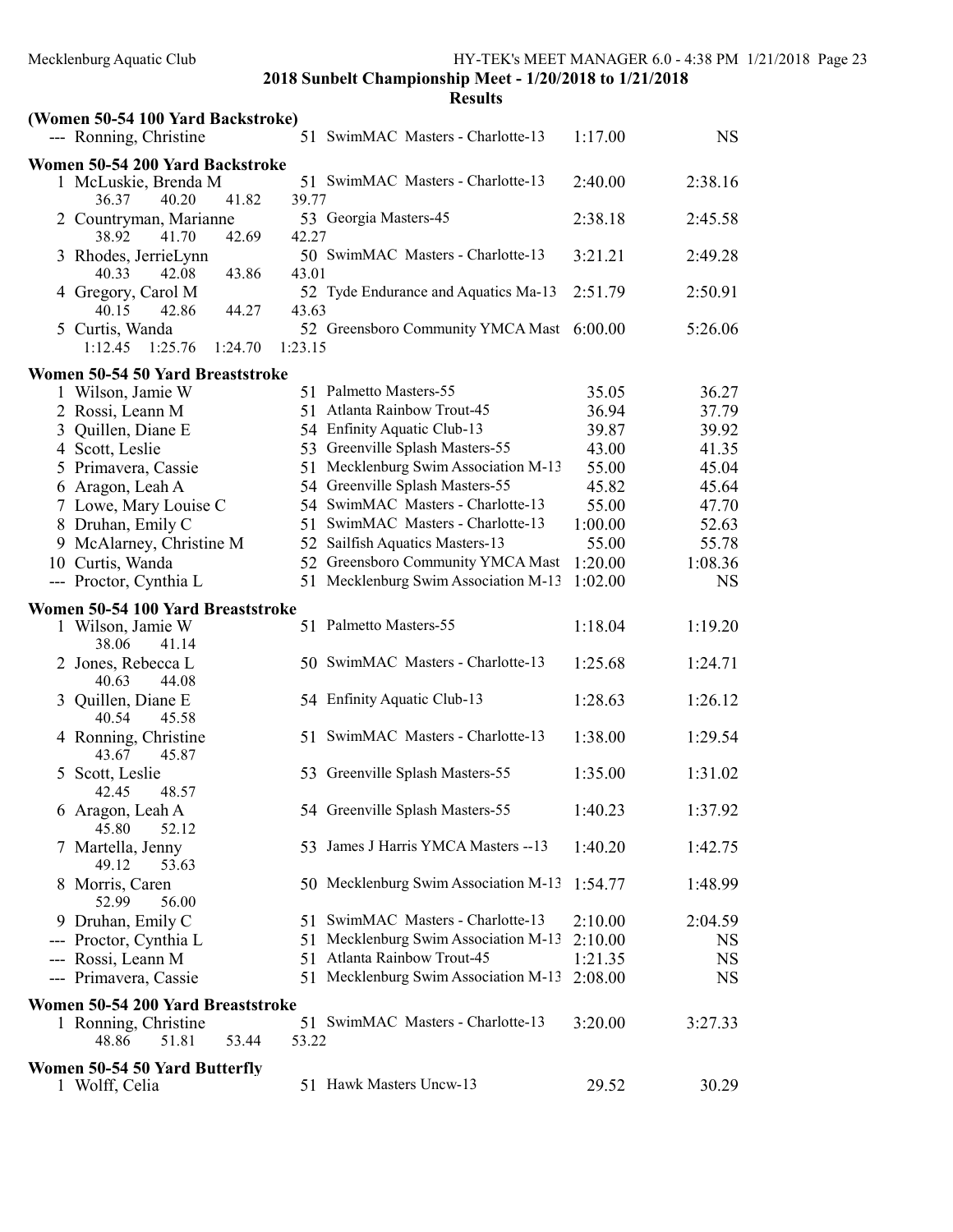### (Women 50-54 50 Yard Butterfly)

|               | 2 Souther, Carolyn G                                   |       | 54 SwimMAC Masters - Charlotte-13    | 28.00   | 30.88     |
|---------------|--------------------------------------------------------|-------|--------------------------------------|---------|-----------|
|               | 3 Rossi, Leann M                                       |       | 51 Atlanta Rainbow Trout-45          | 30.88   | 31.84     |
|               | 4 Wilson, Jamie W                                      |       | 51 Palmetto Masters-55               | 30.02   | 31.90     |
|               | 5 Elias-Williams, Maria L                              |       | 53 Palmetto Masters-55               | 32.00   | 32.23     |
|               | 6 Quillen, Diane E                                     |       | 54 Enfinity Aquatic Club-13          | 33.63   | 33.17     |
|               | 7 Rhodes, JerrieLynn                                   |       | 50 SwimMAC Masters - Charlotte-13    | 37.41   | 34.69     |
|               | 8 Propst, Patty A                                      |       | 52 Sailfish Aquatics Masters-13      | 35.39   | 36.99     |
|               | 9 Scott, Leslie                                        |       | 53 Greenville Splash Masters-55      | 41.00   | 37.37     |
|               | 10 Gregory, Carol M                                    |       | 52 Tyde Endurance and Aquatics Ma-13 | 39.34   | 39.10     |
|               | 11 Bopp, Sara                                          |       | 53 Greenville Splash Masters-55      | 40.00   | 41.61     |
|               | 12 Druhan, Emily C                                     |       | 51 SwimMAC Masters - Charlotte-13    | 45.00   | 49.92     |
|               | --- MacFadyen, Marney                                  |       | 52 Greensboro Community YMCA Mast    | 59.09   | <b>NS</b> |
|               | --- Ronning, Christine                                 |       | 51 SwimMAC Masters - Charlotte-13    | 35.00   | <b>NS</b> |
|               | Women 50-54 100 Yard Butterfly                         |       |                                      |         |           |
|               | 1 Countryman, Marianne<br>32.90<br>37.93               |       | 53 Georgia Masters-45                | 1:11.17 | 1:10.83   |
|               | 2 Elias-Williams, Maria L<br>38.33<br>33.15            |       | 53 Palmetto Masters-55               | 1:18.00 | 1:11.48   |
|               | 3 Souther, Carolyn G<br>33.61<br>40.17                 |       | 54 SwimMAC Masters - Charlotte-13    | 1:10.00 | 1:13.78   |
|               | 4 Wilson, Jamie W<br>33.74<br>40.05                    |       | 51 Palmetto Masters-55               | 1:10.64 | 1:13.79   |
|               | 5 Dore, Mary G<br>39.40<br>34.75                       |       | 54 SwimMAC Masters - Charlotte-13    | 1:20.68 | 1:14.15   |
|               | --- Strickler, Margot<br>False start<br>42.55<br>47.99 |       | 54 SwimMAC Masters - Charlotte-13    | 1:25.00 | DQ        |
|               | Women 50-54 200 Yard Butterfly                         |       |                                      |         |           |
|               | 1 Countryman, Marianne                                 |       | 53 Georgia Masters-45                | 2:32.18 | 2:38.58   |
|               | 35.24<br>39.89<br>42.02                                | 41.43 |                                      |         |           |
|               | 2 Dore, Mary G                                         |       | 54 SwimMAC Masters - Charlotte-13    | 2:49.60 | 2:42.29   |
|               | 37.27<br>41.45<br>42.09                                | 41.48 |                                      |         |           |
|               | 3 Dawson, Lori R                                       |       | 52 SwimMAC Masters - Charlotte-13    | 4:00.00 | 3:26.11   |
|               | 45.59<br>52.89<br>52.74                                | 54.89 |                                      |         |           |
|               | --- Souther, Carolyn G                                 |       | 54 SwimMAC Masters - Charlotte-13    | 2:35.00 | <b>NS</b> |
|               | <b>Women 50-54 100 Yard IM</b>                         |       |                                      |         |           |
|               | 1 Dore, Mary G<br>34.35<br>40.01                       |       | 54 SwimMAC Masters - Charlotte-13    | 1:18.00 | 1:14.36   |
|               | 2 Quillen, Diane E<br>35.91<br>40.38                   |       | 54 Enfinity Aquatic Club-13          | 1:20.63 | 1:16.29   |
|               | 3 Wilson, Jamie W<br>35.46<br>41.35                    |       | 51 Palmetto Masters-55               | 1:09.30 | 1:16.81   |
|               | 4 Hanson, Diana Rugg<br>35.63<br>41.46                 |       | 50 James J Harris YMCA Masters -- 13 | 1:25.00 | 1:17.09   |
|               | 5 Jones, Rebecca L<br>36.92<br>41.70                   |       | 50 SwimMAC Masters - Charlotte-13    | 1:19.70 | 1:18.62   |
|               | 6 Gregory, Carol M<br>37.64<br>44.36                   |       | 52 Tyde Endurance and Aquatics Ma-13 | 1:22.50 | 1:22.00   |
| $\mathcal{T}$ | Scott, Leslie<br>39.91<br>43.96                        |       | 53 Greenville Splash Masters-55      | 1:29.00 | 1:23.87   |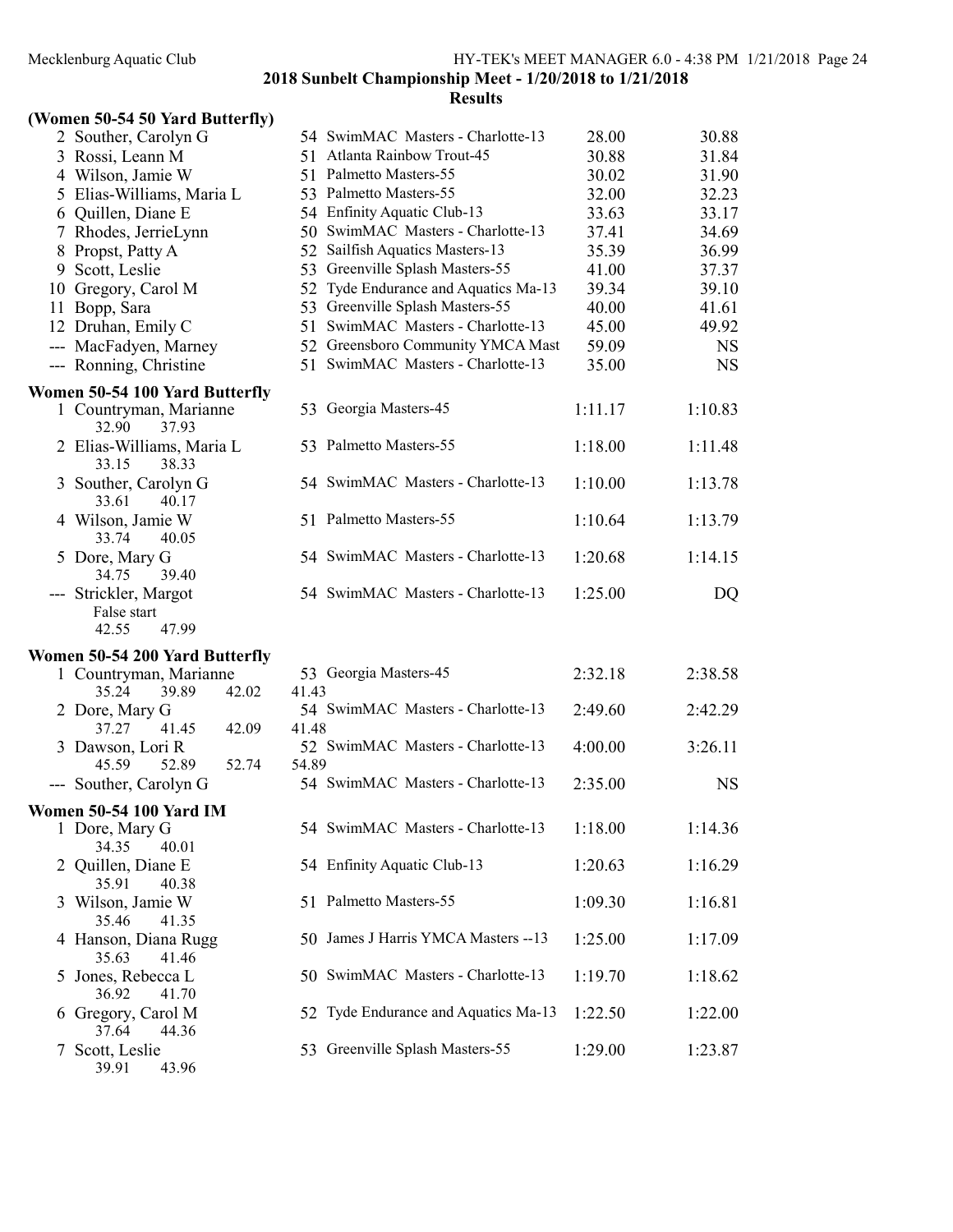|    | (Women 50-54 100 Yard IM)                         |                                                                       |                  |           |
|----|---------------------------------------------------|-----------------------------------------------------------------------|------------------|-----------|
|    | 8 Propst, Patty A<br>46.43<br>37.71               | 52 Sailfish Aquatics Masters-13                                       | 1:21.08          | 1:24.14   |
|    | 9 Strickler, Margot<br>43.13<br>45.26             | 54 SwimMAC Masters - Charlotte-13                                     | 1:36.00          | 1:28.39   |
|    | 10 Aragon, Leah A<br>51.13<br>42.35               | 54 Greenville Splash Masters-55                                       | 1:36.46          | 1:33.48   |
|    | 11 MacFadyen, Marney<br>49.44<br>55.68            | 52 Greensboro Community YMCA Mast                                     | 1:59.09          | 1:45.12   |
|    | 12 Druhan, Emily C                                | 51 SwimMAC Masters - Charlotte-13                                     | 1:35.00          | 1:56.43   |
|    | 13 Curtis, Wanda<br>1:07.89<br>1:13.39            | 52 Greensboro Community YMCA Mast                                     | 3:00.00          | 2:21.28   |
|    | --- Martella, Jenny                               | 53 James J Harris YMCA Masters -- 13                                  | 1:45.20          | <b>NS</b> |
|    | --- Loydpierson, Sandy                            | 53 Charlotte SwimMasters-13                                           | 1:22.00          | <b>NS</b> |
|    | --- Ronning, Christine                            | 51 SwimMAC Masters - Charlotte-13                                     | 1:17.00          | <b>NS</b> |
|    | <b>Women 50-54 200 Yard IM</b>                    |                                                                       |                  |           |
|    | 1 Elias-Williams, Maria L                         | 53 Palmetto Masters-55                                                | 2:33.00          | 2:38.13   |
|    | 32.79<br>49.75<br>41.71                           | 33.88                                                                 |                  |           |
|    | 2 Countryman, Marianne<br>42.49<br>47.59<br>33.64 | 53 Georgia Masters-45<br>35.77                                        | 2:32.18          | 2:39.49   |
|    | 3 Scott, Leslie<br>40.21<br>49.11                 | 53 Greenville Splash Masters-55                                       | 3:20.00          | 3:01.07   |
|    | 49.06<br>4 Strickler, Margot                      | 42.69<br>54 SwimMAC Masters - Charlotte-13                            | 3:15.00          | 3:10.57   |
|    | 5 Aragon, Leah A                                  | 54 Greenville Splash Masters-55                                       | 3:20.00          | 3:34.83   |
|    | 42.54<br>55.71<br>1:01.33                         | 55.25                                                                 |                  |           |
|    | --- Gregory, Carol M                              | 52 Tyde Endurance and Aquatics Ma-13                                  | 2:59.00          | <b>NS</b> |
|    | <b>Women 50-54 400 Yard IM</b>                    |                                                                       |                  |           |
|    | 1 Countryman, Marianne                            | 53 Georgia Masters-45                                                 | 5:21.18          | 5:33.45   |
|    | 35.64<br>41.65<br>44.32                           | 43.89<br>48.40<br>48.83<br>35.77                                      | 34.95            |           |
|    | 2 Dore, Mary G                                    | 54 SwimMAC Masters - Charlotte-13                                     | 5:49.00          | 5:37.37   |
|    | 46.33<br>35.38<br>41.12                           | 45.69<br>49.91<br>50.23<br>34.99                                      | 33.72            |           |
|    | 3 Dawson, Lori R<br>42.26<br>50.16<br>53.39       | 52 SwimMAC Masters - Charlotte-13<br>51.84<br>52.18<br>53.50<br>44.37 | 9:30.00<br>44.59 | 6:32.29   |
|    | 4 Strickler, Margot                               | 54 SwimMAC Masters - Charlotte-13                                     | 7:00.00          | 6:34.95   |
|    | 49.43<br>57.76<br>44.24                           | 52.57<br>55.63<br>53.13<br>41.87                                      | 40.32            |           |
|    | --- Elias-Williams, Maria L                       | 53 Palmetto Masters-55                                                | 5:29.00          | <b>NS</b> |
|    | Women 55-59 50 Yard Freestyle                     |                                                                       |                  |           |
|    | 1 Campagna, Janice M                              | 57 Enfinity Aquatic Club-13                                           | 29.12            | 28.87     |
|    | 2 Moore, Carolyn B                                | 56 Greenville Splash Masters-55                                       | 28.75            | 28.97     |
|    | 3 Klestinec, Robin L                              | 56 New Albany Aquatics Club-17                                        | 30.00            | 29.50     |
| 4  | Whelchel, Nancy L                                 | 57 Raleigh Area Masters-13                                            | 31.00            | 30.09     |
| 5  | Quinn, Cheryl L                                   | Greenville Splash Masters-55<br>57                                    | 31.15            | 30.91     |
| 6  | Woodard, Alis Rojas                               | SwimMAC Masters - Charlotte-13<br>57                                  | 33.20            | 31.89     |
| 7  | Pawlowski, Kathy                                  | 56 Hawk Masters Uncw-13                                               | 34.00            | 33.81     |
| 8  | Gambrell, Carla                                   | 58 Mecklenburg Swim Association M-13                                  | 34.84            | 35.30     |
| 9  | Nestor, Susan                                     | 55 Charlotte SwimMasters-13                                           | 34.00            | 35.45     |
| 10 | Burrell, Nina B                                   | 59 Hawk Masters Uncw-13                                               | 33.86            | 35.52     |
| 11 | Updyke, Lisa J                                    | 55 YMCA Columbia Swim Club-55                                         | 29.00            | 36.37     |
|    | 12 Burns, Sylvia                                  | 55 SwimMAC Masters - Charlotte-13                                     | 45.00            | 37.30     |
| 13 | Waldron, Patricia H                               | 55 Mecklenburg Swim Association M-13                                  | 40.00            | 41.05     |
|    | 14 Kight, Joyce Z                                 | 56 Mecklenburg Swim Association M-13                                  | 48.00            | 48.64     |
|    | 15 Bell, Kim G                                    | 56 Mecklenburg Swim Association M-13                                  | 51.93            | 49.07     |
|    |                                                   |                                                                       |                  |           |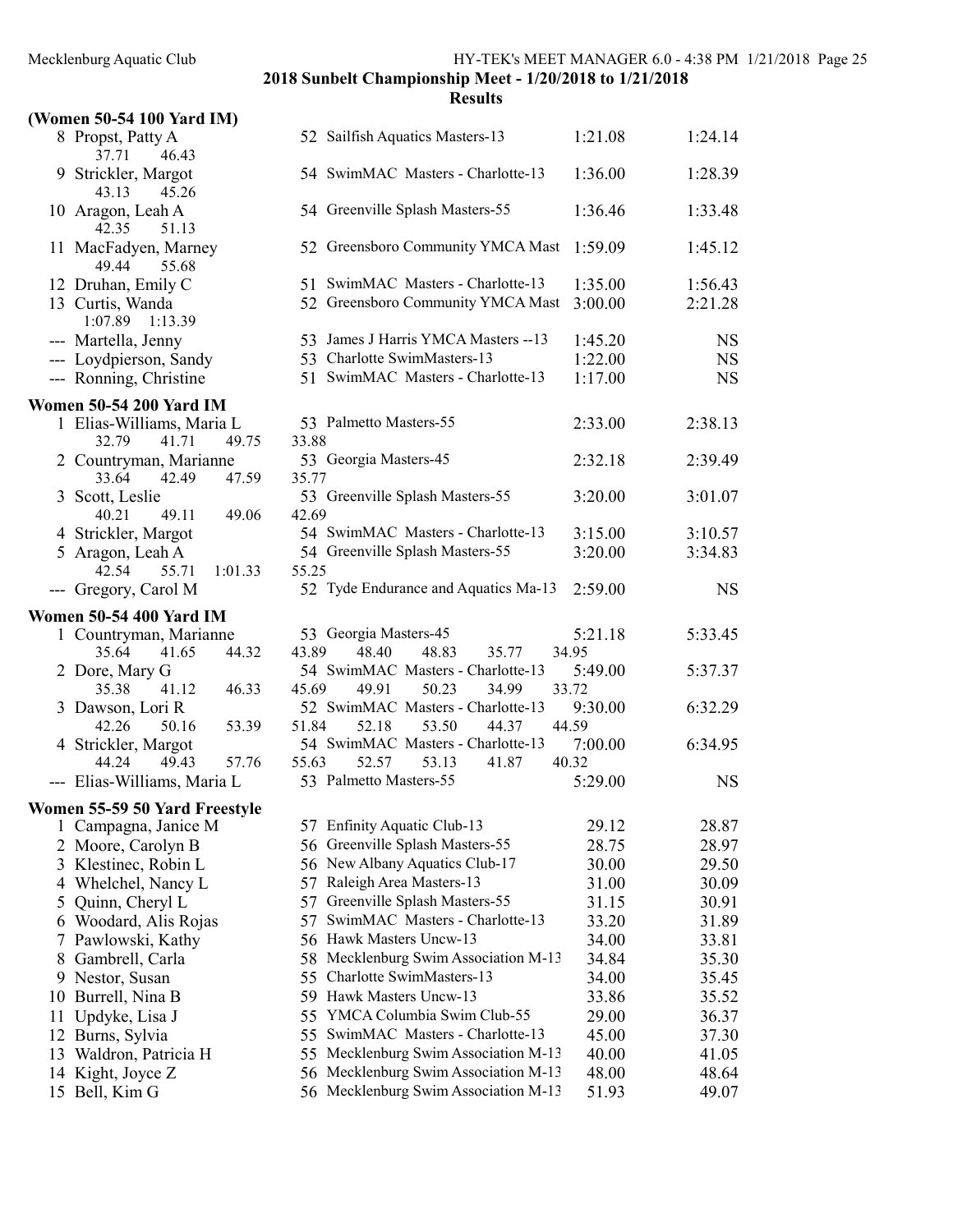| (Women 55-59 50 Yard Freestyle)                                        |         |         |                                      |       |         |                                               |           |
|------------------------------------------------------------------------|---------|---------|--------------------------------------|-------|---------|-----------------------------------------------|-----------|
| 16 Kinney, Avis                                                        |         |         | 57 Uc13-13                           |       |         | 1:05.00                                       | 54.05     |
| Women 55-59 100 Yard Freestyle<br>1 Moore, Carolyn B<br>30.01<br>32.63 |         |         | 56 Greenville Splash Masters-55      |       |         | 1:01.51                                       | 1:02.64   |
| 2 Klestinec, Robin L<br>30.44<br>32.63                                 |         |         | 56 New Albany Aquatics Club-17       |       |         | 1:05.00                                       | 1:03.07   |
| 3 Campagna, Janice M<br>30.50<br>34.26                                 |         |         | 57 Enfinity Aquatic Club-13          |       |         | 1:04.45                                       | 1:04.76   |
| 4 Quinn, Cheryl L<br>33.86<br>36.41                                    |         |         | 57 Greenville Splash Masters-55      |       |         | 1:11.69                                       | 1:10.27   |
| 5 Woodard, Alis Rojas<br>36.02<br>36.03                                |         |         | 57 SwimMAC Masters - Charlotte-13    |       |         | 1:19.30                                       | 1:12.05   |
| 6 Gambrell, Carla<br>37.53<br>40.97                                    |         |         | 58 Mecklenburg Swim Association M-13 |       |         | 1:18.63                                       | 1:18.50   |
| 7 Bell, Kim G<br>51.07<br>53.49                                        |         |         | 56 Mecklenburg Swim Association M-13 |       |         | 1:51.62                                       | 1:44.56   |
| 8 Kight, Joyce Z<br>53.01<br>1:02.73                                   |         |         | 56 Mecklenburg Swim Association M-13 |       |         | 1:52.00                                       | 1:55.74   |
| --- Waldron, Patricia H                                                |         |         | 55 Mecklenburg Swim Association M-13 |       |         | 1:20.00                                       | <b>NS</b> |
| Women 55-59 200 Yard Freestyle                                         |         |         |                                      |       |         |                                               |           |
| 1 Quinn, Cheryl L<br>35.74<br>40.78                                    | 40.81   | 39.47   | 57 Greenville Splash Masters-55      |       |         | 2:39.01                                       | 2:36.80   |
| 2 Pawlowski, Kathy<br>37.40<br>40.66                                   | 41.23   | 38.98   | 56 Hawk Masters Uncw-13              |       |         | 2:45.00                                       | 2:38.27   |
| 3 Hebel, Janice A<br>36.81<br>40.49                                    | 42.57   | 42.17   | 58 Greenville Splash Masters-55      |       |         | 2:40.15                                       | 2:42.04   |
| 4 Bell, Kim G<br>59.67<br>55.60                                        | 1:01.55 | 57.22   | 56 Mecklenburg Swim Association M-13 |       |         | 4:05.00                                       | 3:54.04   |
| --- Kinney, Avis<br>Did not finish                                     |         |         | 57 Uc13-13                           |       |         | 4:30.00                                       | 1:03.73   |
| --- Klestinec, Robin L                                                 |         |         | 56 New Albany Aquatics Club-17       |       |         | 2:15.00                                       | <b>NS</b> |
| Women 55-59 500 Yard Freestyle                                         |         |         |                                      |       |         |                                               |           |
| 1 Hebel, Janice A                                                      |         |         | 58 Greenville Splash Masters-55      |       |         | 7:30.15                                       | 7:12.71   |
| 37.93<br>41.96<br>44.08<br>42.77                                       | 43.92   | 44.30   | 44.58                                | 44.78 | 44.31   | 44.08                                         |           |
| 2 Quinn, Cheryl L                                                      |         |         | 57 Greenville Splash Masters-55      |       |         | 7:00.00                                       | 7:13.69   |
| 36.72<br>41.63<br>44.16<br>43.02                                       | 44.83   | 45.14   | 44.57                                | 45.21 | 44.53   | 43.88                                         |           |
| 3 Bell, Kim G                                                          |         |         |                                      |       |         | 56 Mecklenburg Swim Association M-13 10:22.27 | 10:04.61  |
| 57.05<br>59.37<br>1:02.82<br>57.74                                     | 1:01.58 | 1:00.32 | $1:02.17$ $1:00.78$                  |       | 1:00.89 | 1:01.89                                       |           |
| Women 55-59 1000 Yard Freestyle                                        |         |         |                                      |       |         |                                               |           |
| 1 Klestinec, Robin L                                                   |         |         | 56 New Albany Aquatics Club-17       |       |         | 12:15.00                                      | 12:11.29  |
| 33.33<br>36.18                                                         | 36.54   | 36.65   | 36.86                                | 36.72 | 36.44   | 36.72                                         |           |
| 36.82<br>36.63                                                         | 36.56   | 36.85   | 36.95                                | 36.74 | 37.29   | 37.17                                         |           |
| 36.80<br>36.97<br>2 Moore, Carolyn B                                   | 37.03   | 36.04   | 56 Greenville Splash Masters-55      |       |         | 12:15.00                                      | 12:31.23  |
| 33.54<br>36.14                                                         | 36.43   | 37.31   | 37.56                                | 37.71 | 37.97   | 38.01                                         |           |
| 37.79<br>37.84                                                         | 38.22   | 38.21   | 38.26                                | 38.21 | 38.03   | 38.46                                         |           |
| 38.54<br>38.37                                                         | 38.12   | 36.51   |                                      |       |         |                                               |           |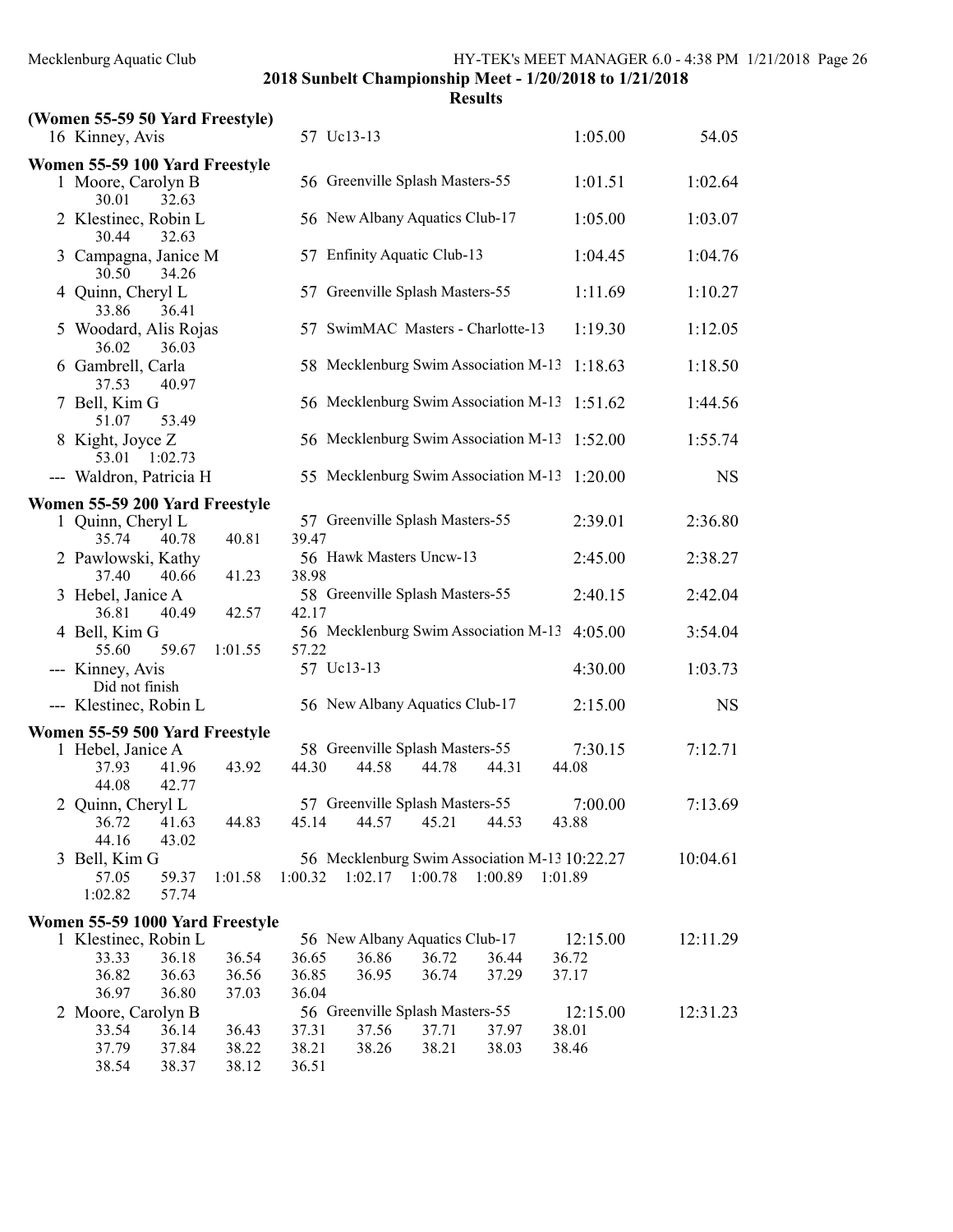| (Women 55-59 1000 Yard Freestyle)  |         |         |                                               |         |         |          |         |          |
|------------------------------------|---------|---------|-----------------------------------------------|---------|---------|----------|---------|----------|
| 3 Bell, Kim G                      |         |         | 56 Mecklenburg Swim Association M-13 25:00.00 |         |         |          |         | 20:46.16 |
| 1:00.13<br>58.09                   | 1:02.76 | 1:01.72 | 1:01.26                                       | 59.91   | 1:02.96 | 1:02.64  |         |          |
| 1:03.95<br>1:03.71                 | 1:03.26 | 1:02.82 | 1:03.02                                       | 1:03.39 | 1:03.39 | 1:02.75  |         |          |
| 1:02.63<br>1:04.03                 | 1:04.08 | 59.66   |                                               |         |         |          |         |          |
| Women 55-59 1650 Yard Freestyle    |         |         |                                               |         |         |          |         |          |
| 1 Whelchel, Nancy L                |         |         | 57 Raleigh Area Masters-13                    |         |         | 21:22.00 |         | 21:20.58 |
| 34.49<br>37.36                     | 38.13   | 38.97   | 38.73                                         | 38.62   | 38.78   | 39.05    |         |          |
| 39.26<br>39.03                     | 39.01   | 38.60   | 38.92                                         | 38.78   | 38.81   | 39.19    |         |          |
| 38.70<br>39.18                     | 39.33   | 38.81   | 38.55                                         | 38.86   | 38.65   | 39.24    |         |          |
| 39.55<br>39.21                     | 39.46   | 39.55   | 39.63                                         | 39.38   | 39.61   | 39.34    | 37.80   |          |
| Women 55-59 50 Yard Backstroke     |         |         |                                               |         |         |          |         |          |
| 1 Woodard, Alis Rojas              |         |         | 57 SwimMAC Masters - Charlotte-13             |         |         |          | 42.01   | 40.19    |
| 2 Updyke, Lisa J                   |         |         | 55 YMCA Columbia Swim Club-55                 |         |         |          | 39.00   | 41.34    |
| 3 Waldron, Patricia H              |         |         | 55 Mecklenburg Swim Association M-13          |         |         |          | 44.00   | 42.62    |
| 4 Quinn, Cheryl L                  |         |         | 57 Greenville Splash Masters-55               |         |         |          | 43.46   | 42.84    |
| 5 Gambrell, Carla                  |         |         | 58 Mecklenburg Swim Association M-13          |         |         |          | 44.86   | 44.85    |
| 6 Kinney, Avis                     |         |         | 57 Uc13-13                                    |         |         |          | 1:15.00 | 57.18    |
| 7 Kight, Joyce Z                   |         |         | 56 Mecklenburg Swim Association M-13          |         |         |          | 58.00   | 59.43    |
|                                    |         |         |                                               |         |         |          |         |          |
| Women 55-59 100 Yard Backstroke    |         |         |                                               |         |         |          |         |          |
| 1 Klestinec, Robin L               |         |         | 56 New Albany Aquatics Club-17                |         |         |          | 1:15.00 | 1:12.93  |
| 37.07<br>35.86                     |         |         |                                               |         |         |          |         |          |
| 2 Hefron, Karen                    |         |         | 58 SwimMAC Masters - Charlotte-13             |         |         |          | 1:40.00 | 1:28.77  |
| 43.59<br>45.18                     |         |         | 55 YMCA Columbia Swim Club-55                 |         |         |          |         |          |
| 3 Updyke, Lisa J<br>45.60<br>49.19 |         |         |                                               |         |         |          | 1:30.33 | 1:34.79  |
| 4 Gambrell, Carla                  |         |         | 58 Mecklenburg Swim Association M-13          |         |         |          | 1:37.08 | 1:38.65  |
| 50.79<br>47.86                     |         |         |                                               |         |         |          |         |          |
|                                    |         |         |                                               |         |         |          |         |          |
| Women 55-59 200 Yard Backstroke    |         |         |                                               |         |         |          |         |          |
| 1 Klestinec, Robin L               |         |         | 56 New Albany Aquatics Club-17                |         |         |          | 2:35.00 | 2:33.35  |
| 38.52<br>37.41                     | 39.38   | 38.04   |                                               |         |         |          |         |          |
| 2 Pawlowski, Kathy                 |         |         | 56 Hawk Masters Uncw-13                       |         |         |          | 3:13.00 | 3:08.74  |
| 47.33<br>48.50                     | 47.67   | 45.24   | 55 YMCA Columbia Swim Club-55                 |         |         |          |         |          |
| 3 Updyke, Lisa J                   |         |         |                                               |         |         |          | 3:10.00 | 3:14.09  |
| 44.58<br>49.85                     | 50.16   | 49.50   |                                               |         |         |          |         |          |
| Women 55-59 50 Yard Breaststroke   |         |         |                                               |         |         |          |         |          |
| 1 Moore, Carolyn B                 |         |         | 56 Greenville Splash Masters-55               |         |         |          | 36.28   | 37.67    |
| Campagna, Janice M                 |         |         | 57 Enfinity Aquatic Club-13                   |         |         |          | 38.35   | 38.24    |
| 3 Burrell, Nina B                  |         |         | 59 Hawk Masters Uncw-13                       |         |         |          | 43.42   | 45.86    |
| 4 Updyke, Lisa J                   |         |         | 55 YMCA Columbia Swim Club-55                 |         |         |          | 45.00   | 46.69    |
| 5 Bell, Kim G                      |         |         | 56 Mecklenburg Swim Association M-13          |         |         |          | 1:19.48 | 1:13.83  |
| Women 55-59 100 Yard Breaststroke  |         |         |                                               |         |         |          |         |          |
| 1 Moore, Carolyn B                 |         |         | 56 Greenville Splash Masters-55               |         |         |          | 1:18.79 | 1:20.62  |
| 42.44<br>38.18                     |         |         |                                               |         |         |          |         |          |
| 2 Campagna, Janice M               |         | 57      | Enfinity Aquatic Club-13                      |         |         |          | 1:21.75 | 1:21.73  |
| 38.73<br>43.00                     |         |         |                                               |         |         |          |         |          |
| 3 Waldrop, Carrie E                |         | 57      | Sailfish Aquatics Masters-13                  |         |         |          | 2:30.00 | 1:36.22  |
| 46.38<br>49.84                     |         |         |                                               |         |         |          |         |          |
| 4 Hebel, Janice A                  |         |         | 58 Greenville Splash Masters-55               |         |         |          | 1:40.15 | 1:37.23  |
| 45.75<br>51.48                     |         |         |                                               |         |         |          |         |          |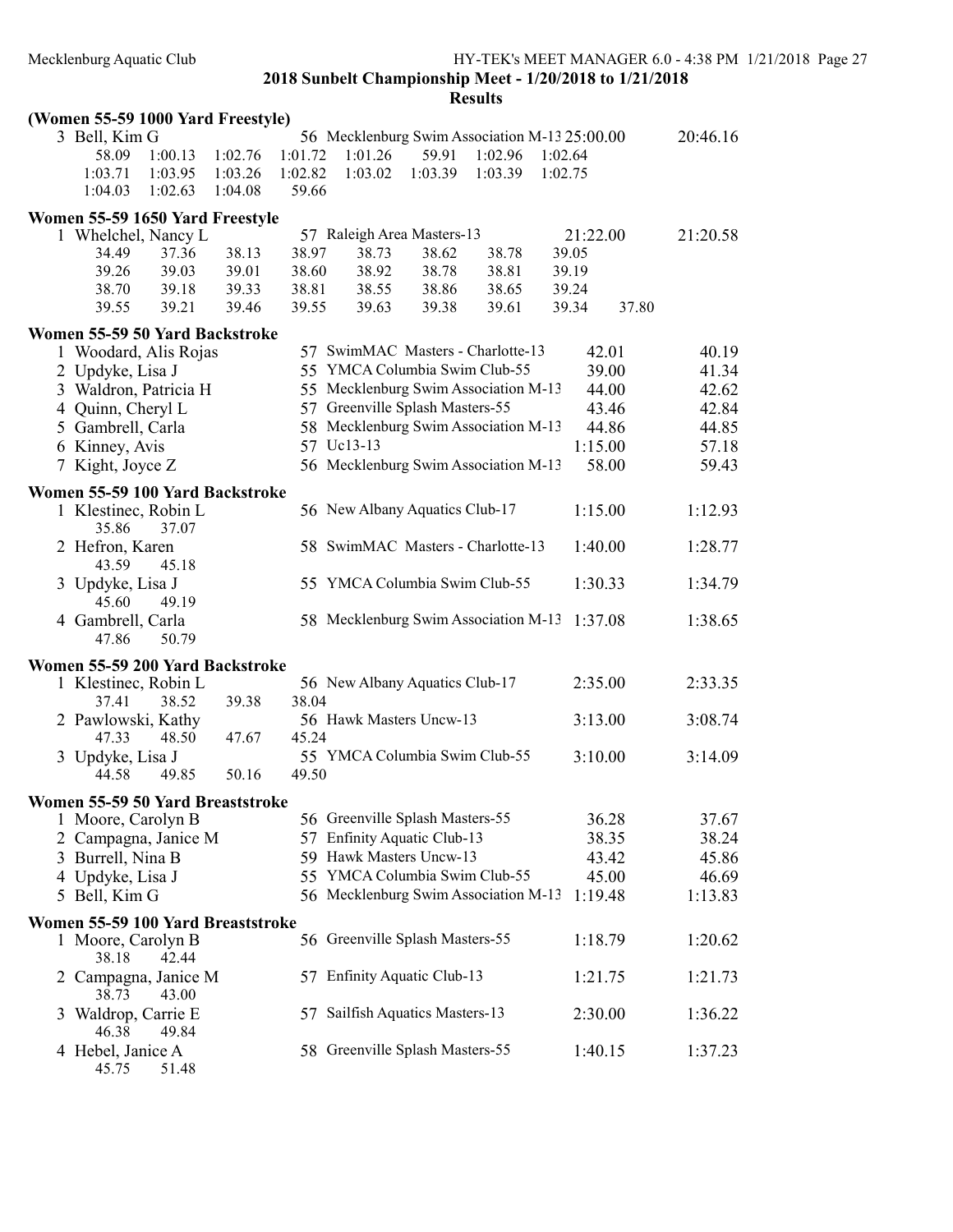| (Women 55-59 100 Yard Breaststroke)                                    |       |       |                                              |         |           |
|------------------------------------------------------------------------|-------|-------|----------------------------------------------|---------|-----------|
| 5 Burrell, Nina B<br>46.99<br>51.28                                    |       |       | 59 Hawk Masters Uncw-13                      | 1:30.00 | 1:38.27   |
| 6 Nestor, Susan<br>52.10<br>46.60                                      |       |       | 55 Charlotte SwimMasters-13                  | 1:35.00 | 1:38.70   |
| 7 Updyke, Lisa J<br>48.72<br>53.27                                     |       |       | 55 YMCA Columbia Swim Club-55                | 1:45.00 | 1:41.99   |
| Women 55-59 200 Yard Breaststroke                                      |       |       |                                              |         |           |
| 1 Campagna, Janice M<br>40.17<br>45.25                                 | 46.88 | 48.02 | 57 Enfinity Aquatic Club-13                  | 2:59.71 | 3:00.32   |
| 2 Hebel, Janice A<br>47.19<br>53.56                                    | 54.18 | 54.74 | 58 Greenville Splash Masters-55              | 3:35.15 | 3:29.67   |
| 3 Updyke, Lisa J<br>49.42<br>54.09                                     | 55.33 | 55.20 | 55 YMCA Columbia Swim Club-55                | 3:15.00 | 3:34.04   |
| --- Moore, Carolyn B                                                   |       |       | 56 Greenville Splash Masters-55              | 2:50.89 | <b>NS</b> |
| Women 55-59 50 Yard Butterfly                                          |       |       |                                              |         |           |
| 1 Moore, Carolyn B                                                     |       |       | 56 Greenville Splash Masters-55              | 31.52   | 32.13     |
| 2 Klestinec, Robin L                                                   |       |       | 56 New Albany Aquatics Club-17               | 34.00   | 32.25     |
| 3 Quinn, Cheryl L                                                      |       |       | 57 Greenville Splash Masters-55              | 38.88   | 39.48     |
| 4 Waldron, Patricia H                                                  |       |       | 55 Mecklenburg Swim Association M-13         | 43.00   | 42.58     |
|                                                                        |       |       |                                              |         |           |
| Women 55-59 100 Yard Butterfly<br>1 Moore, Carolyn B<br>34.06<br>36.61 |       |       | 56 Greenville Splash Masters-55              | 1:10.12 | 1:10.67   |
| 2 Klestinec, Robin L<br>33.90<br>38.10                                 |       |       | 56 New Albany Aquatics Club-17               | 1:12.00 | 1:12.00   |
| 3 Whelchel, Nancy L<br>36.72<br>40.88                                  |       |       | 57 Raleigh Area Masters-13                   | 1:20.00 | 1:17.60   |
| 4 Quinn, Cheryl L<br>40.84<br>51.13                                    |       |       | 57 Greenville Splash Masters-55              | 1:40.00 | 1:31.97   |
| <b>Women 55-59 100 Yard IM</b>                                         |       |       |                                              |         |           |
| 1 Moore, Carolyn B<br>34.80<br>39.25                                   |       |       | 56 Greenville Splash Masters-55              | 1:10.41 | 1:14.05   |
| 2 Whelchel, Nancy L<br>36.08<br>38.86                                  |       |       | 57 Raleigh Area Masters-13                   | 1:16.30 | 1:14.94   |
| 3 Campagna, Janice M<br>36.32<br>38.76                                 |       |       | 57 Enfinity Aquatic Club-13                  | 1:15.76 | 1:15.08   |
| 4 Quinn, Cheryl L<br>40.89<br>45.16                                    |       |       | 57 Greenville Splash Masters-55              | 1:32.77 | 1:26.05   |
| 5 Hefron, Karen<br>39.67<br>47.52                                      |       |       | 58 SwimMAC Masters - Charlotte-13            | 1:45.00 | 1:27.19   |
| 6 Waldrop, Carrie E<br>48.66<br>43.04                                  |       |       | 57 Sailfish Aquatics Masters-13              | 2:15.00 | 1:31.70   |
| 7 Updyke, Lisa J<br>44.45<br>49.68                                     |       |       | 55 YMCA Columbia Swim Club-55                | 1:30.00 | 1:34.13   |
| 8 Waldron, Patricia H<br>42.88<br>51.91                                |       |       | 55 Mecklenburg Swim Association M-13         | 1:40.00 | 1:34.79   |
| 9 Bell, Kim G<br>1:02.94<br>1:13.08                                    |       |       | 56 Mecklenburg Swim Association M-13 2:22.29 |         | 2:16.02   |
| <b>Women 55-59 200 Yard IM</b>                                         |       |       |                                              |         |           |
| 1 Klestinec, Robin L<br>38.65<br>33.28                                 | 47.81 | 35.18 | 56 New Albany Aquatics Club-17               | 2:35.00 | 2:34.92   |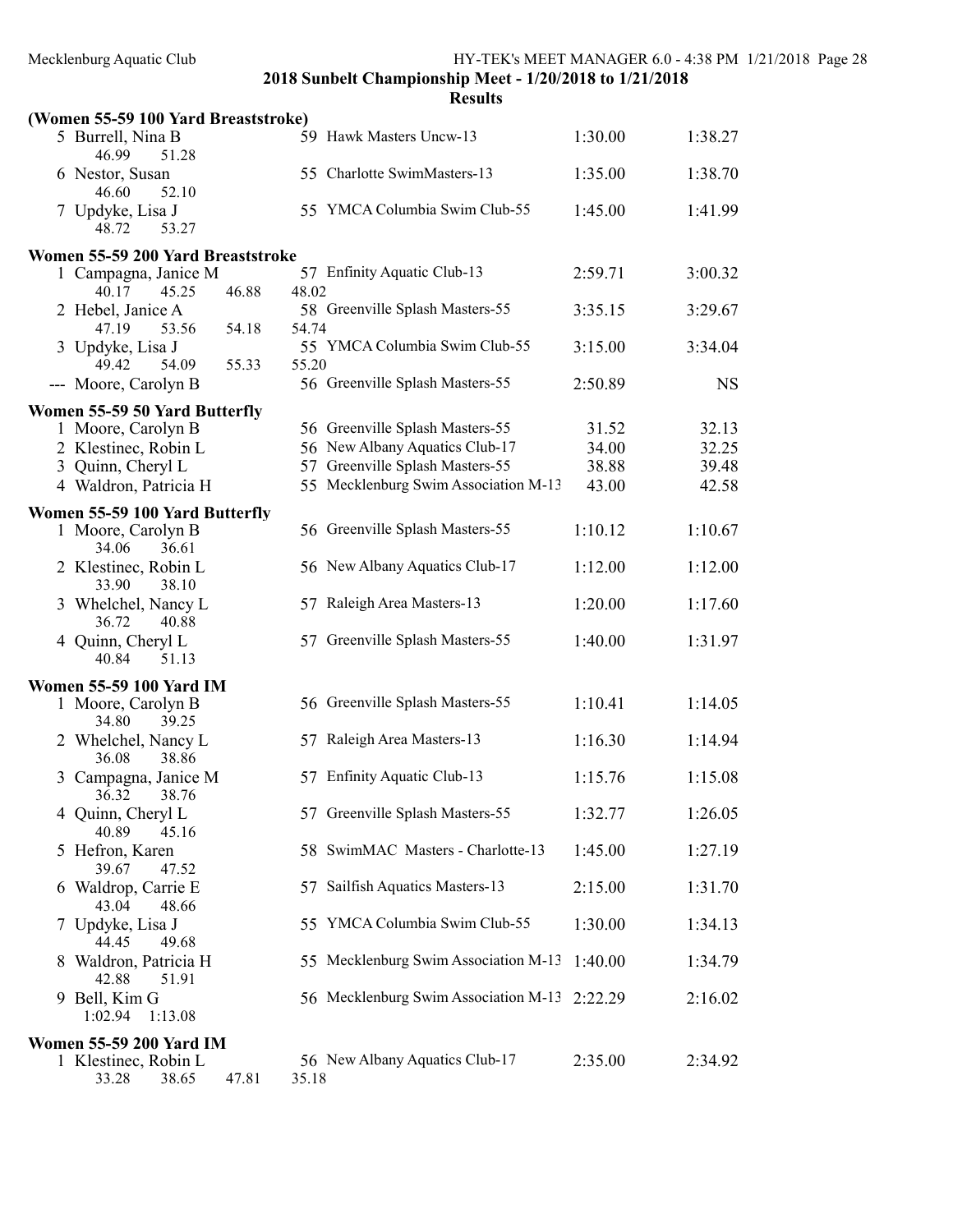| (Women 55-59 200 Yard IM)                     |         |         |                                             |       |       |         |           |
|-----------------------------------------------|---------|---------|---------------------------------------------|-------|-------|---------|-----------|
| 2 Moore, Carolyn B<br>35.06<br>42.26          | 46.12   | 34.86   | 56 Greenville Splash Masters-55             |       |       | 2:32.57 | 2:38.30   |
| 3 Whelchel, Nancy L<br>36.82<br>40.52         | 1:24.39 |         | 57 Raleigh Area Masters-13                  |       |       | 2:42.30 | 2:41.73   |
| 4 Hefron, Karen<br>42.72<br>48.98             | 1:00.84 | 44.66   | 58 SwimMAC Masters - Charlotte-13           |       |       | 3:15.00 | 3:17.20   |
| --- Updyke, Lisa J                            |         |         | 55 YMCA Columbia Swim Club-55               |       |       | 3:10.00 | <b>NS</b> |
| <b>Women 55-59 400 Yard IM</b>                |         |         |                                             |       |       |         |           |
| 1 Whelchel, Nancy L                           |         |         | 57 Raleigh Area Masters-13                  |       |       | 5:45.00 | 5:42.34   |
| 37.04<br>43.87                                | 43.78   | 43.80   | 49.16                                       | 48.23 | 39.31 | 37.15   |           |
| Women 60-64 50 Yard Freestyle                 |         |         |                                             |       |       |         |           |
| 1 Moak, Mary N                                |         |         | 61 Palm Beach Masters-50                    |       |       | 33.55   | 33.42     |
| 2 Gibbs, Chris R                              |         |         | 64 Greenville Splash Masters-55             |       |       | 34.50   | 34.30     |
| 3 Santini, Rosalind M                         |         |         | 61 Mecklenburg Swim Association M-13        |       |       | 1:00.00 | 44.46     |
| 4 Sperry, Jennifer                            |         |         | 60 Charlotte SwimMasters-13                 |       |       | 55.00   | 46.07     |
| --- Amick, Beverly O                          |         |         | 63 Tyde Endurance and Aquatics Ma-13        |       |       | 32.00   | <b>NS</b> |
| Women 60-64 100 Yard Freestyle                |         |         |                                             |       |       |         |           |
| 1 Moak, Mary N<br>35.55<br>40.29              |         |         | 61 Palm Beach Masters-50                    |       |       | 1:16.45 | 1:15.84   |
| 2 Allen, Pam J<br>43.00<br>38.62              |         |         | 62 Hawk Masters Uncw-13                     |       |       | 1:15.23 | 1:21.62   |
| 3 Sperry, Jennifer<br>58.57<br>47.75          |         |         | 60 Charlotte SwimMasters-13                 |       |       | 2:00.00 | 1:46.32   |
| 4 Leo, Rebecca L<br>55.89 1:06.50             |         |         | 60 SwimMAC Masters - Charlotte-13           |       |       | 2:40.00 | 2:02.39   |
| --- Amick, Beverly O                          |         |         | 63 Tyde Endurance and Aquatics Ma-13        |       |       | 1:11.00 | <b>NS</b> |
| Women 60-64 200 Yard Freestyle                |         |         |                                             |       |       |         |           |
| 1 Moak, Mary N                                |         |         | 61 Palm Beach Masters-50                    |       |       | 3:00.11 | 2:53.88   |
| 36.99<br>42.98                                | 47.20   | 46.71   |                                             |       |       |         |           |
| 2 Sperry, Jennifer                            |         |         | 60 Charlotte SwimMasters-13                 |       |       | 4:50.00 | 4:01.92   |
| 1:03.53<br>49.42                              | 1:06.85 | 1:02.12 |                                             |       |       |         |           |
| --- Amick, Beverly O                          |         |         | 63 Tyde Endurance and Aquatics Ma-13        |       |       | 2:41.00 | <b>NS</b> |
| --- Allen, Pam J                              |         |         | 62 Hawk Masters Uncw-13                     |       |       | 3:02.15 | <b>NS</b> |
| Women 60-64 500 Yard Freestyle                |         |         |                                             |       |       |         |           |
| 1 Vanderfleet-Scott, Jill A                   |         |         | 63 YMCA Seahorse Swim Team - Hick- 8:00.00  |       |       |         | 7:00.93   |
| 37.69<br>41.27                                | 42.67   | 43.04   | 43.15                                       | 43.22 | 42.66 | 43.22   |           |
| 42.86<br>41.15                                |         |         |                                             |       |       |         |           |
| Women 60-64 50 Yard Backstroke                |         |         |                                             |       |       |         |           |
| 1 Lang, Cheryl E                              |         |         | 60 Charlotte SwimMasters-13                 |       |       | 45.00   | 39.28     |
| 2 Gibbs, Chris R                              |         |         | 64 Greenville Splash Masters-55             |       |       | 42.06   | 41.22     |
| 3 Sims, Ellen                                 |         |         | 60 Charlotte SwimMasters-13                 |       |       | NT      | 44.38     |
| 4 Allen, Pam J                                |         |         | 62 Hawk Masters Uncw-13                     |       |       | 45.05   | 46.60     |
| 5 Sperry, Jennifer                            |         |         | 60 Charlotte SwimMasters-13                 |       |       | 1:15.00 | 53.19     |
| --- Amick, Beverly O                          |         |         | 63 Tyde Endurance and Aquatics Ma-13        |       |       | 35.00   | <b>NS</b> |
| Women 60-64 100 Yard Backstroke               |         |         |                                             |       |       |         |           |
| 1 Vanderfleet-Scott, Jill A<br>40.96<br>42.40 |         |         | 63 YMCA Seahorse Swim Team - Hick-1 1:35.50 |       |       |         | 1:23.36   |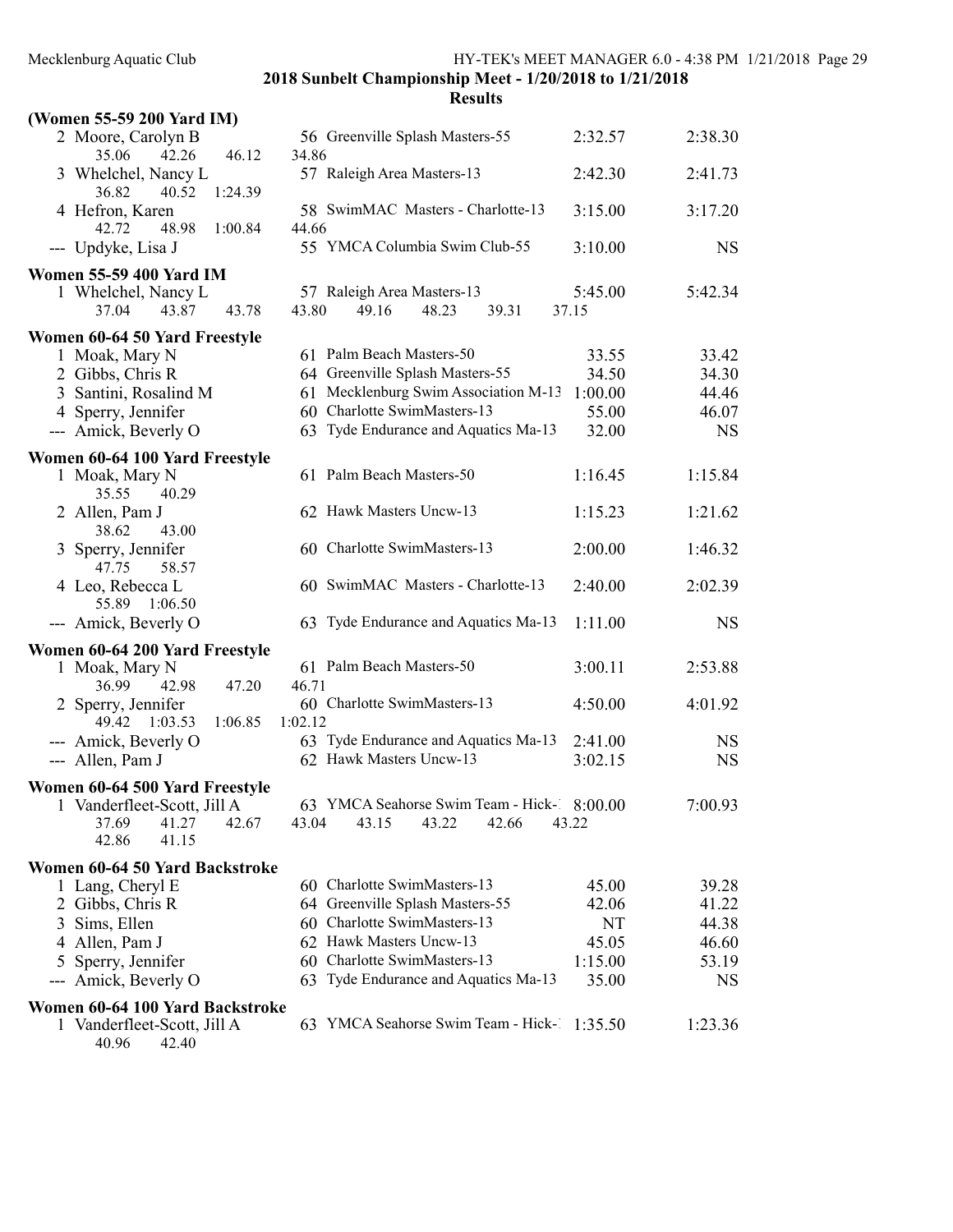| sesults |
|---------|
|---------|

| (Women 60-64 100 Yard Backstroke)                 |                                               |         |           |
|---------------------------------------------------|-----------------------------------------------|---------|-----------|
| 2 Burlingame, Sharon M<br>40.99<br>42.68          | 61 Tennessee Aquatics Masters Swi-15          | 1:23.50 | 1:23.67   |
| 3 Sims, Ellen<br>46.90<br>49.60                   | 60 Charlotte SwimMasters-13                   | NT      | 1:36.50   |
| 4 Sperry, Jennifer<br>58.50<br>1:07.14            | 60 Charlotte SwimMasters-13                   | 2:40.00 | 2:05.64   |
| --- Amick, Beverly O                              | 63 Tyde Endurance and Aquatics Ma-13          | 1:19.90 | <b>NS</b> |
| Women 60-64 200 Yard Backstroke                   |                                               |         |           |
| 1 Sims, Ellen                                     | 60 Charlotte SwimMasters-13                   | NT      | 3:18.72   |
| 47.21<br>51.50<br>50.89                           | 49.12                                         |         |           |
| --- Amick, Beverly O                              | 63 Tyde Endurance and Aquatics Ma-13          | 3:20.00 | <b>NS</b> |
| Women 60-64 50 Yard Breaststroke                  |                                               |         |           |
| 1 Moak, Mary N                                    | 61 Palm Beach Masters-50                      | 41.75   | 40.96     |
| 2 Burlingame, Sharon M                            | 61 Tennessee Aquatics Masters Swi-15          | 42.50   | 42.86     |
| Sims, Ellen<br>3                                  | 60 Charlotte SwimMasters-13                   | NT      | 43.86     |
| 4 Allen, Pam J                                    | 62 Hawk Masters Uncw-13                       | 45.17   | 48.16     |
| Santini, Rosalind M                               | 61 Mecklenburg Swim Association M-13          | 1:10.00 | 52.06     |
| 6 Sperry, Jennifer                                | 60 Charlotte SwimMasters-13                   | 1:25.00 | 57.94     |
| Women 60-64 100 Yard Breaststroke                 |                                               |         |           |
| 1 Moak, Mary N<br>43.22<br>48.56                  | 61 Palm Beach Masters-50                      | 1:30.49 | 1:31.78   |
| 2 Sims, Ellen<br>47.22<br>49.31                   | 60 Charlotte SwimMasters-13                   | NT      | 1:36.53   |
| 3 Allen, Pam J<br>48.02<br>52.90                  | 62 Hawk Masters Uncw-13                       | 1:40.05 | 1:40.92   |
| 4 Gibbs, Chris R<br>47.76<br>53.90                | 64 Greenville Splash Masters-55               | 1:44.56 | 1:41.66   |
| 5 Santini, Rosalind M<br>55.65<br>1:00.81         | 61 Mecklenburg Swim Association M-13 2:00.00  |         | 1:56.46   |
| Women 60-64 200 Yard Breaststroke                 |                                               |         |           |
| 1 Sims, Ellen                                     | 60 Charlotte SwimMasters-13                   | NT      | 3:26.28   |
| 52.48<br>48.74<br>53.38                           | 51.68                                         |         |           |
| --- Allen, Pam J                                  | 62 Hawk Masters Uncw-13                       | 3:30.15 | <b>NS</b> |
| Women 60-64 50 Yard Butterfly                     |                                               |         |           |
| 1 Sims, Ellen                                     | 60 Charlotte SwimMasters-13                   | NT      | 40.26     |
| 2 Sperry, Jennifer                                | 60 Charlotte SwimMasters-13                   | 1:25.00 | 58.36     |
| --- Amick, Beverly O                              | 63 Tyde Endurance and Aquatics Ma-13          | 34.10   | <b>NS</b> |
| Women 60-64 100 Yard Butterfly                    |                                               |         |           |
| 5 Sims, Ellen                                     | 60 Charlotte SwimMasters-13                   | NT      | 1:36.42   |
| 44.75<br>51.67                                    |                                               |         |           |
| Women 60-64 200 Yard Butterfly                    |                                               |         |           |
| 1 Burlingame, Sharon M<br>46.80<br>53.73<br>53.85 | 61 Tennessee Aquatics Masters Swi-15<br>52.80 | 3:30.00 | 3:27.18   |
| Women 60-64 100 Yard IM                           |                                               |         |           |
| 1 Gibbs, Chris R<br>40.05<br>47.06                | 64 Greenville Splash Masters-55               | 1:28.15 | 1:27.11   |
| 2 Sims, Ellen                                     | 60 Charlotte SwimMasters-13                   | NT      | 1:30.51   |

42.96 47.55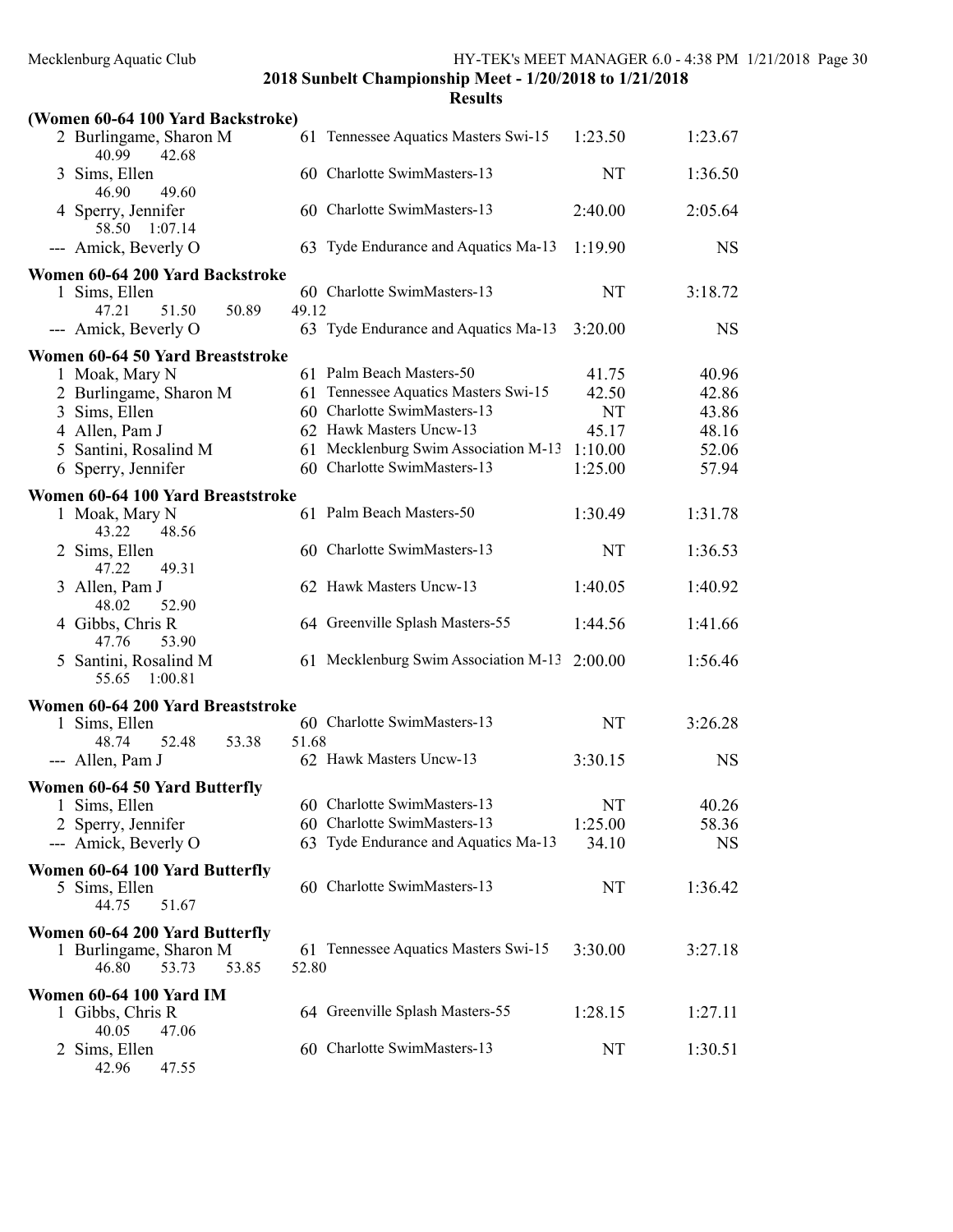| (Women 60-64 100 Yard IM)                                                       |                                                                          |                  |           |
|---------------------------------------------------------------------------------|--------------------------------------------------------------------------|------------------|-----------|
| 3 Lang, Cheryl E<br>42.85<br>48.64                                              | 60 Charlotte SwimMasters-13                                              | 1:38.00          | 1:31.49   |
| 4 Allen, Pam J<br>46.54<br>47.74                                                | 62 Hawk Masters Uncw-13                                                  | 1:29.45          | 1:34.28   |
| 5 Sperry, Jennifer<br>56.59<br>1:01.80                                          | 60 Charlotte SwimMasters-13                                              | 2:19.00          | 1:58.39   |
| --- Amick, Beverly O                                                            | 63 Tyde Endurance and Aquatics Ma-13                                     | 1:21.90          | <b>NS</b> |
| <b>Women 60-64 200 Yard IM</b>                                                  |                                                                          |                  |           |
| 1 Burlingame, Sharon M<br>45.04<br>47.50<br>53.75                               | 61 Tennessee Aquatics Masters Swi-15<br>43.29                            | 3:04.00          | 3:09.58   |
| 2 Sims, Ellen<br>42.62                                                          | 60 Charlotte SwimMasters-13<br>44.77                                     | NT               | 3:14.52   |
| <b>Women 60-64 400 Yard IM</b>                                                  |                                                                          |                  |           |
| 1 Burlingame, Sharon M<br>54.65<br>49.91<br>46.91                               | 61 Tennessee Aquatics Masters Swi-15<br>55.42<br>55.49<br>45.97<br>49.66 | 6:30.00<br>44.07 | 6:42.08   |
| Women 65-69 50 Yard Freestyle                                                   |                                                                          |                  |           |
| 1 Ivory, Darnell L                                                              | 66 Charlotte SwimMasters-13                                              | 50.00            | 43.79     |
| Women 65-69 200 Yard Freestyle                                                  |                                                                          |                  |           |
| 1 Parsons, Donna<br>49.26<br>44.11<br>1:40.02                                   | 67 SwimMAC Masters - Charlotte-13                                        | 3:18.00          | 3:13.39   |
| Women 65-69 1000 Yard Freestyle                                                 |                                                                          |                  |           |
| 1 Parsons, Donna                                                                | 67 SwimMAC Masters - Charlotte-13                                        | 18:20.00         | 17:17.96  |
| 50.53<br>51.56<br>45.03                                                         | 52.87<br>53.07<br>52.23<br>52.60                                         | 52.77            |           |
| 52.52<br>52.60<br>52.16                                                         | 51.42<br>52.72<br>52.41<br>52.94                                         | 52.71            |           |
| 54.51<br>51.40<br>52.13                                                         | 49.78                                                                    |                  |           |
| Women 65-69 50 Yard Backstroke                                                  |                                                                          |                  |           |
| 1 Panayotoff, Kristi M                                                          | 69 Greenville Splash Masters-55                                          | 51.35            | 49.16     |
| Women 65-69 100 Yard Backstroke                                                 |                                                                          |                  |           |
| 1 Panayotoff, Kristi M<br>52.03<br>55.77                                        | 69 Greenville Splash Masters-55                                          | 1:45.63          | 1:47.80   |
| Women 65-69 200 Yard Backstroke                                                 |                                                                          |                  |           |
| 1 Parsons, Donna<br>56.58<br>58.56<br>52.98                                     | 67 SwimMAC Masters - Charlotte-13<br>56.47                               | 3:55.00          | 3:44.59   |
| 2 Panayotoff, Kristi M                                                          | 69 Greenville Splash Masters-55                                          | 3:52.18          | 4:03.27   |
| 56.66<br>52.46<br>59.74                                                         | 1:14.41                                                                  |                  |           |
| Women 65-69 50 Yard Breaststroke                                                |                                                                          |                  |           |
| 1 Ivory, Darnell L                                                              | 66 Charlotte SwimMasters-13                                              | 55.00            | 53.74     |
| Women 65-69 100 Yard Breaststroke<br>1 Panayotoff, Kristi M<br>58.08<br>1:01.96 | 69 Greenville Splash Masters-55                                          | 1:57.55          | 2:00.04   |
| 2 Parsons, Donna<br>59.58<br>1:01.98                                            | 67 SwimMAC Masters - Charlotte-13                                        | 2:02.00          | 2:01.56   |
| Women 65-69 50 Yard Butterfly<br>1 Panayotoff, Kristi M                         | 69 Greenville Splash Masters-55                                          | 50.76            | 51.53     |
|                                                                                 |                                                                          |                  |           |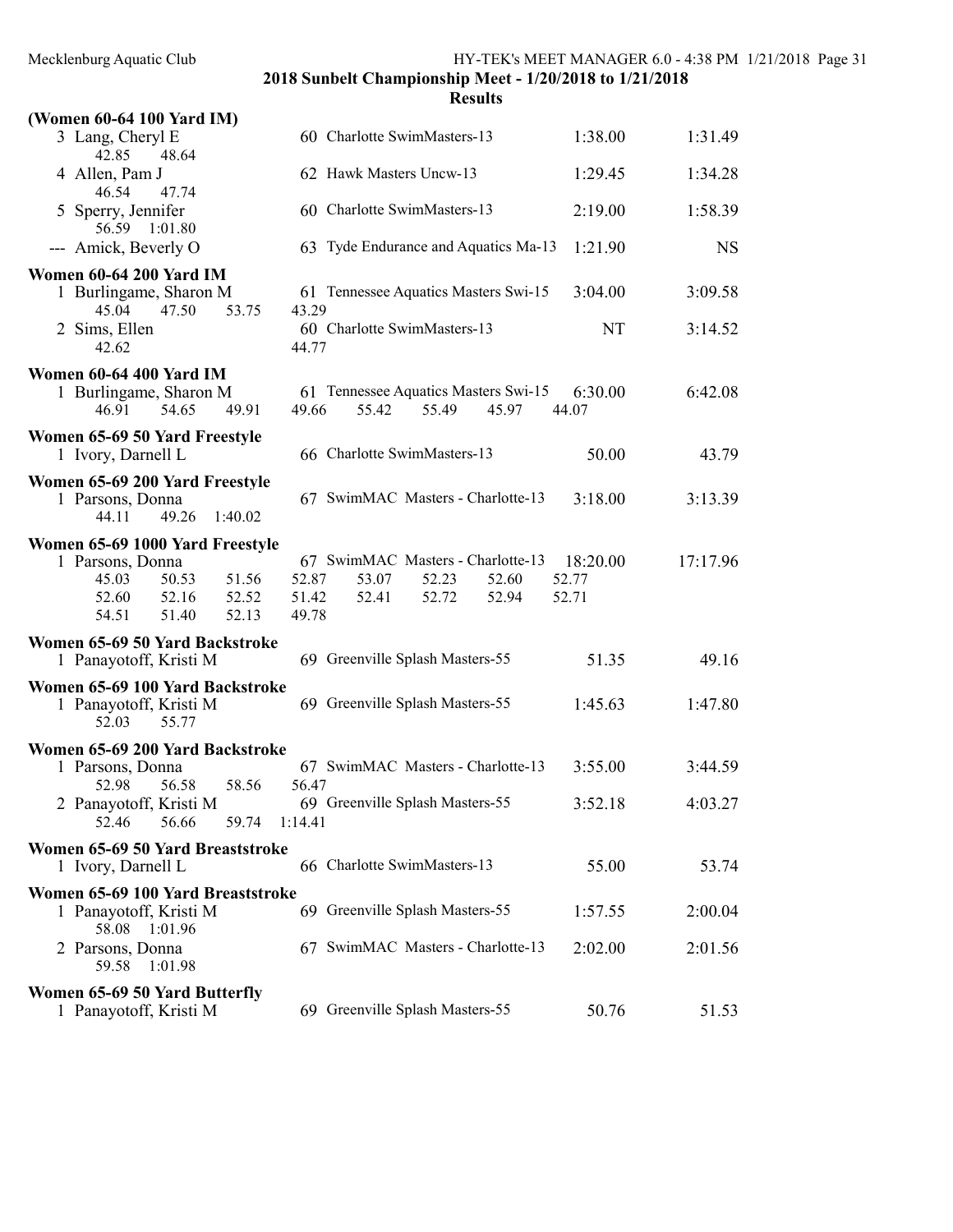| Women 65-69 100 Yard Butterfly                        |                                                                 |                  |          |
|-------------------------------------------------------|-----------------------------------------------------------------|------------------|----------|
| 1 Murray, Cheryl A<br>44.31<br>40.88                  | 65 Charlotte SwimMasters-13                                     | 1:35.00          | 1:25.19  |
| 2 Panayotoff, Kristi M<br>52.29<br>57.58              | 69 Greenville Splash Masters-55                                 | 1:50.83          | 1:49.87  |
| Women 65-69 200 Yard Butterfly                        |                                                                 |                  |          |
| 1 Murray, Cheryl A<br>53.41<br>44.10<br>51.86         | 65 Charlotte SwimMasters-13<br>50.69                            | 3:30.00          | 3:20.06  |
| 2 Panayotoff, Kristi M<br>57.35<br>1:01.79<br>1:04.43 | 69 Greenville Splash Masters-55<br>1:02.50                      | 4:06.74          | 4:06.07  |
| <b>Women 65-69 100 Yard IM</b>                        |                                                                 |                  |          |
| 1 Murray, Cheryl A<br>38.78<br>44.84                  | 65 Charlotte SwimMasters-13                                     | 1:35.00          | 1:23.62  |
| 2 Panayotoff, Kristi M<br>57.74<br>51.86              | 69 Greenville Splash Masters-55                                 | 1:48.77          | 1:49.60  |
| 3 Parsons, Donna<br>54.26<br>56.14                    | 67 SwimMAC Masters - Charlotte-13                               | 1:51.00          | 1:50.40  |
| <b>Women 65-69 200 Yard IM</b>                        |                                                                 |                  |          |
| 1 Murray, Cheryl A<br>42.03<br>45.65<br>52.54         | 65 Charlotte SwimMasters-13<br>38.35                            | 3:30.00          | 2:58.57  |
| 2 Panayotoff, Kristi M<br>54.14                       | 69 Greenville Splash Masters-55                                 | 3:51.96          | 3:54.59  |
| 58.00<br>1:07.35                                      | 55.10                                                           |                  |          |
| <b>Women 65-69 400 Yard IM</b>                        |                                                                 |                  |          |
| 1 Murray, Cheryl A<br>49.28<br>44.11<br>50.90         | 65 Charlotte SwimMasters-13<br>49.57<br>54.47<br>52.59<br>40.50 | 6:50.00<br>38.90 | 6:20.32  |
| 2 Panayotoff, Kristi M                                | 69 Greenville Splash Masters-55                                 | 8:05.88          | 8:11.78  |
| 55.36 1:00.22<br>1:01.83                              | 1:07.69<br>1:09.41<br>58.87<br>1:01.85                          | 56.55            |          |
| Women 70-74 50 Yard Freestyle                         |                                                                 |                  |          |
| 1 Lallande, Niki N                                    | 74 Mecklenburg Swim Association M-13                            | 46.00            | 47.21    |
| 2 Brooks, SAMM                                        | 73 North Carolina Aquatic Club Ma-13                            | 59.22            | 1:06.18  |
| Women 70-74 100 Yard Freestyle                        |                                                                 |                  |          |
| 1 Lallande, Niki N<br>13.39 1:40.57                   | 74 Mecklenburg Swim Association M-13                            | 1:46.00          | 1:53.96  |
| Women 70-74 200 Yard Freestyle                        |                                                                 |                  |          |
| 1 Lallande, Niki N<br>56.38<br>1:03.40<br>1:04.89     | 74 Mecklenburg Swim Association M-13 4:30.00<br>1:02.02         |                  | 4:06.69  |
|                                                       |                                                                 |                  |          |
| Women 70-74 500 Yard Freestyle<br>1 Lallande, Niki N  | 74 Mecklenburg Swim Association M-13 11:45.00                   |                  | 11:19.18 |
| $1:00.71$ $1:08.35$<br>1:08.94                        |                                                                 | 4:32.08          |          |
| Women 70-74 50 Yard Backstroke                        |                                                                 |                  |          |
| 1 Lallande, Niki N                                    | 74 Mecklenburg Swim Association M-13                            | 52.00            | 1:01.60  |
| 2 Brooks, SAMM                                        | 73 North Carolina Aquatic Club Ma-13                            | 1:12.10          | 1:13.77  |
| Women 70-74 100 Yard Backstroke                       |                                                                 |                  |          |
| 1 Lallande, Niki N<br>$1:10.42$ $1:09.60$             | 74 Mecklenburg Swim Association M-13                            | 2:10.00          | 2:20.02  |
| 2 Brooks, SAMM                                        | 73 North Carolina Aquatic Club Ma-13                            | 1:58.73          | 2:39.40  |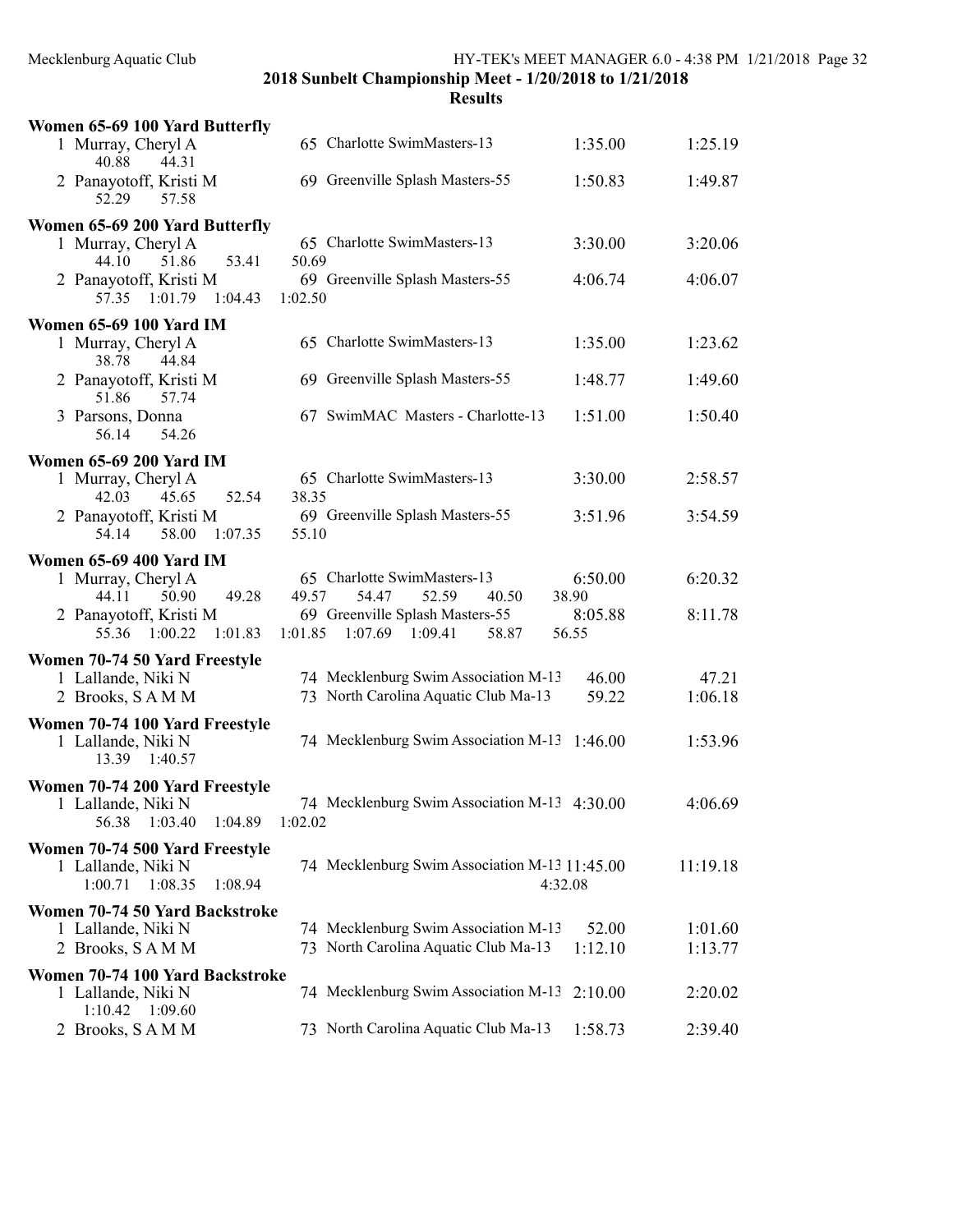| Women 70-74 50 Yard Breaststroke<br>1 Brooks, SAMM                                                                                                               |                | 73 North Carolina Aquatic Club Ma-13                                                                                                             | 1:11.25                          | 1:16.39                          |
|------------------------------------------------------------------------------------------------------------------------------------------------------------------|----------------|--------------------------------------------------------------------------------------------------------------------------------------------------|----------------------------------|----------------------------------|
| Women 70-74 100 Yard Breaststroke<br>1 Brooks, SAMM<br>Did not finish                                                                                            |                | 73 North Carolina Aquatic Club Ma-13                                                                                                             | 2:26.75                          | 1:35.18                          |
| Women 70-74 50 Yard Butterfly<br>--- Lallande, Niki N                                                                                                            |                | 74 Mecklenburg Swim Association M-13                                                                                                             | 58.00                            | <b>NS</b>                        |
| <b>Women 70-74 100 Yard IM</b><br>1 Brooks, SAMM<br>1:23.88 1:24.88                                                                                              |                | 73 North Carolina Aquatic Club Ma-13                                                                                                             | 2:43.67                          | 2:48.76                          |
| Women 75-79 50 Yard Freestyle<br>--- Elliott, Kacky C                                                                                                            |                | 79 Greenville Splash Masters-55                                                                                                                  | 47.84                            | <b>NS</b>                        |
| Women 75-79 100 Yard Freestyle<br>--- Elliott, Kacky C                                                                                                           |                | 79 Greenville Splash Masters-55                                                                                                                  | 1:50.56                          | <b>NS</b>                        |
| Women 75-79 50 Yard Backstroke<br>--- Elliott, Kacky C                                                                                                           |                | 79 Greenville Splash Masters-55                                                                                                                  | 57.14                            | <b>NS</b>                        |
| Women 75-79 100 Yard Backstroke<br>--- Elliott, Kacky C                                                                                                          |                | 79 Greenville Splash Masters-55                                                                                                                  | 2:01.83                          | <b>NS</b>                        |
| Women 75-79 50 Yard Breaststroke<br>1 Elliott, Kacky C                                                                                                           |                | 79 Greenville Splash Masters-55                                                                                                                  | 1:07.86                          | 58.57                            |
| Women 80-84 50 Yard Freestyle<br>1 Vass, Mary Katherine                                                                                                          |                | 81 Charlotte SwimMasters-13                                                                                                                      | 57.53                            | 57.74                            |
| Women 80-84 50 Yard Backstroke<br>1 Vass, Mary Katherine                                                                                                         |                | 81 Charlotte SwimMasters-13                                                                                                                      | 1:01.52                          | 57.03                            |
| Men 18-24 50 Yard Freestyle<br>1 Heck, Logan R<br>2 Millard, Jelani<br>3 Snyder, Austin H<br>Men 18-24 100 Yard Freestyle<br>1 Millard, Jelani<br>38.42<br>13.79 |                | 24 Mecklenburg Swim Association M-13<br>24 Life Time Swim New Jersey-7<br>24 Mecklenburg Swim Association M-13<br>24 Life Time Swim New Jersey-7 | 21.50<br>23.70<br>24.00<br>51.58 | 20.88<br>23.58<br>24.78<br>52.21 |
| Men 18-24 200 Yard Freestyle<br>1 Meyer, Philip<br>28.32<br>31.05<br>31.39<br>2 Millard, Jelani<br>28.78<br>31.95<br>34.35                                       | 30.17<br>34.47 | 23 Hawk Masters Uncw-13<br>24 Life Time Swim New Jersey-7                                                                                        | 1:59.00<br>2:02.68               | 2:00.93<br>2:09.55               |
| Men 18-24 500 Yard Freestyle<br>1 Meyer, Philip<br>30.22<br>33.29<br>33.08<br>33.61<br>33.29                                                                     | 33.81          | 23 Hawk Masters Uncw-13<br>33.74<br>33.49<br>33.73                                                                                               | 5:18.00<br>34.14                 | 5:32.40                          |
| Men 18-24 100 Yard Backstroke<br>1 Perelli, Teddy<br>25.98<br>27.45                                                                                              |                | 18 SwimMAC Masters - Charlotte-13                                                                                                                | 50.83                            | 53.43                            |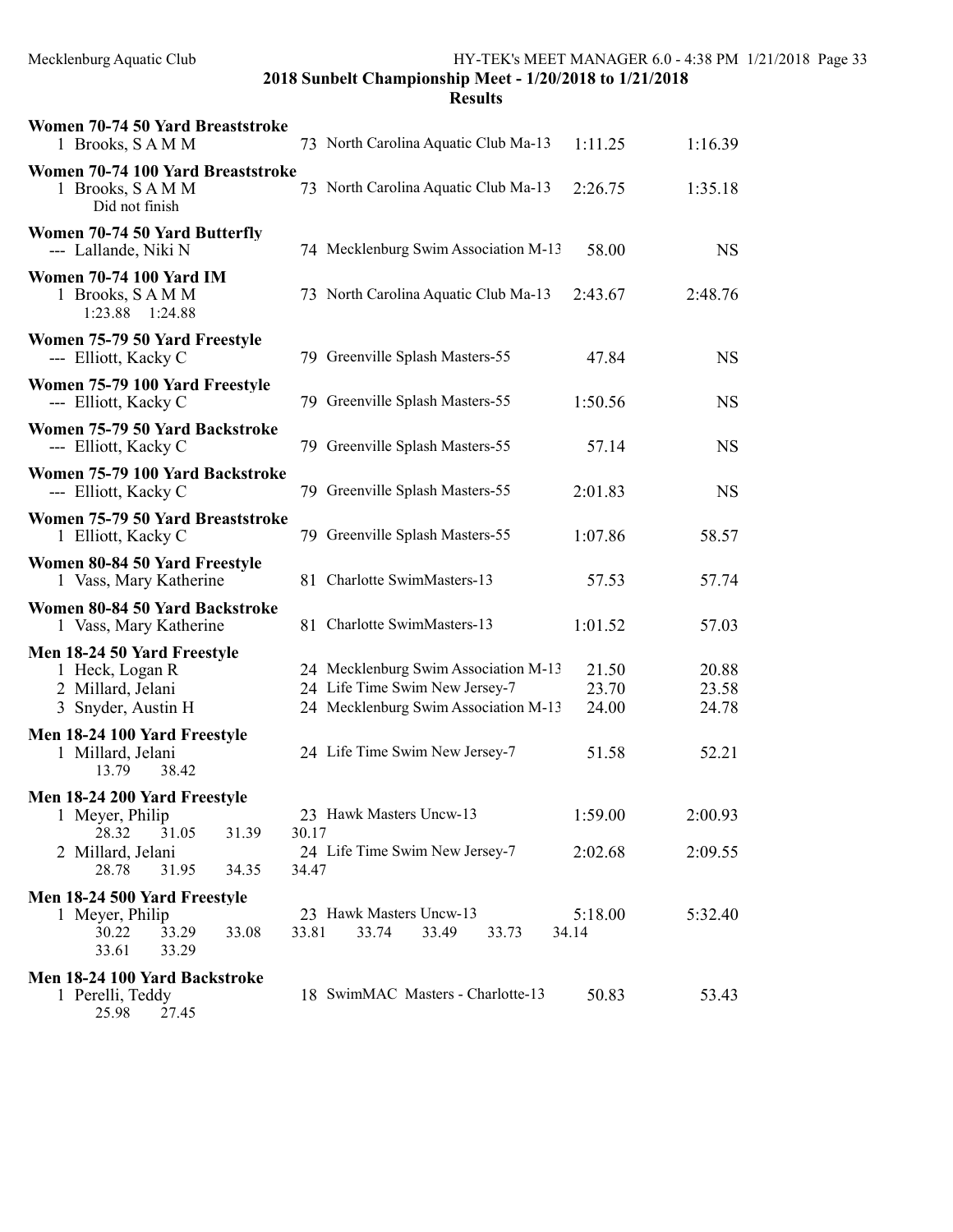Results

| Men 18-24 200 Yard Backstroke<br>1 Meyer, Philip<br>31.52<br>34.97<br>35.77 | 23 Hawk Masters Uncw-13<br>35.36                                                 | 2:12.00        | 2:17.62        |
|-----------------------------------------------------------------------------|----------------------------------------------------------------------------------|----------------|----------------|
| Men 18-24 50 Yard Butterfly<br>1 Snyder, Austin H                           | 24 Mecklenburg Swim Association M-13                                             | 27.00          | 24.63          |
| --- Millard, Jelani                                                         | 24 Life Time Swim New Jersey-7                                                   | 25.14          | <b>NS</b>      |
| Men 18-24 100 Yard Butterfly<br>1 Snyder, Austin H                          | 24 Mecklenburg Swim Association M-13                                             | 1:00.00        | 55.68          |
| 26.06<br>29.62<br>2 Millard, Jelani<br>25.86<br>31.95                       | 24 Life Time Swim New Jersey-7                                                   | 55.74          | 57.81          |
| Men 18-24 200 Yard Butterfly                                                |                                                                                  |                |                |
| 1 Millard, Jelani<br>30.66<br>36.59<br>42.82                                | 24 Life Time Swim New Jersey-7<br>40.25                                          | 2:22.66        | 2:30.32        |
| <b>Men 18-24 100 Yard IM</b><br>1 Snyder, Austin H<br>28.05<br>33.18        | 24 Mecklenburg Swim Association M-13 1:00.00                                     |                | 1:01.23        |
| <b>Men 18-24 200 Yard IM</b><br>1 Perelli, Teddy<br>29.33<br>34.43<br>25.84 | 18 SwimMAC Masters - Charlotte-13<br>27.85                                       | 1:52.94        | 1:57.45        |
| <b>Men 18-24 400 Yard IM</b>                                                |                                                                                  |                |                |
| 1 Snyder, Austin H<br>32.81<br>28.60<br>36.26                               | 24 Mecklenburg Swim Association M-13 4:30.00<br>35.51<br>38.86<br>39.04<br>32.75 | 31.05          | 4:34.88        |
| Men 25-29 50 Yard Freestyle                                                 |                                                                                  |                |                |
| 1 Long, John S                                                              | 29 Uc13-13                                                                       | 20.17          | 20.41          |
| 2 Thomas, Chandler P                                                        | 28 SwimMAC Masters - Charlotte-13                                                | 22.89          | 22.94          |
| 3 Mayfield, Paul D                                                          | 28 SwimMAC Masters - Charlotte-13                                                | 23.95          | 24.23          |
| *4 Lindholm, Kyle                                                           | 25 Raleigh Area Masters-13                                                       | 22.99          | 24.29          |
| *4 Guittard, Grant                                                          | 25 Mecklenburg Swim Association M-13<br>28 Charlotte SwimMasters-13              | 25.00          | 24.29          |
| 6 Whitley-Williams, Andrew D                                                | 28 Mecklenburg Swim Association M-13                                             | 24.50<br>25.99 | 24.81<br>24.83 |
| 7 Swanson, Ned E                                                            | 26 Palmetto Masters-55                                                           | 25.99          | 25.51          |
| 8 Sites, Tyler P<br>9 Walker, Eli                                           | 25 Mecklenburg Swim Association M-13                                             | 23.50          | 25.91          |
| 10 Sisk, Connor S                                                           | 25 Gaston Gators - Gastonia NC-13                                                | 28.50          | 26.17          |
| 11 Smith, Trey J                                                            | 27 Mecklenburg Swim Association M-13                                             | 26.17          | 27.16          |
| 12 Hardin, Channing M                                                       | 26 Kingsport Aquatic Center-15                                                   | NT             | 28.20          |
| --- Benham, Alex C                                                          | 26 Charlotte SwimMasters-13                                                      | 23.35          | <b>NS</b>      |
| Men 25-29 100 Yard Freestyle                                                |                                                                                  |                |                |
| 1 Long, John S<br>22.20<br>24.19                                            | 29 Uc13-13                                                                       | 45.50          | 46.39          |
| 2 Lindholm, Kyle<br>24.71<br>27.31                                          | 25 Raleigh Area Masters-13                                                       | 52.14          | 52.02          |
| Guittard, Grant<br>3<br>25.39<br>27.96                                      | 25 Mecklenburg Swim Association M-13                                             | 53.38          | 53.35          |
| 4 Whitley-Williams, Andrew D<br>26.69<br>28.87                              | 28 Charlotte SwimMasters-13                                                      | 55.00          | 55.56          |
|                                                                             |                                                                                  |                |                |

 $28.10$   $31.43$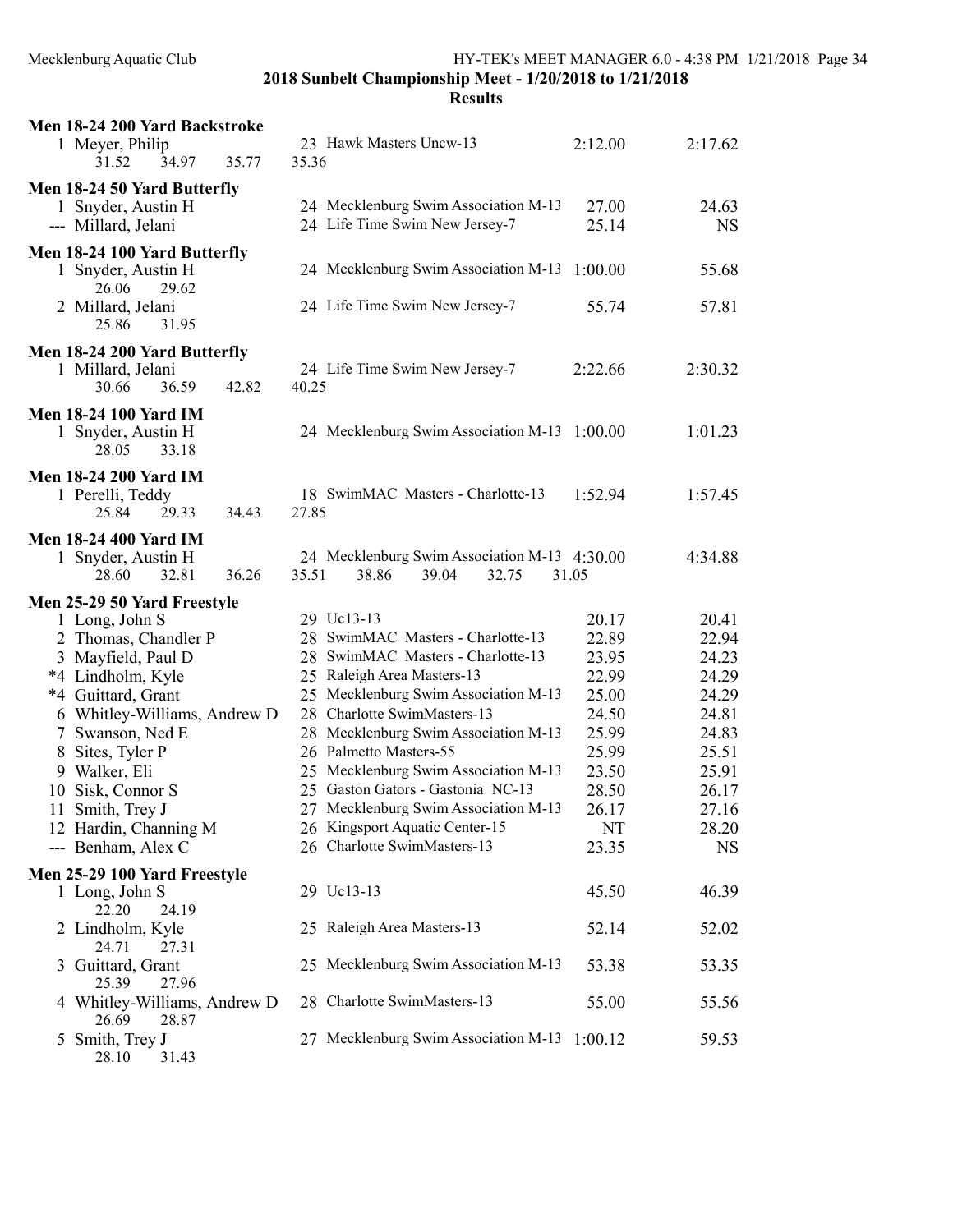|     | (Men 25-29 100 Yard Freestyle)                                        |                |                |                                            |       |       |                                                       |            |
|-----|-----------------------------------------------------------------------|----------------|----------------|--------------------------------------------|-------|-------|-------------------------------------------------------|------------|
|     | 6 Sisk, Connor S<br>29.02<br>32.26                                    |                |                | 25 Gaston Gators - Gastonia NC-13          |       |       | 1:02.50                                               | 1:01.28    |
|     | --- Self, Travis                                                      |                |                | 28 Greenville Splash Masters-55            |       |       | 1:25.00                                               | <b>NS</b>  |
|     | --- Benham, Alex C                                                    |                |                | 26 Charlotte SwimMasters-13                |       |       | 51.88                                                 | <b>NS</b>  |
|     | --- Rossi, Dave                                                       |                |                | 29 SwimMAC Masters - Charlotte-13          |       |       | 54.39                                                 | <b>NS</b>  |
|     | Men 25-29 200 Yard Freestyle                                          |                |                |                                            |       |       |                                                       |            |
|     | 1 Benham, Alex C<br>23.80<br>25.84                                    | 27.16          | 26.86          | 26 Charlotte SwimMasters-13                |       |       | 1:49.69                                               | 1:43.66    |
|     | 2 Thomas, Chandler P<br>26.06<br>29.21                                | 29.66          | 28.73          | 28 SwimMAC Masters - Charlotte-13          |       |       | 1:52.99                                               | 1:53.66    |
|     | 3 Lindholm, Kyle<br>27.75<br>30.95                                    | 31.66          | 30.64          | 25 Raleigh Area Masters-13                 |       |       | 2:05.00                                               | 2:01.00    |
|     | 4 Whitley-Williams, Andrew D<br>28.17<br>31.67                        | 32.40          | 32.47          | 28 Charlotte SwimMasters-13                |       |       | 2:05.00                                               | 2:04.71    |
|     | 5 Smith, Trey J<br>31.09<br>33.47                                     | 35.23          | 33.18          | 27 Mecklenburg Swim Association M-13       |       |       | 2:12.73                                               | 2:12.97    |
|     | 6 Swanson, Ned E<br>31.03<br>33.84                                    | 35.32          | 35.11          | 28 Mecklenburg Swim Association M-13       |       |       | 2:30.99                                               | 2:15.30    |
|     | 7 Self, Travis<br>36.82<br>43.70                                      | 44.72          | 43.02          | 28 Greenville Splash Masters-55            |       |       | 3:00.00                                               | 2:48.26    |
|     | --- Rossi, Dave                                                       |                |                | 29 SwimMAC Masters - Charlotte-13          |       |       | 2:02.26                                               | <b>NS</b>  |
|     | Men 25-29 500 Yard Freestyle                                          |                |                |                                            |       |       |                                                       |            |
|     | 1 Benham, Alex C<br>24.98<br>27.35                                    | 28.43          | 28.67          | 26 Charlotte SwimMasters-13<br>29.23       | 29.37 | 29.44 | 4:58.20<br>29.10                                      | 4:43.71    |
|     | 28.96<br>28.18<br>2 Sauter, Trace U<br>31.14<br>33.50                 | 34.31          | 35.25          | 29 SwimMAC Masters - Charlotte-13<br>34.90 | 35.81 | 35.96 | 5:10.00<br>38.93                                      | 5:52.43    |
|     | 37.86<br>34.77<br>3 Smith, Trey J<br>32.52<br>35.89<br>39.77<br>38.19 | 37.95          | 38.94          | 39.56                                      | 39.10 | 40.15 | 27 Mecklenburg Swim Association M-13 6:12.60<br>39.29 | 6:21.36    |
|     | Men 25-29 1000 Yard Freestyle                                         |                |                |                                            |       |       |                                                       |            |
|     | 1 Benham, Alex C                                                      |                |                | 26 Charlotte SwimMasters-13                |       |       | 10:18.22                                              | 9:54.02    |
|     | 25.20<br>27.31                                                        | 28.19          | 28.63          | 29.20                                      | 29.66 | 29.80 | 30.00                                                 |            |
|     | 30.10<br>30.20<br>30.88<br>30.44                                      | 30.63<br>30.42 | 30.38<br>29.84 | 30.80                                      | 30.86 | 30.97 | 30.51                                                 |            |
|     | 2 Sauter, Trace U                                                     |                |                | 29 SwimMAC Masters - Charlotte-13          |       |       | 10:50.00                                              | 11:17.85   |
|     | 29.10<br>32.53                                                        | 32.93          | 33.68          | 33.25                                      | 32.72 | 33.39 | 33.79                                                 |            |
|     | 33.92<br>34.73                                                        | 34.49          | 34.74          | 34.50                                      | 34.93 | 34.68 | 35.16                                                 |            |
|     | 35.06<br>35.17                                                        | 35.12          | 33.96          |                                            |       |       |                                                       |            |
|     | 3 Self, Travis                                                        |                |                | 28 Greenville Splash Masters-55            |       |       | 20:00.00                                              | 15:34.43   |
|     | 39.82<br>43.99                                                        | 45.40          | 46.53          | 47.12                                      | 48.75 | 47.59 | 49.57                                                 |            |
|     | 48.45<br>48.16                                                        | 46.89          | 47.78          | 48.33                                      | 47.06 | 47.60 | 48.82                                                 |            |
|     | 47.38<br>48.48                                                        | 46.65          | 40.06          |                                            |       |       |                                                       |            |
| --- | Rossi, Dave<br>Did not finish                                         |                |                | 29 SwimMAC Masters - Charlotte-13          |       |       | 12:00.00                                              | <b>DNF</b> |
|     | Men 25-29 50 Yard Backstroke                                          |                |                |                                            |       |       |                                                       |            |
|     | 1 Lindholm, Kyle                                                      |                |                | 25 Raleigh Area Masters-13                 |       |       | 27.42                                                 | 28.14      |
|     | 2 Sisk, Connor S                                                      |                |                | 25 Gaston Gators - Gastonia NC-13          |       |       | 33.50                                                 | 30.96      |
|     | --- Walker, Eli                                                       |                |                | 25 Mecklenburg Swim Association M-13       |       |       | 29.00                                                 | <b>NS</b>  |
|     |                                                                       |                |                |                                            |       |       |                                                       |            |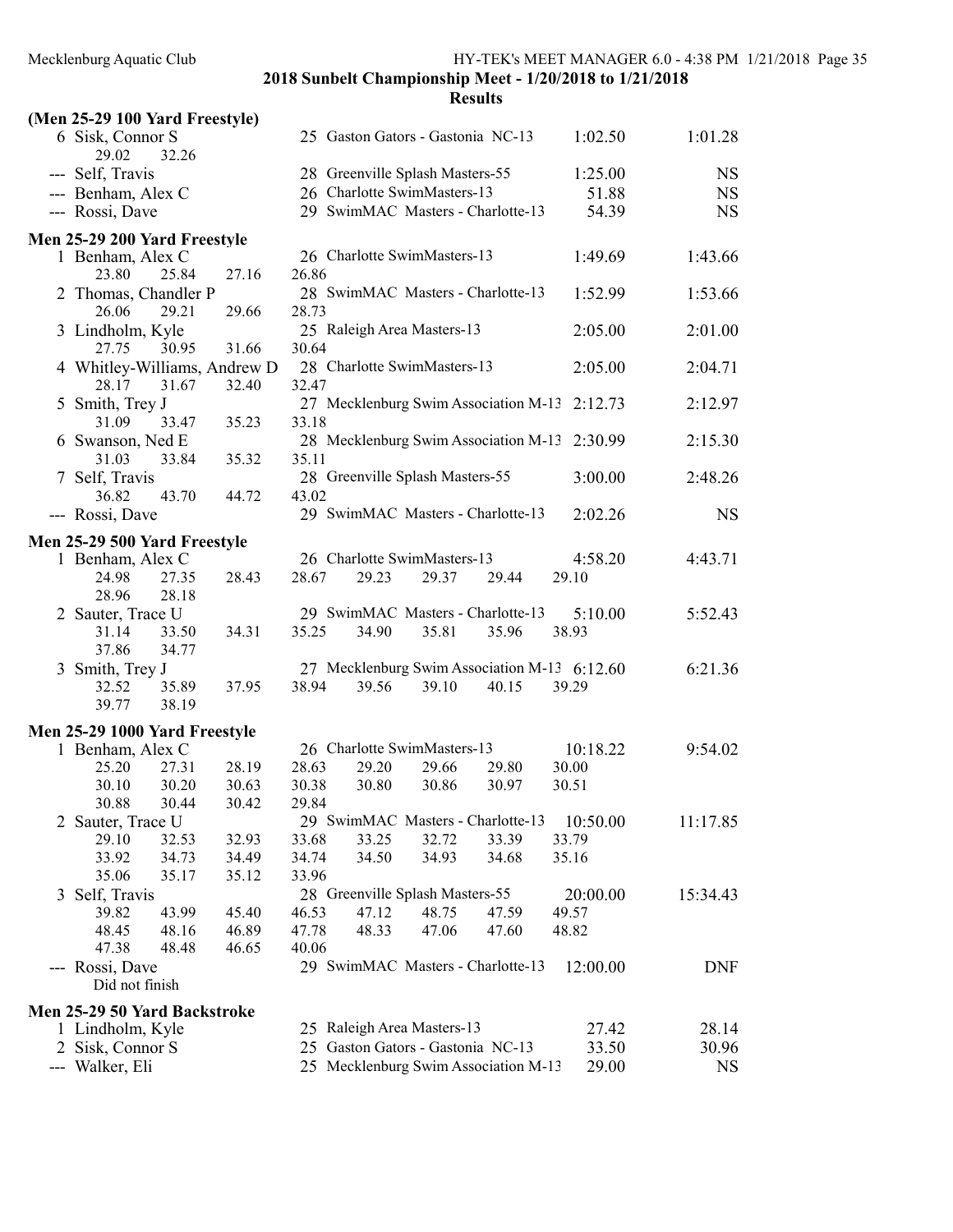| Men 25-29 100 Yard Backstroke                                           |                                       |         |           |
|-------------------------------------------------------------------------|---------------------------------------|---------|-----------|
| 1 Thomas, Chandler P<br>28.70<br>30.49                                  | 28 SwimMAC Masters - Charlotte-13     | 58.99   | 59.19     |
| 2 Sauter, Trace U<br>30.01<br>33.65                                     | 29 SwimMAC Masters - Charlotte-13     | 57.50   | 1:03.66   |
| 3 Sites, Tyler P<br>32.09<br>33.12                                      | 26 Palmetto Masters-55                | 1:08.50 | 1:05.21   |
| Men 25-29 200 Yard Backstroke                                           |                                       |         |           |
| 1 Sauter, Trace U                                                       | 29 SwimMAC Masters - Charlotte-13     | 2:09.00 | 2:10.67   |
| 31.39<br>33.32<br>33.05                                                 | 32.91                                 |         |           |
| Men 25-29 50 Yard Breaststroke                                          |                                       |         |           |
| 1 Long, John S                                                          | 29 Uc13-13                            | 26.90   | 26.65     |
| 2 Lindholm, Kyle                                                        | 25 Raleigh Area Masters-13            | 27.82   | 30.17     |
| 3 Guittard, Grant                                                       | 25 Mecklenburg Swim Association M-13  | 32.01   | 31.42     |
| 4 Sauter, Trace U                                                       | 29 SwimMAC Masters - Charlotte-13     | 30.00   | 31.71     |
| 5 Sisk, Connor S                                                        | 25 Gaston Gators - Gastonia NC-13     | 36.50   | 34.41     |
| 6 Hardin, Channing M                                                    | 26 Kingsport Aquatic Center-15        | 39.00   | 36.00     |
| Smith, Trey J<br>7                                                      | 27 Mecklenburg Swim Association M-13  | 35.00   | 36.53     |
| --- Walker, Eli                                                         | 25 Mecklenburg Swim Association M-13  | 31.00   | <b>NS</b> |
|                                                                         |                                       |         |           |
| Men 25-29 100 Yard Breaststroke<br>1 Mayfield, Paul D<br>31.77<br>33.65 | 28 SwimMAC Masters - Charlotte-13     | 1:06.68 | 1:05.42   |
| 2 Lindholm, Kyle<br>30.11<br>35.45                                      | 25 Raleigh Area Masters-13            | 1:00.09 | 1:05.56   |
| Sites, Tyler P<br>3<br>32.59<br>34.95                                   | 26 Palmetto Masters-55                | 1:09.50 | 1:07.54   |
| 4 Sauter, Trace U<br>36.16<br>31.77                                     | 29 SwimMAC Masters - Charlotte-13     | 1:07.00 | 1:07.93   |
| 5 Guittard, Grant<br>33.18<br>37.77                                     | 25 Mecklenburg Swim Association M-13  | 1:10.71 | 1:10.95   |
| 6 Smith, Trey J<br>37.94<br>41.94                                       | 27 Mecklenburg Swim Association M-13  | 1:18.00 | 1:19.88   |
| --- Benham, Alex C                                                      | 26 Charlotte SwimMasters-13           | 1:07.82 | <b>NS</b> |
| Men 25-29 200 Yard Breaststroke                                         |                                       |         |           |
| 1 Sites, Tyler P                                                        | 26 Palmetto Masters-55                | 2:29.50 | 2:25.76   |
| 33.28<br>37.75<br>37.67                                                 | 37.06                                 |         |           |
| Smith, Trey J                                                           | 27 Mecklenburg Swim Association M-13  | NT      | 3:02.67   |
| 46.99<br>41.96<br>46.52                                                 | 47.20                                 |         |           |
| --- Benham, Alex C                                                      | 26 Charlotte SwimMasters-13           | 2:26.76 | <b>NS</b> |
| Men 25-29 50 Yard Butterfly                                             |                                       |         |           |
| 1 Long, John S                                                          | 29 Uc13-13                            | 22.90   | 22.60     |
| 2<br>Sauter, Trace U                                                    | 29 SwimMAC Masters - Charlotte-13     | 25.00   | 26.09     |
| 3 Lindholm, Kyle                                                        | 25 Raleigh Area Masters-13            | 24.60   | 26.31     |
| 4 Whitley-Williams, Andrew D                                            | 28 Charlotte SwimMasters-13           | 28.00   | 29.29     |
| Sisk, Connor S<br>5                                                     | 25 Gaston Gators - Gastonia NC-13     | 31.50   | 29.61     |
| Smith, Trey J<br>6                                                      | 27 Mecklenburg Swim Association M-13  | 30.83   | 29.94     |
| Walker, Eli<br>---                                                      | 25 Mecklenburg Swim Association M-13  | 27.00   | <b>NS</b> |
| Rossi, Dave<br>---                                                      | SwimMAC Masters - Charlotte-13<br>29. | 26.77   | <b>NS</b> |
| Thomas, Chandler P<br>---                                               | SwimMAC Masters - Charlotte-13<br>28  | 24.78   | <b>NS</b> |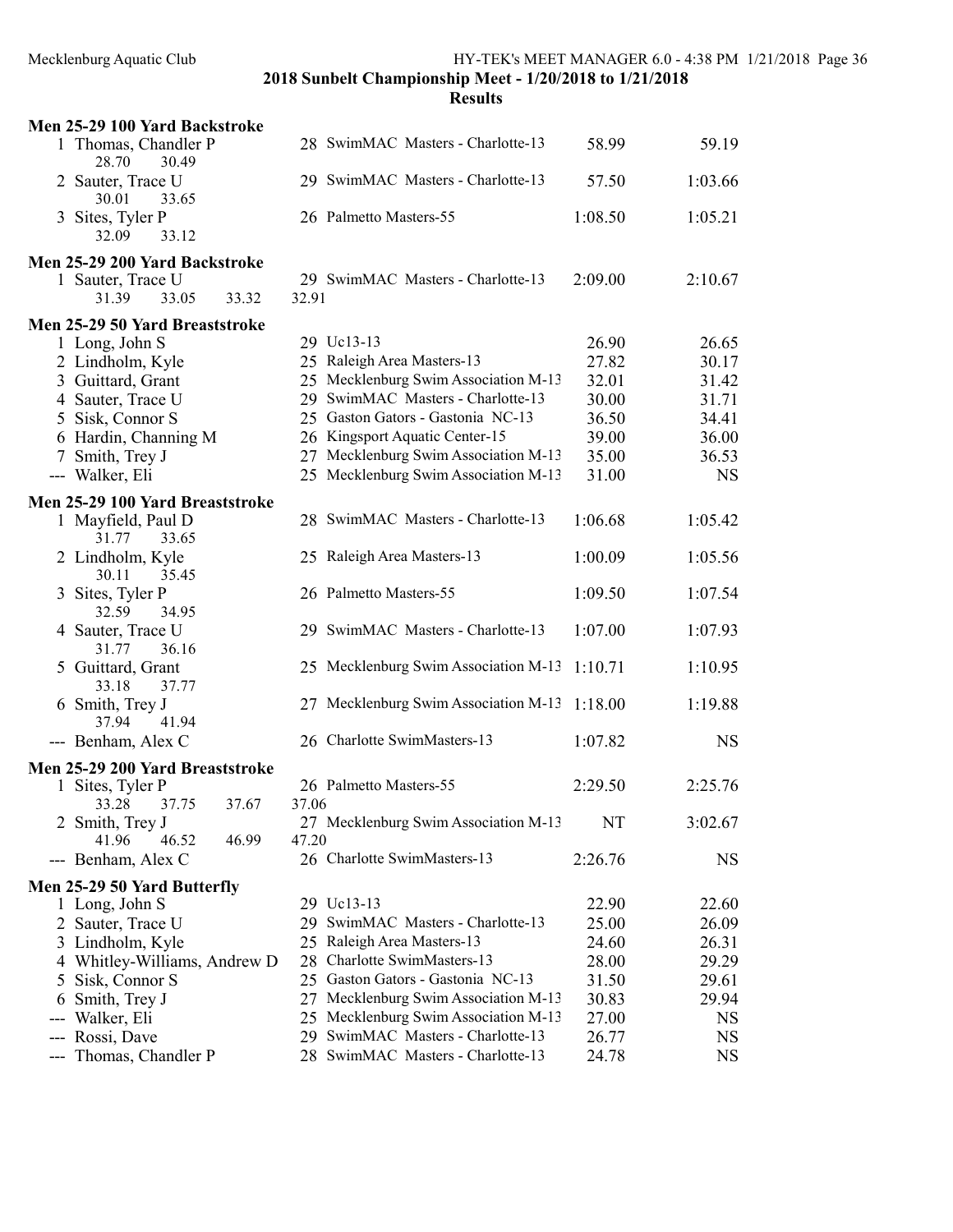| Men 25-29 100 Yard Butterfly                    |                                              |         |           |
|-------------------------------------------------|----------------------------------------------|---------|-----------|
| 1 Long, John S<br>23.94<br>27.77                | 29 Uc13-13                                   | 51.50   | 51.71     |
| 2 Thomas, Chandler P<br>25.77<br>29.66          | 28 SwimMAC Masters - Charlotte-13            | 54.99   | 55.43     |
| 3 Benham, Alex C<br>25.71<br>30.13              | 26 Charlotte SwimMasters-13                  | 1:05.36 | 55.84     |
| 4 Mayfield, Paul D<br>26.58<br>29.52            | 28 SwimMAC Masters - Charlotte-13            | 54.68   | 56.10     |
| 5 Sites, Tyler P<br>32.31<br>28.49              | 26 Palmetto Masters-55                       | 1:02.00 | 1:00.80   |
| 6 Rossi, Dave<br>29.47<br>32.99                 | 29 SwimMAC Masters - Charlotte-13            | 59.00   | 1:02.46   |
| 7 Swanson, Ned E<br>30.16<br>35.01              | 28 Mecklenburg Swim Association M-13 1:30.99 |         | 1:05.17   |
| Men 25-29 200 Yard Butterfly                    |                                              |         |           |
| --- Rossi, Dave                                 | 29 SwimMAC Masters - Charlotte-13            | 2:10.00 | <b>NS</b> |
| <b>Men 25-29 100 Yard IM</b>                    |                                              |         |           |
| 1 Mayfield, Paul D<br>29.12<br>30.33            | 28 SwimMAC Masters - Charlotte-13            | 1:00.61 | 59.45     |
| 2 Guittard, Grant<br>29.80<br>33.47             | 25 Mecklenburg Swim Association M-13         | 1:03.19 | 1:03.27   |
| 3 Rossi, Dave<br>29.61<br>33.89                 | 29 SwimMAC Masters - Charlotte-13            | 1:00.00 | 1:03.50   |
| 4 Swanson, Ned E<br>32.20<br>34.67              | 28 Mecklenburg Swim Association M-13         | 1:20.99 | 1:06.87   |
| 5 Whitley-Williams, Andrew D<br>31.71<br>36.00  | 28 Charlotte SwimMasters-13                  | 1:10.00 | 1:07.71   |
| 6 Sisk, Connor S<br>33.58<br>36.83              | 25 Gaston Gators - Gastonia NC-13            | 1:20.50 | 1:10.41   |
| --- Sites, Tyler P                              | 26 Palmetto Masters-55                       | 1:02.50 | <b>NS</b> |
| --- Long, John S                                | 29 Uc13-13                                   | 55.00   | <b>NS</b> |
| --- Walker, Eli                                 | 25 Mecklenburg Swim Association M-13         | 1:03.00 | <b>NS</b> |
| <b>Men 25-29 200 Yard IM</b>                    |                                              |         |           |
| 1 Benham, Alex C<br>25.27<br>30.98<br>34.93     | 26 Charlotte SwimMasters-13<br>26.76         | 2:06.92 | 1:57.94   |
| 2 Jones, Christian M<br>28.88<br>36.48<br>25.10 | 25 Uc13-13<br>28.39                          | 2:00.00 | 1:58.85   |
| Sites, Tyler P<br>3                             | 26 Palmetto Masters-55                       | 2:15.50 | 2:13.67   |
| 35.10<br>38.25<br>28.95                         | 31.37                                        |         |           |
| <b>Men 25-29 400 Yard IM</b>                    |                                              |         |           |
| 1 Jones, Christian M                            | 25 Uc13-13                                   | 4:25.00 | 4:19.34   |
| 26.66<br>30.63<br>33.74                         | 33.55<br>37.54<br>37.62<br>30.07             | 29.53   |           |
| --- Benham, Alex C                              | 26 Charlotte SwimMasters-13                  | 4:27.36 | <b>NS</b> |
| Men 30-34 50 Yard Freestyle                     |                                              |         |           |
| 1 Rivadeneira, Adolfo A                         | 34 SwimMAC Masters - Charlotte-13            | 26.00   | 25.62     |
| 2 Walton, Jeremy C                              | 31 Mecklenburg Swim Association M-13         | 25.00   | 25.88     |
| 3 Daigle, Jon                                   | 32 Charlotte SwimMasters-13                  | 29.00   | 25.90     |
| 4 Kane, Robert                                  | 32 Greenville Splash Masters-55              | 26.09   | 26.13     |
| Gutierrez, Rommy A                              | 32 Tennessee Aquatics Masters Swi-15         | 25.50   | <b>NS</b> |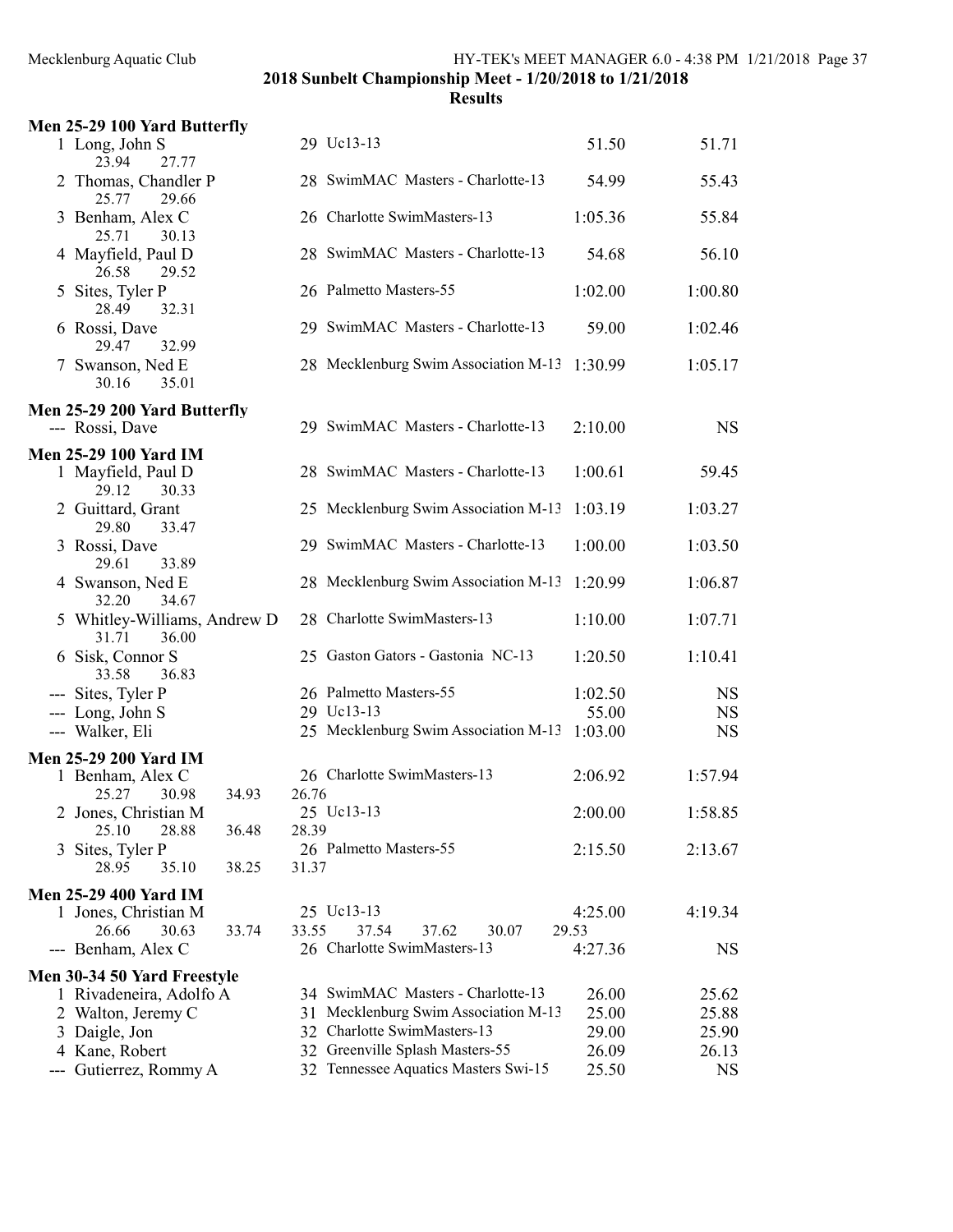| Men 30-34 100 Yard Freestyle                                                                                                         |                                                                                                                                         |                    |                        |
|--------------------------------------------------------------------------------------------------------------------------------------|-----------------------------------------------------------------------------------------------------------------------------------------|--------------------|------------------------|
| 1 Gutierrez, Rommy A<br>28.10<br>28.97                                                                                               | 32 Tennessee Aquatics Masters Swi-15                                                                                                    | 56.05              | 57.07                  |
| 2 Daigle, Jon<br>15.01<br>42.71                                                                                                      | 32 Charlotte SwimMasters-13                                                                                                             | 1:04.00            | 57.72                  |
| Men 30-34 200 Yard Freestyle<br>1 Walton, Jeremy C<br>31.37<br>35.59<br>37.50                                                        | 31 Mecklenburg Swim Association M-13<br>37.66                                                                                           | 2:10.00            | 2:22.12                |
| --- Gutierrez, Rommy A<br>--- Rivadeneira, Adolfo A                                                                                  | 32 Tennessee Aquatics Masters Swi-15<br>34 SwimMAC Masters - Charlotte-13                                                               | 2:12.00<br>2:10.00 | <b>NS</b><br><b>NS</b> |
| Men 30-34 500 Yard Freestyle<br>1 Walton, Jeremy C<br>37.97<br>33.73<br>37.45<br>37.35<br>34.22                                      | 31 Mecklenburg Swim Association M-13 6:10.00<br>38.05<br>38.80<br>39.00<br>37.78<br>37.88                                               |                    | 6:12.23                |
| Men 30-34 1000 Yard Freestyle<br>1 Walton, Jeremy C<br>35.30<br>36.42<br>31.43<br>37.96<br>37.60<br>37.06<br>38.05<br>37.51<br>38.68 | 31 Mecklenburg Swim Association M-13<br>37.38<br>37.35<br>37.07<br>38.11<br>37.72<br>37.94<br>39.30<br>38.71<br>38.10<br>38.80<br>35.02 | NT                 | 12:25.51               |
| --- Gutierrez, Rommy A                                                                                                               | 32 Tennessee Aquatics Masters Swi-15                                                                                                    | 15:30.00           | <b>NS</b>              |
| Men 30-34 50 Yard Backstroke<br>1 Rivadeneira, Adolfo A                                                                              | 34 SwimMAC Masters - Charlotte-13                                                                                                       | 33.00              | 29.54                  |
| Men 30-34 50 Yard Breaststroke<br>1 Daigle, Jon                                                                                      | 32 Charlotte SwimMasters-13                                                                                                             | 35.00              | 33.56                  |
| Men 30-34 100 Yard Breaststroke<br>1 Walton, Jeremy C<br>35.01<br>40.59                                                              | 31 Mecklenburg Swim Association M-13                                                                                                    | 1:15.00            | 1:15.60                |
| Men 30-34 50 Yard Butterfly<br>1 Gutierrez, Rommy A<br>2 Walton, Jeremy C                                                            | 32 Tennessee Aquatics Masters Swi-15<br>31 Mecklenburg Swim Association M-13                                                            | 29.32<br>28.00     | 29.21<br>30.52         |
| Men 30-34 100 Yard Butterfly<br>1 Walton, Jeremy C<br>37.44<br>33.19                                                                 | 31 Mecklenburg Swim Association M-13 1:20.00                                                                                            |                    | 1:10.63                |
| Men 30-34 200 Yard Butterfly<br>1 Walton, Jeremy C<br>36.88<br>42.37<br>46.34                                                        | 31 Mecklenburg Swim Association M-13 3:45.00<br>45.52                                                                                   |                    | 2:51.11                |
| <b>Men 30-34 100 Yard IM</b><br>1 Walton, Jeremy C<br>33.11<br>35.29                                                                 | 31 Mecklenburg Swim Association M-13                                                                                                    | 1:10.00            | 1:08.40                |
| 2 Daigle, Jon                                                                                                                        | 32 Charlotte SwimMasters-13                                                                                                             | 1:08.00            | 1:09.12                |
| 34.20<br>34.92<br>3 Rivadeneira, Adolfo A<br>32.30<br>39.46                                                                          | 34 SwimMAC Masters - Charlotte-13                                                                                                       | 1:08.00            | 1:11.76                |
| <b>Men 30-34 200 Yard IM</b><br>1 Walton, Jeremy C<br>31.15<br>40.52<br>43.01                                                        | 31 Mecklenburg Swim Association M-13 2:30.00<br>32.70                                                                                   |                    | 2:27.38                |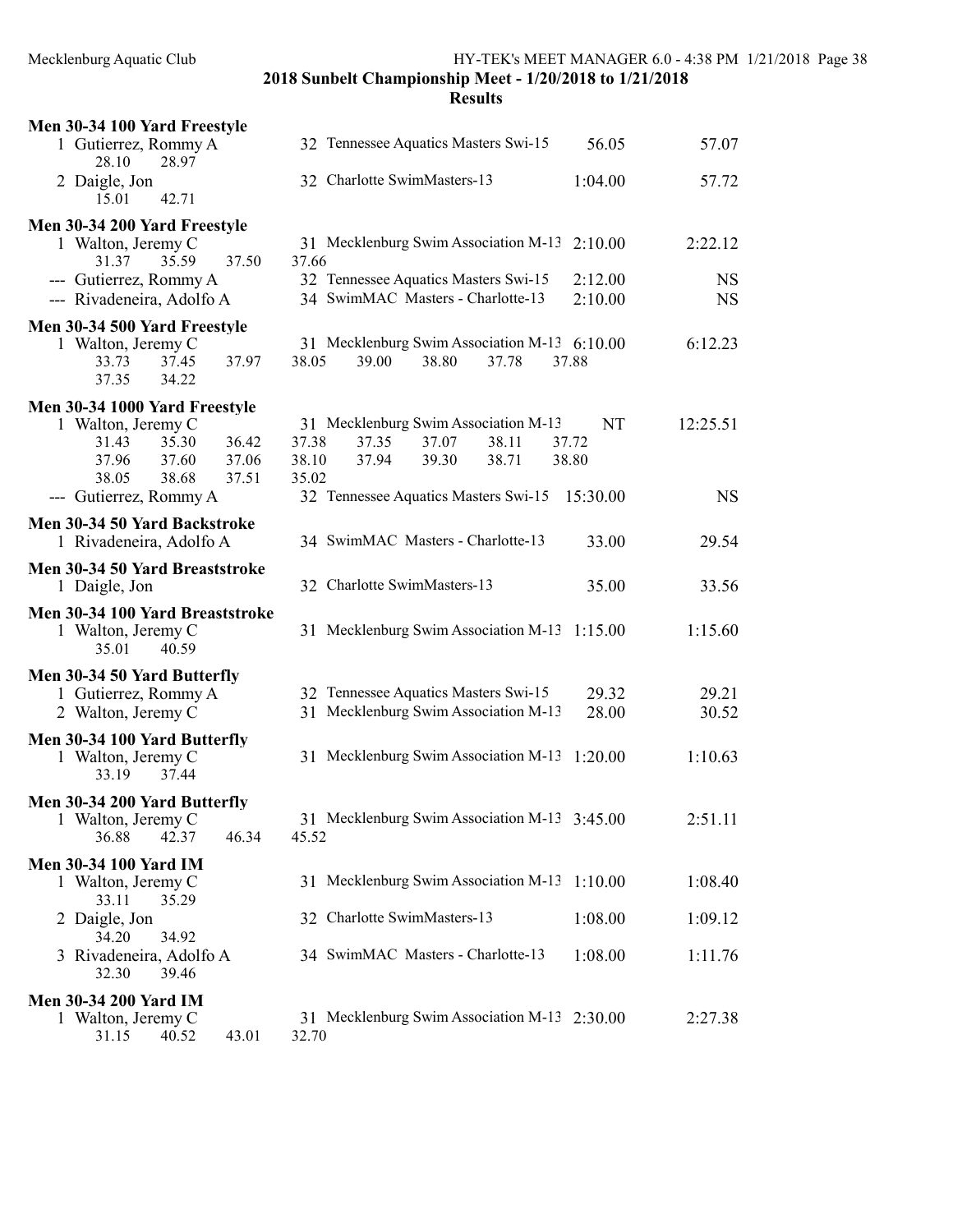| <b>Men 30-34 400 Yard IM</b>                           |                |       |       |                                               |       |       |         |       |          |
|--------------------------------------------------------|----------------|-------|-------|-----------------------------------------------|-------|-------|---------|-------|----------|
| 1 Walton, Jeremy C                                     |                |       |       | 31 Mecklenburg Swim Association M-13 5:35.00  |       |       |         |       | 5:23.65  |
| 34.26                                                  | 41.68          | 42.78 | 42.84 | 44.13                                         | 45.32 | 38.01 | 34.63   |       |          |
| Men 35-39 50 Yard Freestyle                            |                |       |       |                                               |       |       |         |       |          |
| 1 Seigler, Rob D                                       |                |       |       | 39 Greenville Splash Masters-55               |       |       |         | 24.30 | 24.33    |
| 2 Hynum, Daniel                                        |                |       |       | 35 Greenville Splash Masters-55               |       |       |         | 25.00 | 24.43    |
| 3 Wilson, Duane C                                      |                |       |       | 37 Georgia Masters-45                         |       |       |         | 25.36 | 25.71    |
| 4 Eads, Travis V                                       |                |       |       | 38 Uc12-12                                    |       |       |         | 25.54 | 25.92    |
| 5 Berwald, Joshua F                                    |                |       |       | 37 Palm Beach Masters-50                      |       |       |         | 26.40 | 26.37    |
| 6 Nguyen, Sonny                                        |                |       |       | 38 Lowes YMCA-13                              |       |       |         | 29.99 | 27.70    |
| 7 Valada, Chris L                                      |                |       |       | 37 SwimMAC Masters - Charlotte-13             |       |       |         | 30.00 | 28.90    |
|                                                        |                |       |       |                                               |       |       |         |       |          |
| Men 35-39 100 Yard Freestyle<br>1 Rowe, Eddie<br>26.06 | 27.01          |       |       | 38 YMCA Of the Triangle Area-13               |       |       |         | 54.00 | 53.07    |
| 2 Seigler, Rob D<br>25.25                              | 27.90          |       |       | 39 Greenville Splash Masters-55               |       |       |         | 51.68 | 53.15    |
| 3 Hynum, Daniel<br>26.40                               | 28.24          |       |       | 35 Greenville Splash Masters-55               |       |       |         | 57.00 | 54.64    |
| 4 Piscitelli, Jonathan R<br>26.69                      | 30.35          |       |       | 37 Charlotte SwimMasters-13                   |       |       | 1:02.00 |       | 57.04    |
| 5 Wilson, Duane C<br>28.15                             | 30.20          |       |       | 37 Georgia Masters-45                         |       |       |         | 55.55 | 58.35    |
| 6 Berwald, Joshua F<br>27.92                           | 33.16          |       |       | 37 Palm Beach Masters-50                      |       |       | 1:00.34 |       | 1:01.08  |
| 7 Sharp, Mark A<br>29.02                               | 32.84          |       |       | 38 Palmetto Masters-55                        |       |       | 1:05.00 |       | 1:01.86  |
| 8 Nguyen, Sonny<br>30.14                               | 31.83          |       |       | 38 Lowes YMCA-13                              |       |       | 1:09.99 |       | 1:01.97  |
| Men 35-39 200 Yard Freestyle                           |                |       |       |                                               |       |       |         |       |          |
| 1 Glasco, Judd C                                       |                |       |       | 36 Mecklenburg Swim Association M-13          |       |       | 1:55.56 |       | 1:54.05  |
| 26.72                                                  | 29.36          | 29.93 | 28.04 |                                               |       |       |         |       |          |
| 2 Seigler, Rob D                                       |                |       |       | 39 Greenville Splash Masters-55               |       |       | 2:00.00 |       | 1:58.64  |
| 27.87                                                  | 30.15          | 30.65 | 29.97 |                                               |       |       |         |       |          |
| 3 Rowe, Eddie                                          |                |       |       | 38 YMCA Of the Triangle Area-13               |       |       | 2:01.00 |       | 2:01.17  |
| 27.67                                                  | 30.84          | 31.68 | 30.98 |                                               |       |       |         |       |          |
| 4 Wilson, Duane C                                      |                |       |       | 37 Georgia Masters-45                         |       |       | 2:16.98 |       | 2:12.87  |
|                                                        | 28.20 33.14    | 35.62 | 35.91 |                                               |       |       |         |       |          |
| Men 35-39 500 Yard Freestyle                           |                |       |       |                                               |       |       |         |       |          |
| 1 Johnson, Theo                                        |                |       |       | 35 Mecklenburg Swim Association M-13 5:30.00  |       |       |         |       | 5:39.92  |
| 30.38<br>34.25                                         | 33.87<br>33.18 | 34.74 | 35.13 | 35.22                                         | 34.34 | 34.43 | 34.38   |       |          |
|                                                        |                |       |       |                                               |       |       |         |       |          |
| Men 35-39 1650 Yard Freestyle                          |                |       |       | 36 Mecklenburg Swim Association M-13 17:49.98 |       |       |         |       | 17:18.07 |
| 1 Glasco, Judd C<br>27.66                              | 30.26          | 30.69 | 31.21 | 31.25                                         | 31.55 | 31.56 | 31.68   |       |          |
| 31.43                                                  | 31.69          | 31.50 | 31.77 | 31.93                                         | 31.45 | 31.74 | 31.88   |       |          |
| 31.94                                                  | 31.73          | 31.77 | 31.94 | 31.76                                         | 31.80 | 31.76 | 31.98   |       |          |
| 32.03                                                  | 31.91          | 32.03 | 31.93 | 31.92                                         | 31.80 | 31.56 | 31.65   | 29.31 |          |
| 2 Johnson, Theo                                        |                |       |       | 35 Mecklenburg Swim Association M-13 19:30.00 |       |       |         |       | 19:08.68 |
| 29.34                                                  | 33.26          | 34.63 | 35.19 | 35.34                                         | 35.81 | 34.85 | 34.94   |       |          |
| 35.27                                                  | 35.54          | 35.27 | 35.50 | 35.18                                         | 35.38 | 35.22 | 34.76   |       |          |
| 34.90                                                  | 35.26          | 35.10 | 35.37 | 35.36                                         | 35.33 | 34.48 | 34.23   |       |          |
| 35.07                                                  | 35.37          | 35.24 | 34.58 | 35.32                                         | 35.20 | 35.35 | 34.40   | 32.64 |          |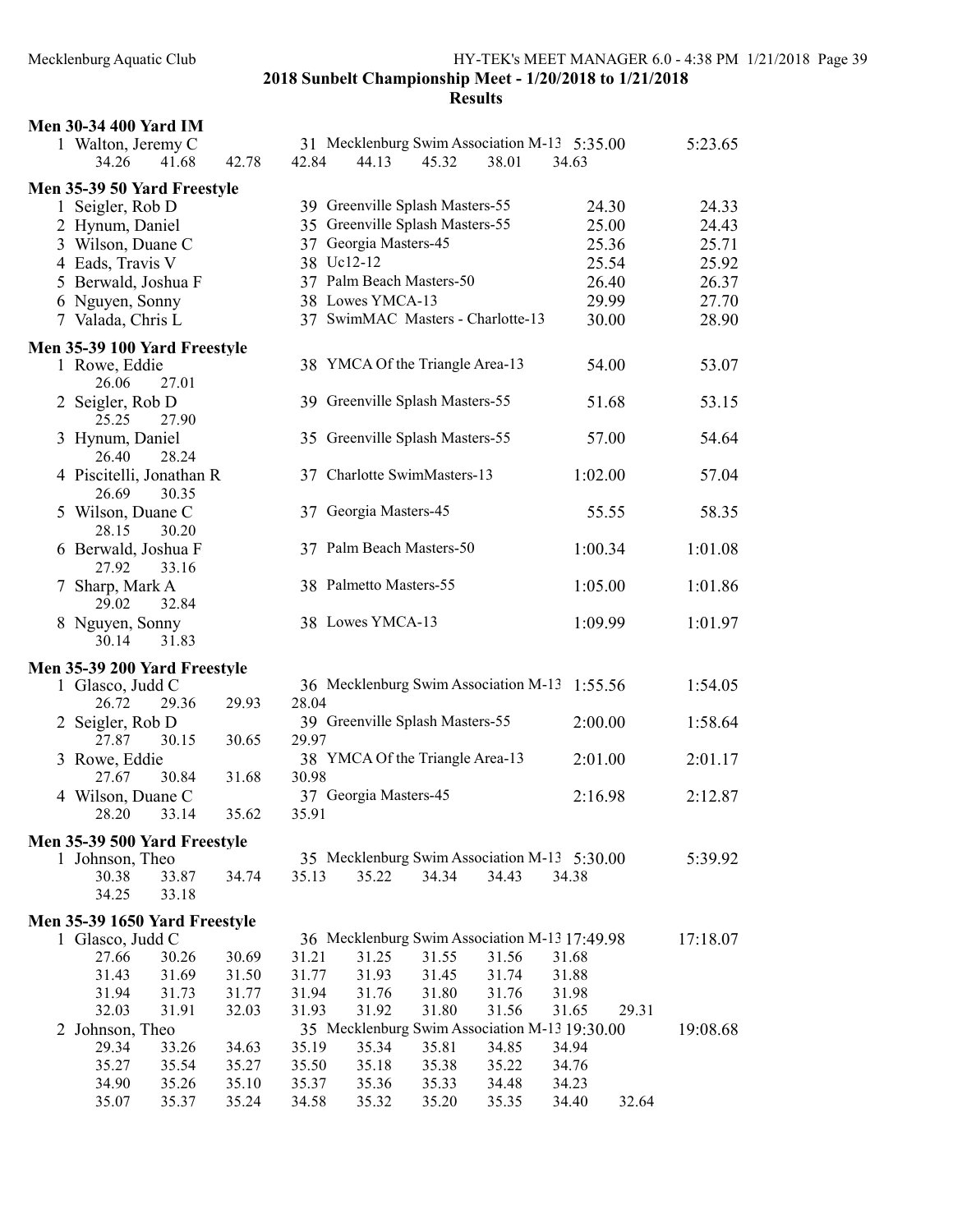### Mecklenburg Aquatic Club HY-TEK's MEET MANAGER 6.0 - 4:38 PM 1/21/2018 Page 40

2018 Sunbelt Championship Meet - 1/20/2018 to 1/21/2018

| (Men 35-39 1650 Yard Freestyle)                     |       |       |       |                                              |       |       |       |          |       |          |
|-----------------------------------------------------|-------|-------|-------|----------------------------------------------|-------|-------|-------|----------|-------|----------|
| 3 Eads, Travis V                                    |       |       |       | 38 Uc12-12                                   |       |       |       | 20:35.05 |       | 21:30.54 |
| 33.72                                               | 38.09 | 38.44 | 38.83 | 39.25                                        | 39.32 | 39.42 | 39.75 |          |       |          |
| 39.81                                               | 39.48 | 39.69 | 39.39 | 39.88                                        | 39.60 | 38.99 | 39.15 |          |       |          |
| 39.66                                               | 39.00 | 39.18 | 39.39 | 39.43                                        | 39.79 | 40.07 | 39.19 |          |       |          |
| 40.01                                               | 39.45 | 39.75 | 38.92 | 39.24                                        | 39.79 | 38.79 | 38.79 |          | 37.28 |          |
| Men 35-39 50 Yard Backstroke                        |       |       |       |                                              |       |       |       |          |       |          |
| 1 Johnson, Theo                                     |       |       |       | 35 Mecklenburg Swim Association M-13         |       |       |       | 27.12    |       | 27.12    |
| 2 Glasco, Judd C                                    |       |       |       | 36 Mecklenburg Swim Association M-13         |       |       |       | 28.52    |       | 28.86    |
|                                                     |       |       |       | 38 Lowes YMCA-13                             |       |       |       |          |       | 34.47    |
| 3 Nguyen, Sonny                                     |       |       |       |                                              |       |       |       | 35.99    |       |          |
| Men 35-39 100 Yard Backstroke                       |       |       |       |                                              |       |       |       |          |       |          |
| 1 Glasco, Judd C<br>28.11                           | 28.71 |       |       | 36 Mecklenburg Swim Association M-13         |       |       |       | 56.80    |       | 56.82    |
| 2 Johnson, Theo                                     |       |       |       | 35 Mecklenburg Swim Association M-13         |       |       |       | 58.81    |       | 59.20    |
| 29.14                                               | 30.06 |       |       |                                              |       |       |       |          |       |          |
| 3 Hynum, Daniel                                     |       |       |       | 35 Greenville Splash Masters-55              |       |       |       | 1:00.00  |       | 1:01.55  |
| 29.58                                               | 31.97 |       |       | 38 YMCA Of the Triangle Area-13              |       |       |       |          |       |          |
| 4 Rowe, Eddie<br>30.22                              | 31.88 |       |       |                                              |       |       |       | 1:02.00  |       | 1:02.10  |
| 5 Seigler, Rob D                                    |       |       |       | 39 Greenville Splash Masters-55              |       |       |       | 1:02.47  |       | 1:02.21  |
| 30.93                                               | 31.28 |       |       |                                              |       |       |       |          |       |          |
| 6 Berwald, Joshua F                                 |       |       |       | 37 Palm Beach Masters-50                     |       |       |       | 1:08.89  |       | 1:10.11  |
| 33.52                                               | 36.59 |       |       |                                              |       |       |       |          |       |          |
| 7 Nguyen, Sonny<br>41.52                            | 40.79 |       |       | 38 Lowes YMCA-13                             |       |       |       | 1:29.99  |       | 1:22.31  |
|                                                     |       |       |       |                                              |       |       |       |          |       |          |
|                                                     |       |       |       |                                              |       |       |       |          |       |          |
| Men 35-39 200 Yard Backstroke                       |       |       |       |                                              |       |       |       |          |       |          |
| 1 Glasco, Judd C                                    |       |       |       | 36 Mecklenburg Swim Association M-13 2:06.10 |       |       |       |          |       | 2:11.15  |
| 31.23                                               | 33.30 | 33.27 | 33.35 |                                              |       |       |       |          |       |          |
| 2 Johnson, Theo                                     |       |       |       | 35 Mecklenburg Swim Association M-13 2:10.00 |       |       |       |          |       | 2:12.30  |
| 32.76                                               | 35.63 | 33.17 | 30.74 |                                              |       |       |       |          |       |          |
| 3 Berwald, Joshua F<br>34.43                        | 36.68 | 38.29 | 37.75 | 37 Palm Beach Masters-50                     |       |       |       | 2:30.00  |       | 2:27.15  |
|                                                     |       |       |       |                                              |       |       |       |          |       |          |
| Men 35-39 50 Yard Breaststroke                      |       |       |       |                                              |       |       |       |          |       |          |
| 1 Johnson, Theo                                     |       |       |       | 35 Mecklenburg Swim Association M-13         |       |       |       | 32.21    |       | 31.10    |
| 2 Nguyen, Sonny                                     |       |       |       | 38 Lowes YMCA-13                             |       |       |       | 33.99    |       | 32.57    |
| 3 Wilson, Duane C                                   |       |       |       | 37 Georgia Masters-45                        |       |       |       | 35.92    |       | 33.19    |
| 4 Sharp, Mark A                                     |       |       |       | 38 Palmetto Masters-55                       |       |       |       | 38.00    |       | 35.77    |
| Men 35-39 100 Yard Breaststroke                     |       |       |       |                                              |       |       |       |          |       |          |
| 1 Rowe, Eddie                                       |       |       |       | 38 YMCA Of the Triangle Area-13              |       |       |       | 1:10.00  |       | 1:10.87  |
| 33.38                                               | 37.49 |       |       |                                              |       |       |       |          |       |          |
| 2 Nguyen, Sonny                                     |       |       |       | 38 Lowes YMCA-13                             |       |       |       | 1:19.99  |       | 1:12.86  |
| 34.62                                               | 38.24 |       |       |                                              |       |       |       |          |       |          |
| 3 Wilson, Duane C                                   |       |       |       | 37 Georgia Masters-45                        |       |       |       | 1:18.00  |       | 1:13.22  |
| 35.66                                               | 37.56 |       |       |                                              |       |       |       |          |       |          |
| 4 Johnson, Theo                                     | 38.87 |       |       | 35 Mecklenburg Swim Association M-13 1:20.00 |       |       |       |          |       | 1:13.39  |
| 34.52                                               |       |       |       |                                              |       |       |       |          |       |          |
| Men 35-39 200 Yard Breaststroke<br>1 Glasco, Judd C |       |       |       | 36 Mecklenburg Swim Association M-13 2:25.67 |       |       |       |          |       | 2:28.22  |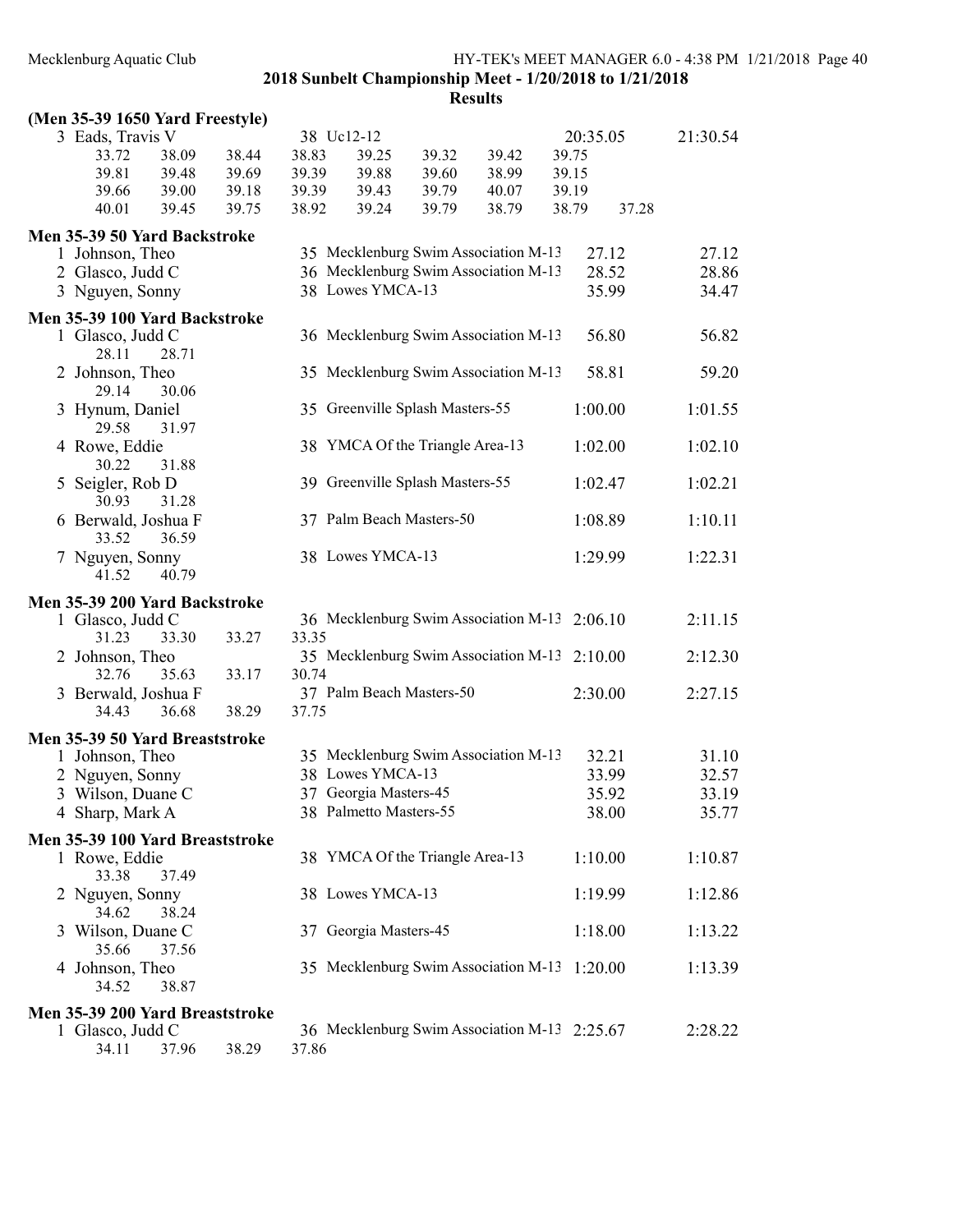|    | (Men 35-39 200 Yard Breaststroke)   |       |       |                                              |         |         |
|----|-------------------------------------|-------|-------|----------------------------------------------|---------|---------|
|    | 2 Johnson, Theo<br>40.78<br>34.52   | 41.32 | 40.91 | 35 Mecklenburg Swim Association M-13 2:36.00 |         | 2:37.53 |
|    | 3 Wilson, Duane C<br>40.46<br>35.66 | 44.68 | 43.63 | 37 Georgia Masters-45                        | 2:51.46 | 2:44.43 |
|    | 4 Nguyen, Sonny<br>37.49<br>41.01   | 43.34 | 43.89 | 38 Lowes YMCA-13                             | 2:59.99 | 2:45.73 |
|    | Men 35-39 50 Yard Butterfly         |       |       |                                              |         |         |
|    | 1 Glasco, Judd C                    |       |       | 36 Mecklenburg Swim Association M-13         | 25.33   | 25.19   |
|    | 2 Seigler, Rob D                    |       |       | 39 Greenville Splash Masters-55              | 25.93   | 25.99   |
|    | 3 Johnson, Theo                     |       |       | 35 Mecklenburg Swim Association M-13         | 26.57   | 26.11   |
|    | 4 Wilson, Duane C                   |       |       | 37 Georgia Masters-45                        | 30.57   | 28.53   |
|    | 5 Nguyen, Sonny                     |       |       | 38 Lowes YMCA-13                             | 31.99   | 29.92   |
|    | 6 Sharp, Mark A                     |       |       | 38 Palmetto Masters-55                       | 38.00   | 31.70   |
|    | Men 35-39 100 Yard Butterfly        |       |       |                                              |         |         |
|    | 1 Seigler, Rob D<br>30.02<br>27.83  |       |       | 39 Greenville Splash Masters-55              | 56.70   | 57.85   |
|    | 2 Rowe, Eddie<br>33.06<br>27.68     |       |       | 38 YMCA Of the Triangle Area-13              | 1:01.00 | 1:00.74 |
|    | 3 Eads, Travis V<br>29.49<br>36.41  |       |       | 38 Uc12-12                                   | 1:08.14 | 1:05.90 |
|    | 4 Wilson, Duane C<br>31.06<br>35.77 |       |       | 37 Georgia Masters-45                        | 1:12.29 | 1:06.83 |
|    | 5 Nguyen, Sonny<br>36.52<br>42.00   |       |       | 38 Lowes YMCA-13                             | 1:19.99 | 1:18.52 |
|    | <b>Men 35-39 100 Yard IM</b>        |       |       |                                              |         |         |
|    | 1 Glasco, Judd C<br>25.70<br>30.24  |       |       | 36 Mecklenburg Swim Association M-13         | 56.42   | 55.94   |
|    | 2 Johnson, Theo<br>32.70<br>27.01   |       |       | 35 Mecklenburg Swim Association M-13         | 57.49   | 59.71   |
|    | 3 Hynum, Daniel<br>28.71<br>33.20   |       |       | 35 Greenville Splash Masters-55              | 1:00.00 | 1:01.91 |
|    | 4 Nguyen, Sonny<br>33.50<br>36.73   |       |       | 38 Lowes YMCA-13                             | 1:19.99 | 1:10.23 |
|    | 5 Eads, Travis V<br>31.15<br>40.35  |       |       | 38 Uc12-12                                   | 1:07.72 | 1:11.50 |
|    | <b>Men 35-39 200 Yard IM</b>        |       |       |                                              |         |         |
|    | 1 Glasco, Judd C<br>27.02<br>34.41  | 37.20 | 30.12 | 36 Mecklenburg Swim Association M-13 2:05.69 |         | 2:08.75 |
|    | 2 Rowe, Eddie<br>35.24<br>28.69     | 41.44 | 32.44 | 38 YMCA Of the Triangle Area-13              | 2:20.00 | 2:17.81 |
|    | Men 40-44 50 Yard Freestyle         |       |       |                                              |         |         |
|    | 1 Klein, Fred W                     |       |       | 43 Charlotte SwimMasters-13                  | 25.00   | 23.35   |
| 2  | Flynn, Robert                       |       |       | 43 SwimMAC Masters - Charlotte-13            | 22.99   | 23.97   |
| 3  | McCormick, Bill T                   |       |       | 44 Mecklenburg Swim Association M-13         | 23.83   | 24.78   |
| 4  | Smith, Wayne D                      |       |       | 40 Charlotte SwimMasters-13                  | 28.50   | 26.98   |
| 5  | Franklin, Bryan C                   |       |       | 41 Mecklenburg Swim Association M-13         | 30.00   | 27.13   |
| 6  | Munoz, Roberto                      |       |       | 43 Mecklenburg Swim Association M-13         | 28.00   | 27.57   |
|    | Helphinstine, Paul R                |       |       | 41 Kingsport Aquatic Center-15               | 28.00   | 28.63   |
| 8  | Smith, Eric A                       |       | 41    | SwimMAC Masters - Charlotte-13               | 39.00   | 30.40   |
| 9. | Lavie, Alejandro                    |       |       | 40 Mecklenburg Swim Association M-13         | 58.00   | 33.06   |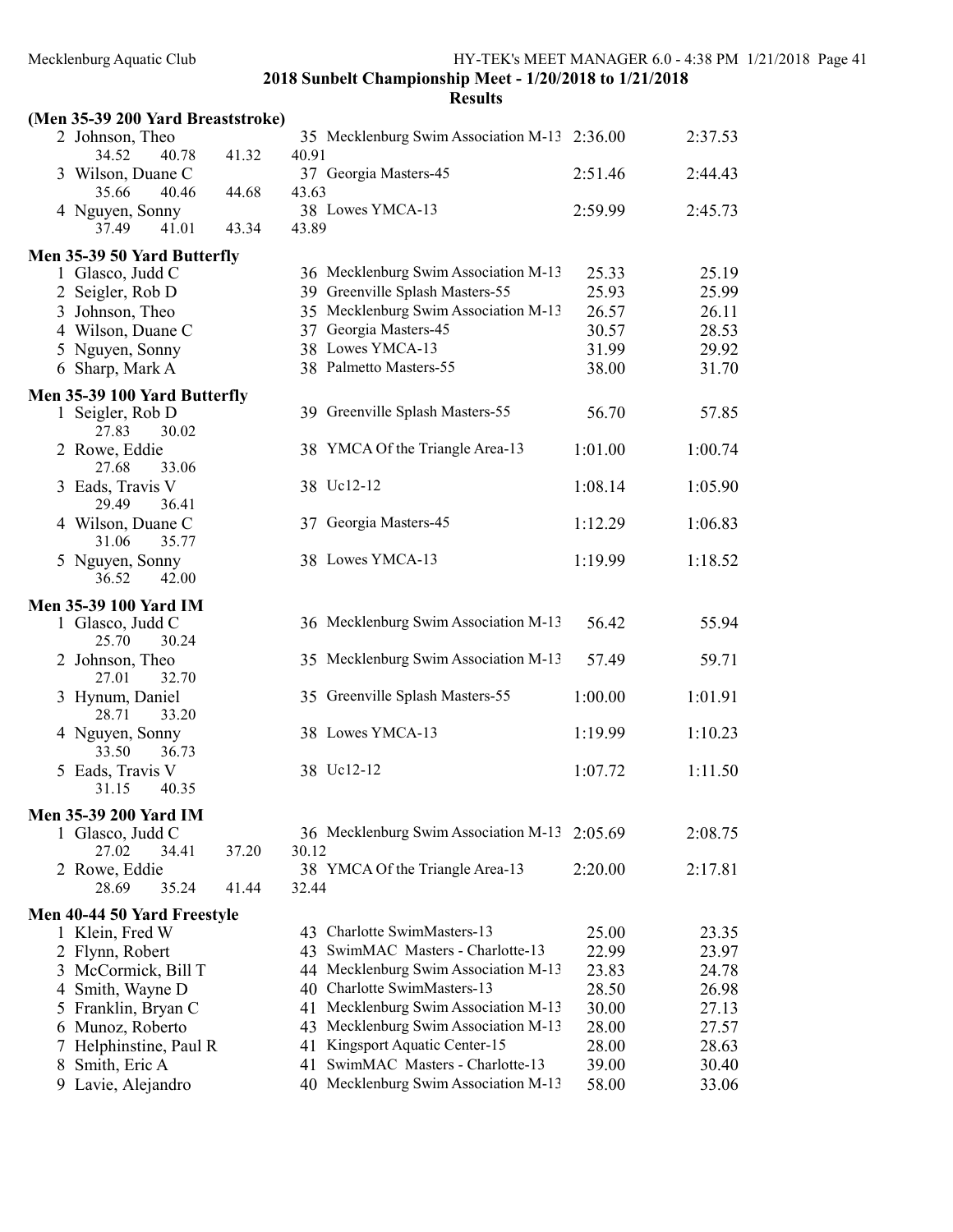40.82 38.64

41.25 41.03

47.87 45.26

2018 Sunbelt Championship Meet - 1/20/2018 to 1/21/2018

### **Results** (Men 40-44 50 Yard Freestyle) 10 Rupprecht, Alex D 40 Charlotte SwimMasters-13 45.00 42.79 --- Challis, John L 44 Mecklenburg Swim Association M-13 27.00 NS Men 40-44 100 Yard Freestyle 1 Klein, Fred W 43 Charlotte SwimMasters-13 55.00 51.52 24.67 26.85 2 McCormick, Bill T 44 Mecklenburg Swim Association M-13 54.00 54.40 26.48 27.92 3 Xistris, Chris 40 Mecklenburg Swim Association M-13 59.26 56.58 27.85 28.73 4 Challis, John L 44 Mecklenburg Swim Association M-13 59.99 58.22 28.00 30.22 5 Munoz, Roberto 43 Mecklenburg Swim Association M-13 59.00 1:00.54 28.73 31.81 6 Smith, Wayne D 40 Charlotte SwimMasters-13 1:05.00 1:00.60 29.54 31.06 7 Franklin, Bryan C 41 Mecklenburg Swim Association M-13 1:10.00 1:01.74 14.70 47.04 8 Helphinstine, Paul R 41 Kingsport Aquatic Center-15 1:02.72 1:02.64 9 LeBlanc, Dan  $40$  Mecklenburg Swim Association M-13 1:20.00  $1:03.86$ 30.39 33.47 10 Kimball, Daniel 44 Mecklenburg Swim Association M-13 1:05.00 1:05.46 30.88 34.58 11 Smith, Eric A 41 SwimMAC Masters - Charlotte-13 1:20.00 1:12.15 34.21 37.94 12 Painchaud, Laurent R 42 Mecklenburg Swim Association M-13 1:14.00 1:14.42 34.29 40.13 13 Rupprecht, Alex D 40 Charlotte SwimMasters-13 2:10.00 1:33.79 43.13 50.66 --- Flynn, Robert 43 SwimMAC Masters - Charlotte-13 50.99 NS --- McGarity, Jay M 41 Mecklenburg Swim Association M-13 1:00.99 NS Men 40-44 200 Yard Freestyle 1 McGarity, Jay M 41 Mecklenburg Swim Association M-13 2:30.99 2:01.67 27.70 30.49 31.52 31.96 2 Franklin, Bryan C 41 Mecklenburg Swim Association M-13 2:30.00 2:21.82 32.25 35.68 37.56 36.33 \*3 Smith, Wayne D 40 Charlotte SwimMasters-13 2:30.00 2:22.21 32.15 36.00 37.80 36.26 \*3 DeYoung, Kevin 40 SwimMAC Masters - Charlotte-13 2:20.00 2:22.21 31.90 35.12 38.27 36.92 Men 40-44 500 Yard Freestyle 1 Xistris, Chris 40 Mecklenburg Swim Association M-13 5:43.98 5:45.88 30.20 33.16 33.95 34.75 35.61 35.45 35.98 35.72 35.79 35.27 2 Franklin, Bryan C 41 Mecklenburg Swim Association M-13 6:10.00 6:24.83

33.47 35.85 36.97 38.19 39.30 40.07 40.57 40.95 3 LeBlanc, Dan 40 Mecklenburg Swim Association M-13 7:05.00 6:54.86 36.43 40.57 42.93 42.82 42.86 42.35 42.52 42.10 4 Painchaud, Laurent R 42 Mecklenburg Swim Association M-13 7:30.00 7:43.21

38.30 43.59 45.67 47.38 48.38 49.17 49.30 48.29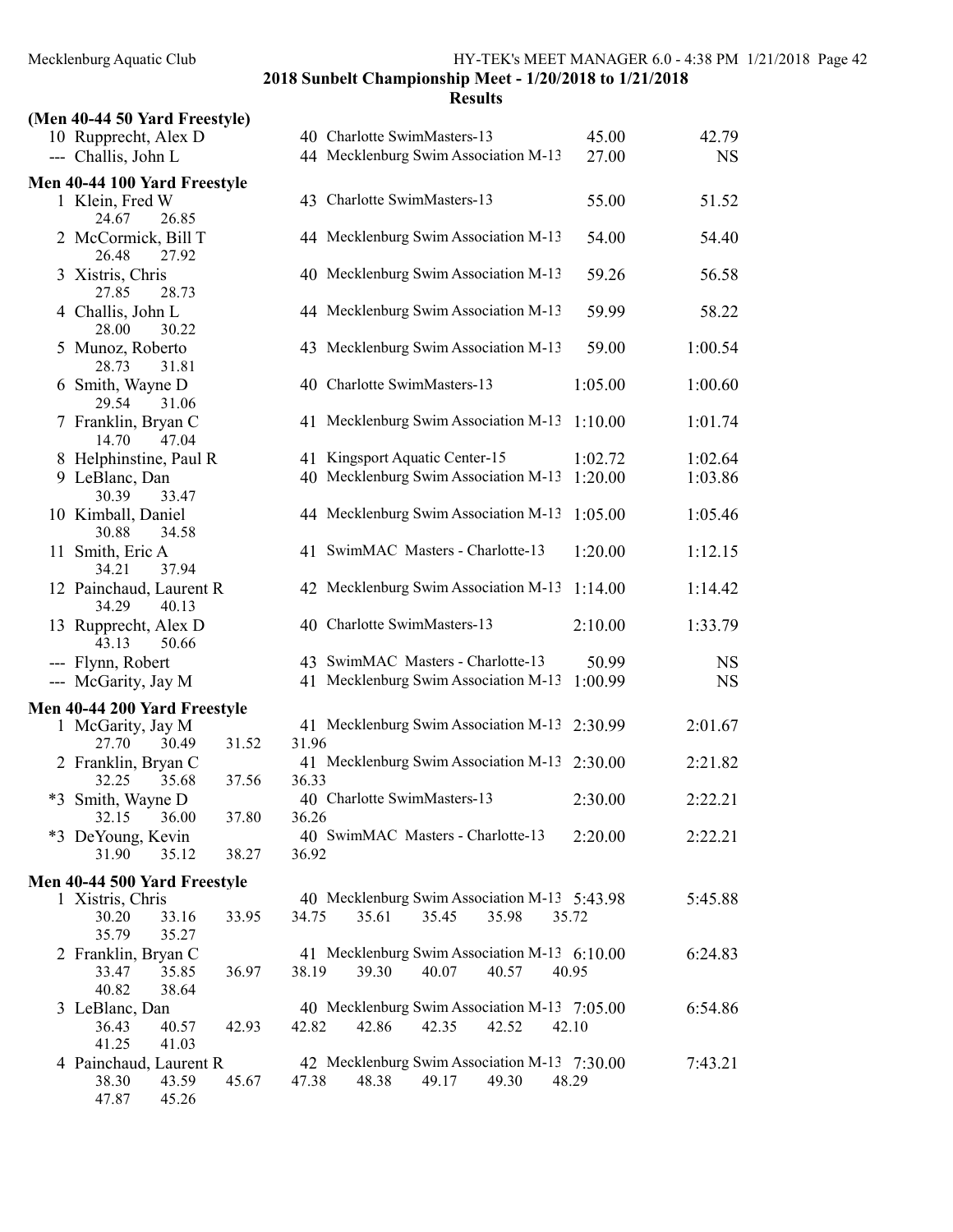| (Men 40-44 500 Yard Freestyle)<br>--- McCormick, Bill T | 44 Mecklenburg Swim Association M-13 7:00.00       | <b>NS</b> |
|---------------------------------------------------------|----------------------------------------------------|-----------|
| Men 40-44 1000 Yard Freestyle                           |                                                    |           |
| 1 Engstrom, David R                                     | 44 SwimMAC Masters - Charlotte-13<br>14:15.00      | 12:25.72  |
| 32.43<br>36.86<br>36.80                                 | 37.97<br>38.52<br>38.41<br>37.57<br>37.91          |           |
| 38.52<br>37.98<br>38.38                                 | 38.19<br>37.92<br>37.56<br>38.22<br>37.64          |           |
| 35.73<br>38.00<br>37.01                                 | 34.10                                              |           |
| Men 40-44 1650 Yard Freestyle                           |                                                    |           |
| 1 Engstrom, David R                                     | 44 SwimMAC Masters - Charlotte-13<br>24:30.00      | 20:49.93  |
| 38.01<br>33.18<br>37.53                                 | 38.19<br>38.19<br>38.30<br>38.38<br>38.65          |           |
| 38.05<br>38.39<br>38.60                                 | 38.33<br>38.69<br>38.39<br>38.33<br>38.36          |           |
| 38.60<br>38.10<br>37.95                                 | 38.10<br>38.23<br>38.37<br>38.11<br>38.33          |           |
| 37.57<br>38.10<br>38.16                                 | 38.37<br>37.54<br>37.08<br>34.09<br>37.76<br>37.90 |           |
| Men 40-44 50 Yard Backstroke                            |                                                    |           |
| 1 Klein, Fred W                                         | 43 Charlotte SwimMasters-13<br>28.00               | 27.67     |
| 2 Flynn, Robert                                         | 43 SwimMAC Masters - Charlotte-13<br>26.80         | 28.15     |
| 3 McGarity, Jay M                                       | 41 Mecklenburg Swim Association M-13<br>35.99      | 29.60     |
| 4 McCormick, Bill T                                     | 44 Mecklenburg Swim Association M-13<br>29.49      | 30.40     |
| 5 Challis, John L                                       | 44 Mecklenburg Swim Association M-13<br>32.00      | 31.58     |
| 6 Franklin, Bryan C                                     | 41 Mecklenburg Swim Association M-13<br>38.00      | 33.76     |
| 7 Rupprecht, Alex D                                     | 40 Charlotte SwimMasters-13<br>1:00.00             | 50.76     |
| Men 40-44 100 Yard Backstroke                           |                                                    |           |
| 1 Klein, Fred W                                         | 43 Charlotte SwimMasters-13<br>1:00.00             | 1:00.26   |
| 30.72<br>29.54                                          |                                                    |           |
| 2 Flynn, Robert                                         | 43 SwimMAC Masters - Charlotte-13<br>56.99         | 1:00.95   |
| 31.39<br>29.56                                          |                                                    |           |
| 3 Challis, John L<br>33.68<br>34.74                     | 44 Mecklenburg Swim Association M-13<br>1:08.00    | 1:08.42   |
| --- McGarity, Jay M                                     | 41 Mecklenburg Swim Association M-13<br>1:10.99    | <b>NS</b> |
|                                                         |                                                    |           |
| Men 40-44 200 Yard Backstroke                           | 41 Mecklenburg Swim Association M-13<br>2:40.99    | 2:19.39   |
| 1 McGarity, Jay M<br>35.55<br>33.38<br>35.08            | 35.38                                              |           |
|                                                         |                                                    |           |
| --- Decker, John R                                      | 43 Greenville Splash Masters-55<br>2:22.00         | <b>NS</b> |
| Men 40-44 50 Yard Breaststroke                          |                                                    |           |
| 1 McCormick, Bill T                                     | 44 Mecklenburg Swim Association M-13<br>30.00      | 29.79     |
| 2 Flynn, Robert                                         | 43 SwimMAC Masters - Charlotte-13<br>29.00         | 31.30     |
| 3 Green, Marcus E                                       | 42 Charlotte SwimMasters-13<br>32.45               | 32.20     |
| 4 Helphinstine, Paul R                                  | 41 Kingsport Aquatic Center-15<br>34.67            | 35.02     |
| 5 Kimball, Daniel                                       | 44 Mecklenburg Swim Association M-13<br>35.00      | 35.34     |
| 6 Franklin, Bryan C                                     | 41 Mecklenburg Swim Association M-13<br>40.00      | 37.16     |
| 7 Painchaud, Laurent R                                  | 42 Mecklenburg Swim Association M-13<br>43.00      | 41.44     |
| 8 Rupprecht, Alex D                                     | 40 Charlotte SwimMasters-13<br>1:00.00             | 1:00.02   |
| Men 40-44 100 Yard Breaststroke                         |                                                    |           |
| 1 McCormick, Bill T                                     | 44 Mecklenburg Swim Association M-13<br>1:03.11    | 1:06.54   |
| 31.53<br>35.01                                          |                                                    |           |
| 2 McGarity, Jay M<br>32.46<br>36.80                     | 41 Mecklenburg Swim Association M-13<br>1:13.99    | 1:09.26   |
| 3 Helphinstine, Paul R                                  | 41 Kingsport Aquatic Center-15<br>1:18.15          | 1:18.35   |
| 37.30<br>41.05                                          |                                                    |           |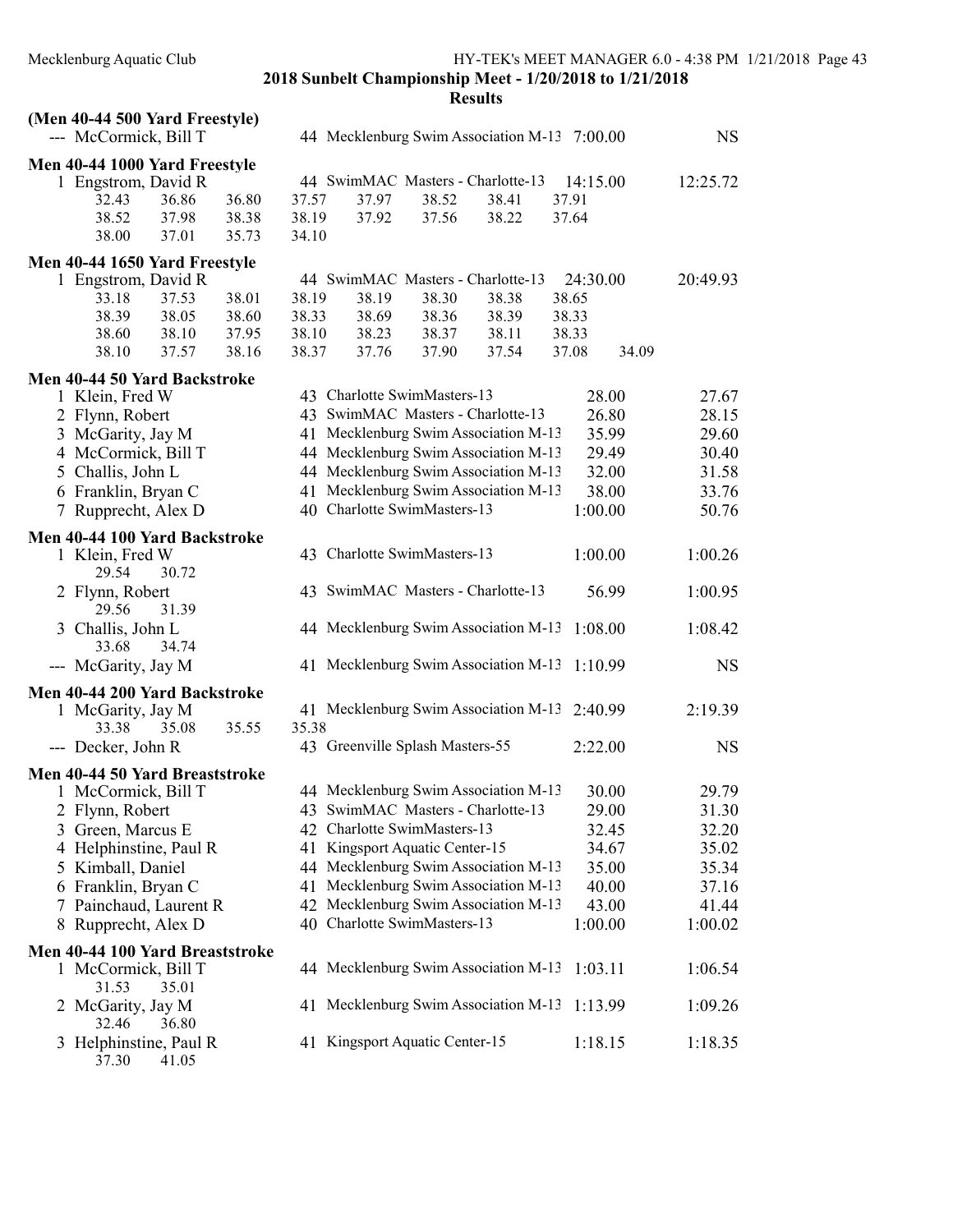| (Men 40-44 100 Yard Breaststroke)                 |         |                                              |         |           |
|---------------------------------------------------|---------|----------------------------------------------|---------|-----------|
| 4 DeYoung, Kevin<br>37.87<br>42.30                |         | 40 SwimMAC Masters - Charlotte-13            | 1:20.00 | 1:20.17   |
| 5 Lavie, Alejandro<br>46.99<br>54.87              |         | 40 Mecklenburg Swim Association M-13 2:05.00 |         | 1:41.86   |
| Men 40-44 200 Yard Breaststroke                   |         |                                              |         |           |
| 1 McCormick, Bill T<br>33.23<br>37.60<br>39.02    | 38.68   | 44 Mecklenburg Swim Association M-13 2:24.52 |         | 2:28.53   |
| 2 Painchaud, Laurent R<br>43.08<br>48.62<br>51.32 | 1:00.76 | 42 Mecklenburg Swim Association M-13 3:30.00 |         | 3:23.78   |
| --- McGarity, Jay M                               |         | 41 Mecklenburg Swim Association M-13 2:40.99 |         | <b>NS</b> |
| Men 40-44 50 Yard Butterfly                       |         |                                              |         |           |
| 1 Flynn, Robert                                   |         | 43 SwimMAC Masters - Charlotte-13            | 24.24   | 25.86     |
| 2 Smith, Wayne D                                  |         | 40 Charlotte SwimMasters-13                  | 30.00   | 28.39     |
| 3 Xistris, Chris                                  |         | 40 Mecklenburg Swim Association M-13         | 28.77   | 28.44     |
| 4 Green, Marcus E                                 |         | 42 Charlotte SwimMasters-13                  | 29.00   | 28.99     |
| 5 Challis, John L                                 |         | 44 Mecklenburg Swim Association M-13         | 30.00   | 29.09     |
| 6 Munoz, Roberto                                  |         | 43 Mecklenburg Swim Association M-13         | 38.00   | 30.29     |
|                                                   |         |                                              |         |           |
| 7 Helphinstine, Paul R                            |         | 41 Kingsport Aquatic Center-15               | 32.31   | 30.33     |
| 8 Rupprecht, Alex D                               |         | 40 Charlotte SwimMasters-13                  | 2:20.00 | 1:02.26   |
| --- Painchaud, Laurent R                          |         | 42 Mecklenburg Swim Association M-13         | 42.00   | <b>NS</b> |
| Men 40-44 100 Yard Butterfly                      |         |                                              |         |           |
| 1 Smith, Wayne D                                  |         | 40 Charlotte SwimMasters-13                  | 1:05.00 | 1:04.33   |
| 30.38<br>33.95                                    |         |                                              |         |           |
| --- Decker, John R                                |         | 43 Greenville Splash Masters-55              | 1:00.75 | <b>NS</b> |
|                                                   |         |                                              |         |           |
| Men 40-44 200 Yard Butterfly                      |         |                                              |         |           |
| --- Decker, John R                                |         | 43 Greenville Splash Masters-55              | 2:16.70 | <b>NS</b> |
| <b>Men 40-44 100 Yard IM</b>                      |         |                                              |         |           |
| 1 Flynn, Robert                                   |         | 43 SwimMAC Masters - Charlotte-13            | 57.00   | 59.88     |
| 27.51<br>32.37                                    |         |                                              |         |           |
| 2 McCormick, Bill T                               |         | 44 Mecklenburg Swim Association M-13         | 1:00.03 | 1:02.12   |
| 29.93<br>32.19                                    |         |                                              |         |           |
|                                                   |         |                                              |         |           |
| 3 McGarity, Jay M                                 |         | 41 Mecklenburg Swim Association M-13         | 1:10.99 | 1:02.66   |
| 29.57<br>33.09                                    |         |                                              |         |           |
| 4 Smith, Wayne D                                  |         | 40 Charlotte SwimMasters-13                  | 1:12.00 | 1:08.12   |
| 31.43 36.69                                       |         |                                              |         |           |
| 5 Helphinstine, Paul R                            |         | 41 Kingsport Aquatic Center-15               | 1:10.84 | 1:09.99   |
| 32.82<br>37.17                                    |         |                                              |         |           |
| 6 Franklin, Bryan C                               |         | 41 Mecklenburg Swim Association M-13         | 1:10.00 | 1:10.07   |
| 32.82<br>37.25                                    |         |                                              |         |           |
| 7 Munoz, Roberto                                  |         | 43 Mecklenburg Swim Association M-13         | 1:12.00 | 1:13.33   |
| 33.71<br>39.62                                    |         |                                              |         |           |
| --- Rupprecht, Alex D                             |         | 40 Charlotte SwimMasters-13                  | 2:20.00 | DQ        |
| Non-simultaneous arms - breast                    |         |                                              |         |           |
| 58.51<br>52.99                                    |         |                                              |         |           |
| Challis, John L<br>---                            |         | 44 Mecklenburg Swim Association M-13 1:09.00 |         | NS        |
|                                                   |         |                                              |         |           |
| <b>Men 40-44 200 Yard IM</b>                      |         |                                              |         |           |
| 1 Xistris, Chris                                  |         | 40 Mecklenburg Swim Association M-13 2:21.38 |         | 2:19.81   |
| 29.69<br>38.14<br>40.97                           | 31.01   |                                              |         |           |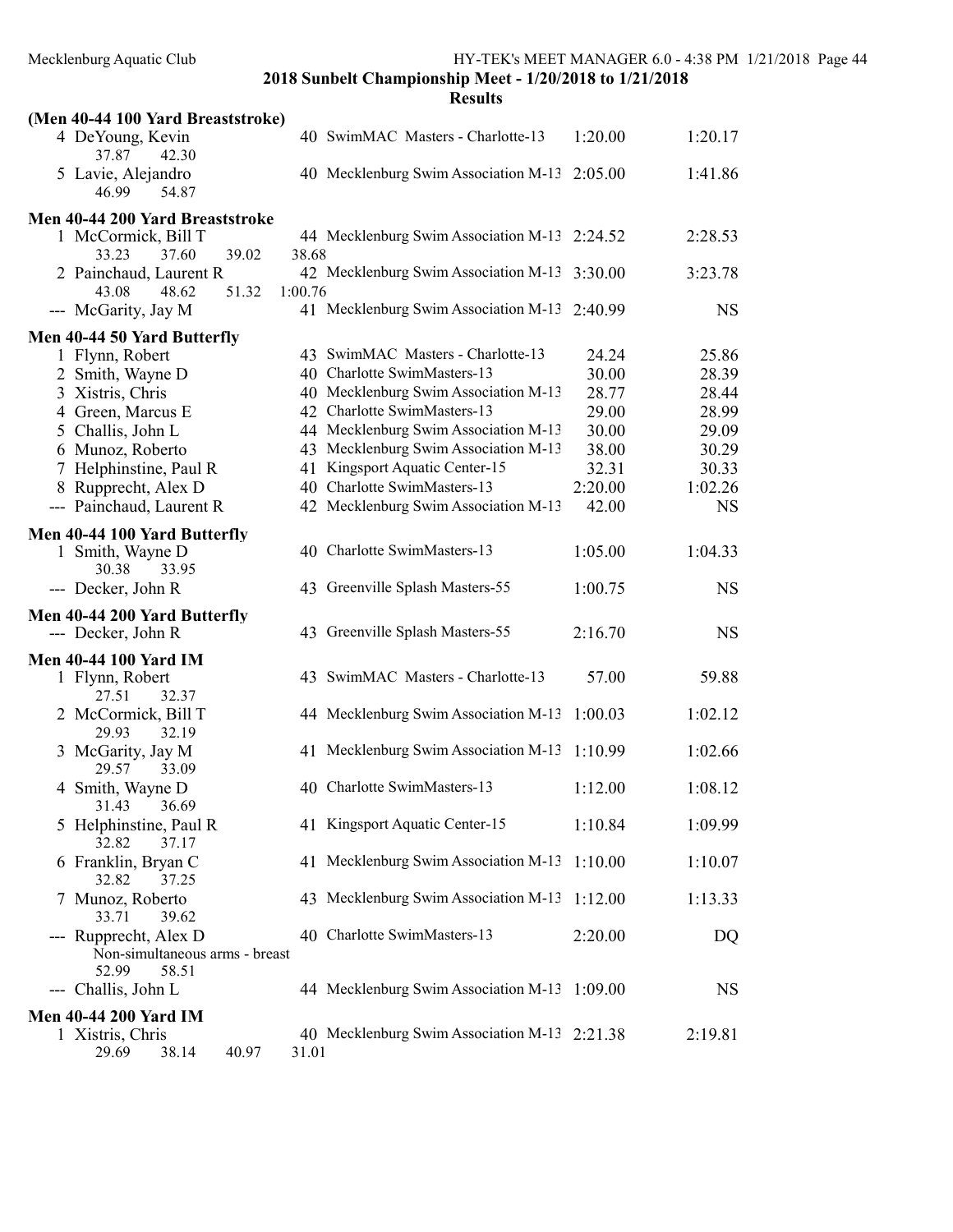| (Men 40-44 200 Yard IM)                 |       |       |                                                                           |                |                        |
|-----------------------------------------|-------|-------|---------------------------------------------------------------------------|----------------|------------------------|
| 2 McCormick, Bill T<br>28.70<br>37.39   | 39.20 | 36.64 | 44 Mecklenburg Swim Association M-13 2:12.33                              |                | 2:21.93                |
| 3 Smith, Wayne D<br>31.10<br>39.30      | 44.52 | 35.78 | 40 Charlotte SwimMasters-13                                               | 2:40.00        | 2:30.70                |
| --- McGarity, Jay M                     |       |       | 41 Mecklenburg Swim Association M-13                                      | 2:30.99        | <b>NS</b>              |
| --- Decker, John R                      |       |       | 43 Greenville Splash Masters-55                                           | 2:16.00        | <b>NS</b>              |
| <b>Men 40-44 400 Yard IM</b>            |       |       |                                                                           |                |                        |
| 1 Smith, Wayne D                        |       |       | 40 Charlotte SwimMasters-13                                               | 5:40.00        | 5:33.04                |
| 32.96<br>37.25                          | 44.54 | 44.00 | 48.74<br>48.95<br>39.58                                                   | 37.02          |                        |
| --- Decker, John R                      |       |       | 43 Greenville Splash Masters-55                                           | 5:00.00        | <b>NS</b>              |
| Men 45-49 50 Yard Freestyle             |       |       |                                                                           |                |                        |
| 1 Murray, Jeff L                        |       |       | 48 SwimMAC Masters - Charlotte-13                                         | 25.00          | 23.06                  |
| 2 Harrison, Steve W                     |       |       | 45 SwimMAC Masters - Charlotte-13                                         | 24.02          | 23.58                  |
| 3 Higson, Gregg                         |       |       | 46 SwimMAC Masters - Charlotte-13                                         | 26.00          | 23.77                  |
| 4 Lee, Lawrence B                       |       |       | 49 Charlotte SwimMasters-13                                               | 23.63          | 23.78                  |
| 5 Bradshaw, Stephen R                   |       |       | 49 Asheville Masters Swimming-13                                          | 23.50          | 24.45                  |
| 6 Johnson, Rod R                        |       |       | 46 SwimMAC Masters - Charlotte-13                                         | 25.00          | 24.93                  |
| 7 Cornell, Eric C                       |       |       | 48 SwimMAC Masters - Charlotte-13                                         | 26.80          | 24.94                  |
| 8 Robling, Steve W                      |       |       | 47 SwimMAC Masters - Charlotte-13                                         | 26.00          | 26.74                  |
| 9 Rubacky, Mark S                       |       |       | 48 Uc02-2                                                                 | 26.81          | 27.59                  |
| 10 Ensey, James K                       |       |       | 48 Mecklenburg Swim Association M-13                                      | 31.00          | 28.22                  |
| 11 Knox, David                          |       |       | 46 Charlotte SwimMasters-13                                               | 29.30          | 28.75                  |
| 12 Gossert, Theodore I                  |       |       | 48 SwimMAC Masters - Charlotte-13                                         | 31.00          | 28.89                  |
| 13 Gaw, Mike                            |       |       | 48 Georgia Masters-45                                                     | 29.38          | 29.17                  |
| 14 Carney, Kevin J                      |       |       | 45 Childress Klein YMCA Masters-13                                        | 31.00          | 29.84                  |
| 15 Ellis, Brad M                        |       |       | 45 Mecklenburg Swim Association M-13                                      | 36.00          | 31.17                  |
| 16 Texer, Toby M                        |       |       | 49 YMCA Seahorse Swim Team - Hick-1                                       | 29.98          | 31.46                  |
| 17 Chrusciel, Josh                      |       |       | 45 SwimMAC Masters - Charlotte-13                                         | 39.00          | 31.80                  |
| 18 Weslock, Rick                        |       |       | 46 Mecklenburg Swim Association M-13                                      | 33.00          | 35.04                  |
| --- Catterson, William H                |       |       | 45 Raleigh Area Masters-13                                                | 25.00          | <b>NS</b>              |
| --- Dunson, David B                     |       |       | 45 Tac Titans-13                                                          | 25.00          | NS                     |
| --- Barton, Marcus W                    |       |       | 48 Mecklenburg Swim Association M-13                                      | 35.00          | <b>NS</b>              |
| --- Major, David A                      |       |       | 47 Gaston Gators - Gastonia NC-13                                         | 25.00          | NS                     |
| --- Hegner, Brian G<br>--- Butcher, Rob |       |       | 46 Mecklenburg Swim Association M-13<br>45 SwimMAC Masters - Charlotte-13 | 26.00<br>23.60 | <b>NS</b><br><b>NS</b> |
|                                         |       |       |                                                                           |                |                        |
| Men 45-49 100 Yard Freestyle            |       |       |                                                                           |                |                        |
| 1 Murray, Jeff L<br>24.20<br>26.02      |       |       | 48 SwimMAC Masters - Charlotte-13                                         | 53.22          | 50.22                  |
| 2 Higson, Gregg<br>24.43<br>27.99       |       |       | 46 SwimMAC Masters - Charlotte-13                                         | 56.00          | 52.42                  |
| 3 Harrison, Steve W<br>25.46<br>28.13   |       |       | 45 SwimMAC Masters - Charlotte-13                                         | 53.77          | 53.59                  |
| 4 Walter, Joe M<br>26.63<br>27.93       |       |       | 46 SwimMAC Masters - Charlotte-13                                         | 53.14          | 54.56                  |
| Cornell, Eric C<br>26.17<br>29.02       |       |       | 48 SwimMAC Masters - Charlotte-13                                         | 59.99          | 55.19                  |
| 6 Butcher, Rob<br>26.18<br>29.45        |       |       | 45 SwimMAC Masters - Charlotte-13                                         | 53.20          | 55.63                  |
| 7 Major, David A<br>26.91<br>28.86      |       |       | 47 Gaston Gators - Gastonia NC-13                                         | 56.00          | 55.77                  |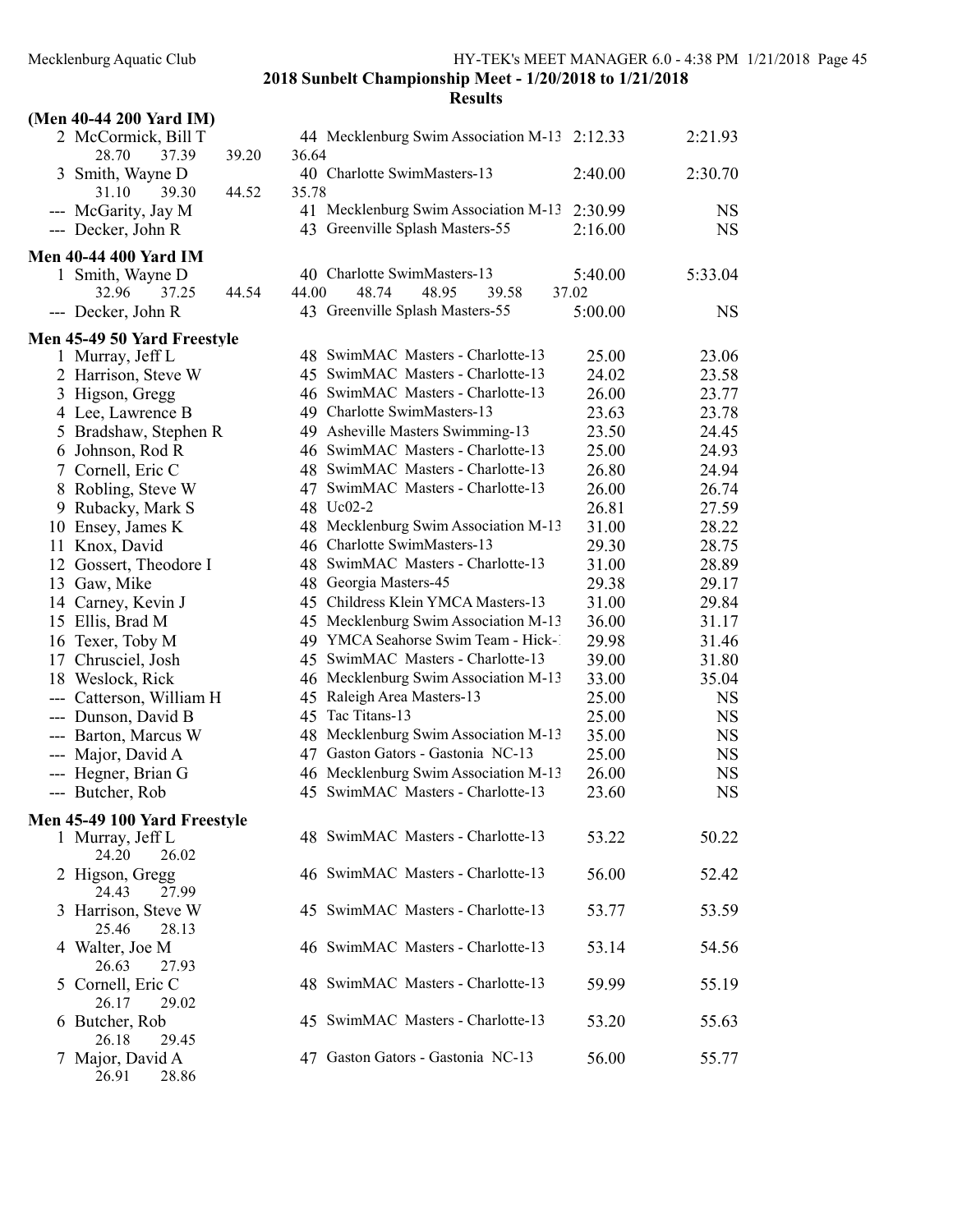|                           |  | (Men 45-49 100 Yard Freestyle) |
|---------------------------|--|--------------------------------|
| $\overline{Q}$ Lyong Laff |  |                                |

| (Men 45-49 100 Yard Freestyle)            |       |       |                                              |         |           |
|-------------------------------------------|-------|-------|----------------------------------------------|---------|-----------|
| 8 Lyons, Jeff<br>29.27<br>26.72           |       |       | 47 SwimMAC Masters - Charlotte-13            | 54.29   | 55.99     |
| 9 King, Eric S<br>26.93<br>30.71          |       |       | 46 Lowes YMCA-13                             | 56.24   | 57.64     |
| 10 Catterson, William H<br>29.53<br>28.33 |       |       | 45 Raleigh Area Masters-13                   | 57.00   | 57.86     |
| 11 Pegram, Steve<br>30.77<br>28.11        |       |       | 48 SwimMAC Masters - Charlotte-13            | 58.48   | 58.88     |
| 12 Robling, Steve W<br>28.26<br>31.27     |       |       | 47 SwimMAC Masters - Charlotte-13            | 58.00   | 59.53     |
| 13 Mezzogori, Diego<br>30.93<br>33.75     |       |       | 49 Greenville Splash Masters-55              | 1:15.00 | 1:04.68   |
| 14 Carney, Kevin J<br>32.11<br>35.59      |       |       | 45 Childress Klein YMCA Masters-13           | 1:06.00 | 1:07.70   |
| 15 Gossert, Theodore I<br>30.98<br>37.47  |       |       | 48 SwimMAC Masters - Charlotte-13            | 1:09.00 | 1:08.45   |
| 16 Texer, Toby M                          |       |       | 49 YMCA Seahorse Swim Team - Hick-1          | 1:06.74 | 1:08.65   |
| 17 Hartnett, Gary<br>37.41<br>32.67       |       |       | 45 Charlotte SwimMasters-13                  | 1:10.00 | 1:10.08   |
| 18 Ellis, Brad M<br>35.33<br>38.96        |       |       | 45 Mecklenburg Swim Association M-13         | 1:30.00 | 1:14.29   |
| 19 Chrusciel, Josh<br>35.94<br>39.61      |       |       | 45 SwimMAC Masters - Charlotte-13            | 1:30.00 | 1:15.55   |
| 20 Weslock, Rick<br>37.52<br>42.31        |       |       | 46 Mecklenburg Swim Association M-13         | 1:12.00 | 1:19.83   |
| --- Knox, David                           |       |       | 46 Charlotte SwimMasters-13                  | 1:18.00 | <b>NS</b> |
|                                           |       |       | 49 Charlotte SwimMasters-13                  | 51.00   | <b>NS</b> |
| --- Lee, Lawrence B                       |       |       |                                              |         |           |
| --- Hegner, Brian G                       |       |       | 46 Mecklenburg Swim Association M-13 1:05.00 |         | <b>NS</b> |
| Men 45-49 200 Yard Freestyle              |       |       |                                              |         |           |
| 1 Andersen, Morten                        |       |       | 47 SwimMAC Masters - Charlotte-13            | 1:56.75 | 1:56.11   |
| 26.89<br>29.68                            | 29.33 | 30.21 |                                              |         |           |
| 2 Walter, Joe M                           |       |       | 46 SwimMAC Masters - Charlotte-13            | 1:57.18 | 2:00.77   |
| 28.04<br>30.93                            | 31.18 | 30.62 |                                              |         |           |
| 3 Ensey, James K                          |       |       | 48 Mecklenburg Swim Association M-13 2:56.00 |         | 2:34.06   |
| 34.89<br>37.58                            | 40.79 | 40.80 |                                              |         |           |
| 4 Ellis, Brad M                           |       |       | 45 Mecklenburg Swim Association M-13 3:00.00 |         | 2:51.06   |
| 37.40 44.06                               | 46.26 | 43.34 |                                              |         |           |
| 5 Chrusciel, Josh                         |       |       | 45 SwimMAC Masters - Charlotte-13            | 3:12.00 | 3:03.89   |
| 40.37<br>48.27                            | 48.55 | 46.70 |                                              |         |           |
| --- Cornell, Eric C                       |       |       | 48 SwimMAC Masters - Charlotte-13            | 2:10.00 | DQ        |
| Delay of meet                             |       |       |                                              |         |           |
| 30.69<br>32.54                            | 33.30 | 32.81 |                                              |         |           |
| --- Lee, Lawrence B                       |       |       | 49 Charlotte SwimMasters-13                  | 1:52.25 | NS        |
| --- Major, David A                        |       |       | 47 Gaston Gators - Gastonia NC-13            | 2:05.00 | <b>NS</b> |
| --- Gaw, Mike                             |       |       | 48 Georgia Masters-45                        | 2:31.86 | NS        |
| --- Murray, Jeff L                        |       |       | 48 SwimMAC Masters - Charlotte-13            | 1:58.03 | NS        |
| --- Robling, Steve W                      |       |       | 47 SwimMAC Masters - Charlotte-13            | 2:30.00 | NS        |
| Men 45-49 500 Yard Freestyle              |       |       |                                              |         |           |
| 1 Walter, Joe M                           |       |       | 46 SwimMAC Masters - Charlotte-13            | 5:32.00 | 5:38.81   |
| 29.56<br>32.61                            | 33.81 | 34.67 | 34.70<br>34.78<br>34.94                      | 35.18   |           |
| 35.09<br>33.47                            |       |       |                                              |         |           |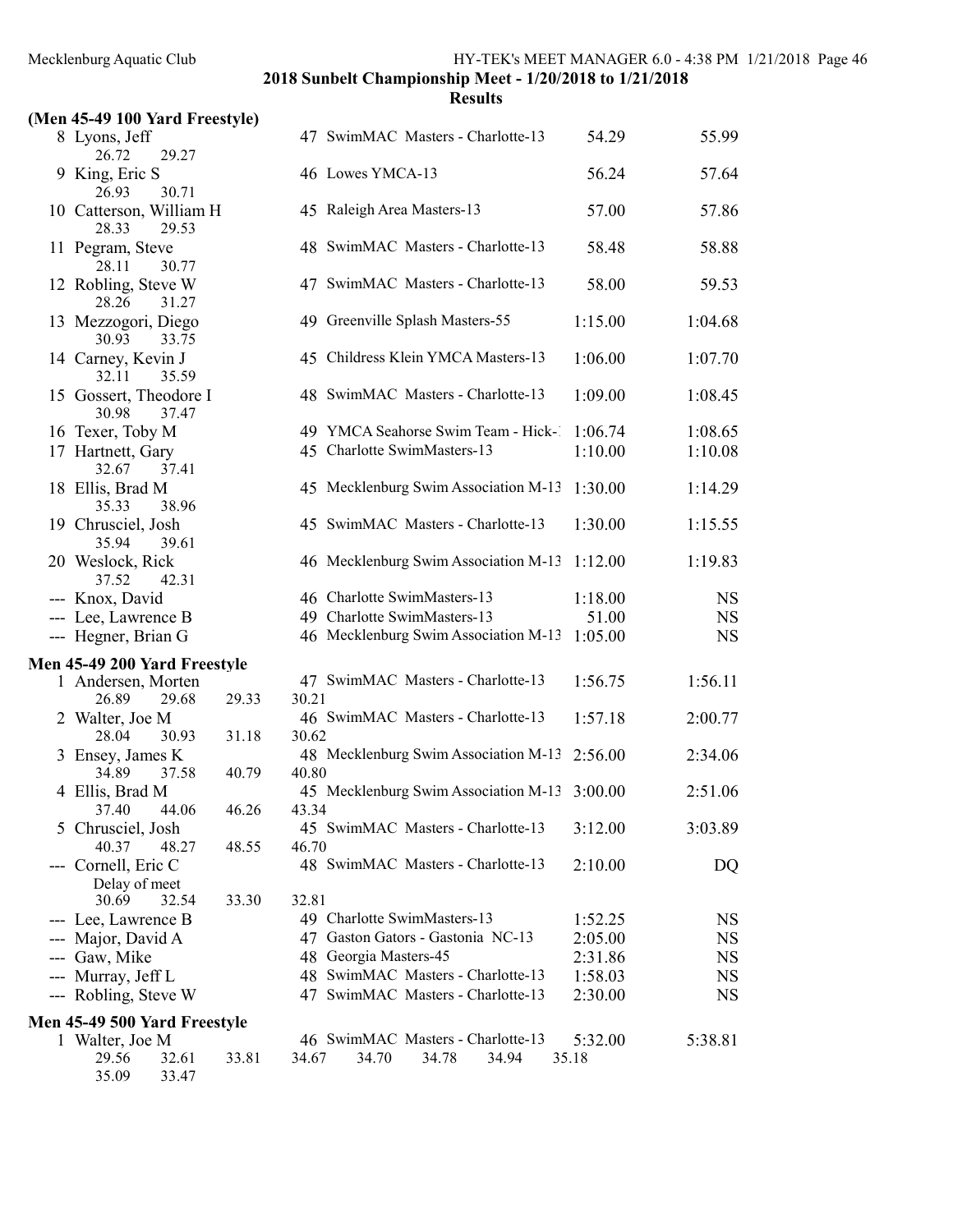|  |  |  |  | (Men 45-49 500 Yard Freestyle) |
|--|--|--|--|--------------------------------|
|--|--|--|--|--------------------------------|

| 2 Cornell, Eric C               |       |       |                                   |                  |       | 48 SwimMAC Masters - Charlotte-13 | 6:10.00                                      | 5:39.37            |
|---------------------------------|-------|-------|-----------------------------------|------------------|-------|-----------------------------------|----------------------------------------------|--------------------|
| 29.73                           | 32.62 | 33.70 | 34.36                             | 34.43            | 34.49 | 34.88                             | 35.17                                        |                    |
| 35.21                           | 34.78 |       |                                   |                  |       |                                   |                                              |                    |
| 3 Rubacky, Mark S               |       |       | 48 Uc02-2                         |                  |       |                                   | 5:40.47                                      | 5:43.93            |
| 31.57                           | 33.81 | 34.72 | 35.03                             | 35.22            | 34.98 | 35.24                             | 34.78                                        |                    |
| 35.31                           | 33.27 |       |                                   |                  |       |                                   |                                              |                    |
| 4 King, Eric S                  |       |       |                                   | 46 Lowes YMCA-13 |       |                                   | 5:51.87                                      | 5:44.08            |
| 29.27                           | 33.41 | 34.54 | 35.07                             | 35.10            | 35.89 | 35.56                             | 35.80                                        |                    |
| 35.39                           | 34.05 |       |                                   |                  |       |                                   |                                              |                    |
| 5 Sturgis, Jason                |       |       |                                   |                  |       | 45 SwimMAC Masters - Charlotte-13 | 6:04.00                                      | 6:16.01            |
| 34.46                           | 37.16 | 38.14 | 38.98                             | 38.65            | 38.57 | 38.33                             | 37.85                                        |                    |
| 38.14                           | 35.73 |       |                                   |                  |       |                                   |                                              |                    |
| 6 Robling, Steve W              |       |       |                                   |                  |       | 47 SwimMAC Masters - Charlotte-13 | 6:00.00                                      | 6:20.11            |
| 32.22                           | 37.84 | 39.05 | 39.44                             | 39.91            | 39.35 | 39.02                             | 39.19                                        |                    |
| 38.00                           | 36.09 |       |                                   |                  |       |                                   |                                              |                    |
| 7 Pegram, Steve                 |       |       |                                   |                  |       | 48 SwimMAC Masters - Charlotte-13 | 6:15.48                                      | 6:24.41            |
| 33.90                           | 36.53 | 37.75 | 38.60                             | 39.70            | 39.42 | 39.34                             | 39.81                                        |                    |
| 40.16                           | 39.20 |       |                                   |                  |       |                                   |                                              |                    |
| 8 Ellis, Brad M                 |       |       |                                   |                  |       |                                   | 45 Mecklenburg Swim Association M-13 7:30.00 | 7:28.36            |
| 38.26                           | 43.93 | 45.10 | 45.96                             | 45.85            | 47.04 | 46.57                             | 46.47                                        |                    |
| 46.89                           | 42.29 |       |                                   |                  |       |                                   |                                              |                    |
| 9 Chrusciel, Josh               |       |       |                                   |                  |       | 45 SwimMAC Masters - Charlotte-13 | 8:45.00                                      | 8:12.72            |
| 41.87                           | 49.21 | 52.18 | 51.45                             | 50.25            | 50.74 | 51.59                             | 49.64                                        |                    |
| 49.57                           | 46.22 |       |                                   |                  |       |                                   |                                              |                    |
| 10 Weslock, Rick                |       |       |                                   |                  |       |                                   | 46 Mecklenburg Swim Association M-13 8:00.00 | 8:23.23            |
| 40.32                           | 49.94 | 51.42 | 51.59                             | 52.83            | 53.24 | 52.68                             | 53.75                                        |                    |
| 51.77                           | 45.69 |       |                                   |                  |       |                                   |                                              |                    |
| Men 45-49 1000 Yard Freestyle   |       |       |                                   |                  |       |                                   |                                              |                    |
| 1 Walter, Joe M                 |       |       |                                   |                  |       | 46 SwimMAC Masters - Charlotte-13 | 11:15.00                                     | 11:29.27           |
| 30.18                           | 33.05 | 33.43 | 33.88                             | 33.59            | 34.05 | 34.11                             | 33.70                                        |                    |
| 34.37                           | 34.50 | 34.80 | 34.67                             | 34.42            | 35.34 | 35.65                             | 35.53                                        |                    |
| 36.48                           | 36.20 | 36.40 | 34.92                             |                  |       |                                   |                                              |                    |
| 2 Cornell, Eric C               |       |       |                                   |                  |       | 48 SwimMAC Masters - Charlotte-13 | 13:00.00                                     | 11:44.59           |
| 31.03                           | 33.95 | 34.67 | 35.09                             | 35.36            | 35.23 | 35.48                             | 35.61                                        |                    |
| 35.46                           | 35.51 | 35.34 | 35.50                             | 35.83            | 35.83 | 36.00                             | 35.74                                        |                    |
| 35.45                           | 35.89 | 36.18 | 35.44                             |                  |       |                                   |                                              |                    |
| $2.5$ D. $1.2$ $1.5$ M. $1.6$ C |       |       | $10 \text{ H} \cdot 00 \text{ H}$ |                  |       |                                   | 11.25A7                                      | 11.50 $\epsilon$ 2 |

| 3 Rubacky, Mark S             |       |       | 48 Uc02-2 |                    |       |       | 11:25.47 |       | 11:50.63 |
|-------------------------------|-------|-------|-----------|--------------------|-------|-------|----------|-------|----------|
| 32.06                         | 34.67 | 35.79 | 35.80     | 35.82              | 35.82 | 36.14 | 36.11    |       |          |
| 36.17                         | 35.53 | 35.69 | 35.84     | 35.68              | 35.56 | 35.70 | 36.06    |       |          |
| 35.77                         | 36.44 | 35.38 | 34.60     |                    |       |       |          |       |          |
| 4 Gaw, Mike                   |       |       | 48        | Georgia Masters-45 |       |       | 13:42.73 |       | 13:54.32 |
| 1:13.94                       |       |       |           |                    |       | 42.59 | 42.57    |       |          |
| 42.30                         | 43.08 | 43.17 | 42.70     | 42.52              | 42.56 | 42.44 | 42.38    |       |          |
| 42.53                         | 42.18 | 40.78 |           |                    |       |       |          |       |          |
| Men 45-49 1650 Yard Freestyle |       |       |           |                    |       |       |          |       |          |
| Rubacky, Mark S               |       |       | 48 Uc02-2 |                    |       |       | 19:21.01 |       | 19:29.83 |
| 32.43                         | 34.38 | 36.30 | 35.79     | 35.78              | 35.81 | 35.86 | 35.93    |       |          |
| 35.98                         | 36.03 | 35.25 | 35.47     | 35.91              | 35.98 | 35.85 | 35.93    |       |          |
| 35.42                         | 35.34 | 35.36 | 35.85     | 35.57              | 35.18 | 35.30 | 35.50    |       |          |
| 35.95                         | 35.23 | 35.72 | 35.66     | 35.23              | 35.48 | 35.67 | 35.38    | 33.31 |          |
|                               |       |       |           |                    |       |       |          |       |          |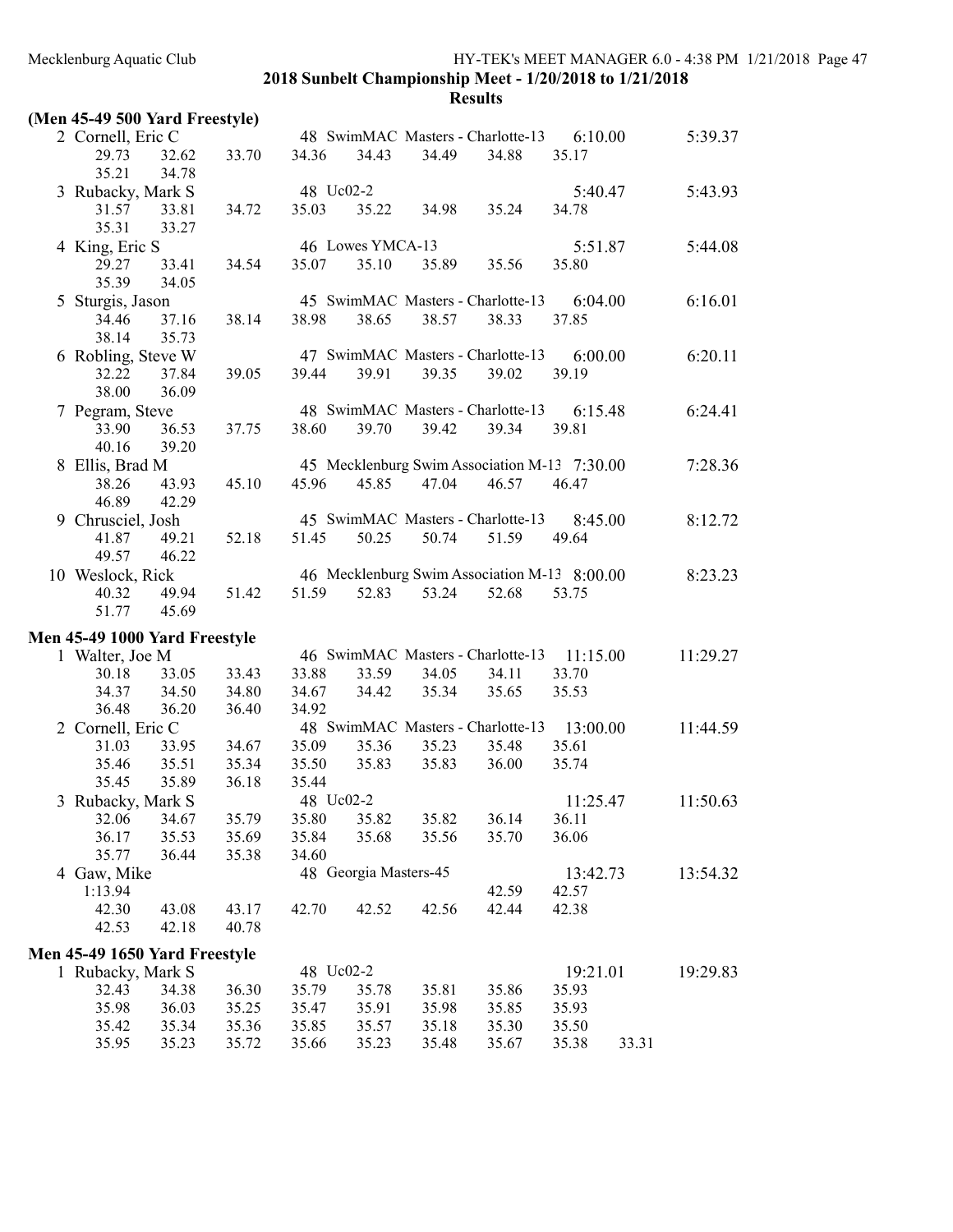#### Results

# (Men 45-49 1650 Yard Freestyle)

| 2 Sturgis, Jason                      |       |       |       |                                  |       | 45 SwimMAC Masters - Charlotte-13             | 21:16.00 |       | 22:02.34  |
|---------------------------------------|-------|-------|-------|----------------------------------|-------|-----------------------------------------------|----------|-------|-----------|
| 34.57                                 | 37.89 | 38.04 | 38.48 | 38.22                            | 38.75 | 38.71                                         | 39.51    |       |           |
| 39.43                                 | 40.08 | 41.04 | 40.62 | 40.24                            | 40.60 | 40.16                                         | 40.24    |       |           |
| 40.24                                 | 40.30 | 40.34 | 40.61 | 40.46                            | 40.36 | 40.24                                         | 40.25    |       |           |
| 42.47                                 | 43.35 | 42.34 | 41.86 | 40.62                            | 40.71 | 40.81                                         | 41.45    | 39.35 |           |
| 3 Ellis, Brad M                       |       |       |       |                                  |       | 45 Mecklenburg Swim Association M-13 26:30.00 |          |       | 25:37.94  |
| 39.95                                 | 44.12 | 45.85 | 46.36 | 46.94                            | 46.92 | 47.55                                         | 46.74    |       |           |
| 46.75                                 | 47.39 | 47.31 | 46.72 | 47.28                            | 47.78 | 47.76                                         | 48.05    |       |           |
| 47.49                                 | 47.16 | 47.22 | 47.03 | 46.98                            | 47.30 | 47.64                                         | 46.78    |       |           |
| 46.90                                 | 47.31 | 46.41 | 46.68 | 46.64                            | 46.99 | 46.19                                         | 45.48    | 44.27 |           |
| Men 45-49 50 Yard Backstroke          |       |       |       |                                  |       |                                               |          |       |           |
| 1 Bradshaw, Stephen R                 |       |       |       | 49 Asheville Masters Swimming-13 |       |                                               | 28.00    |       | 27.65     |
| 2 Higson, Gregg                       |       |       |       |                                  |       | 46 SwimMAC Masters - Charlotte-13             |          | 30.00 | 28.18     |
| 3 Murray, Jeff L                      |       |       |       |                                  |       | 48 SwimMAC Masters - Charlotte-13             |          | 29.50 | 29.95     |
| 4 Harrison, Steve W                   |       |       |       |                                  |       | 45 SwimMAC Masters - Charlotte-13             |          | 29.50 | 29.99     |
| 5 Rubacky, Mark S                     |       |       |       | 48 Uc02-2                        |       |                                               | 32.30    |       | 34.39     |
| 6 Sturgis, Jason                      |       |       |       |                                  |       | 45 SwimMAC Masters - Charlotte-13             | 39.00    |       | 34.73     |
| 7 Gossert, Theodore I                 |       |       |       |                                  |       | 48 SwimMAC Masters - Charlotte-13             | 40.00    |       | 38.21     |
| 8 Gaw, Mike                           |       |       |       | 48 Georgia Masters-45            |       |                                               | 40.29    |       | 39.30     |
| 9 Weslock, Rick                       |       |       |       |                                  |       | 46 Mecklenburg Swim Association M-13          | 45.00    |       | 45.23     |
|                                       |       |       |       |                                  |       |                                               |          |       |           |
| Men 45-49 100 Yard Backstroke         |       |       |       |                                  |       |                                               |          |       |           |
| 1 Lee, Lawrence B                     |       |       |       | 49 Charlotte SwimMasters-13      |       |                                               |          | 58.00 | 59.16     |
| 29.41                                 | 29.75 |       |       |                                  |       |                                               |          |       |           |
| 2 Higson, Gregg                       |       |       |       |                                  |       | 46 SwimMAC Masters - Charlotte-13             | 1:15.00  |       | 1:00.05   |
| 29.34                                 | 30.71 |       |       |                                  |       |                                               |          |       |           |
| 3 Johnson, Rod R                      |       |       |       |                                  |       | 46 SwimMAC Masters - Charlotte-13             | 1:08.00  |       | 1:03.94   |
| 30.92                                 | 33.02 |       |       |                                  |       |                                               |          |       |           |
| 4 Cornell, Eric C                     |       |       |       |                                  |       | 48 SwimMAC Masters - Charlotte-13             | 1:15.00  |       | 1:07.51   |
| 32.58                                 | 34.93 |       |       |                                  |       |                                               |          |       |           |
| 5 Lyons, Jeff                         |       |       |       |                                  |       | 47 SwimMAC Masters - Charlotte-13             | 1:12.78  |       | 1:08.16   |
| 33.65                                 | 34.51 |       |       |                                  |       |                                               |          |       |           |
| 6 Butcher, Rob                        |       |       |       |                                  |       | 45 SwimMAC Masters - Charlotte-13             | 1:15.00  |       | 1:12.39   |
| 35.72                                 | 36.67 |       |       |                                  |       |                                               |          |       |           |
| 7 Sturgis, Jason                      |       |       |       |                                  |       | 45 SwimMAC Masters - Charlotte-13             | 1:17.00  |       | 1:21.79   |
| 39.59                                 | 42.20 |       |       |                                  |       |                                               |          |       |           |
| 8 Weslock, Rick                       |       |       |       |                                  |       | 46 Mecklenburg Swim Association M-13          | 1:35.00  |       | 1:42.62   |
| 48.60                                 | 54.02 |       |       |                                  |       |                                               |          |       |           |
| --- Murray, Jeff L                    |       |       |       |                                  |       | 48 SwimMAC Masters - Charlotte-13             | 1:04.22  |       | <b>NS</b> |
| <b>Men 45-49 200 Yard Backstroke</b>  |       |       |       |                                  |       |                                               |          |       |           |
| 1 Lee, Lawrence B                     |       |       |       | 49 Charlotte SwimMasters-13      |       |                                               | 2:08.88  |       | 2:07.67   |
| 31.21                                 | 32.85 | 31.90 | 31.71 |                                  |       |                                               |          |       |           |
| 2 Higson, Gregg                       |       |       |       |                                  |       | 46 SwimMAC Masters - Charlotte-13             | 2:25.00  |       | 2:11.18   |
| 30.18                                 | 32.91 |       | 33.52 |                                  |       |                                               |          |       |           |
|                                       |       | 34.57 |       |                                  |       | 46 SwimMAC Masters - Charlotte-13             | 2:30.00  |       |           |
| 3 Johnson, Rod R<br>30.78             | 32.96 | 35.01 |       |                                  |       |                                               |          |       | 2:15.36   |
|                                       |       |       | 36.61 |                                  |       | 48 SwimMAC Masters - Charlotte-13             |          |       |           |
| 4 Murray, Jeff L                      |       |       |       |                                  |       |                                               | 2:32.22  |       | 2:22.13   |
| 31.69                                 | 34.85 | 37.30 | 38.29 |                                  |       | 48 SwimMAC Masters - Charlotte-13             |          |       |           |
| 5 Cornell, Eric C<br>33.95            |       |       |       |                                  |       |                                               | 2:40.00  |       | 2:26.58   |
|                                       | 37.06 | 37.92 | 37.65 |                                  |       |                                               |          |       |           |
| <b>Men 45-49 50 Yard Breaststroke</b> |       |       |       |                                  |       |                                               |          |       |           |
| 1 Butcher, Rob                        |       |       |       |                                  |       | 45 SwimMAC Masters - Charlotte-13             | 30.00    |       | 29.49     |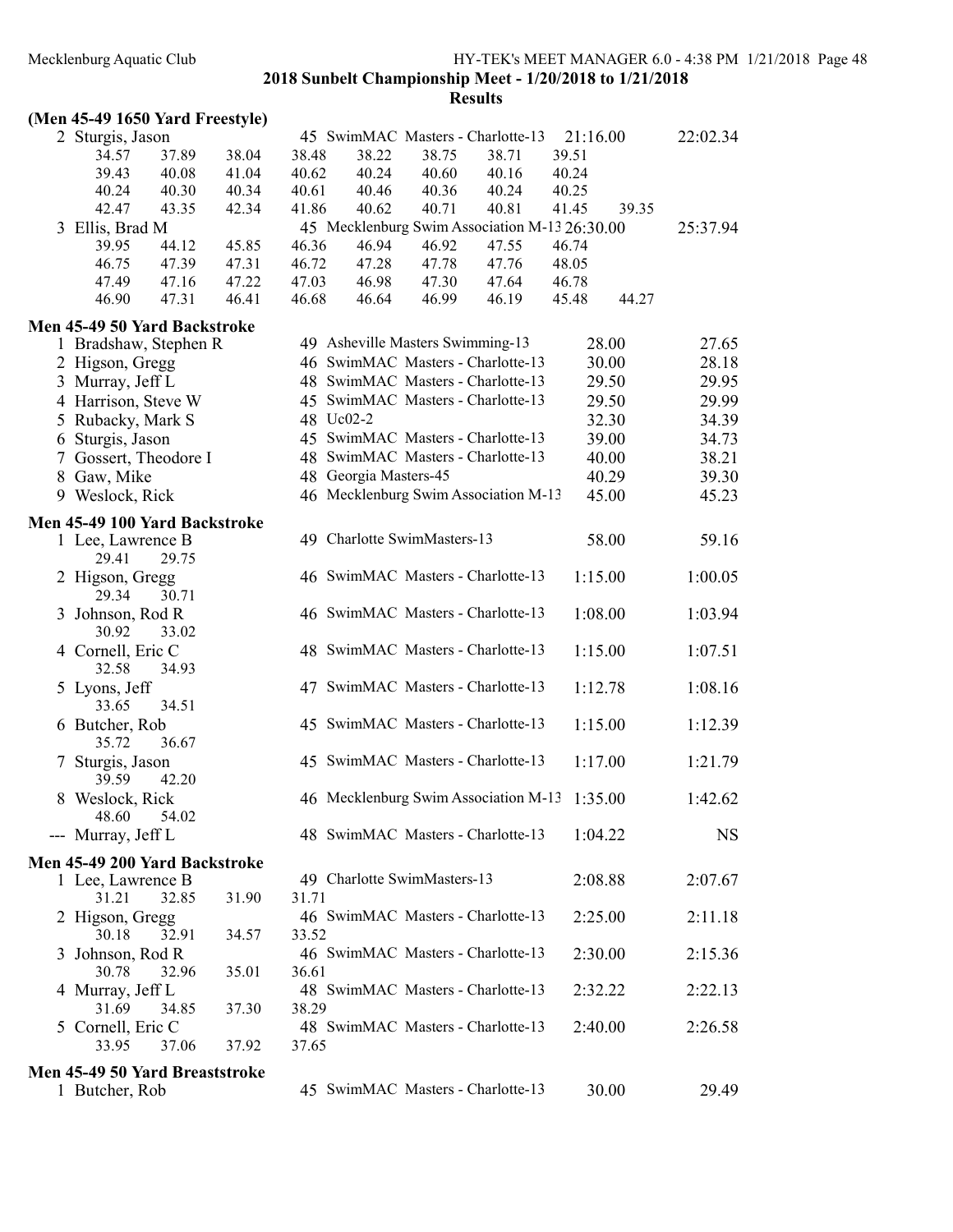# **Results**

### (Men 45-49 50 Yard Breaststroke)

|     | 2 Finn, John P                                      |    | 49 Lowes YMCA-13                     | 30.30   | 29.81     |
|-----|-----------------------------------------------------|----|--------------------------------------|---------|-----------|
|     | 3 Higson, Gregg                                     |    | 46 SwimMAC Masters - Charlotte-13    | 35.00   | 30.10     |
|     | 4 Walter, Joe M                                     |    | 46 SwimMAC Masters - Charlotte-13    | 31.65   | 30.85     |
|     | 5 Johnson, Rod R                                    |    | 46 SwimMAC Masters - Charlotte-13    | 34.00   | 31.70     |
|     | 6 Hartnett, Gary                                    |    | 45 Charlotte SwimMasters-13          | 34.00   | 31.71     |
|     | 7 Harrison, Steve W                                 |    | 45 SwimMAC Masters - Charlotte-13    | 32.99   | 32.28     |
|     | 8 King, Eric S                                      |    | 46 Lowes YMCA-13                     | 35.76   | 33.61     |
|     | 9 Catterson, William H                              |    | 45 Raleigh Area Masters-13           | 34.00   | 35.13     |
|     | 10 Rubacky, Mark S                                  |    | 48 Uc02-2                            | 35.46   | 35.94     |
|     | 11 Carney, Kevin J                                  |    | 45 Childress Klein YMCA Masters-13   | 38.00   | 36.33     |
|     | 12 Robling, Steve W                                 |    | 47 SwimMAC Masters - Charlotte-13    | 40.00   | 36.94     |
|     | 13 Gossert, Theodore I                              |    | 48 SwimMAC Masters - Charlotte-13    | 38.71   | 38.73     |
|     | --- Dunson, David B                                 |    | 45 Tac Titans-13                     | 29.21   | <b>NS</b> |
|     | --- Hegner, Brian G                                 |    | 46 Mecklenburg Swim Association M-13 | 38.00   | NS        |
|     | --- Murray, Jeff L                                  |    | 48 SwimMAC Masters - Charlotte-13    | 40.02   | <b>NS</b> |
|     |                                                     |    |                                      |         |           |
|     | Men 45-49 100 Yard Breaststroke                     |    |                                      |         |           |
|     | 1 Andersen, Morten                                  |    | 47 SwimMAC Masters - Charlotte-13    | 1:06.50 | 1:05.71   |
|     | 31.09<br>34.62                                      |    |                                      |         |           |
|     | 2 Finn, John P                                      |    | 49 Lowes YMCA-13                     | 1:06.50 | 1:05.99   |
|     | 30.27<br>35.72                                      |    |                                      |         |           |
|     | 3 Walter, Joe M                                     |    | 46 SwimMAC Masters - Charlotte-13    | 1:06.87 | 1:07.88   |
|     | 31.90<br>35.98                                      |    |                                      |         |           |
|     | 4 Lyons, Jeff                                       |    | 47 SwimMAC Masters - Charlotte-13    | 1:15.00 | 1:10.35   |
|     | 32.93<br>37.42                                      |    |                                      |         |           |
|     | 5 Carney, Kevin J                                   |    | 45 Childress Klein YMCA Masters-13   | 1:22.00 | 1:17.57   |
|     | 37.00<br>40.57                                      |    |                                      |         |           |
|     | 6 Catterson, William H                              |    | 45 Raleigh Area Masters-13           | 1:16.50 | 1:18.04   |
|     | 37.29<br>40.75                                      |    |                                      |         |           |
|     | 7 Robling, Steve W                                  |    | 47 SwimMAC Masters - Charlotte-13    | 1:20.00 | 1:22.32   |
|     | 38.76<br>43.56                                      |    |                                      |         |           |
|     | 8 Weslock, Rick                                     |    | 46 Mecklenburg Swim Association M-13 | 1:35.00 | 1:41.79   |
|     | 49.73<br>52.06                                      |    |                                      |         |           |
|     | --- Dunson, David B                                 |    | 45 Tac Titans-13                     | 1:05.30 | NS        |
|     | --- Kern, Paul E                                    |    | 49 Greensboro Community YMCA Mast    | 1:22.00 | <b>NS</b> |
|     | --- Butcher, Rob                                    |    | 45 SwimMAC Masters - Charlotte-13    | 1:04.00 | <b>NS</b> |
|     |                                                     |    |                                      |         |           |
|     | Men 45-49 200 Yard Breaststroke<br>--- Finn, John P |    | 49 Lowes YMCA-13                     | 2:36.50 | <b>NS</b> |
|     |                                                     |    |                                      |         |           |
|     | Men 45-49 50 Yard Butterfly                         |    |                                      |         |           |
|     | 1 Murray, Jeff L                                    |    | 48 SwimMAC Masters - Charlotte-13    | 27.24   | 25.40     |
|     | 2 Finn, John P                                      |    | 49 Lowes YMCA-13                     | 27.90   | 27.29     |
|     | 3 Pegram, Steve                                     |    | 48 SwimMAC Masters - Charlotte-13    | 28.48   | 28.13     |
|     | 4 Catterson, William H                              |    | 45 Raleigh Area Masters-13           | 27.00   | 28.63     |
|     | 5 Robling, Steve W                                  | 47 | SwimMAC Masters - Charlotte-13       | 30.00   | 29.18     |
|     | 6 Rubacky, Mark S                                   |    | 48 Uc02-2                            | 30.14   | 30.49     |
| 7   | Texer, Toby M                                       |    | 49 YMCA Seahorse Swim Team - Hick-1  | 32.48   | 34.50     |
| 8   | Mezzogori, Diego                                    |    | 49 Greenville Splash Masters-55      | 45.00   | 35.39     |
|     | 9 Weslock, Rick                                     |    | 46 Mecklenburg Swim Association M-13 | 40.00   | 44.29     |
| --- | Dunson, David B                                     |    | 45 Tac Titans-13                     | 26.79   | NS        |
|     |                                                     |    |                                      |         |           |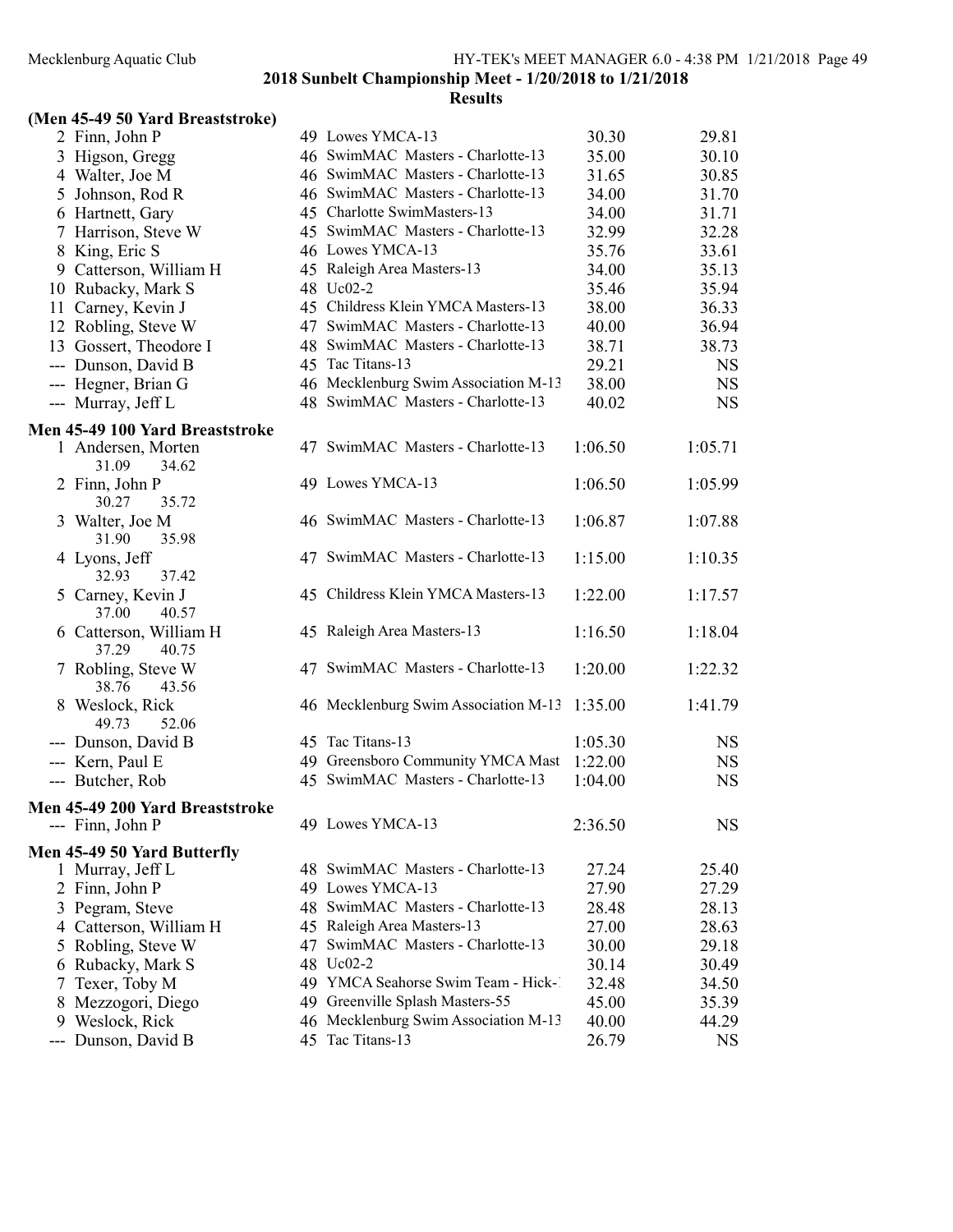|   | Men 45-49 100 Yard Butterfly             |                |                                                                           |                    |                        |
|---|------------------------------------------|----------------|---------------------------------------------------------------------------|--------------------|------------------------|
|   | 1 Lee, Lawrence B<br>26.65<br>30.08      |                | 49 Charlotte SwimMasters-13                                               | 56.41              | 56.73                  |
|   | 2 Andersen, Morten<br>26.42<br>30.62     |                | 47 SwimMAC Masters - Charlotte-13                                         | 56.00              | 57.04                  |
|   | 3 Lyons, Jeff<br>28.04<br>32.84          |                | 47 SwimMAC Masters - Charlotte-13                                         | 59.90              | 1:00.88                |
|   | 4 Robling, Steve W<br>31.00<br>38.31     |                | 47 SwimMAC Masters - Charlotte-13                                         | 1:10.00            | 1:09.31                |
|   | 5 Weslock, Rick<br>49.40<br>59.29        |                | 46 Mecklenburg Swim Association M-13                                      | 1:30.00            | 1:48.69                |
|   | --- Texer, Toby M<br>Did not finish      |                | 49 YMCA Seahorse Swim Team - Hick-                                        | 1:09.79            | 1:21.02                |
|   | --- Kern, Paul E<br>--- Barton, Marcus W |                | 49 Greensboro Community YMCA Mast<br>48 Mecklenburg Swim Association M-13 | 1:20.00<br>1:15.00 | <b>NS</b><br><b>NS</b> |
|   | Men 45-49 200 Yard Butterfly             |                |                                                                           |                    |                        |
|   | 1 Andersen, Morten<br>34.19<br>30.64     | 35.10<br>35.01 | 47 SwimMAC Masters - Charlotte-13                                         | 2:10.00            | 2:14.94                |
|   | 2 King, Eric S<br>32.38<br>37.49         | 38.03<br>38.09 | 46 Lowes YMCA-13                                                          | 2:42.67            | 2:25.99                |
|   | <b>Men 45-49 100 Yard IM</b>             |                |                                                                           |                    |                        |
|   | 1 Bradshaw, Stephen R<br>27.85<br>32.16  |                | 49 Asheville Masters Swimming-13                                          | 59.00              | 1:00.01                |
|   | 2 Higson, Gregg<br>32.40<br>27.62        |                | 46 SwimMAC Masters - Charlotte-13                                         | 1:10.00            | 1:00.02                |
|   | 3 Finn, John P<br>33.27<br>29.16         |                | 49 Lowes YMCA-13                                                          | 1:02.20            | 1:02.43                |
|   | 4 Butcher, Rob<br>32.02<br>30.57         |                | 45 SwimMAC Masters - Charlotte-13                                         | 1:04.00            | 1:02.59                |
|   | 5 Lyons, Jeff<br>29.58<br>34.20          |                | 47 SwimMAC Masters - Charlotte-13                                         | 1:01.33            | 1:03.78                |
|   | 6 Harrison, Steve W<br>34.28<br>30.16    |                | 45 SwimMAC Masters - Charlotte-13                                         | 1:04.44            | 1:04.44                |
|   | 7 Johnson, Rod R<br>29.18<br>35.90       |                | 46 SwimMAC Masters - Charlotte-13                                         | 1:02.00            | 1:05.08                |
| 8 | Catterson, William H<br>31.30<br>35.44   |                | 45 Raleigh Area Masters-13                                                | 1:05.00            | 1:06.74                |
|   | 9 Rubacky, Mark S<br>32.69<br>35.79      |                | 48 Uc02-2                                                                 | 1:09.64            | 1:08.48                |
|   | 10 Robling, Steve W<br>33.06<br>39.12    |                | 47 SwimMAC Masters - Charlotte-13                                         | 1:10.00            | 1:12.18                |
|   | 11 Carney, Kevin J<br>35.92<br>37.88     |                | 45 Childress Klein YMCA Masters-13                                        | 1:16.00            | 1:13.80                |
|   | 12 Gossert, Theodore I<br>38.66<br>42.16 |                | 48 SwimMAC Masters - Charlotte-13                                         | 1:20.00            | 1:20.82                |
|   | 13 Texer, Toby M<br>37.66<br>43.89       |                | 49 YMCA Seahorse Swim Team - Hick-                                        | 1:14.89            | 1:21.55                |
|   | 14 Gaw, Mike<br>40.17<br>44.32           |                | 48 Georgia Masters-45                                                     | 1:25.13            | 1:24.49                |
|   | 15 Weslock, Rick<br>45.55<br>47.34       |                | 46 Mecklenburg Swim Association M-13                                      | 1:30.00            | 1:32.89                |
|   | Ellis, Brad M                            |                | 45 Mecklenburg Swim Association M-13                                      | 1:30.00            | NS                     |
|   | Murray, Jeff L                           |                | 48 SwimMAC Masters - Charlotte-13                                         | 1:02.02            | <b>NS</b>              |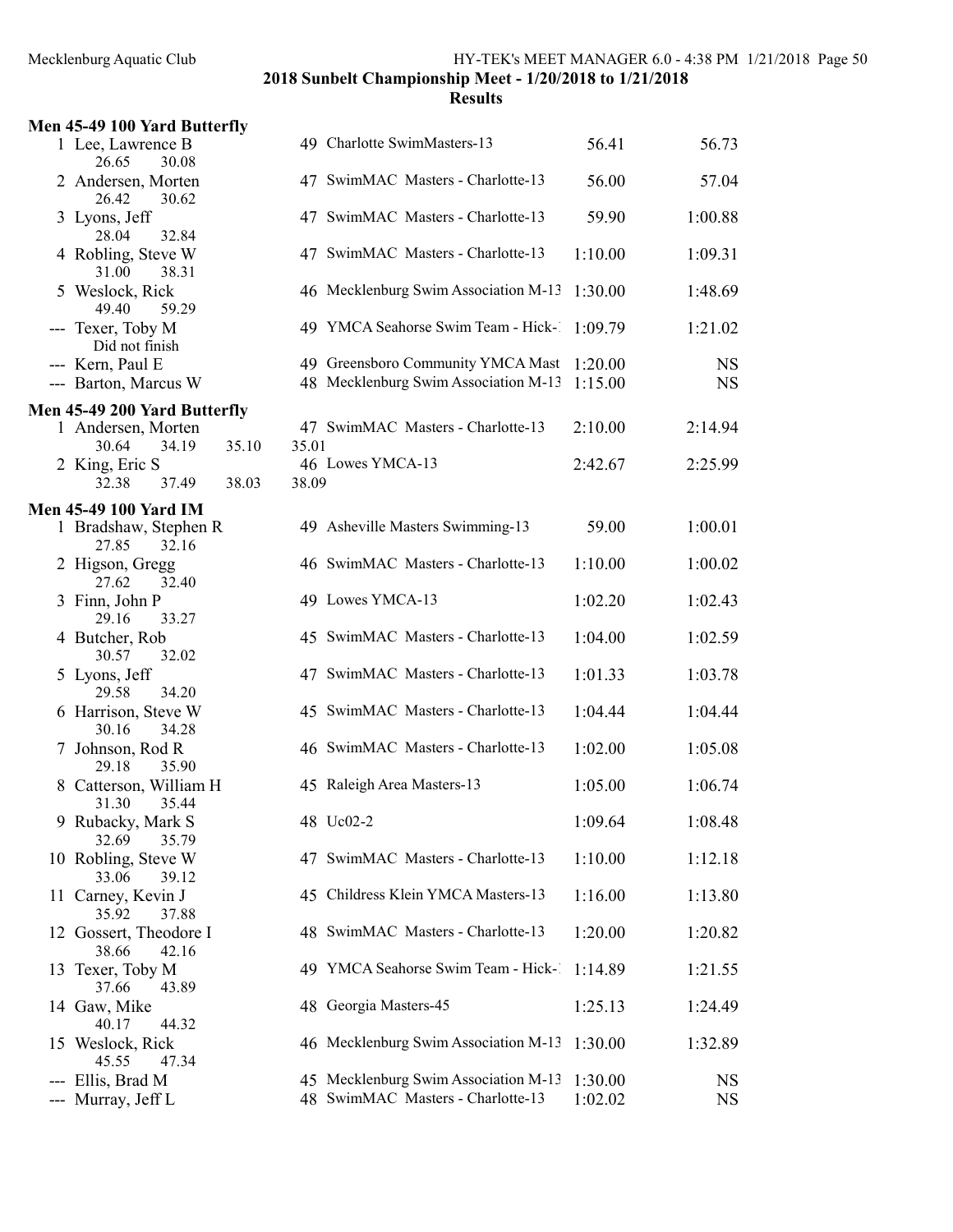| (Men 45-49 100 Yard IM)      |                                              |         |           |
|------------------------------|----------------------------------------------|---------|-----------|
| --- Kern, Paul E             | 49 Greensboro Community YMCA Mast            | 1:20.00 | <b>NS</b> |
| --- Dunson, David B          | 45 Tac Titans-13                             | 1:00.52 | <b>NS</b> |
| <b>Men 45-49 200 Yard IM</b> |                                              |         |           |
| 1 Lee, Lawrence B            | 49 Charlotte SwimMasters-13                  | 2:08.88 | 2:07.70   |
| 27.12<br>32.59<br>38.27      | 29.72                                        |         |           |
| 2 Andersen, Morten           | 47 SwimMAC Masters - Charlotte-13            | 2:09.25 | 2:09.75   |
| 27.54<br>34.18<br>37.53      | 30.50                                        |         |           |
| *3 Butcher, Rob              | 45 SwimMAC Masters - Charlotte-13            | 2:35.00 | 2:19.49   |
| 28.66<br>38.56<br>37.73      | 34.54                                        |         |           |
| *3 Lyons, Jeff               | 47 SwimMAC Masters - Charlotte-13            | 2:24.07 | 2:19.49   |
| 28.39<br>37.53<br>40.81      | 32.76                                        |         |           |
| 5 Sturgis, Jason             | 45 SwimMAC Masters - Charlotte-13            | 2:52.00 | 2:59.98   |
| 39.32<br>46.04<br>58.52      | 36.10                                        |         |           |
| 6 Mezzogori, Diego           | 49 Greenville Splash Masters-55              | 3:00.00 | 3:00.88   |
| 36.86<br>52.06<br>51.23      | 40.73                                        |         |           |
| 7 Weslock, Rick              | 46 Mecklenburg Swim Association M-13         | 3:10.00 | 3:25.07   |
| 48.95<br>57.18<br>55.26      | 43.68                                        |         |           |
| --- Texer, Toby M            | 49 YMCA Seahorse Swim Team - Hick- 2:59.89   |         | DQ        |
| One hand touch - breast      |                                              |         |           |
| 38.42<br>49.38<br>58.13      | 43.23<br>48 SwimMAC Masters - Charlotte-13   |         |           |
| --- Murray, Jeff L           | 47 SwimMAC Masters - Charlotte-13            | 2:23.22 | <b>NS</b> |
| --- Robling, Steve W         |                                              | 3:10.00 | <b>NS</b> |
| <b>Men 45-49 400 Yard IM</b> |                                              |         |           |
| 1 Andersen, Morten           | 47 SwimMAC Masters - Charlotte-13            | 4:45.00 | 4:49.88   |
| 28.41<br>33.50<br>38.92      | 38.42<br>41.67<br>42.24<br>34.72             | 32.00   |           |
| 2 Rubacky, Mark S            | 48 Uc02-2                                    | 5:17.49 | 5:27.55   |
| 36.45<br>42.51<br>43.27      | 43.89<br>45.91<br>44.13<br>36.51             | 34.88   |           |
| --- Ellis, Brad M            | 45 Mecklenburg Swim Association M-13 4:30.00 |         | <b>NS</b> |
| Men 50-54 50 Yard Freestyle  |                                              |         |           |
| 1 Peoples, G. Greg           | 52 Greensboro Community YMCA Mast            | 23.87   | 23.54     |
| 2 Kothe, Mark                | Greenville Splash Masters-55<br>51           | 23.40   | 23.80     |
| 3 Stewart, Henry D           | 54 Tac Titans-13                             | 24.49   | 24.02     |
| 4 Pistorio, Tyge             | 52 SwimMAC Masters - Charlotte-13            | 23.75   | 24.14     |
| 5 Anderson, Earl E           | 53 Hawk Masters Uncw-13                      | 24.97   | 24.51     |
| 6 Moran, Marty               | 50 Asheville Masters Swimming-13             | 25.00   | 25.06     |
| 7 Perelli, David E           | 51 SwimMAC Masters - Charlotte-13            | 26.00   | 26.47     |
| 8 Hausler, Kurt F            | 53 James J Harris YMCA Masters -- 13         | 28.80   | 28.18     |
| 9 Hunt, Steve T              | 54 SwimMAC Masters - Charlotte-13            | 30.00   | 28.46     |
| 10 Morris, Brent A           | 52 Mecklenburg Swim Association M-13         | 31.00   | 28.79     |
| 11<br>Norvell, Jay T         | 54 Uc13-13                                   | 36.00   | 29.76     |
| Trogdon, Ray D<br>12         | 50 James J Harris YMCA Masters --13          | 34.50   | 29.85     |
| Magasrevy, Rick<br>13        | 50 Mecklenburg Swim Association M-13         | 43.00   | 30.18     |
| 14 Woodmansee, David A       | 54 Kingsport Aquatic Center-15               | NT      | 30.81     |
| Souther, James R<br>15       | 54 SwimMAC Masters - Charlotte-13            | 33.00   | 32.30     |
| Stillman, Vance R<br>16      | 51 SwimMAC Masters - Charlotte-13            | 30.00   | 33.00     |
| Parrella, Kevin M<br>17      | 53 Mecklenburg Swim Association M-13         | 35.00   | 33.94     |
| Anastasi, Joe S<br>18        | 54 Mecklenburg Swim Association M-13         | 40.00   | 34.88     |
| Jones, Milt<br>19            | SwimMAC Masters - Charlotte-13<br>53         | 36.00   | 35.21     |
| Mignardi, Stefano<br>20      | SwimMAC Masters - Charlotte-13<br>53         | 39.00   | 35.28     |
| 21 Lazarini, Jorge A         | 54 Mecklenburg Swim Association M-13         | 42.44   | 41.88     |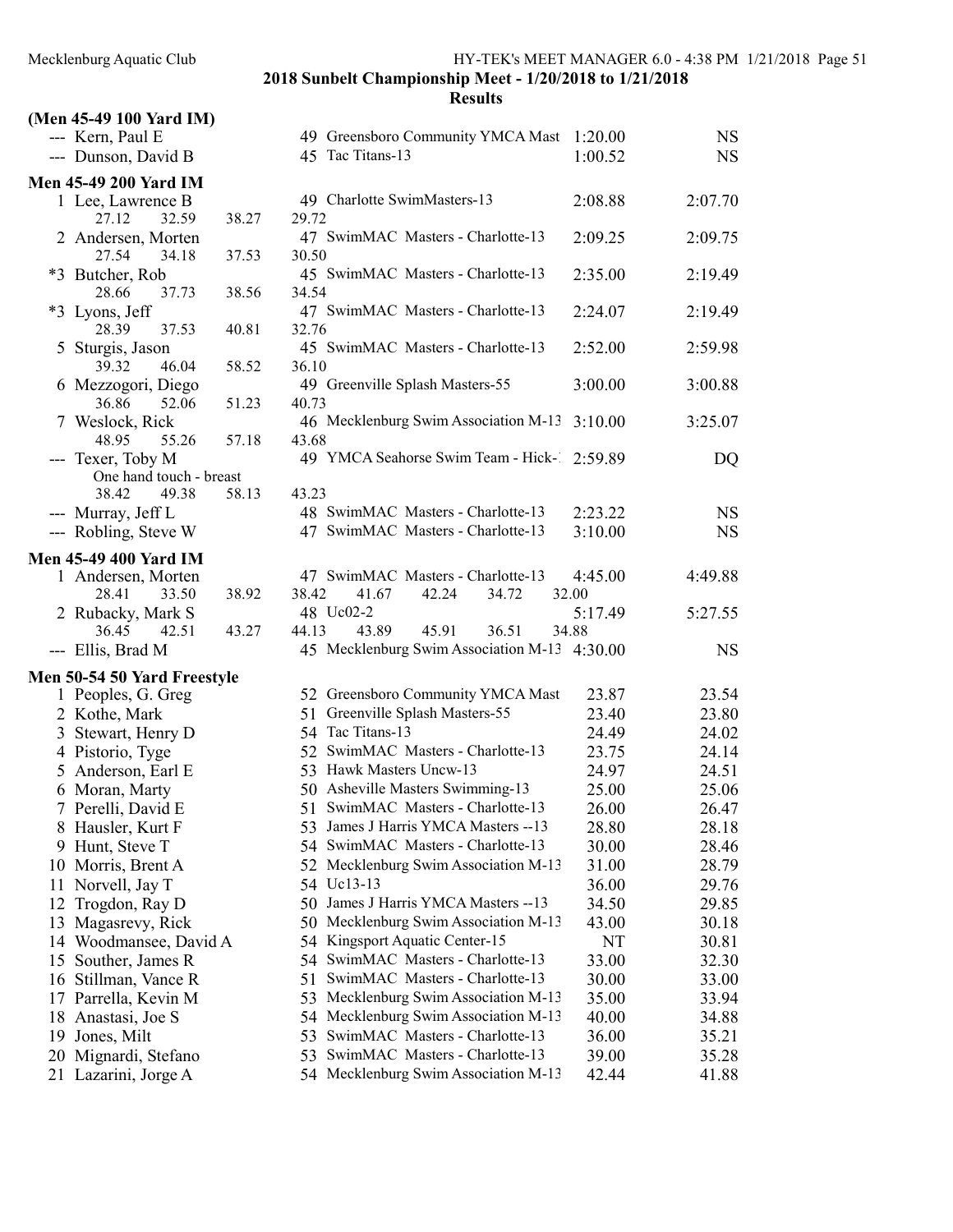# (Men 50-54 50 Yard Freestyle)

|   | (1.1)                                    |       |       |                                              |         |             |
|---|------------------------------------------|-------|-------|----------------------------------------------|---------|-------------|
|   | --- Handy, Thomas H                      |       |       | 54 Lowes YMCA-13                             | 29.40   | <b>NS</b>   |
|   | --- Ritchey, W Winston                   |       |       | 50 Kingsport Aquatic Center-15               | 25.00   | <b>NS</b>   |
|   | --- Hutcheson, Burke C                   |       |       | 50 Patty Shoaf Coaching Masters-13           | 27.70   | <b>NS</b>   |
|   | Men 50-54 100 Yard Freestyle             |       |       |                                              |         |             |
|   | 1 Peoples, G. Greg<br>25.26<br>26.70     |       |       | 52 Greensboro Community YMCA Mast            | 52.00   | 51.96       |
|   | 2 Kothe, Mark<br>26.94<br>25.41          |       |       | 51 Greenville Splash Masters-55              | 51.50   | 52.35       |
|   | 3 Pistorio, Tyge<br>25.84<br>27.85       |       |       | 52 SwimMAC Masters - Charlotte-13            | 53.50   | 53.69       |
|   | 4 Smith, Jeffrey H<br>26.78<br>28.05     |       |       | 54 Charlotte SwimMasters-13                  | 55.00   | 54.83       |
|   | 5 Anderson, Earl E<br>26.85<br>28.61     |       |       | 53 Hawk Masters Uncw-13                      | 55.19   | 55.46       |
|   | 6 Ritchey, W Winston<br>26.19<br>29.58   |       |       | 50 Kingsport Aquatic Center-15               | 55.00   | 55.77       |
|   | 7 Brown, Stephen C<br>29.42<br>30.80     |       |       | 51 Mecklenburg Swim Association M-13         | 1:10.00 | 1:00.22     |
|   | 8 Hunt, Steve T<br>30.27<br>32.00        |       |       | 54 SwimMAC Masters - Charlotte-13            | 1:10.00 | 1:02.27     |
|   | 9 Hausler, Kurt F<br>30.36<br>33.33      |       |       | 53 James J Harris YMCA Masters -- 13         | 1:06.00 | 1:03.69     |
|   | 10 Morris, Brent A<br>31.78<br>32.73     |       |       | 52 Mecklenburg Swim Association M-13         | 1:15.00 | 1:04.51     |
|   | 11 Norvell, Jay T<br>33.40<br>31.80      |       |       | 54 Uc13-13                                   | 1:16.00 | 1:05.20     |
|   | 12 Magasrevy, Rick<br>32.75<br>35.00     |       |       | 50 Mecklenburg Swim Association M-13         | 1:50.00 | 1:07.75     |
|   | 13 Woodmansee, David A<br>32.10<br>35.98 |       |       | 54 Kingsport Aquatic Center-15               | 1:04.00 | 1:08.08     |
|   | 14 Parrella, Kevin M<br>37.55<br>39.36   |       |       | 53 Mecklenburg Swim Association M-13         | 1:20.00 | 1:16.91     |
|   | 15 Mignardi, Stefano<br>38.48<br>41.68   |       |       | 53 SwimMAC Masters - Charlotte-13            | 1:32.00 | 1:20.16     |
|   | 16 Lazarini, Jorge A<br>43.08<br>49.46   |       |       | 54 Mecklenburg Swim Association M-13         | 1:31.49 | 1:32.54     |
|   | --- Hutcheson, Burke C                   |       |       | 50 Patty Shoaf Coaching Masters-13           | 1:02.30 | <b>NS</b>   |
|   | --- Perelli, David E                     |       |       | 51 SwimMAC Masters - Charlotte-13            | 1:00.00 | $_{\rm NS}$ |
|   | --- Stillman, Vance R                    |       | 51    | SwimMAC Masters - Charlotte-13               | 1:06.00 | <b>NS</b>   |
|   | Men 50-54 200 Yard Freestyle             |       |       |                                              |         |             |
|   | 1 Kothe, Mark                            |       |       | 51 Greenville Splash Masters-55              | 1:55.60 | 2:00.28     |
|   | 27.53<br>30.35                           | 30.99 | 31.41 |                                              |         |             |
|   | 2 Peoples, G. Greg                       |       |       | 52 Greensboro Community YMCA Mast            | 2:00.85 | 2:00.48     |
|   | 28.01<br>30.95                           | 31.36 | 30.16 |                                              |         |             |
|   | 3 Davis, William A<br>29.59<br>31.93     | 33.01 | 31.58 | 50 SwimMAC Masters - Charlotte-13            | 2:04.99 | 2:06.11     |
| 4 | Smith, Stratton                          |       |       | 53 SwimMAC Masters - Charlotte-13            | 2:08.00 | 2:10.00     |
| 5 | 30.57<br>32.92<br>Bylciw, Stephen        | 33.28 | 33.23 | 50 Charlotte SwimMasters-13                  | 2:20.00 | 2:18.97     |
|   | 31.03<br>35.04                           | 36.89 | 36.01 |                                              |         |             |
| 6 | Morris, Brent A<br>33.23<br>36.91        | 38.23 | 36.30 | 52 Mecklenburg Swim Association M-13 2:34.00 |         | 2:24.67     |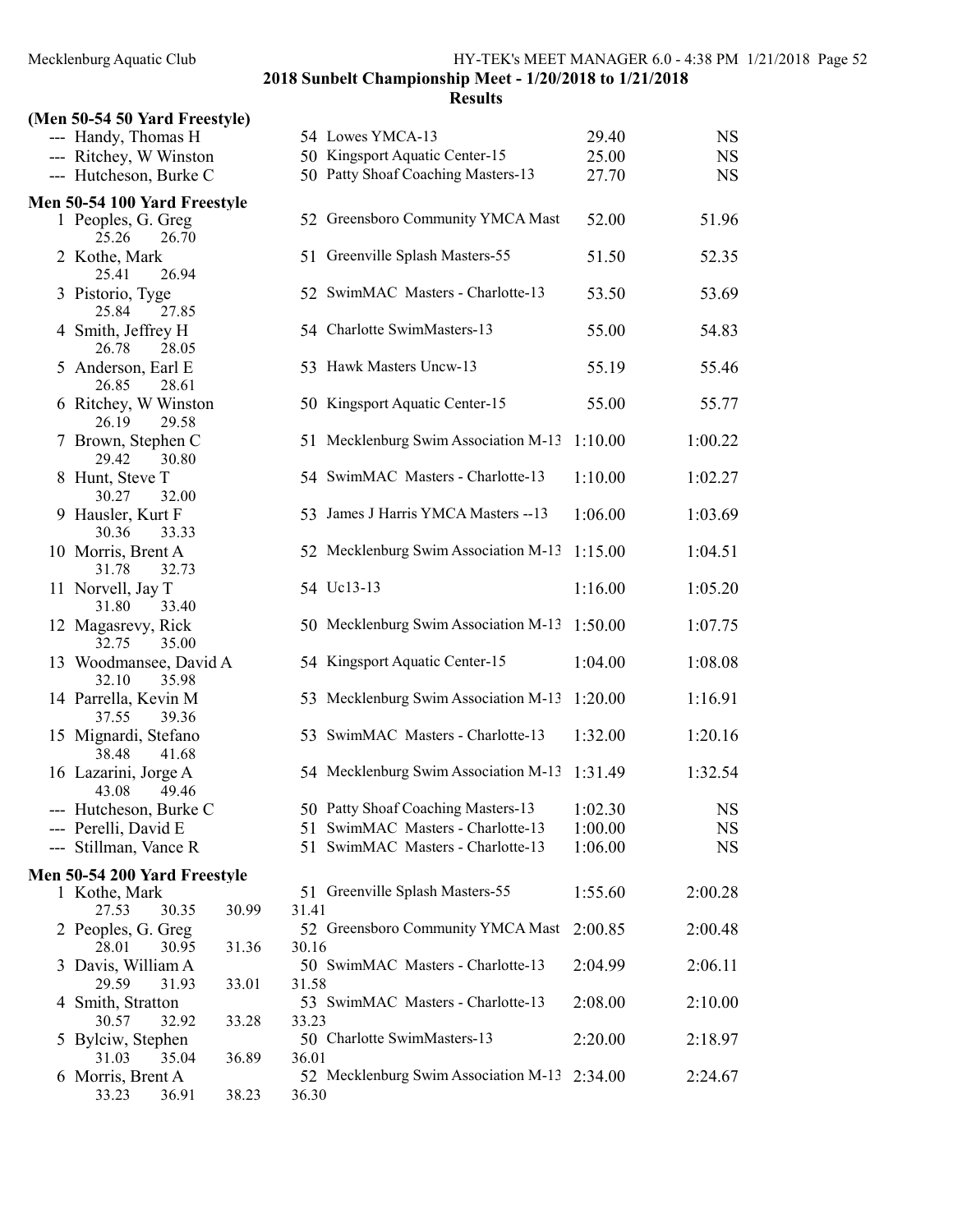| (Men 50-54 200 Yard Freestyle) |                |       |       |                  |                                      |       |                                               |           |
|--------------------------------|----------------|-------|-------|------------------|--------------------------------------|-------|-----------------------------------------------|-----------|
| 7 Trogdon, Ray D<br>35.84      | 39.91          | 40.84 | 37.90 |                  | 50 James J Harris YMCA Masters --13  |       | 2:40.00                                       | 2:34.49   |
| 8 Parrella, Kevin M            |                |       |       |                  | 53 Mecklenburg Swim Association M-13 |       | 2:59.00                                       | 2:53.85   |
| 41.28                          | 45.48          | 44.65 | 42.44 |                  |                                      |       |                                               |           |
| 9 Mignardi, Stefano<br>42.93   | 46.44          | 46.88 | 42.01 |                  | 53 SwimMAC Masters - Charlotte-13    |       | 3:10.00                                       | 2:58.26   |
| 10 Lazarini, Jorge A           |                |       |       |                  | 54 Mecklenburg Swim Association M-13 |       | 3:33.48                                       | 3:20.97   |
| 46.60                          | 48.60          | 53.04 | 52.73 |                  |                                      |       |                                               |           |
| --- Hutcheson, Burke C         |                |       |       |                  | 50 Patty Shoaf Coaching Masters-13   |       | 2:26.91                                       | <b>NS</b> |
| --- Handy, Thomas H            |                |       |       | 54 Lowes YMCA-13 |                                      |       | 2:31.50                                       | <b>NS</b> |
| Men 50-54 500 Yard Freestyle   |                |       |       |                  |                                      |       |                                               |           |
| 1 Davis, William A             |                |       |       |                  | 50 SwimMAC Masters - Charlotte-13    |       | 5:32.99                                       | 5:35.00   |
| 30.64<br>33.94                 | 33.27<br>32.59 | 34.37 | 34.15 | 34.00            | 33.82                                | 33.97 | 34.25                                         |           |
| 2 Smith, Stratton              |                |       |       |                  | 53 SwimMAC Masters - Charlotte-13    |       | 5:43.00                                       | 5:49.11   |
| 31.93<br>35.29                 | 34.33<br>34.67 | 34.76 | 35.33 | 35.44            | 36.14                                | 35.79 | 35.43                                         |           |
| 3 Brown, Stephen C             |                |       |       |                  |                                      |       | 51 Mecklenburg Swim Association M-13 6:09.48  | 6:07.74   |
| 32.97<br>36.82                 | 35.80<br>33.70 | 37.44 | 38.00 | 38.22            | 39.07                                | 38.34 | 37.38                                         |           |
| 4 Bylciw, Stephen              |                |       |       |                  | 50 Charlotte SwimMasters-13          |       | 6:00.00                                       | 6:17.40   |
| 32.23<br>39.05                 | 36.58<br>36.86 | 37.68 | 39.24 | 39.39            | 39.07                                | 38.51 | 38.79                                         |           |
| 5 Hausler, Kurt F              |                |       |       |                  | 53 James J Harris YMCA Masters -- 13 |       | 7:00.00                                       | 6:47.39   |
| 33.86<br>1:26.82               | 37.12          | 38.70 | 40.71 | 41.77            | 42.26                                | 42.56 | 43.59                                         |           |
| 6 Morris, Brent A              |                |       |       |                  |                                      |       | 52 Mecklenburg Swim Association M-13 7:15.00  | 6:48.36   |
| 36.13                          | 39.53          | 41.03 | 41.45 | 41.61            | 42.23                                | 42.71 | 43.40                                         |           |
| 41.83                          | 38.44          |       |       |                  |                                      |       |                                               |           |
| 7 Parrella, Kevin M            |                |       |       |                  |                                      |       | 53 Mecklenburg Swim Association M-13 8:05.00  | 7:53.11   |
| 46.60<br>45.99                 | 49.66<br>42.23 | 48.25 | 48.89 | 48.82            | 48.99                                | 47.54 | 46.14                                         |           |
| 8 Mignardi, Stefano            |                |       |       |                  | 53 SwimMAC Masters - Charlotte-13    |       | 8:05.00                                       | 8:08.56   |
| 43.09<br>49.72                 | 48.77<br>44.82 | 50.15 | 50.91 | 50.72            | 50.73                                | 49.86 | 49.79                                         |           |
| 9 Lazarini, Jorge A            |                |       |       |                  |                                      |       | 54 Mecklenburg Swim Association M-13 9:48.30  | 8:39.49   |
| 48.68<br>51.99                 | 51.27<br>49.39 | 52.52 |       |                  | 52.86 53.18 53.07 52.94              |       | 53.59                                         |           |
| --- Handy, Thomas H            |                |       |       | 54 Lowes YMCA-13 |                                      |       | 6:52.00                                       | <b>NS</b> |
| Men 50-54 1000 Yard Freestyle  |                |       |       |                  |                                      |       |                                               |           |
| 1 Brown, Stephen C             |                |       |       |                  |                                      |       | 51 Mecklenburg Swim Association M-13 12:50.06 | 12:19.86  |
| 33.67                          | 36.20          | 37.45 | 37.86 | 37.07            | 37.63                                | 37.50 | 37.62                                         |           |
| 37.15                          | 36.97          | 37.33 | 37.34 | 37.66            | 37.01                                | 38.04 | 37.35                                         |           |
| 37.67                          | 37.70          | 37.09 | 33.55 |                  |                                      |       |                                               |           |
| 2 Anderson, Earl E             |                |       |       |                  | 53 Hawk Masters Uncw-13              |       | 13:13.13                                      | 12:41.79  |
| 32.29                          | 35.65          | 38.60 | 38.88 | 39.18            | 39.29                                | 39.05 | 39.26                                         |           |
| 39.15                          | 38.35          | 38.59 | 39.14 | 38.21            | 38.53                                | 42.82 | 37.58                                         |           |
| 37.67                          | 37.03          | 36.84 | 35.68 |                  |                                      |       |                                               |           |
| 3 Norvell, Jay T               |                |       |       | 54 Uc13-13       |                                      |       | 14:30.00                                      | 13:16.77  |
| 34.53                          | 37.86          | 39.27 | 40.35 | 40.39            | 40.71                                | 40.65 | 40.57                                         |           |
| 40.37                          | 40.86          | 40.89 | 40.92 | 40.91            | 40.55                                | 40.78 | 40.56                                         |           |
| 40.18                          | 39.68          | 39.15 | 37.59 |                  |                                      |       |                                               |           |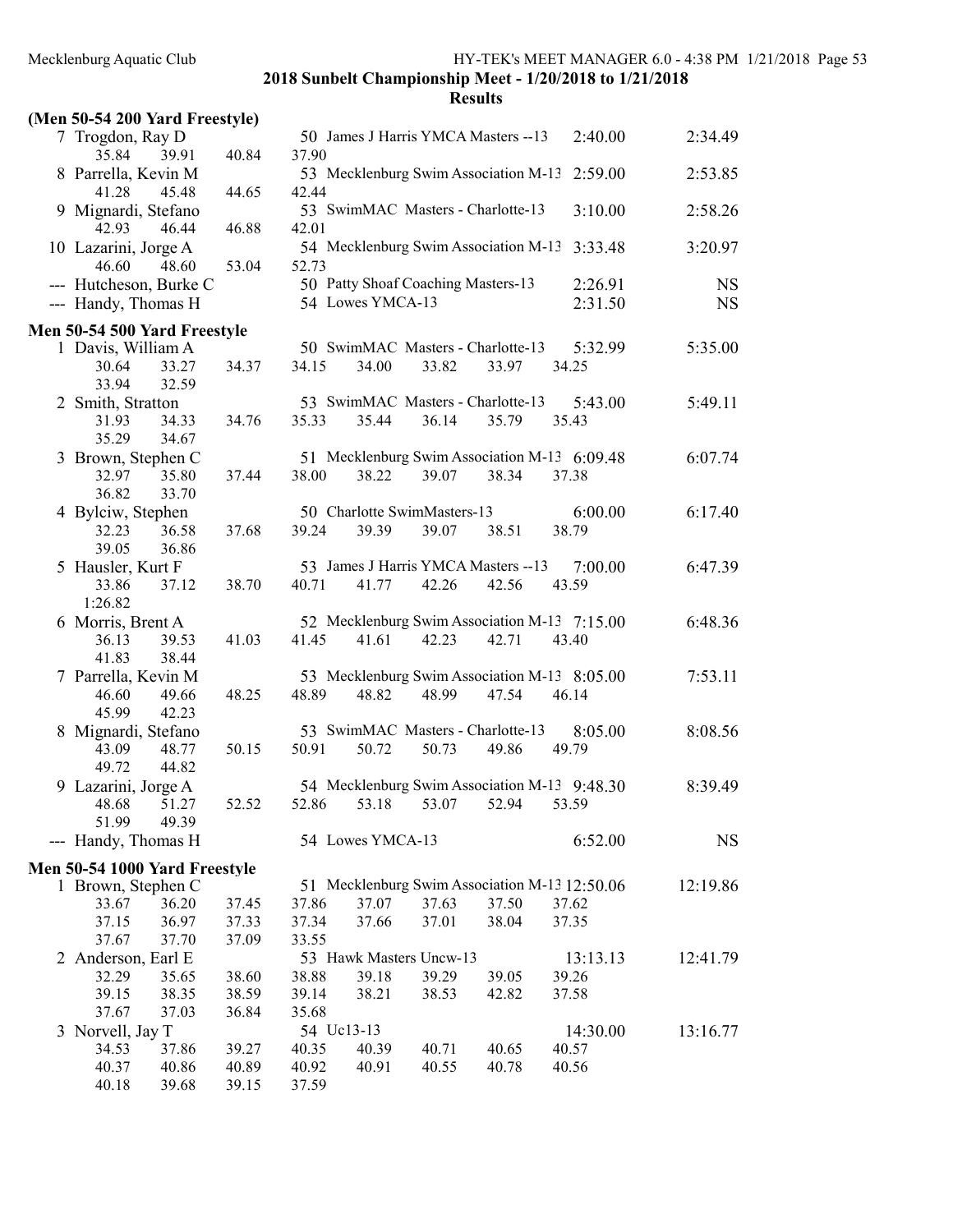|               | (Men 50-54 1000 Yard Freestyle)                    |       |       |       |                                                                     |       |                                               |          |       |           |
|---------------|----------------------------------------------------|-------|-------|-------|---------------------------------------------------------------------|-------|-----------------------------------------------|----------|-------|-----------|
|               | 4 Handy, Thomas H                                  |       |       |       | 54 Lowes YMCA-13                                                    |       |                                               | 15:00.00 |       | 13:56.76  |
|               | 36.99                                              | 39.83 | 40.55 | 41.49 | 41.74                                                               | 42.36 | 42.62                                         | 42.71    |       |           |
|               | 42.72                                              | 42.30 | 42.49 | 43.40 | 42.69                                                               | 42.87 | 42.86                                         | 42.59    |       |           |
|               | 42.57                                              | 42.43 | 42.74 | 38.81 |                                                                     |       |                                               |          |       |           |
|               | 5 Lazarini, Jorge A                                |       |       |       |                                                                     |       | 54 Mecklenburg Swim Association M-13 18:33.05 |          |       | 18:26.11  |
|               | 45.51                                              | 48.30 | 50.98 | 53.55 | 53.72                                                               | 54.54 | 55.10                                         | 56.84    |       |           |
|               | 56.27                                              | 55.93 | 57.44 | 56.09 | 56.56                                                               | 57.32 | 57.97                                         | 58.21    |       |           |
|               | 58.98                                              | 58.84 | 59.22 | 54.74 |                                                                     |       |                                               |          |       |           |
|               |                                                    |       |       |       |                                                                     |       |                                               |          |       |           |
|               | Men 50-54 1650 Yard Freestyle<br>1 Smith, Stratton |       |       |       | 53 SwimMAC Masters - Charlotte-13                                   |       |                                               | 19:35.00 |       | 19:58.25  |
|               | 34.13                                              | 35.98 | 35.94 | 36.35 | 36.41                                                               | 36.74 | 37.22                                         | 36.96    |       |           |
|               | 37.22                                              | 36.95 | 36.74 | 36.54 | 36.98                                                               | 36.66 | 36.79                                         | 36.46    |       |           |
|               | 36.39                                              | 36.51 | 36.48 | 35.96 | 36.30                                                               | 36.20 | 36.29                                         | 36.47    |       |           |
|               | 36.05                                              | 36.33 | 36.49 | 36.08 | 36.53                                                               | 36.43 | 36.08                                         | 35.52    | 34.07 |           |
|               | 2 Brown, Stephen C                                 |       |       |       |                                                                     |       | 51 Mecklenburg Swim Association M-13 21:21.59 |          |       | 20:34.10  |
|               | 33.90                                              | 37.46 | 38.39 | 38.56 | 38.57                                                               | 38.24 | 38.07                                         | 38.13    |       |           |
|               | 38.27                                              | 37.88 | 38.30 | 37.43 | 37.70                                                               | 37.62 | 37.42                                         | 37.91    |       |           |
|               | 37.80                                              | 37.51 | 37.24 | 37.49 | 36.72                                                               | 37.43 | 37.61                                         | 37.37    |       |           |
|               | 37.32                                              | 37.97 | 37.40 | 37.52 | 37.37                                                               | 37.58 | 36.94                                         | 36.50    | 32.48 |           |
|               |                                                    |       |       |       |                                                                     |       |                                               |          |       |           |
|               | Men 50-54 50 Yard Backstroke                       |       |       |       |                                                                     |       |                                               |          |       |           |
|               | 1 Moran, Marty                                     |       |       |       | 50 Asheville Masters Swimming-13<br>51 Greenville Splash Masters-55 |       |                                               |          | 29.00 | 27.14     |
|               | 2 Kothe, Mark                                      |       |       |       |                                                                     |       |                                               |          | 29.50 | 28.57     |
|               | 3 Hilgen, Tom H                                    |       |       |       | 53 SwimMAC Masters - Charlotte-13                                   |       |                                               |          | 30.00 | 29.82     |
|               | 4 Smith, Stratton                                  |       |       |       | 53 SwimMAC Masters - Charlotte-13                                   |       |                                               |          | 31.50 | 31.79     |
|               | 5 Hausler, Kurt F                                  |       |       |       |                                                                     |       | 53 James J Harris YMCA Masters -- 13          |          | 34.00 | 33.70     |
|               | 6 Woodmansee, David A                              |       |       |       | 54 Kingsport Aquatic Center-15                                      |       |                                               |          | 32.00 | 37.67     |
| 7             | Souther, James R                                   |       |       |       | 54 SwimMAC Masters - Charlotte-13                                   |       |                                               |          | 36.00 | 41.97     |
| 8             | Morris, Brent A                                    |       |       |       |                                                                     |       | 52 Mecklenburg Swim Association M-13          |          | 42.00 | 42.57     |
| 9             | Jones, Milt                                        |       |       |       | 53 SwimMAC Masters - Charlotte-13                                   |       |                                               |          | 50.00 | 46.12     |
|               | --- Hutcheson, Burke C                             |       |       |       | 50 Patty Shoaf Coaching Masters-13                                  |       |                                               |          | 33.90 | <b>NS</b> |
|               | --- Ritchey, W Winston                             |       |       |       | 50 Kingsport Aquatic Center-15                                      |       |                                               |          | 30.00 | <b>NS</b> |
|               | Men 50-54 100 Yard Backstroke                      |       |       |       |                                                                     |       |                                               |          |       |           |
|               | 1 Kothe, Mark                                      |       |       |       | 51 Greenville Splash Masters-55                                     |       |                                               | 1:01.40  |       | 1:01.90   |
|               | 30.15                                              | 31.75 |       |       |                                                                     |       |                                               |          |       |           |
|               | 2 Pistorio, Tyge                                   |       |       |       | 52 SwimMAC Masters - Charlotte-13                                   |       |                                               | 1:02.00  |       | 1:03.31   |
|               | 31.15 32.16                                        |       |       |       |                                                                     |       |                                               |          |       |           |
|               | 3 Smith, Jeffrey H                                 |       |       |       | 54 Charlotte SwimMasters-13                                         |       |                                               | 1:05.00  |       | 1:03.42   |
|               | 31.64                                              | 31.78 |       |       |                                                                     |       |                                               |          |       |           |
|               | 4 Peoples, G. Greg                                 |       |       |       |                                                                     |       | 52 Greensboro Community YMCA Mast             | 1:08.01  |       | 1:04.38   |
|               | 31.79                                              | 32.59 |       |       |                                                                     |       |                                               |          |       |           |
|               | *5 Davis, William A                                |       |       |       | 50 SwimMAC Masters - Charlotte-13                                   |       |                                               | 1:09.99  |       | 1:05.98   |
|               | 32.77                                              | 33.21 |       |       |                                                                     |       |                                               |          |       |           |
|               | *5 Hilgen, Tom H                                   |       |       |       | 53 SwimMAC Masters - Charlotte-13                                   |       |                                               | 1:05.00  |       | 1:05.98   |
|               | 32.83                                              | 33.15 |       |       |                                                                     |       |                                               |          |       |           |
| $\frac{1}{2}$ | Smith, Stratton                                    |       |       | 53    | SwimMAC Masters - Charlotte-13                                      |       |                                               | 1:05.90  |       | 1:06.88   |
|               | 32.37                                              | 34.51 |       |       |                                                                     |       |                                               |          |       |           |
|               | 8 Kucharski, Michael R                             |       |       |       | 50 Georgia Masters-45                                               |       |                                               | 1:15.00  |       | 1:15.15   |
|               | 35.80                                              | 39.35 |       |       |                                                                     |       |                                               |          |       |           |
|               | --- Hutcheson, Burke C                             |       |       |       | 50 Patty Shoaf Coaching Masters-13                                  |       |                                               | 1:21.33  |       | <b>NS</b> |
|               | --- Morris, Brent A                                |       |       |       |                                                                     |       | 52 Mecklenburg Swim Association M-13          | 1:35.00  |       | <b>NS</b> |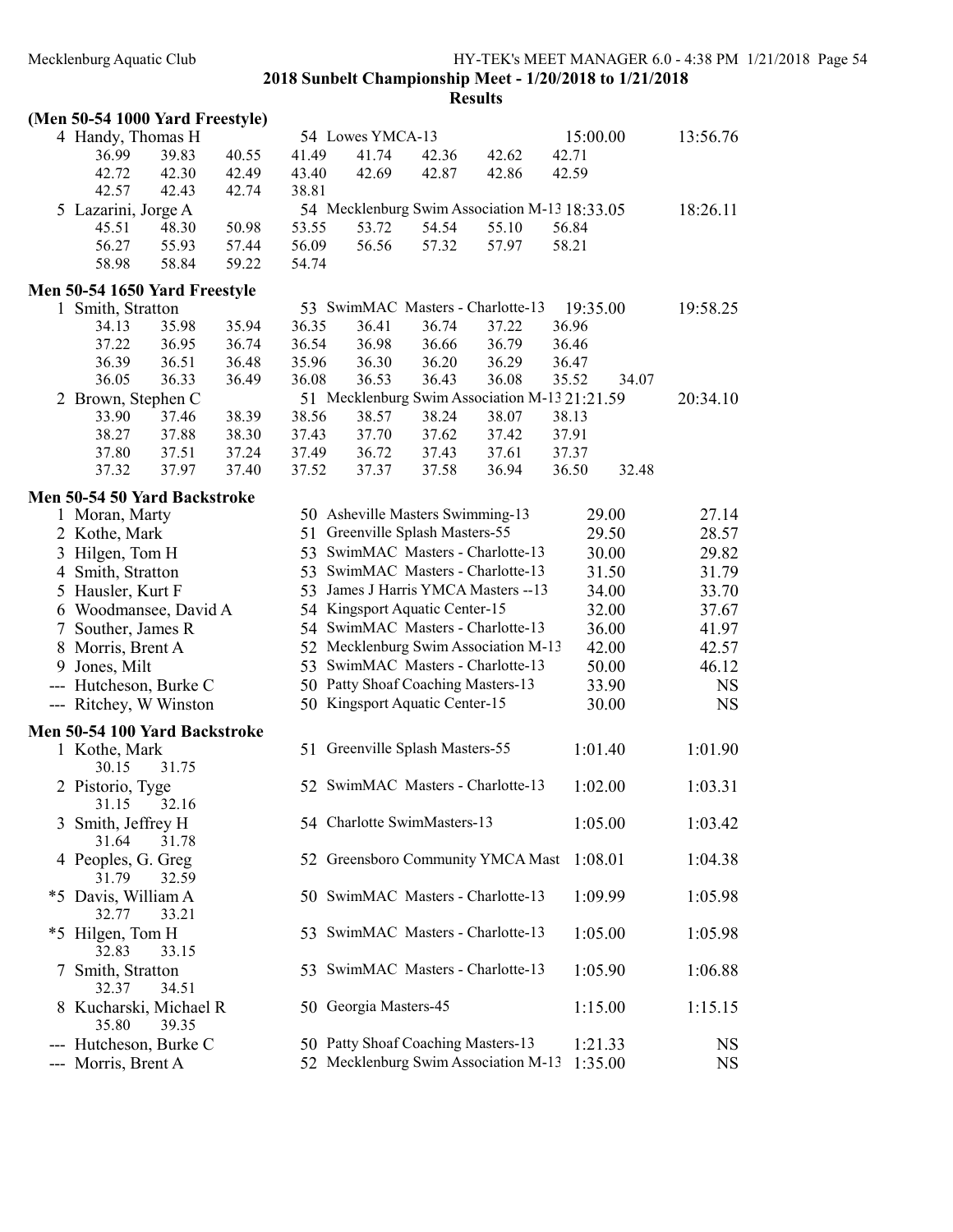| Men 50-54 200 Yard Backstroke            |       |                                               |         |           |
|------------------------------------------|-------|-----------------------------------------------|---------|-----------|
| 1 Kothe, Mark<br>33.46<br>31.42          | 34.34 | 51 Greenville Splash Masters-55<br>35.01      | 2:14.20 | 2:14.23   |
| 2 Smith, Stratton<br>35.04<br>36.35      | 37.77 | 53 SwimMAC Masters - Charlotte-13<br>36.74    | 2:20.90 | 2:25.90   |
| 3 Anderson, Earl E<br>36.73<br>38.37     | 40.44 | 53 Hawk Masters Uncw-13<br>39.55              | 2:41.17 | 2:35.09   |
| 4 Brown, Stephen C<br>38.24<br>40.61     | 41.18 | 51 Mecklenburg Swim Association M-13<br>40.62 | 2:44.20 | 2:40.65   |
| 5 Kucharski, Michael R<br>39.62<br>44.39 | 47.15 | 50 Georgia Masters-45<br>44.71                | 2:56.99 | 2:55.87   |
| Men 50-54 50 Yard Breaststroke           |       |                                               |         |           |
| 1 Ritchey, W Winston                     |       | 50 Kingsport Aquatic Center-15                | 32.00   | 31.47     |
| 2 Anderson, Earl E                       |       | 53 Hawk Masters Uncw-13                       | 33.33   | 31.62     |
| 3 Hilgen, Tom H                          |       | 53 SwimMAC Masters - Charlotte-13             | 31.00   | 32.04     |
| 4 Perelli, David E                       |       | 51 SwimMAC Masters - Charlotte-13             | 36.00   | 34.92     |
| 5 Kucharski, Michael R                   |       | 50 Georgia Masters-45                         | 37.00   | 35.15     |
| 6 Handy, Thomas H                        |       | 54 Lowes YMCA-13                              | 38.00   | 37.73     |
| 7 Hunt, Steve T                          |       | 54 SwimMAC Masters - Charlotte-13             | 36.00   | 38.10     |
| 8 Woodmansee, David A                    |       | 54 Kingsport Aquatic Center-15                | 38.00   | 39.06     |
| 9 Hausler, Kurt F                        |       | 53 James J Harris YMCA Masters -- 13          | 39.50   | 39.57     |
| 10 Morris, Brent A                       |       | 52 Mecklenburg Swim Association M-13          | 41.00   | 41.21     |
| 11 Lazarini, Jorge A                     |       | 54 Mecklenburg Swim Association M-13          | 47.15   | 47.71     |
| --- Mignardi, Stefano                    |       | 53 SwimMAC Masters - Charlotte-13             | 1:10.00 | DQ        |
| --- Hutcheson, Burke C                   |       | 50 Patty Shoaf Coaching Masters-13            | 37.07   | <b>NS</b> |
| Men 50-54 100 Yard Breaststroke          |       |                                               |         |           |
| 1 Anderson, Earl E<br>33.38<br>36.47     |       | 53 Hawk Masters Uncw-13                       | 1:13.01 | 1:09.85   |
| 2 Hilgen, Tom H<br>36.81<br>34.05        |       | 53 SwimMAC Masters - Charlotte-13             | 1:08.00 | 1:10.86   |
| 3 Smith, Jeffrey H<br>39.31<br>33.70     |       | 54 Charlotte SwimMasters-13                   | 1:15.00 | 1:13.01   |
| 4 Bylciw, Stephen<br>36.79<br>40.62      |       | 50 Charlotte SwimMasters-13                   | 1:20.00 | 1:17.41   |
| 5 Woodmansee, David A<br>42.14<br>46.84  |       | 54 Kingsport Aquatic Center-15                | 1:18.00 | 1:28.98   |
| 6 Anastasi, Joe S<br>46.76<br>51.42      |       | 54 Mecklenburg Swim Association M-13 2:00.00  |         | 1:38.18   |
| 7 Jones, Milt<br>47.65<br>53.30          |       | 53 SwimMAC Masters - Charlotte-13             | 1:50.00 | 1:40.95   |
| 8 Lazarini, Jorge A<br>50.57<br>55.14    |       | 54 Mecklenburg Swim Association M-13          | 1:40.62 | 1:45.71   |
| --- Hutcheson, Burke C                   |       | 50 Patty Shoaf Coaching Masters-13            | 1:22.09 | <b>NS</b> |
| Men 50-54 200 Yard Breaststroke          |       |                                               |         |           |
| 1 Anderson, Earl E<br>41.43<br>35.29     | 44.06 | 53 Hawk Masters Uncw-13<br>43.78              | 2:50.14 | 2:44.56   |
| 2 Lazarini, Jorge A<br>54.62<br>52.00    | 57.68 | 54 Mecklenburg Swim Association M-13<br>59.31 | 3:00.00 | 3:43.61   |
| Men 50-54 50 Yard Butterfly              |       |                                               |         |           |
| 1 Peoples, G. Greg                       |       | 52 Greensboro Community YMCA Mast             | 26.89   | 25.83     |
| 2 Kothe, Mark                            |       | 51 Greenville Splash Masters-55               | 25.80   | 26.07     |
| 3 Anderson, Earl E                       |       | 53 Hawk Masters Uncw-13                       | 27.76   | 26.80     |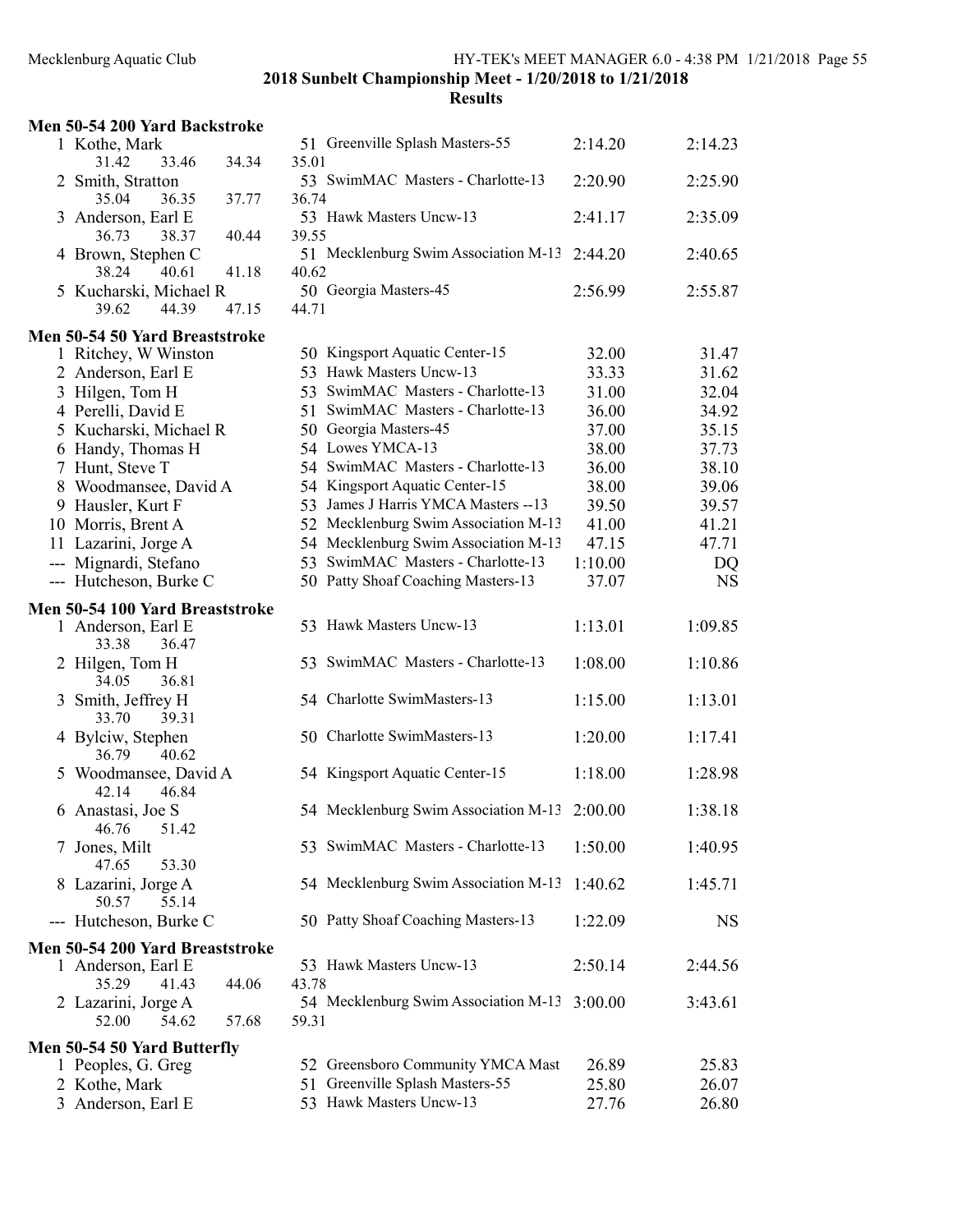# (Men 50-54 50 Yard Butterfly)

|               | 4 Ritchey, W Winston         |       | 50 Kingsport Aquatic Center-15       | 26.00   | 26.84     |
|---------------|------------------------------|-------|--------------------------------------|---------|-----------|
|               | 5 Hilgen, Tom H              |       | 53 SwimMAC Masters - Charlotte-13    | 29.00   | 28.28     |
|               | 6 Kucharski, Michael R       |       | 50 Georgia Masters-45                | 29.29   | 29.49     |
|               | 7 Perelli, David E           |       | 51 SwimMAC Masters - Charlotte-13    | 30.00   | 31.30     |
|               | 8 Brown, Stephen C           |       | 51 Mecklenburg Swim Association M-13 | 32.00   | 31.54     |
|               | 9 Hunt, Steve T              |       | 54 SwimMAC Masters - Charlotte-13    | 32.00   | 33.26     |
|               | 10 Parrella, Kevin M         |       | 53 Mecklenburg Swim Association M-13 | 45.00   | 42.17     |
|               | --- Hutcheson, Burke C       |       | 50 Patty Shoaf Coaching Masters-13   | 30.76   | <b>NS</b> |
|               | Men 50-54 100 Yard Butterfly |       |                                      |         |           |
|               | 1 Moran, Marty               |       | 50 Asheville Masters Swimming-13     | 55.60   | 56.47     |
|               | 26.69<br>29.78               |       |                                      |         |           |
|               | 2 Peoples, G. Greg           |       | 52 Greensboro Community YMCA Mast    | 1:00.89 | 58.47     |
|               | 27.28<br>31.19               |       |                                      |         |           |
|               | 3 Stewart, Henry D           |       | 54 Tac Titans-13                     | 58.50   | 58.93     |
|               | 27.15<br>31.78               |       |                                      |         |           |
|               | 4 Pistorio, Tyge             |       | 52 SwimMAC Masters - Charlotte-13    | 59.99   | 59.88     |
|               | 27.90<br>31.98               |       |                                      |         |           |
|               | 5 Anderson, Earl E           |       | 53 Hawk Masters Uncw-13              | 1:05.98 | 1:01.55   |
|               | 28.55<br>33.00               |       |                                      |         |           |
|               | 6 Smith, Jeffrey H           |       | 54 Charlotte SwimMasters-13          | 1:05.00 | 1:02.72   |
|               | 34.24<br>28.48               |       |                                      |         |           |
|               | 7 Brown, Stephen C           |       | 51 Mecklenburg Swim Association M-13 | 1:25.00 | 1:13.46   |
|               | 32.39<br>41.07               |       |                                      |         |           |
|               | 8 Kucharski, Michael R       |       | 50 Georgia Masters-45                | 1:09.00 | 1:16.22   |
|               | 31.94<br>44.28               |       |                                      |         |           |
|               | --- Ritchey, W Winston       |       | 50 Kingsport Aquatic Center-15       | 1:05.00 | <b>NS</b> |
|               | Men 50-54 200 Yard Butterfly |       |                                      |         |           |
|               | 1 Anderson, Earl E           |       | 53 Hawk Masters Uncw-13              | 2:46.67 | 2:32.62   |
|               | 38.11<br>31.88<br>41.56      | 41.07 |                                      |         |           |
|               | --- Kucharski, Michael R     |       | 50 Georgia Masters-45                | 3:20.00 | <b>NS</b> |
|               | <b>Men 50-54 100 Yard IM</b> |       |                                      |         |           |
|               | 1 Pistorio, Tyge             |       | 52 SwimMAC Masters - Charlotte-13    | 1:01.00 | 1:00.43   |
|               | 28.66<br>31.77               |       |                                      |         |           |
|               | 2 Moran, Marty               |       | 50 Asheville Masters Swimming-13     | 1:00.00 | 1:01.88   |
|               | 28.76<br>33.12               |       |                                      |         |           |
|               | 3 Peoples, G. Greg           |       | 52 Greensboro Community YMCA Mast    | 1:02.89 | 1:02.10   |
|               | 29.03<br>33.07               |       |                                      |         |           |
|               | 4 Stewart, Henry D           |       | 54 Tac Titans-13                     | 1:05.29 | 1:02.71   |
|               | 28.98<br>33.73               |       |                                      |         |           |
| 5             | Smith, Jeffrey H             |       | 54 Charlotte SwimMasters-13          | 1:05.00 | 1:03.14   |
|               | 29.89<br>33.25               |       |                                      |         |           |
|               | 6 Hilgen, Tom H              |       | 53 SwimMAC Masters - Charlotte-13    | 1:05.00 | 1:03.86   |
|               | 30.54<br>33.32               |       |                                      |         |           |
| $\mathcal{L}$ | Smith, Stratton              |       | 53 SwimMAC Masters - Charlotte-13    | 1:06.00 | 1:07.45   |
|               | 36.02<br>31.43               |       |                                      |         |           |
|               | 8 Brown, Stephen C           |       | 51 Mecklenburg Swim Association M-13 | 1:10.48 | 1:11.42   |
|               | 15.06<br>56.36               |       |                                      |         |           |
|               | 9 Kucharski, Michael R       |       | 50 Georgia Masters-45                | 1:13.99 | 1:13.41   |
|               | 33.62<br>39.79               |       |                                      |         |           |
|               | 10 Perelli, David E          |       | 51 SwimMAC Masters - Charlotte-13    | 1:15.00 | 1:14.23   |
|               | 34.87<br>39.36               |       |                                      |         |           |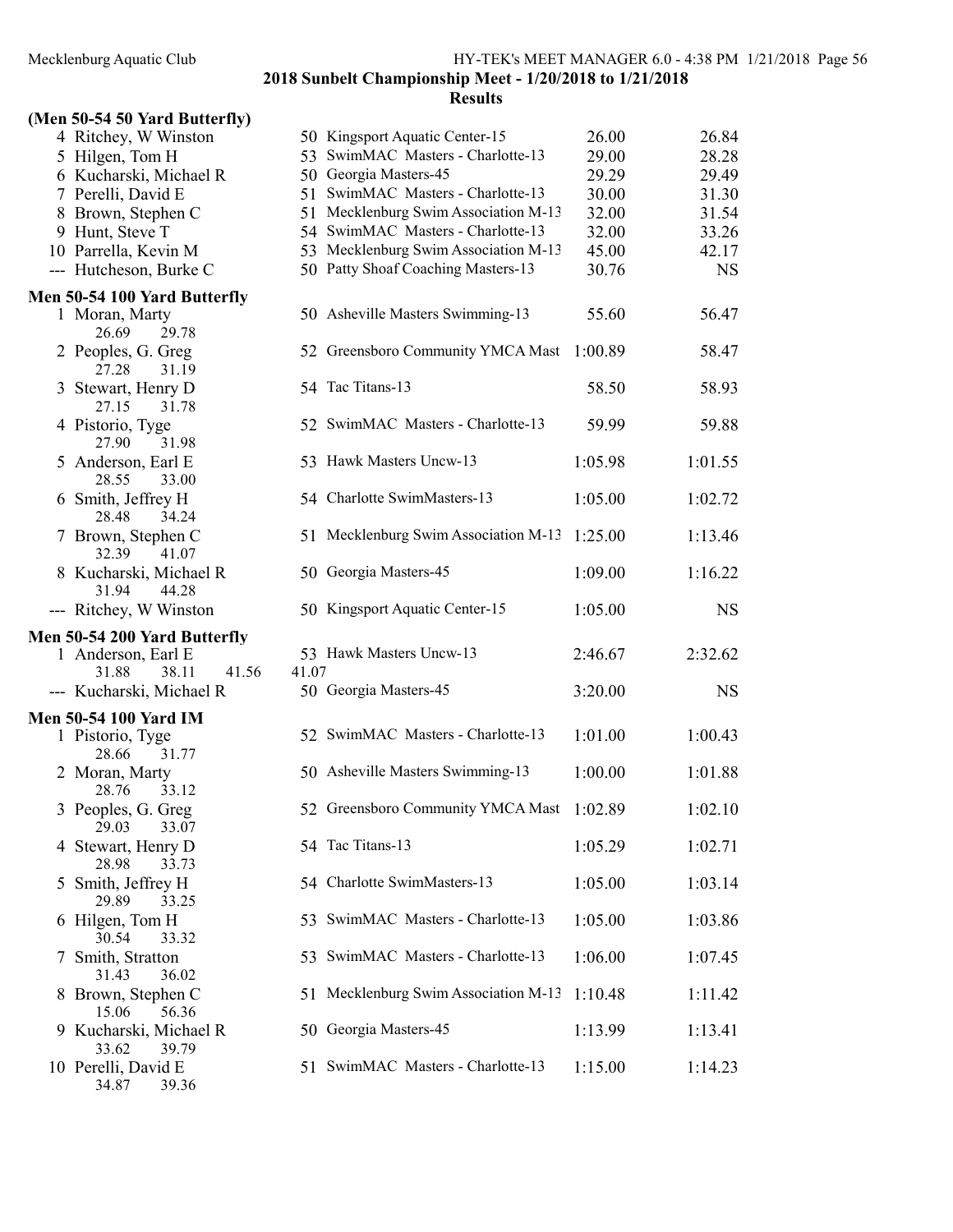|   | (Men 50-54 100 Yard IM)              |       |                                               |         |             |
|---|--------------------------------------|-------|-----------------------------------------------|---------|-------------|
|   | 11 Hausler, Kurt F<br>33.94<br>43.28 |       | 53 James J Harris YMCA Masters -- 13          | 1:16.00 | 1:17.22     |
|   | 12 Morris, Brent A                   |       | 52 Mecklenburg Swim Association M-13          | 1:30.00 | 1:18.80     |
|   | 13 Parrella, Kevin M                 |       | 53 Mecklenburg Swim Association M-13          | 1:32.00 | 1:28.91     |
|   | 43.18<br>45.73                       |       |                                               |         |             |
|   | 14 Anastasi, Joe S<br>49.01<br>46.92 |       | 54 Mecklenburg Swim Association M-13          | 3:00.00 | 1:35.93     |
|   | --- Hutcheson, Burke C               |       | 50 Patty Shoaf Coaching Masters-13            | 1:14.40 | <b>NS</b>   |
|   | --- Handy, Thomas H                  |       | 54 Lowes YMCA-13                              | 1:16.50 | NS          |
|   | --- Ritchey, W Winston               |       | 50 Kingsport Aquatic Center-15                | 1:08.50 | NS          |
|   |                                      |       |                                               |         |             |
|   | <b>Men 50-54 200 Yard IM</b>         |       |                                               |         |             |
|   | 1 Peoples, G. Greg                   |       | 52 Greensboro Community YMCA Mast             | 2:17.75 | 2:15.36     |
|   | 28.04<br>35.49                       | 40.86 | 30.97                                         |         |             |
|   | 2 Pistorio, Tyge                     |       | 52 SwimMAC Masters - Charlotte-13             | 2:15.00 | 2:18.45     |
|   | 28.67<br>36.64                       | 41.28 | 31.86                                         |         |             |
|   | 3 Smith, Jeffrey H<br>29.48          |       | 54 Charlotte SwimMasters-13                   | 2:25.00 | 2:21.46     |
|   | 37.12                                | 40.95 | 33.91                                         |         |             |
|   | 4 Brown, Stephen C<br>33.11          |       | 51 Mecklenburg Swim Association M-13<br>36.46 | 2:38.63 | 2:34.82     |
|   | 38.95                                | 46.30 |                                               |         |             |
|   | --- Hutcheson, Burke C               |       | 50 Patty Shoaf Coaching Masters-13            | 3:01.12 | $_{\rm NS}$ |
|   | <b>Men 50-54 400 Yard IM</b>         |       |                                               |         |             |
|   | 1 Smith, Stratton                    |       | 53 SwimMAC Masters - Charlotte-13             | 5:10.00 | 5:13.25     |
|   | 38.06<br>34.82                       | 39.86 | 45.83<br>40.21<br>46.64<br>34.45              | 33.38   |             |
|   | 2 Brown, Stephen C                   |       | 51 Mecklenburg Swim Association M-13          | 5:44.39 | 5:38.48     |
|   | 37.67<br>43.08                       | 41.97 | 42.89<br>47.73<br>49.57<br>38.90<br>36.67     |         |             |
|   |                                      |       |                                               |         |             |
|   | 3 Handy, Thomas H                    |       | 54 Lowes YMCA-13                              | 6:25.00 | 6:22.93     |
|   | 43.76<br>51.67                       | 49.75 | 52.64<br>47.66<br>54.91<br>44.05              | 38.49   |             |
|   |                                      |       |                                               |         |             |
|   | Men 55-59 50 Yard Freestyle          |       |                                               |         |             |
|   | 1 Dyer, Andy                         |       | 59 Atlanta Water Jocks-45                     | 24.03   | 24.42       |
|   | 2 Moore, John                        |       | 56 Hawk Masters Uncw-13                       | 25.00   | 25.65       |
|   | 3 Brekovsky, Tom                     |       | 55 Mecklenburg Swim Association M-13          | 25.34   | 25.98       |
|   | 4 Williams, Ned S                    |       | 57 Charlotte SwimMasters-13                   | 27.00   | 26.61       |
| 5 | Singletary, Henry P                  |       | 56 Hawk Masters Uncw-13                       | 28.00   | 26.70       |
|   | 6 Crone, William W                   |       | 55 North Carolina Masters Swimmin-13          | 27.30   | 27.10       |
|   | 7 Phillips, John M                   |       | 59 Charlotte SwimMasters-13                   | 28.00   | 27.91       |
|   | 8 Buchanan, Bill                     |       | 58 Hawk Masters Uncw-13                       | 28.48   | 29.74       |
|   | 9 Arnold, Matthew J                  |       | 57 Mecklenburg Swim Association M-13          | 32.00   | 29.94       |
|   | 10 Thompson, Mark A                  |       | 58 Mecklenburg Swim Association M-13          | 40.00   | 36.49       |
|   | 11 Mahoney, John F                   |       | 59 Mecklenburg Swim Association M-13          | 40.00   | 36.68       |
|   | DeLuca, Robert J                     |       | 59 Charlotte SwimMasters-13                   | 31.00   | <b>NS</b>   |
|   | --- Carlson, Eric A                  |       | 57 Greensboro Community YMCA Mast             | 27.77   | <b>NS</b>   |
|   | --- Hopkins, Mark                    |       | 55 SwimMAC Masters - Charlotte-13             | 26.50   | <b>NS</b>   |
|   | Men 55-59 100 Yard Freestyle         |       |                                               |         |             |
|   | 1 Dyer, Andy                         |       | 59 Atlanta Water Jocks-45                     | 52.33   | 53.99       |
|   | 26.14<br>27.85                       |       |                                               |         |             |
|   | 2 Cole, Robert W<br>26.67<br>29.22   |       | 56 Lowes YMCA-13                              | 57.07   | 55.89       |
| 3 | Moore, John                          |       | 56 Hawk Masters Uncw-13                       | 56.00   | 57.91       |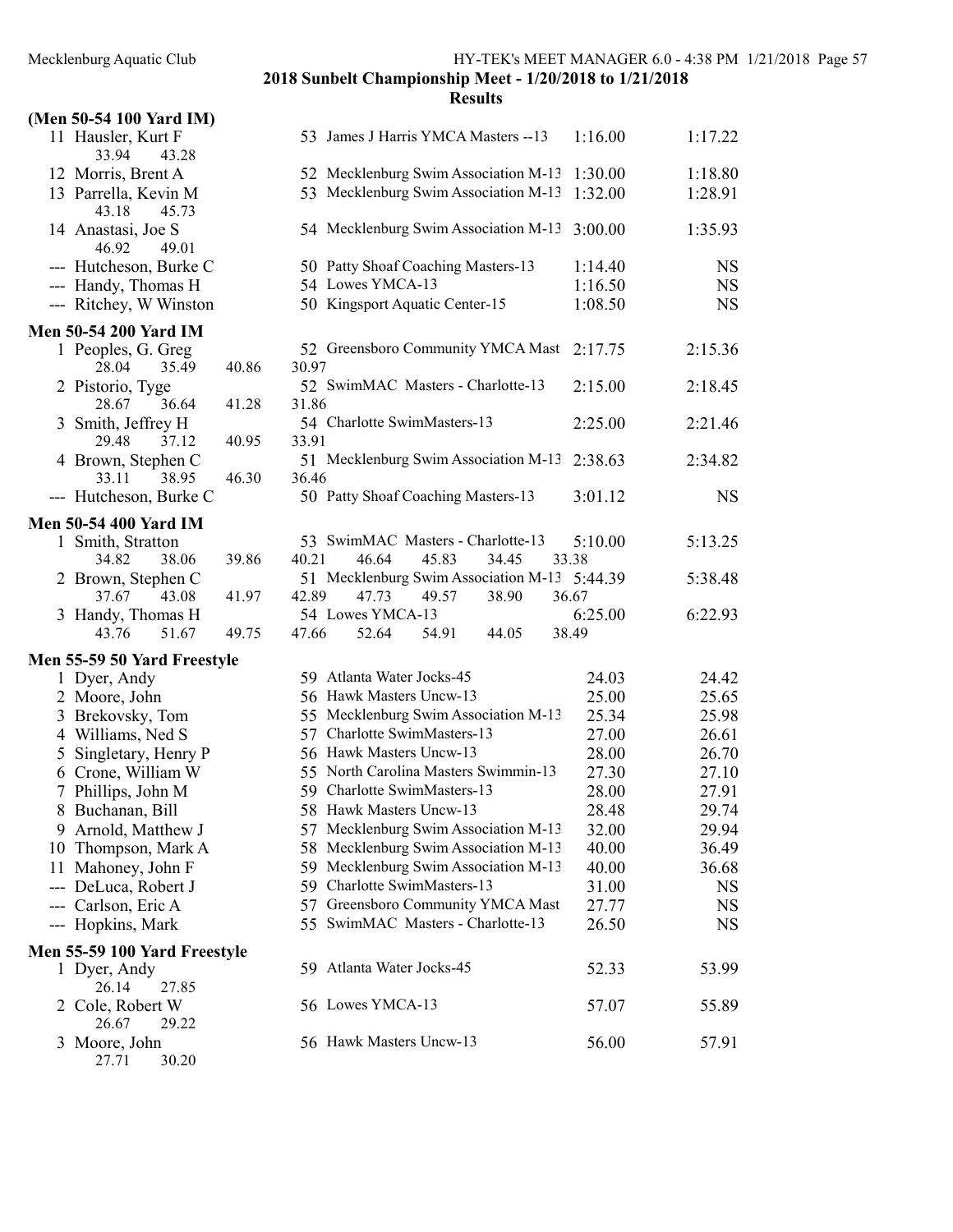| (Men 55-59 100 Yard Freestyle)          |       |         |                                              |       |       |         |                |           |
|-----------------------------------------|-------|---------|----------------------------------------------|-------|-------|---------|----------------|-----------|
| 4 Singletary, Henry P<br>28.23<br>30.31 |       |         | 56 Hawk Masters Uncw-13                      |       |       |         | 58.00          | 58.54     |
| 5 Phillips, John M<br>28.26<br>31.72    |       |         | 59 Charlotte SwimMasters-13                  |       |       |         | 59.95          | 59.98     |
| 6 Crone, William W<br>29.69<br>31.87    |       |         | 55 North Carolina Masters Swimmin-13         |       |       |         | 9:59.90        | 1:01.56   |
| 7 Arnold, Matthew J<br>31.92<br>35.06   |       |         | 57 Mecklenburg Swim Association M-13         |       |       |         | 1:15.00        | 1:06.98   |
| 8 Buchanan, Bill<br>34.87<br>32.50      |       |         | 58 Hawk Masters Uncw-13                      |       |       |         | 1:08.00        | 1:07.37   |
| 9 Thompson, Mark A<br>33.44<br>41.62    |       |         | 58 Mecklenburg Swim Association M-13         |       |       |         | 1:20.00        | 1:15.06   |
| 10 Mahoney, John F<br>39.81<br>45.74    |       |         | 59 Mecklenburg Swim Association M-13         |       |       |         | 1:40.00        | 1:25.55   |
| --- Williams, Ned S<br>30.71<br>27.39   |       |         | 57 Charlotte SwimMasters-13                  |       |       |         | 58.00          | DQ        |
| --- Hopkins, Mark                       |       |         | 55 SwimMAC Masters - Charlotte-13            |       |       |         | 59.50          | <b>NS</b> |
| --- Carlson, Eric A                     |       |         | 57 Greensboro Community YMCA Mast            |       |       |         | 1:02.77        | <b>NS</b> |
|                                         |       |         |                                              |       |       |         |                |           |
| Men 55-59 200 Yard Freestyle            |       |         |                                              |       |       |         |                |           |
| 1 Dyer, Andy                            |       |         | 59 Atlanta Water Jocks-45                    |       |       |         | 1:57.55        | 2:00.55   |
| 28.26<br>30.47                          | 31.06 | 30.76   |                                              |       |       |         |                |           |
| 2 Moore, John<br>30.51<br>34.10         | 33.77 | 33.88   | 56 Hawk Masters Uncw-13                      |       |       |         | 2:09.00        | 2:12.26   |
| 3 Buchanan, Bill                        |       |         | 58 Hawk Masters Uncw-13                      |       |       |         | 2:38.00        | 2:33.92   |
| 34.63<br>39.41                          | 40.76 | 39.12   |                                              |       |       |         |                |           |
| 4 Mahoney, John F<br>42.79<br>47.40     | 50.38 | 48.37   | 59 Mecklenburg Swim Association M-13         |       |       |         | 3:40.00        | 3:08.94   |
| --- Arnold, Matthew J                   |       |         | 57 Mecklenburg Swim Association M-13         |       |       |         | 1:55.00        | <b>NS</b> |
| --- Crone, William W                    |       |         | 55 North Carolina Masters Swimmin-13         |       |       |         | 2:18.80        | <b>NS</b> |
| --- Carlson, Eric A                     |       |         | 57 Greensboro Community YMCA Mast            |       |       |         | 2:30.77        | <b>NS</b> |
|                                         |       |         | 56 Lowes YMCA-13                             |       |       |         |                | <b>NS</b> |
| --- Cole, Robert W                      |       |         |                                              |       |       |         | 2:09.82        |           |
| Men 55-59 500 Yard Freestyle            |       |         |                                              |       |       |         |                |           |
| 1 Moore, John                           |       |         | 56 Hawk Masters Uncw-13                      |       |       |         | 5:50.00        | 5:52.80   |
| 31.83<br>34.43<br>36.35<br>33.89        | 35.57 | 35.87   | 35.91                                        | 36.43 | 36.12 |         | 36.40          |           |
| 2 Mahoney, John F                       |       |         | 59 Mecklenburg Swim Association M-13 9:45.00 |       |       |         |                | 8:56.40   |
| 50.31<br>46.05                          | 54.90 | 1:50.31 | 56.20                                        | 56.20 | 56.34 |         | 55.55          |           |
| 50.54                                   |       |         |                                              |       |       |         |                |           |
| Crone, William W                        |       |         | 55 North Carolina Masters Swimmin-13 6:40.00 |       |       |         |                | <b>NS</b> |
| Men 55-59 1650 Yard Freestyle           |       |         |                                              |       |       |         |                |           |
| 1 Moore, John                           |       |         | 56 Hawk Masters Uncw-13                      |       |       |         | 20:30.00       | 20:26.85  |
| 36.09<br>31.75                          | 36.11 | 36.43   | 36.92                                        | 36.79 | 37.11 |         | 36.40          |           |
| 36.73<br>36.93                          | 37.08 | 36.87   | 37.38                                        | 37.40 | 36.82 |         | 37.73          |           |
| 37.33<br>37.34                          | 36.97 | 37.75   | 37.98                                        | 37.89 | 37.28 |         | 37.35          |           |
| 38.60<br>37.18                          | 37.87 | 38.93   | 38.22                                        | 38.52 | 38.63 |         | 37.31<br>37.16 |           |
| 2 Goggins, Thomas                       |       |         | 59 Uc02-2                                    |       |       |         | 31:00.00       | 29:18.37  |
| 46.90<br>47.61                          | 49.65 | 51.73   | 53.48                                        | 56.03 | 55.08 |         | 54.95          |           |
| 54.63<br>1:48.89                        | 55.69 | 1:49.41 | 54.08                                        | 54.26 | 54.11 |         | 54.21          |           |
| 54.28<br>52.87                          | 53.13 | 53.66   | 54.46                                        | 54.28 | 53.54 | 1:47.47 |                |           |
| 53.24<br>52.34                          |       |         |                                              |       |       |         | 51.88          |           |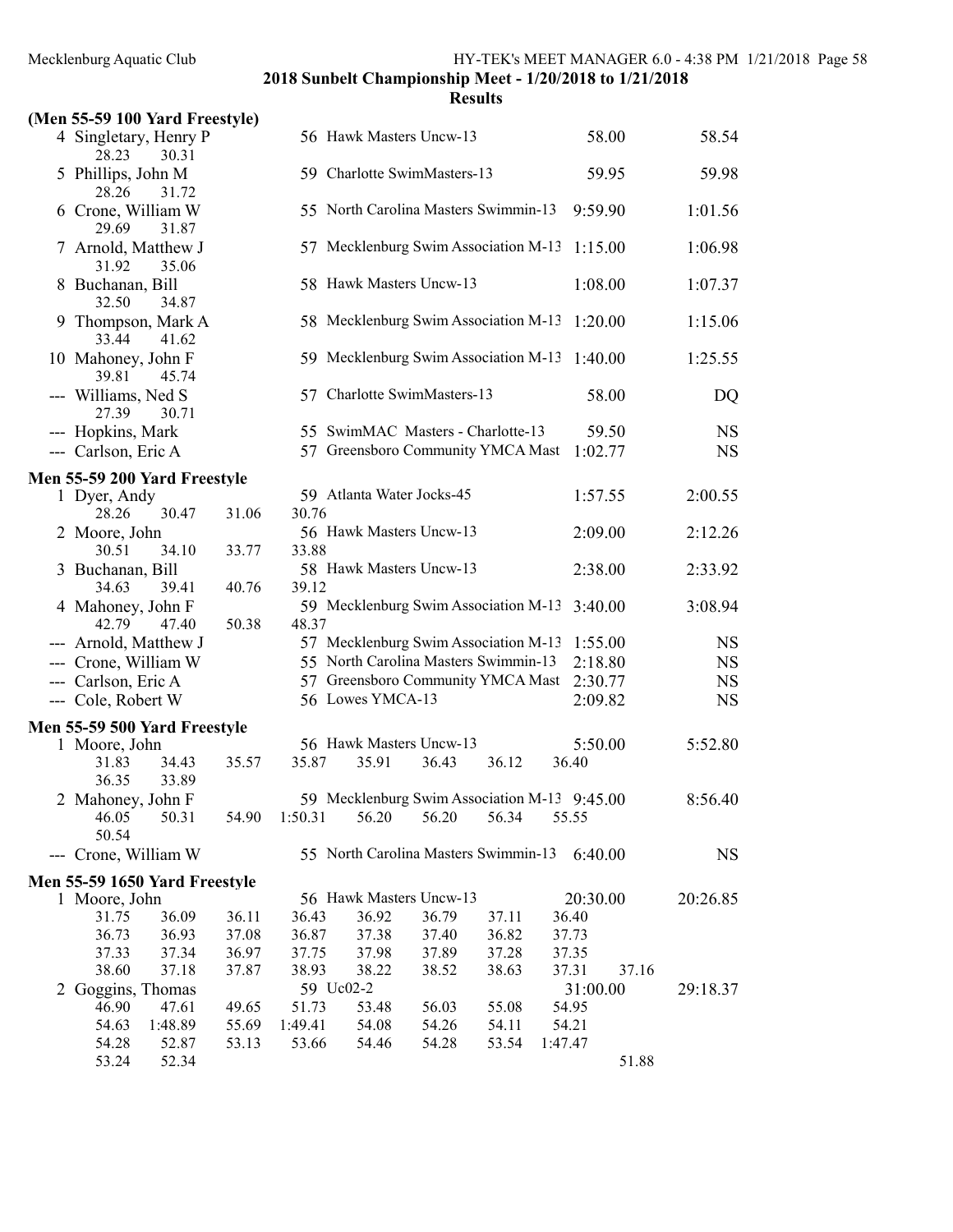| Men 55-59 50 Yard Backstroke        |                                              |         |           |
|-------------------------------------|----------------------------------------------|---------|-----------|
| 1 Dyer, Andy                        | 59 Atlanta Water Jocks-45                    | 29.45   | 30.00     |
| 2 Williams, Ned S                   | 57 Charlotte SwimMasters-13                  | 33.00   | 31.04     |
| 3 Crone, William W                  | 55 North Carolina Masters Swimmin-13         | 32.00   | 32.67     |
| 4 Boylan, Dean                      | 58 Charlotte SwimMasters-13                  | 1:00.00 | 37.87     |
| 5 Arnold, Matthew J                 | 57 Mecklenburg Swim Association M-13         | 40.00   | 40.72     |
| --- Carlson, Eric A                 | 57 Greensboro Community YMCA Mast            | 34.77   | <b>NS</b> |
| --- DeLuca, Robert J                | 59 Charlotte SwimMasters-13                  | 35.00   | <b>NS</b> |
| Men 55-59 100 Yard Backstroke       |                                              |         |           |
| 1 Dyer, Andy                        | 59 Atlanta Water Jocks-45                    | 1:08.00 | 1:05.60   |
| 33.08<br>32.52                      |                                              |         |           |
| 2 Cole, Robert W                    | 56 Lowes YMCA-13                             | 1:11.74 | 1:08.77   |
| 33.63<br>35.14                      |                                              |         |           |
| 3 Crone, William W                  | 55 North Carolina Masters Swimmin-13         | 1:10.70 | 1:11.80   |
| 34.93<br>36.87                      |                                              |         |           |
| --- Carlson, Eric A                 | 57 Greensboro Community YMCA Mast            | 1:15.77 | <b>NS</b> |
| Men 55-59 200 Yard Backstroke       |                                              |         |           |
| 1 Dyer, Andy                        | 59 Atlanta Water Jocks-45                    | 2:18.64 | 2:21.90   |
| 36.15<br>33.85<br>35.71             | 36.19                                        |         |           |
| 2 Cole, Robert W                    | 56 Lowes YMCA-13                             | 2:31.39 | 2:25.51   |
| 37.02<br>34.46<br>36.43             | 37.60                                        |         |           |
| 3 Crone, William W                  | 55 North Carolina Masters Swimmin-13         | 2:37.70 | 2:40.55   |
| 42.53<br>36.11<br>39.23             | 42.68                                        |         |           |
| Men 55-59 50 Yard Breaststroke      |                                              |         |           |
| 1 Dyer, Andy                        | 59 Atlanta Water Jocks-45                    | 29.50   | 30.43     |
| 2 Buchanan, Bill                    | 58 Hawk Masters Uncw-13                      | 39.77   | 39.10     |
| 3 Arnold, Matthew J                 | 57 Mecklenburg Swim Association M-13         | 50.00   | 42.38     |
| 4 Thompson, Mark A                  | 58 Mecklenburg Swim Association M-13         | 50.00   | 45.50     |
| --- Preston, Mark K                 | 57 Asheville Masters Swimming-13             | 33.00   | <b>NS</b> |
|                                     |                                              |         |           |
| Men 55-59 100 Yard Breaststroke     |                                              |         |           |
| 1 Preston, Mark K<br>34.82<br>39.85 | 57 Asheville Masters Swimming-13             | 1:12.00 | 1:14.67   |
| 2 Brekovsky, Tom                    | 55 Mecklenburg Swim Association M-13         | 1:13.65 | 1:17.25   |
| 35.57<br>41.68                      |                                              |         |           |
| 3 Thompson, Mark A                  | 58 Mecklenburg Swim Association M-13 2:00.00 |         | 1:43.73   |
| 47.94<br>55.79                      |                                              |         |           |
|                                     |                                              |         |           |
| Men 55-59 200 Yard Breaststroke     |                                              |         |           |
| --- Preston, Mark K                 | 57 Asheville Masters Swimming-13             | 2:50.00 | <b>NS</b> |
| Men 55-59 50 Yard Butterfly         |                                              |         |           |
| 1 Dyer, Andy                        | 59 Atlanta Water Jocks-45                    | 26.27   | 27.26     |
| 2 Phillips, John M                  | Charlotte SwimMasters-13<br>59.              | 29.00   | 28.17     |
| Singletary, Henry P<br>3            | 56 Hawk Masters Uncw-13                      | 29.00   | 28.64     |
| 4 Williams, Ned S                   | Charlotte SwimMasters-13<br>57               | 33.00   | 29.20     |
| Moore, John<br>5                    | 56 Hawk Masters Uncw-13                      | 28.97   | 29.29     |
| Crone, William W<br>6               | 55 North Carolina Masters Swimmin-13         | 32.40   | 30.94     |
| Boylan, Dean<br>7                   | 58 Charlotte SwimMasters-13                  | 1:00.00 | 35.19     |
| Arnold, Matthew J<br>8              | Mecklenburg Swim Association M-13<br>57.     | 40.00   | 36.86     |
| Thompson, Mark A<br>9               | Mecklenburg Swim Association M-13<br>58      | 45.00   | 37.99     |
| Carlson, Eric A                     | Greensboro Community YMCA Mast<br>57         | 32.77   | <b>NS</b> |
| Hopkins, Mark                       | 55 SwimMAC Masters - Charlotte-13            | 31.00   | <b>NS</b> |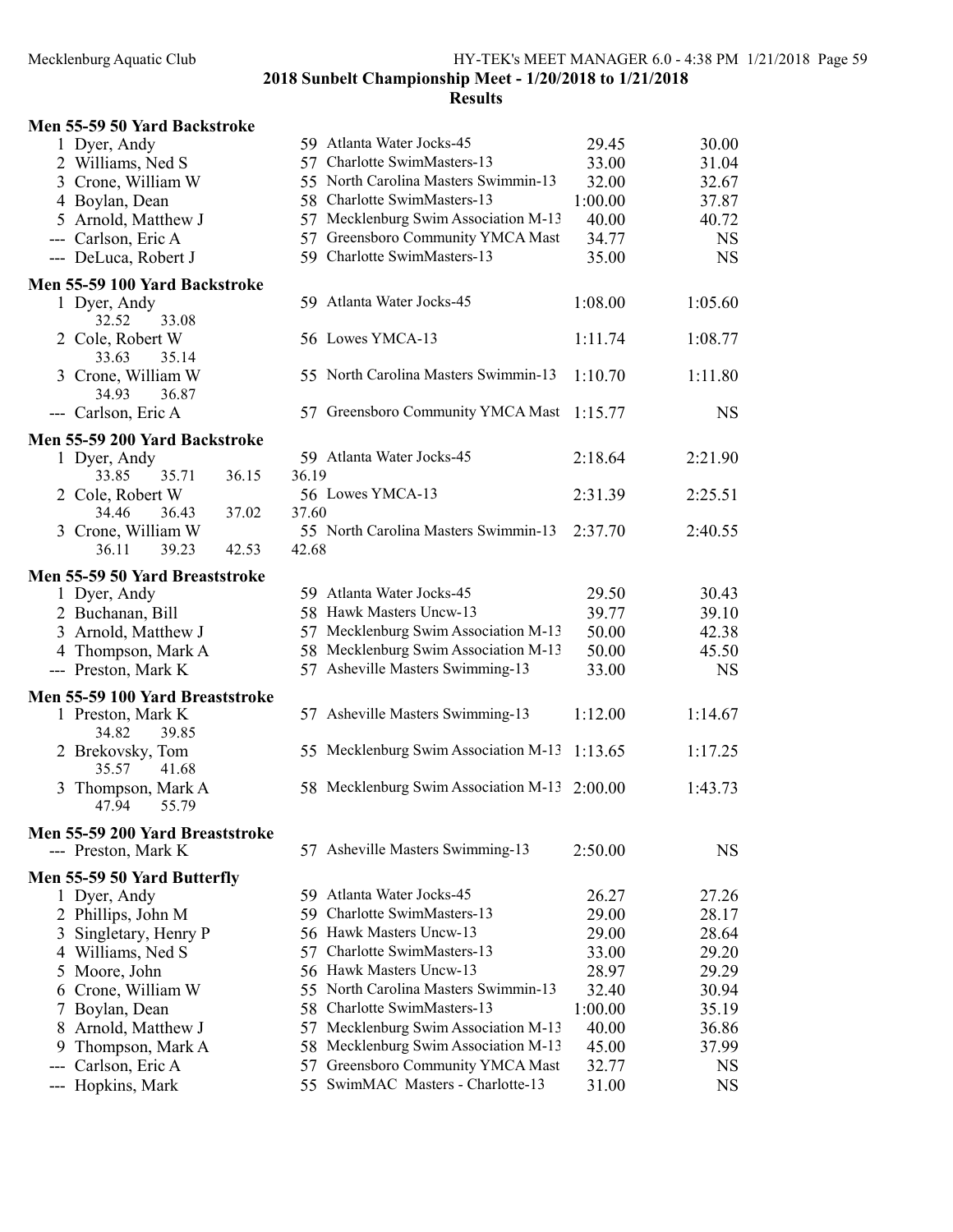|       | Men 55-59 100 Yard Butterfly             |       |       |                                                            |         |           |
|-------|------------------------------------------|-------|-------|------------------------------------------------------------|---------|-----------|
|       | 1 Moore, John<br>37.29<br>32.44          |       |       | 56 Hawk Masters Uncw-13                                    | 1:10.00 | 1:09.73   |
|       | 2 Brekovsky, Tom<br>32.96<br>37.48       |       |       | 55 Mecklenburg Swim Association M-13 1:15.00               |         | 1:10.44   |
|       | <b>Men 55-59 100 Yard IM</b>             |       |       |                                                            |         |           |
|       | 1 Crone, William W<br>33.48<br>36.46     |       |       | 55 North Carolina Masters Swimmin-13                       | 1:09.20 | 1:09.94   |
|       | 2 Boylan, Dean<br>36.05<br>43.74         |       |       | 58 Charlotte SwimMasters-13                                | 2:00.00 | 1:19.79   |
|       | --- Cole, Robert W                       |       |       | 56 Lowes YMCA-13                                           | 1:10.00 | <b>NS</b> |
|       | --- Brekovsky, Tom                       |       |       | 55 Mecklenburg Swim Association M-13                       | 1:09.22 | <b>NS</b> |
|       | --- Hopkins, Mark                        |       |       | 55 SwimMAC Masters - Charlotte-13                          | 1:12.00 | <b>NS</b> |
|       | --- Preston, Mark K                      |       |       | 57 Asheville Masters Swimming-13                           | 1:12.00 | <b>NS</b> |
|       | --- Singletary, Henry P                  |       |       | 56 Hawk Masters Uncw-13                                    | 1:08.00 | <b>NS</b> |
|       |                                          |       |       |                                                            |         |           |
|       | Men 55-59 200 Yard IM                    |       |       |                                                            |         |           |
|       | 1 Cole, Robert W                         |       |       | 56 Lowes YMCA-13                                           | 2:32.56 | 2:28.18   |
|       | 46.36<br>21.57                           | 47.20 | 33.05 |                                                            |         |           |
|       | 2 Moore, John                            |       |       | 56 Hawk Masters Uncw-13                                    | 2:30.00 | 2:35.69   |
|       | 42.34<br>32.70                           | 45.40 | 35.25 |                                                            |         |           |
|       | Men 60-64 50 Yard Freestyle              |       |       |                                                            |         |           |
|       | 1 Slater, Douglas K                      |       |       | 60 Club Tribe-12                                           | 24.50   | 24.85     |
|       | 2 Klein, Jonathan E                      |       |       | 60 North Carolina Masters Swimmin-13                       | 24.77   | 25.88     |
|       |                                          |       |       |                                                            | 26.50   | 26.80     |
|       | 3 Gilchrist, Donald B                    |       |       | 63 Enfinity Aquatic Club-13<br>60 Charlotte SwimMasters-13 |         |           |
|       | 4 Adcock, Mark M                         |       |       |                                                            | 28.00   | 28.62     |
|       | 5 Kurtzman, Andy D                       |       |       | 62 Florida Maverick Masters-14                             | 29.49   | 28.86     |
|       | 6 Glender, Carlos                        |       |       | 63 SwimMAC Masters - Charlotte-13                          | 29.90   | 29.63     |
|       | 7 Schmidt, Rick                          |       |       | 62 Mecklenburg Swim Association M-13                       | 44.00   | 36.74     |
|       | 8 Byer, Allan F                          |       |       | 64 Greenville Splash Masters-55                            | 47.17   | 44.81     |
|       | --- Berting, David A                     |       |       | 61 Hawk Masters Uncw-13                                    | 26.00   | <b>NS</b> |
|       | --- White, Warren A                      |       |       | 63 SwimMAC Masters - Charlotte-13                          | 29.00   | <b>NS</b> |
|       | Men 60-64 100 Yard Freestyle             |       |       |                                                            |         |           |
|       | 1 Klein, Jonathan E<br>27.62<br>29.42    |       |       | 60 North Carolina Masters Swimmin-13                       | 54.50   | 57.04     |
|       | 2 Gilchrist, Donald B<br>28.69<br>31.24  |       |       | 63 Enfinity Aquatic Club-13                                | 58.00   | 59.93     |
|       | 3 Kurtzman, Andy D<br>29.95<br>32.83     |       |       | 62 Florida Maverick Masters-14                             | 1:03.39 | 1:02.78   |
|       | 4 Glender, Carlos<br>31.99<br>36.73      |       |       | 63 SwimMAC Masters - Charlotte-13                          | 1:10.00 | 1:08.72   |
|       | 5 Byer, Allan F<br>48.36<br>56.66        |       |       | 64 Greenville Splash Masters-55                            | 1:49.07 | 1:45.02   |
|       | --- Inglefield, Jody T                   |       |       | 63 YMCA Seahorse Swim Team - Hick-1                        | 1:15.00 | <b>NS</b> |
| $---$ | Slater, Douglas K                        |       |       | 60 Club Tribe-12                                           | 55.40   | <b>NS</b> |
|       | --- Berting, David A                     |       |       | 61 Hawk Masters Uncw-13                                    | 56.00   | NS        |
|       |                                          |       |       |                                                            |         |           |
|       | Men 60-64 200 Yard Freestyle             |       |       |                                                            |         |           |
|       | 1 Washburn, Jonathan W<br>29.01<br>31.53 | 32.82 | 32.86 | 60 Hawk Masters Uncw-13                                    | 2:03.58 | 2:06.22   |
|       | 2 Slater, Douglas K<br>29.30<br>34.59    | 37.05 | 36.24 | 60 Club Tribe-12                                           | 2:18.00 | 2:17.18   |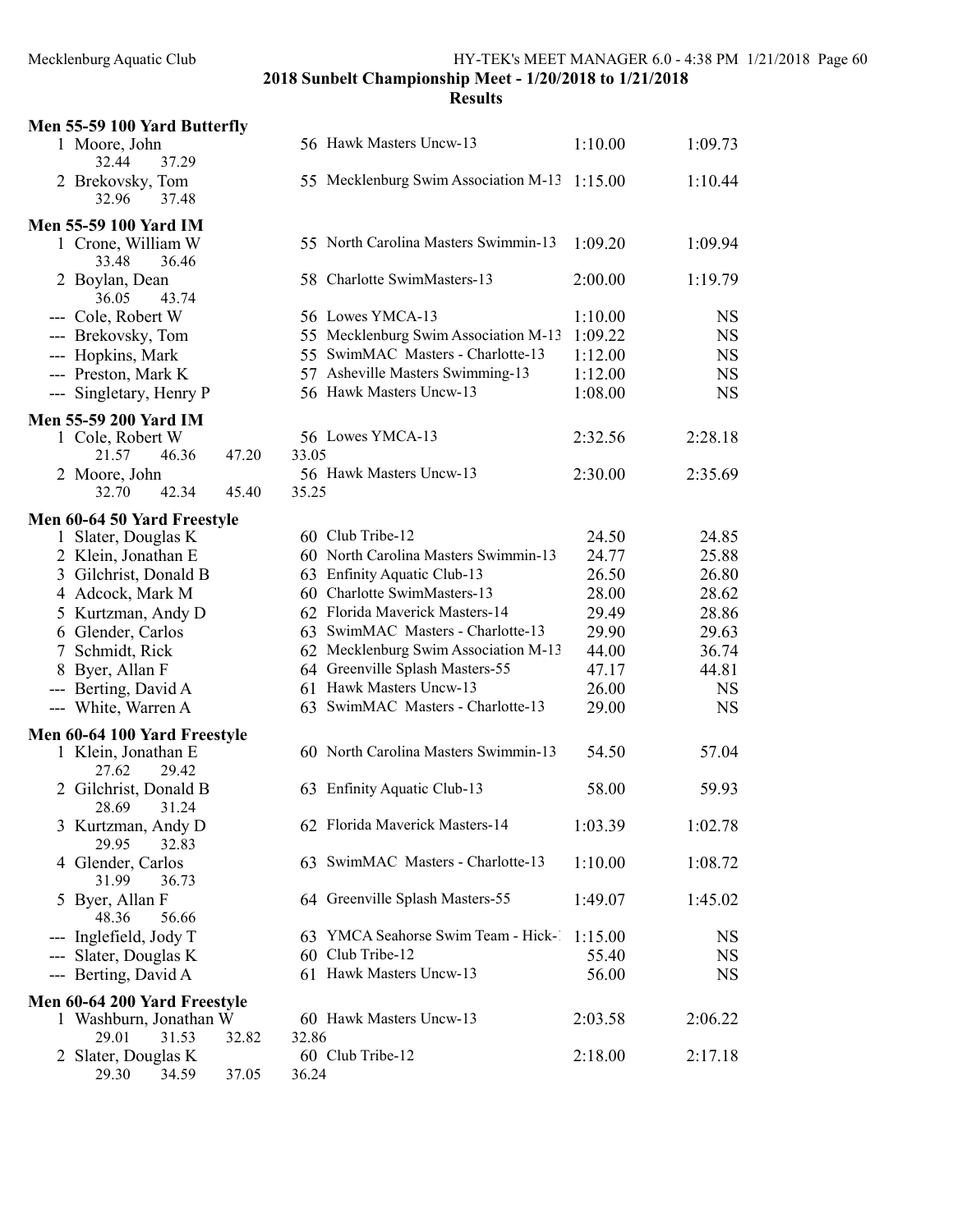| (Men 60-64 200 Yard Freestyle) |                                            |                      |
|--------------------------------|--------------------------------------------|----------------------|
| 3 Byer, Allan F                | 64 Greenville Splash Masters-55            | 3:58.10<br>4:09.63   |
| 1:01.04<br>55.23<br>1:02.70    | 59.13                                      |                      |
| --- Klein, Jonathan E          | 60 North Carolina Masters Swimmin-13       | 2:03.58<br><b>NS</b> |
| --- Berting, David A           | 61 Hawk Masters Uncw-13                    | 2:03.58<br><b>NS</b> |
| Men 60-64 500 Yard Freestyle   |                                            |                      |
| 1 Berting, David A             | 61 Hawk Masters Uncw-13                    | 5:43.64<br>5:44.00   |
| 31.01<br>32.92<br>34.02        | 35.15<br>34.77<br>35.32<br>35.60           | 35.87                |
| 35.26<br>33.72                 |                                            |                      |
| 2 Cottam, James A              | 61 North Carolina Masters Swimmin-13       | 5:45.36<br>5:45.00   |
| 32.89<br>34.09<br>34.44        | 34.67<br>34.46<br>34.51<br>34.09           | 34.62                |
| 35.93<br>35.66                 |                                            |                      |
| Washburn, Jonathan W<br>3      | 60 Hawk Masters Uncw-13                    | 6:06.16<br>5:43.59   |
| 35.91<br>37.21<br>31.78        | 38.05<br>36.64<br>37.02<br>37.44           | 37.99                |
| 37.52<br>36.60                 |                                            |                      |
| 4 Totten, Frank D              | 61 SwimMAC Masters - Charlotte-13          | 6:18.41<br>6:14.46   |
| 35.19<br>38.90<br>38.35        | 38.27<br>38.40<br>37.91<br>38.20           | 38.10                |
| 38.44<br>36.65                 |                                            |                      |
| Men 60-64 1000 Yard Freestyle  |                                            |                      |
| 1 Washburn, Jonathan W         | 60 Hawk Masters Uncw-13                    | 15:00.01<br>13:13.13 |
| 30.42<br>33.54<br>34.04        | 34.49<br>34.42<br>34.78<br>34.61           | 34.82                |
| 34.38<br>32.70<br>1:42.37      | 55.22<br>1:02.85<br>57.13<br>48.48         | 58.85                |
| 49.28<br>41.09<br>40.77        | 45.77                                      |                      |
| --- Berting, David A           | 61 Hawk Masters Uncw-13                    | 13:13.13<br>DQ       |
| 33.34<br>33.92<br>31.27        | 34.13<br>34.59                             | 34.57                |
| 34.74                          | 32.53                                      | 2:25.28              |
| 1:35.55<br>41.15<br>1:02.06    |                                            |                      |
| Men 60-64 1650 Yard Freestyle  |                                            |                      |
| 1 Miller, Jamie A              | 63 Greensboro Community YMCA Mast 30:09.94 | 35:32.83             |
| 1:03.87                        | 1:05.51<br>2:07.89<br>1:05.93<br>1:02.45   | 53.63                |
| Men 60-64 50 Yard Backstroke   |                                            |                      |
| 1 Klein, Jonathan E            | 60 North Carolina Masters Swimmin-13       | 28.61<br>29.45       |
| 2 Lee, Doug                    | 61 Charlotte SwimMasters-13                | 37.00<br>35.19       |
| 3 White, Warren A              | 63 SwimMAC Masters - Charlotte-13          | 33.00<br>35.74       |
| 4 Washburn, Jonathan W         | 60 Hawk Masters Uncw-13                    | 33.33<br>36.44       |
| 5 Adcock, Mark M               | 60 Charlotte SwimMasters-13                | 55.00<br>38.06       |
| 6 Glender, Carlos              | 63 SwimMAC Masters - Charlotte-13          | 38.51<br>41.00       |
| 7 Schmidt, Rick                | 62 Mecklenburg Swim Association M-13       | 48.57<br>1:03.00     |
| --- Slater, Douglas K          | 60 Club Tribe-12                           | 29.10<br><b>NS</b>   |
| Men 60-64 100 Yard Backstroke  |                                            |                      |
| 1 Klein, Jonathan E            | 60 North Carolina Masters Swimmin-13       | 1:01.60<br>1:01.35   |
| 30.38<br>30.97                 |                                            |                      |
| Slater, Douglas K<br>2         | 60 Club Tribe-12                           | 1:02.00<br>1:01.62   |
| 31.60<br>30.02                 |                                            |                      |
| White, Warren A                | 63 SwimMAC Masters - Charlotte-13          | 1:18.00<br>1:20.32   |
| 37.95<br>42.37                 |                                            |                      |
| 4 Glender, Carlos              | 63 SwimMAC Masters - Charlotte-13          | 1:30.50<br>1:30.82   |
| 44.45<br>46.37                 |                                            |                      |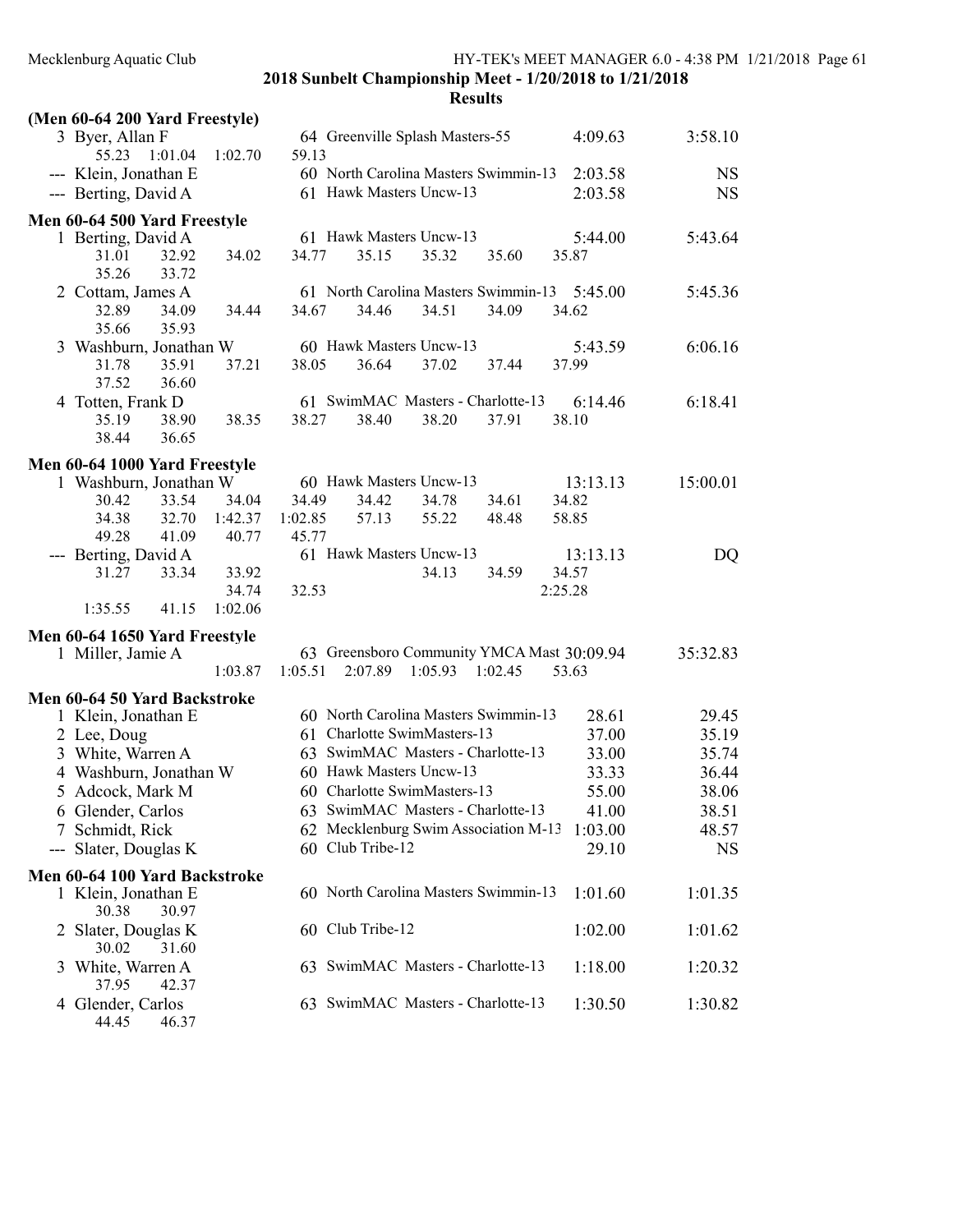| Men 60-64 200 Yard Backstroke                                            |                                                      |         |           |
|--------------------------------------------------------------------------|------------------------------------------------------|---------|-----------|
| 1 Slater, Douglas K                                                      | 60 Club Tribe-12                                     | 2:25.00 | 2:16.58   |
| 31.04<br>33.77<br>35.68<br>2 Klein, Jonathan E<br>35.48                  | 36.09<br>60 North Carolina Masters Swimmin-13        | 2:20.71 | 2:19.22   |
| 33.07<br>35.58<br>3 Slowey, Michael J<br>35.32                           | 35.09<br>60 Palmetto Masters-55                      | 2:27.40 | 2:24.38   |
| 35.84<br>36.55<br>4 Totten, Frank D<br>37.92<br>40.16<br>41.05           | 36.67<br>61 SwimMAC Masters - Charlotte-13<br>42.19  | 2:38.35 | 2:41.32   |
| 5 Washburn, Jonathan W<br>37.29<br>40.29<br>42.96                        | 60 Hawk Masters Uncw-13<br>42.34                     | 2:59.99 | 2:42.88   |
| 6 Adcock, Mark M<br>1:32.87<br>42.73<br>45.60                            | 60 Charlotte SwimMasters-13                          | 3:55.00 | 3:01.20   |
| --- White, Warren A                                                      | 63 SwimMAC Masters - Charlotte-13                    | 2:50.00 | <b>NS</b> |
| Men 60-64 50 Yard Breaststroke                                           |                                                      |         |           |
| 1 Gilchrist, Donald B                                                    | 63 Enfinity Aquatic Club-13                          | 34.00   | 34.84     |
| 2 Inglefield, Jody T                                                     | 63 YMCA Seahorse Swim Team - Hick-1                  | 39.00   | 35.37     |
| 3 Lee, Doug                                                              | 61 Charlotte SwimMasters-13                          | 38.00   | 35.44     |
| 4 Washburn, Jonathan W                                                   | 60 Hawk Masters Uncw-13                              | 42.99   | 35.70     |
| 5 Glender, Carlos                                                        | 63 SwimMAC Masters - Charlotte-13                    | 40.50   | 39.57     |
| 6 Byer, Allan F                                                          | 64 Greenville Splash Masters-55                      | 1:02.99 | 1:02.95   |
|                                                                          |                                                      |         |           |
| Men 60-64 100 Yard Breaststroke<br>1 Slowey, Michael J<br>33.25<br>37.94 | 60 Palmetto Masters-55                               | 1:10.29 | 1:11.19   |
| 2 Lee, Doug<br>39.81<br>36.83                                            | 61 Charlotte SwimMasters-13                          | 1:21.00 | 1:16.64   |
| 3 Inglefield, Jody T<br>41.39<br>39.22                                   | 63 YMCA Seahorse Swim Team - Hick-1                  | 1:30.00 | 1:20.61   |
| 4 Totten, Frank D<br>43.09<br>45.45                                      | 61 SwimMAC Masters - Charlotte-13                    | 1:24.00 | 1:28.54   |
| 5 Washburn, Jonathan W<br>41.00<br>48.47                                 | 60 Hawk Masters Uncw-13                              | 1:11.11 | 1:29.47   |
| 6 Glender, Carlos<br>49.22<br>43.14                                      | 63 SwimMAC Masters - Charlotte-13                    | 1:32.50 | 1:32.36   |
| 7 Schmidt, Rick<br>48.38<br>53.81                                        | 62 Mecklenburg Swim Association M-13                 | 2:10.00 | 1:42.19   |
| 8 Miller, Jamie A<br>56.81<br>1:04.05                                    | 63 Greensboro Community YMCA Mast                    | 1:40.38 | 2:00.86   |
| 9 Byer, Allan F<br>1:08.27<br>1:22.28                                    | 64 Greenville Splash Masters-55                      | 2:29.51 | 2:30.55   |
| Men 60-64 200 Yard Breaststroke                                          |                                                      |         |           |
| 1 Lee, Doug<br>38.89<br>42.97<br>43.90                                   | 61 Charlotte SwimMasters-13<br>44.12                 | 2:58.00 | 2:49.88   |
| 2 Inglefield, Jody T<br>40.51<br>44.84<br>47.59                          | 63 YMCA Seahorse Swim Team - Hick-1 2:58.00<br>49.55 |         | 3:02.49   |
| Men 60-64 50 Yard Butterfly                                              |                                                      |         |           |
| 1 Klein, Jonathan E                                                      | 60 North Carolina Masters Swimmin-13                 | 27.09   | 27.34     |
| 2 Slater, Douglas K                                                      | 60 Club Tribe-12                                     | 30.00   | 27.65     |
| 3 Gilchrist, Donald B                                                    | 63 Enfinity Aquatic Club-13                          | 29.00   | 30.29     |
| 4 Lee, Doug                                                              | 61 Charlotte SwimMasters-13                          | 33.00   | 31.50     |
| 5 Kurtzman, Andy D                                                       | 62 Florida Maverick Masters-14                       | 31.16   | 31.95     |
| 6 Washburn, Jonathan W                                                   | 60 Hawk Masters Uncw-13                              | 33.33   | 32.40     |
|                                                                          |                                                      |         |           |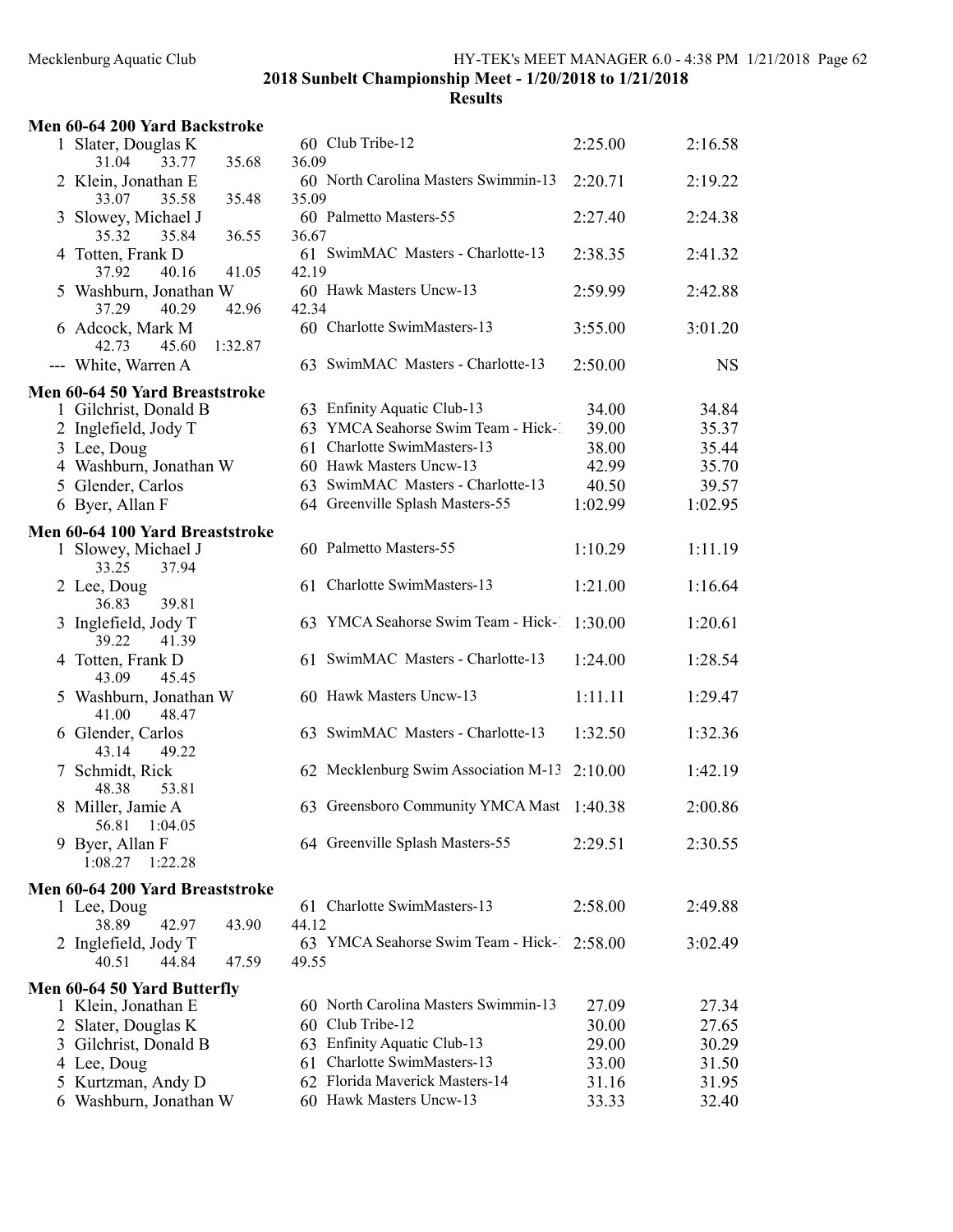|   | (Men 60-64 50 Yard Butterfly)                     |       |                                                                     |                    |                        |
|---|---------------------------------------------------|-------|---------------------------------------------------------------------|--------------------|------------------------|
|   | 7 Glender, Carlos                                 |       | 63 SwimMAC Masters - Charlotte-13                                   | 38.50              | 37.45                  |
|   | --- Spencer, Michael J                            |       | 60 North Carolina Masters Swimmin-13                                | 27.45              | <b>NS</b>              |
|   | Men 60-64 100 Yard Butterfly                      |       |                                                                     |                    |                        |
|   | 1 Kurtzman, Andy D<br>34.56<br>38.35              |       | 62 Florida Maverick Masters-14                                      | 1:13.14            | 1:12.91                |
|   | 2 Totten, Frank D<br>34.01<br>42.37               |       | 61 SwimMAC Masters - Charlotte-13                                   | 1:08.50            | 1:16.38                |
|   | 3 Glender, Carlos<br>40.36<br>52.06               |       | 63 SwimMAC Masters - Charlotte-13                                   | 1:33.50            | 1:32.42                |
|   | 4 Miller, Jamie A<br>1:03.23<br>1:06.32           |       | 63 Greensboro Community YMCA Mast                                   | 1:46.99            | 2:09.55                |
|   | --- Spencer, Michael J<br>--- Gilchrist, Donald B |       | 60 North Carolina Masters Swimmin-13<br>63 Enfinity Aquatic Club-13 | 1:02.46<br>1:06.00 | <b>NS</b><br><b>NS</b> |
|   | Men 60-64 200 Yard Butterfly                      |       |                                                                     |                    |                        |
|   | --- Totten, Frank D                               |       | 61 SwimMAC Masters - Charlotte-13                                   | 2:40.00            | <b>NS</b>              |
|   | --- Spencer, Michael J                            |       | 60 North Carolina Masters Swimmin-13                                | 2:30.00            | <b>NS</b>              |
|   | --- Miller, Jamie A                               |       | 63 Greensboro Community YMCA Mast                                   | 4:13.28            | <b>NS</b>              |
|   | <b>Men 60-64 100 Yard IM</b>                      |       |                                                                     |                    |                        |
|   | 1 Slater, Douglas K<br>29.13<br>34.26             |       | 60 Club Tribe-12                                                    | 1:04.99            | 1:03.39                |
|   | 2 Slowey, Michael J<br>32.26<br>34.97             |       | 60 Palmetto Masters-55                                              | 1:05.98            | 1:07.23                |
| 3 | Gilchrist, Donald B<br>31.47<br>36.06             |       | 63 Enfinity Aquatic Club-13                                         | 1:06.00            | 1:07.53                |
|   | 4 Lee, Doug<br>34.92<br>36.97                     |       | 61 Charlotte SwimMasters-13                                         | 1:14.00            | 1:11.89                |
| 5 | Totten, Frank D<br>32.57<br>41.33                 |       | 61 SwimMAC Masters - Charlotte-13                                   | 1:08.50            | 1:13.90                |
| 6 | Inglefield, Jody T<br>35.86<br>39.82              |       | 63 YMCA Seahorse Swim Team - Hick-1                                 | 1:25.00            | 1:15.68                |
| 7 | Glender, Carlos<br>37.58<br>43.52                 |       | 63 SwimMAC Masters - Charlotte-13                                   | 1:19.50            | 1:21.10                |
| 8 | Adcock, Mark M<br>39.77<br>41.95                  |       | 60 Charlotte SwimMasters-13                                         | 1:46.00            | 1:21.72                |
|   | 9 Miller, Jamie A<br>54.52<br>58.70               |       | 63 Greensboro Community YMCA Mast                                   | 1:39.42            | 1:53.22                |
|   | --- Spencer, Michael J                            |       | 60 North Carolina Masters Swimmin-13                                | 1:06.06            | <b>NS</b>              |
|   | <b>Men 60-64 200 Yard IM</b>                      |       |                                                                     |                    |                        |
|   | 1 Washburn, Jonathan W<br>32.41<br>39.20<br>42.82 | 33.80 | 60 Hawk Masters Uncw-13                                             | 2:59.99            | 2:28.23                |
| 2 | Totten, Frank D<br>36.63<br>41.28<br>50.36        | 36.09 | 61 SwimMAC Masters - Charlotte-13                                   | 2:35.00            | 2:44.36                |
| 3 | Inglefield, Jody T<br>34.67<br>48.89<br>43.88     | 38.59 | 63 YMCA Seahorse Swim Team - Hick-                                  | 2:45.00            | 2:46.03                |
|   | 4 Glender, Carlos<br>40.98<br>58.09<br>54.58      | 40.28 | 63 SwimMAC Masters - Charlotte-13                                   | 3:25.00            | 3:13.93                |
| 5 | Miller, Jamie A<br>1:15.26<br>56.38<br>1:14.47    | 50.71 | 63 Greensboro Community YMCA Mast                                   | 3:45.73            | 4:16.82                |
|   | Cottam, James A                                   |       | 61 North Carolina Masters Swimmin-13                                | 2:38.00            | <b>NS</b>              |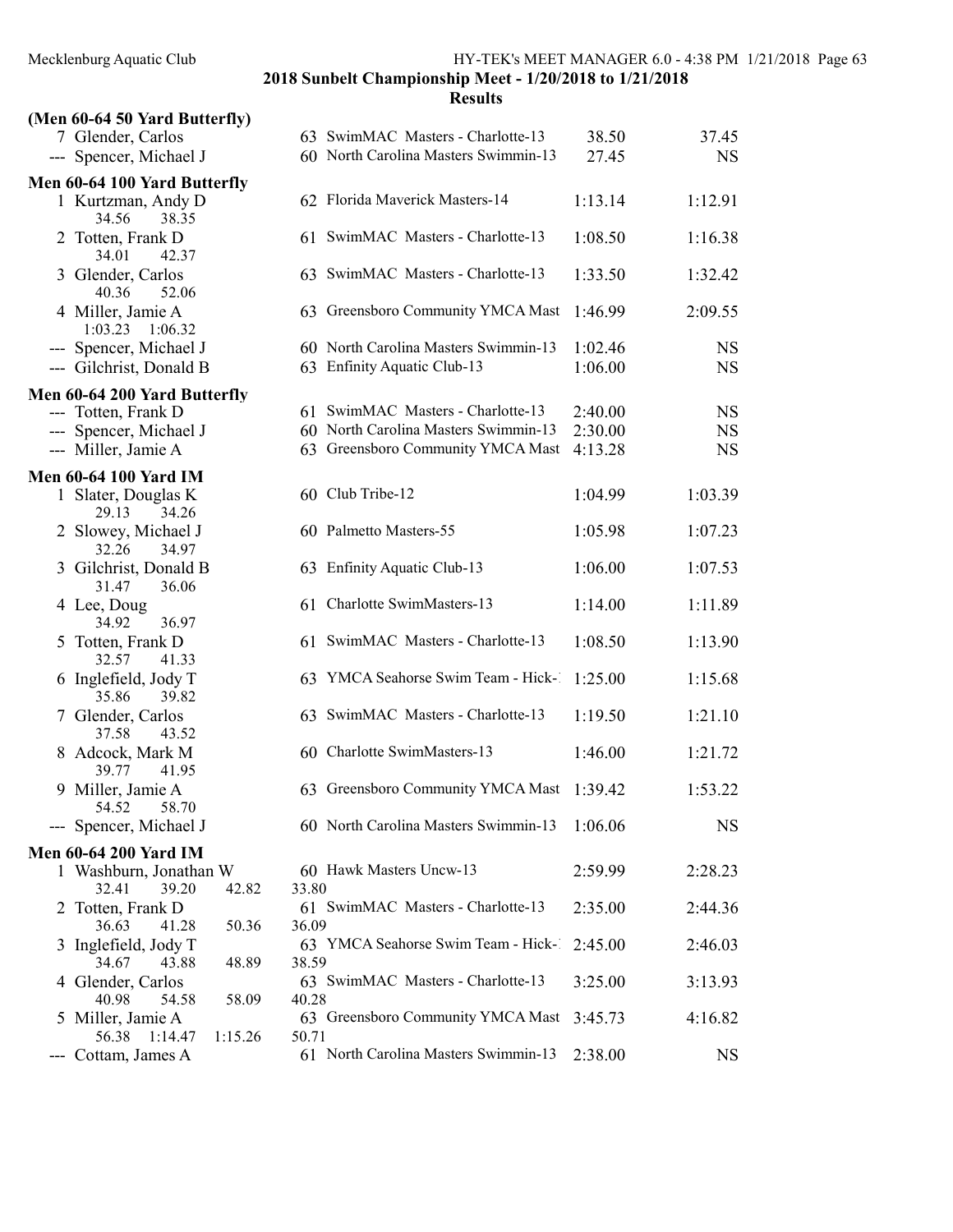| <b>Men 60-64 400 Yard IM</b>                           |       |                                                                          |                  |           |
|--------------------------------------------------------|-------|--------------------------------------------------------------------------|------------------|-----------|
| 1 Washburn, Jonathan W<br>35.40<br>42.04               | 41.71 | 60 Hawk Masters Uncw-13<br>45.66<br>45.77<br>40.15<br>35.20              | 5:01.32<br>35.24 | 5:21.17   |
| 2 Totten, Frank D<br>40.45<br>47.36                    | 43.52 | 61 SwimMAC Masters - Charlotte-13<br>43.31<br>51.23<br>51.47<br>40.95    | 5:47.04<br>36.88 | 5:55.17   |
| --- Slater, Douglas K                                  |       | 60 Club Tribe-12                                                         | 5:33.00          | <b>NS</b> |
| --- Miller, Jamie A                                    |       | 63 Greensboro Community YMCA Mast 8:13.21                                |                  | <b>NS</b> |
| Men 65-69 50 Yard Freestyle                            |       |                                                                          |                  |           |
| 1 Trevisan, Paul T                                     |       | 66 Raleigh Area Masters-13                                               | 25.00            | 24.96     |
| 2 Meyers, Peter B                                      |       | 65 SwimMAC Masters - Charlotte-13                                        | 31.00            | 28.17     |
| 3 Bober, Richard S                                     |       | 66 North Carolina Masters Swimmin-13                                     | 30.00            | 28.19     |
| 4 Purser, David F                                      |       | 69 Mecklenburg Swim Association M-13                                     | 31.40            | 30.51     |
| 5 Forrester, Daniel                                    |       | 65 Hawk Masters Uncw-13                                                  | 29.00            | 31.13     |
| 6 Haverland, Rick A                                    |       | 65 Greenville Splash Masters-55                                          | 32.50            | 32.79     |
| 7 Stone, Jeff                                          |       | 66 Greenville Splash Masters-55                                          | 38.00            | 32.90     |
| 8 Oudin, Jack                                          |       | 68 SwimMAC Masters - Charlotte-13                                        | 30.00            | 36.10     |
| 9 Glass, Ernie                                         |       | 68 Twin Rivers YMCA Masters New-13                                       | 29.50            | 36.90     |
| 10 Purdie, John A                                      |       | 68 SwimMAC Masters - Charlotte-13                                        | 40.00            | 38.27     |
| --- McGraw, Dennis D                                   |       | 66 Durham Area Masters Aquatics-13                                       | 32.00            | <b>NS</b> |
|                                                        |       |                                                                          |                  |           |
| Men 65-69 100 Yard Freestyle                           |       | 68 Twin Rivers YMCA Masters New-13                                       |                  |           |
| 1 Glass, Ernie<br>29.34<br>31.30                       |       |                                                                          | 1:05.00          | 1:00.64   |
| 2 Bober, Richard S<br>30.72<br>34.75                   |       | 66 North Carolina Masters Swimmin-13                                     | 1:07.00          | 1:05.47   |
| 3 Purser, David F<br>32.81<br>37.10                    |       | 69 Mecklenburg Swim Association M-13                                     | 1:09.00          | 1:09.91   |
| 4 Forrester, Daniel<br>33.69<br>36.87                  |       | 65 Hawk Masters Uncw-13                                                  | 1:20.00          | 1:10.56   |
| 5 Haverland, Rick A<br>35.47<br>42.04                  |       | 65 Greenville Splash Masters-55                                          | 1:16.00          | 1:17.51   |
| 6 Oudin, Jack<br>37.92<br>43.85                        |       | 68 SwimMAC Masters - Charlotte-13                                        | 1:15.00          | 1:21.77   |
| 7 Purdie, John A<br>38.94<br>43.63                     |       | 68 SwimMAC Masters - Charlotte-13                                        | 1:30.00          | 1:22.57   |
| --- Seifart, Curt                                      |       | 66 Charlotte SwimMasters-13                                              | 1:12.00          | <b>NS</b> |
| --- Meyers, Peter B                                    |       | 65 SwimMAC Masters - Charlotte-13                                        | 1:05.00          | <b>NS</b> |
| Men 65-69 200 Yard Freestyle                           |       |                                                                          |                  |           |
| 1 Purser, David F                                      |       | 69 Mecklenburg Swim Association M-13 3:00.00                             |                  | 2:33.86   |
| 35.14<br>38.65                                         | 41.18 | 38.89                                                                    |                  |           |
| 2 Forrester, Daniel<br>41.11<br>42.56                  | 43.58 | 65 Hawk Masters Uncw-13<br>43.04                                         | 2:35.00          | 2:50.29   |
| 3 Haverland, Rick A<br>38.05<br>45.05                  | 48.27 | 65 Greenville Splash Masters-55<br>45.17                                 | 2:58.00          | 2:56.54   |
| --- Seifart, Curt                                      |       | 66 Charlotte SwimMasters-13                                              | 2:48.00          | <b>NS</b> |
| --- Meyers, Peter B                                    |       | 65 SwimMAC Masters - Charlotte-13                                        | 2:40.00          | <b>NS</b> |
| Men 65-69 500 Yard Freestyle                           |       |                                                                          |                  |           |
| 1 Meyers, Peter B                                      |       | 65 SwimMAC Masters - Charlotte-13                                        | 8:00.00          | 6:54.67   |
| 36.67<br>39.84<br>42.65<br>42.09                       | 41.63 | 42.76<br>42.14<br>42.11<br>42.43                                         | 42.35            |           |
| 2 Bober, Richard S<br>35.95<br>40.88<br>42.34<br>40.89 | 42.77 | 66 North Carolina Masters Swimmin-13<br>43.54<br>43.40<br>43.43<br>43.38 | 6:30.00<br>43.20 | 6:59.78   |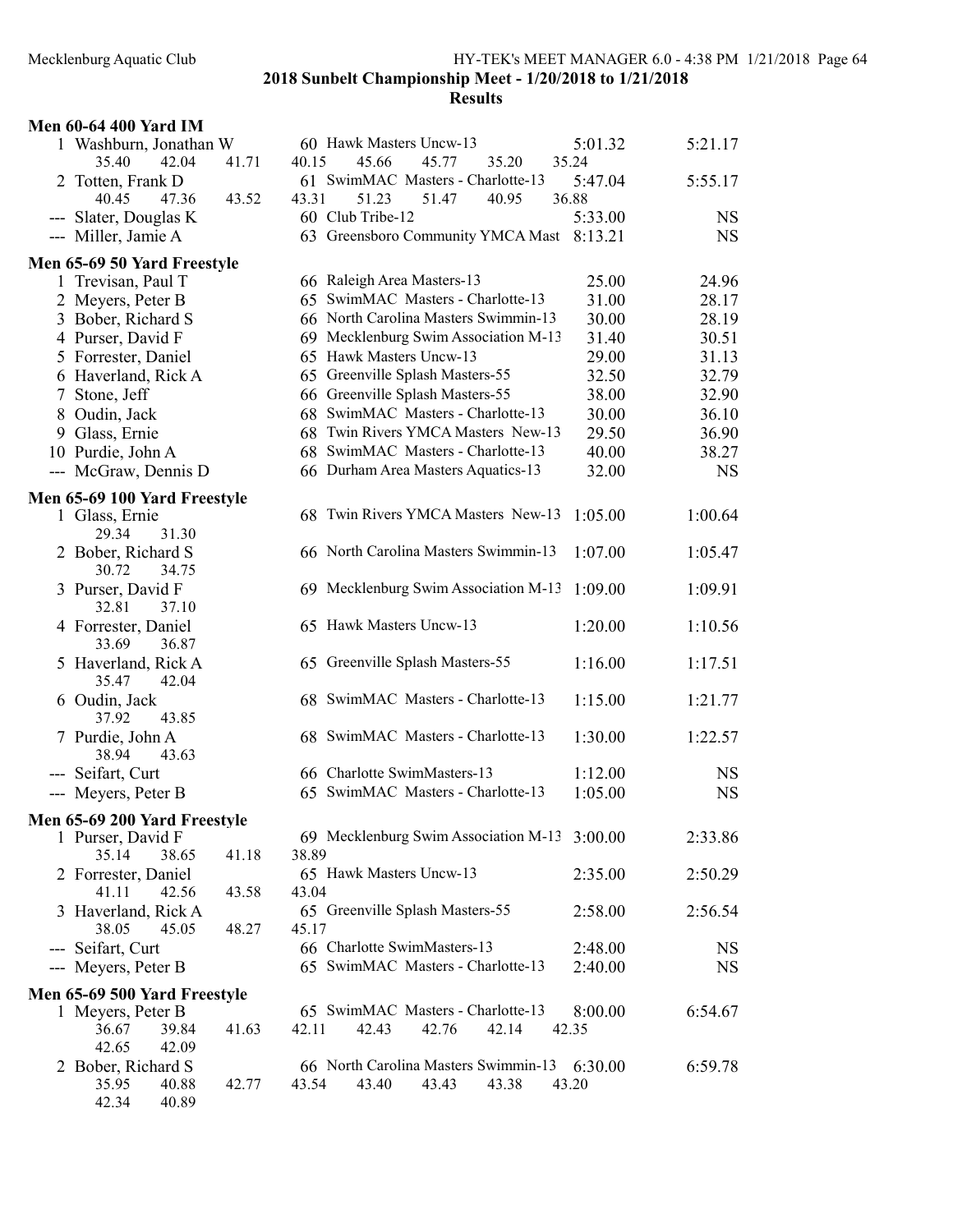| (Men 65-69 500 Yard Freestyle)            |                                              |                      |
|-------------------------------------------|----------------------------------------------|----------------------|
| 3 Purser, David F                         | 69 Mecklenburg Swim Association M-13 8:00.00 | 7:04.76              |
| 35.75<br>40.06<br>42.19<br>43.96<br>42.20 | 43.36<br>43.85<br>44.09<br>44.67             | 44.63                |
| 4 Forrester, Daniel                       | 65 Hawk Masters Uncw-13                      | 7:20.00<br>7:21.55   |
| 38.67<br>42.45<br>44.24<br>45.75<br>43.23 | 45.49<br>45.17<br>45.68<br>45.46             | 45.41                |
| 5 Haverland, Rick A                       | 65 Greenville Splash Masters-55              | 7:55.00<br>8:16.30   |
| 50.00<br>41.06<br>48.96<br>50.22<br>48.28 | 51.18<br>51.60<br>51.77<br>52.01             | 51.22                |
| Men 65-69 1000 Yard Freestyle             |                                              |                      |
| 1 Meyers, Peter B                         | 65 SwimMAC Masters - Charlotte-13            | 18:00.00<br>14:31.33 |
| 37.81<br>41.29<br>42.47                   | 42.71<br>42.83<br>43.30<br>44.07             | 43.62                |
| 43.95<br>44.96<br>44.90                   | 45.26<br>43.82<br>44.34<br>45.13             | 44.90                |
| 45.26<br>44.08<br>44.82                   | 41.81                                        |                      |
| 2 Wadsworth, Edwin H                      | 65 Lake Norman YMCA Masters-13               | 24:20.00<br>17:48.44 |
| 46.89<br>52.49<br>44.37                   | 54.07<br>53.04<br>54.04<br>53.20             | 55.11                |
| 55.40<br>53.58<br>53.86                   | 55.91<br>54.65<br>54.22<br>54.09             | 53.32                |
| 57.86<br>54.31<br>53.86                   | 54.17                                        |                      |
| Men 65-69 1650 Yard Freestyle             |                                              |                      |
| 1 Wadsworth, Edwin H                      | 65 Lake Norman YMCA Masters-13               | 29:31.00<br>30:54.25 |
| 57.83<br>48.41<br>1:45.35                 | 52.18<br>53.18<br>1:48.42<br>53.90           | 1:51.08              |
| 54.54<br>52.22<br>53.24                   | 53.25<br>1:49.57<br>57.14<br>1:51.30         | 53.78                |
| 53.17<br>5:38.48<br>1:46.22               | 54.78<br>56.35<br>1:49.86                    |                      |
| Men 65-69 50 Yard Backstroke              |                                              |                      |
| 1 Bober, Richard S                        | 66 North Carolina Masters Swimmin-13         | 32.00<br>31.56       |
| 2 Glass, Ernie                            | 68 Twin Rivers YMCA Masters New-13           | 36.00<br>34.83       |
| 3 Purser, David F                         | 69 Mecklenburg Swim Association M-13         | 37.50<br>38.11       |
| 4 Forrester, Daniel                       | 65 Hawk Masters Uncw-13                      | 45.70<br>40.00       |
| --- McGraw, Dennis D                      | 66 Durham Area Masters Aquatics-13           | 39.00<br><b>NS</b>   |
| Men 65-69 100 Yard Backstroke             |                                              |                      |
| 1 Bober, Richard S<br>34.12<br>34.78      | 66 North Carolina Masters Swimmin-13         | 1:08.90<br>1:15.00   |
| 2 Forrester, Daniel<br>52.45<br>49.54     | 65 Hawk Masters Uncw-13                      | 1:45.00<br>1:41.99   |
| 3 Purdie, John A<br>57.43<br>1:01.78      | 68 SwimMAC Masters - Charlotte-13            | 2:00.00<br>1:59.21   |
| Men 65-69 200 Yard Backstroke             |                                              |                      |
| 1 Bober, Richard S                        | 66 North Carolina Masters Swimmin-13         | 2:35.00<br>2:34.78   |
| 35.45<br>38.47<br>40.90                   | 39.96                                        |                      |
| 2 Forrester, Daniel                       | 65 Hawk Masters Uncw-13                      | 3:20.00<br>3:23.72   |
| 51.16<br>51.28<br>51.27                   | 50.01                                        |                      |
| Men 65-69 50 Yard Breaststroke            |                                              |                      |
| 1 Trevisan, Paul T                        | 66 Raleigh Area Masters-13                   | 35.00<br>34.93       |
| 2 Haverland, Rick A                       | 65 Greenville Splash Masters-55              | 37.50<br>38.10       |
| 3 Purdie, John A                          | 68 SwimMAC Masters - Charlotte-13            | 53.00<br>52.13       |
|                                           |                                              |                      |
| Men 65-69 100 Yard Breaststroke           |                                              |                      |
| 1 Stone, Jeff<br>45.83<br>39.98           | 66 Greenville Splash Masters-55              | 1:30.00<br>1:25.81   |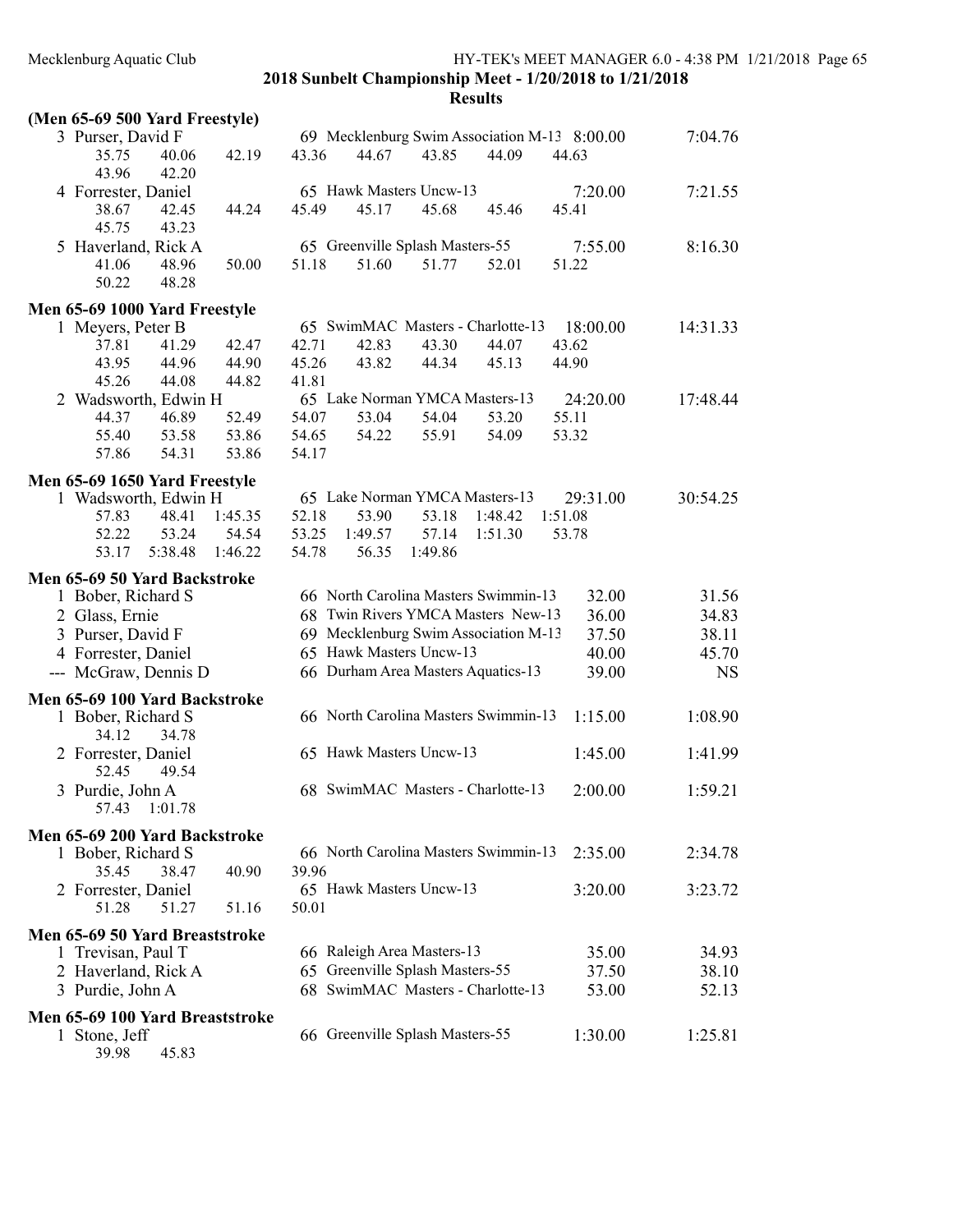| (Men 65-69 100 Yard Breaststroke)            |                                              |         |           |
|----------------------------------------------|----------------------------------------------|---------|-----------|
| 2 Haverland, Rick A<br>40.69<br>48.74        | 65 Greenville Splash Masters-55              | 1:29.00 | 1:29.43   |
| Men 65-69 200 Yard Breaststroke              |                                              |         |           |
| 1 Haverland, Rick A                          | 65 Greenville Splash Masters-55              | 3:21.00 | 3:53.22   |
| 55.38<br>45.98<br>53.63                      | 1:18.23                                      |         |           |
| Men 65-69 50 Yard Butterfly                  |                                              |         |           |
| 1 Trevisan, Paul T                           | 66 Raleigh Area Masters-13                   | 28.00   | 29.16     |
| 2 Glass, Ernie                               | 68 Twin Rivers YMCA Masters New-13           | 33.00   | 32.02     |
| 3 Meyers, Peter B                            | 65 SwimMAC Masters - Charlotte-13            | 33.00   | 32.58     |
| 4 Purser, David F                            | 69 Mecklenburg Swim Association M-13         | 35.50   | 34.53     |
| 5 Haverland, Rick A                          | 65 Greenville Splash Masters-55              | 41.00   | 40.81     |
| 6 Forrester, Daniel                          | 65 Hawk Masters Uncw-13                      | 45.00   | 42.35     |
| 7 Purdie, John A                             | 68 SwimMAC Masters - Charlotte-13            | 45.00   | 42.71     |
| --- Seifart, Curt                            | 66 Charlotte SwimMasters-13                  | 41.00   | <b>NS</b> |
|                                              |                                              |         |           |
| Men 65-69 100 Yard Butterfly                 |                                              |         |           |
| 1 Meyers, Peter B<br>35.33<br>47.23          | 65 SwimMAC Masters - Charlotte-13            | 1:25.00 | 1:22.56   |
| 2 Forrester, Daniel<br>52.53<br>45.64        | 65 Hawk Masters Uncw-13                      | 1:40.00 | 1:38.17   |
| 3 Haverland, Rick A                          | 65 Greenville Splash Masters-55              | 1:47.00 | 1:53.69   |
| 47.52 1:06.17                                |                                              |         |           |
| <b>Men 65-69 100 Yard IM</b>                 |                                              |         |           |
| 1 Meyers, Peter B                            | 65 SwimMAC Masters - Charlotte-13            | 1:20.00 | 1:16.92   |
| 36.01<br>40.91                               |                                              |         |           |
| 2 Purser, David F<br>36.10<br>43.65          | 69 Mecklenburg Swim Association M-13         | 1:21.00 | 1:19.75   |
| 3 Stone, Jeff<br>42.91<br>43.98              | 66 Greenville Splash Masters-55              | 1:25.00 | 1:26.89   |
| 4 Haverland, Rick A<br>44.13<br>45.73        | 65 Greenville Splash Masters-55              | 1:27.50 | 1:29.86   |
| 5 Oudin, Jack<br>56.36<br>48.90              | 68 SwimMAC Masters - Charlotte-13            | 2:00.00 | 1:45.26   |
| 6 Purdie, John A                             | 68 SwimMAC Masters - Charlotte-13            | 1:45.00 | 1:46.26   |
| --- McGraw, Dennis D                         | 66 Durham Area Masters Aquatics-13           | 1:30.00 | <b>NS</b> |
|                                              |                                              |         |           |
| Men 65-69 200 Yard IM                        | 69 Mecklenburg Swim Association M-13 3:30.00 |         | 2:56.66   |
| 1 Purser, David F<br>38.73<br>46.16<br>53.76 | 38.01                                        |         |           |
|                                              | 65 SwimMAC Masters - Charlotte-13            | 3:20.00 | 2:59.42   |
| 2 Meyers, Peter B<br>35.42<br>47.26<br>55.58 | 41.16                                        |         |           |
| <b>Men 65-69 400 Yard IM</b>                 |                                              |         |           |
| --- Meyers, Peter B                          | 65 SwimMAC Masters - Charlotte-13            | 6:40.00 | <b>NS</b> |
|                                              |                                              |         |           |
| Men 70-74 50 Yard Freestyle                  | 74 Charlotte SwimMasters-13                  |         |           |
| 1 White, Bernard T                           | North Carolina Masters Swimmin-13            | 33.54   | 30.63     |
| 2 Borrero, Fredie                            | 71                                           | 33.66   | 34.27     |
| 3 Boston, Jim E                              | Hawk Masters Uncw-13<br>71                   | 36.13   | 34.29     |
| 4 Ladner, George E                           | Mecklenburg Swim Association M-13<br>70      | 39.50   | 39.82     |
| 5 Bailey, Douglas W                          | North Carolina Masters Swimmin-13<br>71      | 49.00   | 51.15     |
| --- Hughes, Bill W                           | Mecklenburg Swim Association M-13<br>71      | 40.00   | <b>NS</b> |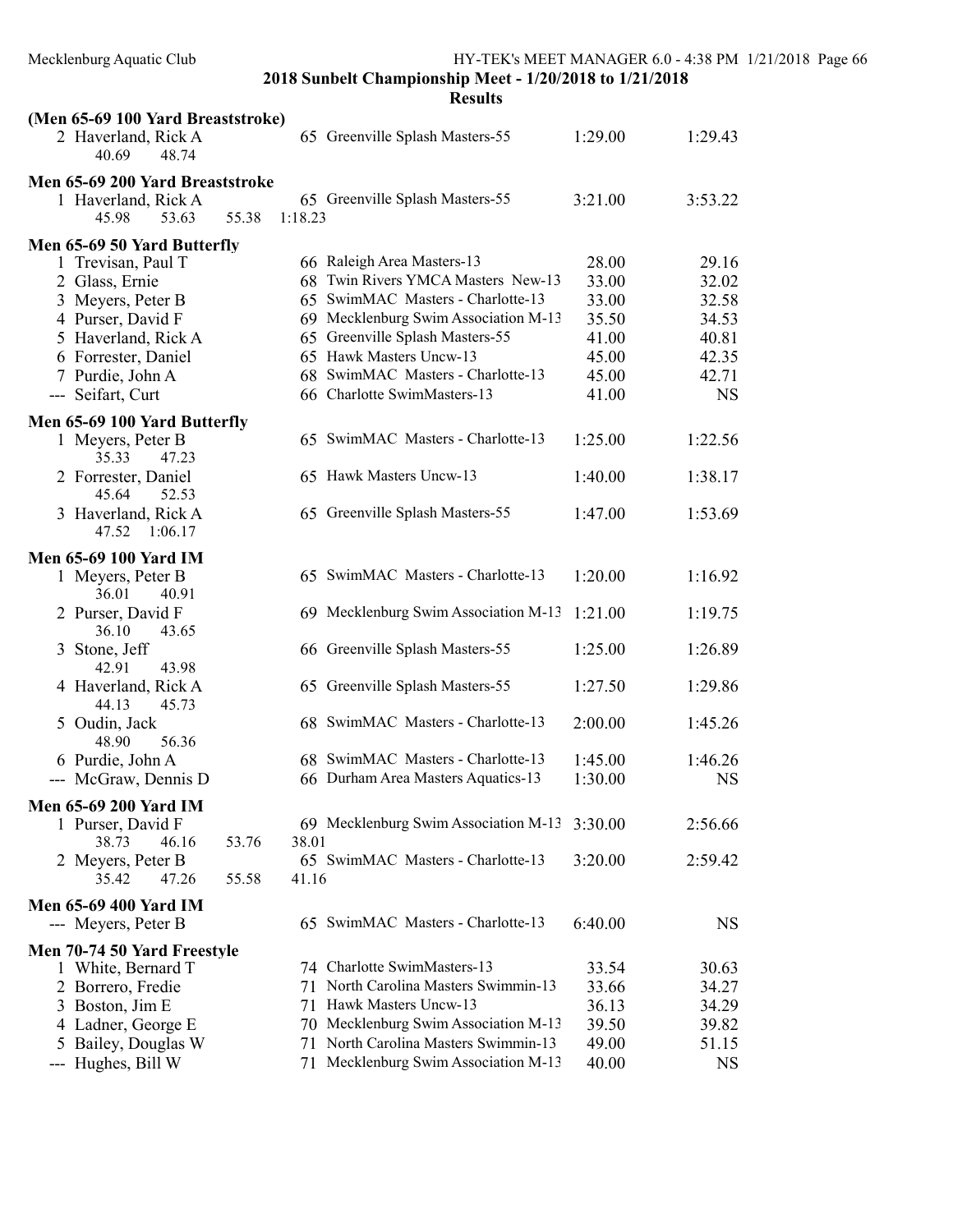| 1 Hughes, Bill W<br>36.43<br>38.10                                                                 |                                                                                                                                                         |                                                                                                                                                                                                                                                                                                                                                                               |                                                                                                          |                                  |                                                                                                              |                                                                                                                                                                                                                                                                                                                                                                                                                                                                                                                                                                                                                                                                                                    | 1:14.53                                                                                                                                                                                                                                                                                                                                                              |
|----------------------------------------------------------------------------------------------------|---------------------------------------------------------------------------------------------------------------------------------------------------------|-------------------------------------------------------------------------------------------------------------------------------------------------------------------------------------------------------------------------------------------------------------------------------------------------------------------------------------------------------------------------------|----------------------------------------------------------------------------------------------------------|----------------------------------|--------------------------------------------------------------------------------------------------------------|----------------------------------------------------------------------------------------------------------------------------------------------------------------------------------------------------------------------------------------------------------------------------------------------------------------------------------------------------------------------------------------------------------------------------------------------------------------------------------------------------------------------------------------------------------------------------------------------------------------------------------------------------------------------------------------------------|----------------------------------------------------------------------------------------------------------------------------------------------------------------------------------------------------------------------------------------------------------------------------------------------------------------------------------------------------------------------|
| 2 White, Bernard T<br>36.05                                                                        |                                                                                                                                                         |                                                                                                                                                                                                                                                                                                                                                                               |                                                                                                          |                                  |                                                                                                              |                                                                                                                                                                                                                                                                                                                                                                                                                                                                                                                                                                                                                                                                                                    | 1:15.72                                                                                                                                                                                                                                                                                                                                                              |
| 3 Ladner, George E                                                                                 |                                                                                                                                                         |                                                                                                                                                                                                                                                                                                                                                                               |                                                                                                          |                                  |                                                                                                              |                                                                                                                                                                                                                                                                                                                                                                                                                                                                                                                                                                                                                                                                                                    | 1:33.62                                                                                                                                                                                                                                                                                                                                                              |
| --- Scott, Robert M<br>--- Boston, Jim E                                                           |                                                                                                                                                         |                                                                                                                                                                                                                                                                                                                                                                               |                                                                                                          |                                  |                                                                                                              |                                                                                                                                                                                                                                                                                                                                                                                                                                                                                                                                                                                                                                                                                                    | <b>NS</b><br><b>NS</b>                                                                                                                                                                                                                                                                                                                                               |
| 1 Hughes, Bill W                                                                                   |                                                                                                                                                         |                                                                                                                                                                                                                                                                                                                                                                               |                                                                                                          |                                  |                                                                                                              |                                                                                                                                                                                                                                                                                                                                                                                                                                                                                                                                                                                                                                                                                                    | 2:55.48                                                                                                                                                                                                                                                                                                                                                              |
| 2 Borrero, Fredie                                                                                  |                                                                                                                                                         |                                                                                                                                                                                                                                                                                                                                                                               |                                                                                                          |                                  |                                                                                                              |                                                                                                                                                                                                                                                                                                                                                                                                                                                                                                                                                                                                                                                                                                    | 3:01.18                                                                                                                                                                                                                                                                                                                                                              |
| 3 Schumann, David W                                                                                |                                                                                                                                                         |                                                                                                                                                                                                                                                                                                                                                                               |                                                                                                          |                                  |                                                                                                              |                                                                                                                                                                                                                                                                                                                                                                                                                                                                                                                                                                                                                                                                                                    | 3:07.42                                                                                                                                                                                                                                                                                                                                                              |
| 4 Boston, Jim E<br>52.77<br>49.37                                                                  |                                                                                                                                                         |                                                                                                                                                                                                                                                                                                                                                                               |                                                                                                          |                                  |                                                                                                              |                                                                                                                                                                                                                                                                                                                                                                                                                                                                                                                                                                                                                                                                                                    | 3:28.58                                                                                                                                                                                                                                                                                                                                                              |
| 1 Schumann, David W<br>47.23<br>51.11<br>49.39<br>46.28                                            |                                                                                                                                                         | 50.15                                                                                                                                                                                                                                                                                                                                                                         | 49.54                                                                                                    | 49.43                            | 49.25                                                                                                        |                                                                                                                                                                                                                                                                                                                                                                                                                                                                                                                                                                                                                                                                                                    | 8:14.78                                                                                                                                                                                                                                                                                                                                                              |
| 1 Schumann, David W<br>45.78<br>50.20<br>50.87<br>51.25<br>51.33<br>51.47<br>52.06<br>52.17        |                                                                                                                                                         | 51.19<br>51.08<br>52.00<br>52.49                                                                                                                                                                                                                                                                                                                                              | 51.04<br>50.69<br>52.11<br>52.89                                                                         | 51.21<br>51.16<br>51.51<br>52.39 | 50.38<br>50.68<br>52.44<br>51.99                                                                             | 48.51                                                                                                                                                                                                                                                                                                                                                                                                                                                                                                                                                                                                                                                                                              | 28:11.11                                                                                                                                                                                                                                                                                                                                                             |
| 1 Conroy, Mike J<br>2 Scott, Robert M<br>3 Raab, Wayne<br>4 Borrero, Fredie<br>5 Bailey, Douglas W |                                                                                                                                                         |                                                                                                                                                                                                                                                                                                                                                                               |                                                                                                          |                                  |                                                                                                              |                                                                                                                                                                                                                                                                                                                                                                                                                                                                                                                                                                                                                                                                                                    | 35.63<br>39.05<br>40.96<br>45.31<br>1:00.86                                                                                                                                                                                                                                                                                                                          |
|                                                                                                    |                                                                                                                                                         |                                                                                                                                                                                                                                                                                                                                                                               |                                                                                                          |                                  |                                                                                                              |                                                                                                                                                                                                                                                                                                                                                                                                                                                                                                                                                                                                                                                                                                    | 1:19.48                                                                                                                                                                                                                                                                                                                                                              |
| 39.43<br>40.05<br>2 Raab, Wayne                                                                    |                                                                                                                                                         |                                                                                                                                                                                                                                                                                                                                                                               |                                                                                                          |                                  |                                                                                                              |                                                                                                                                                                                                                                                                                                                                                                                                                                                                                                                                                                                                                                                                                                    | 1:32.31                                                                                                                                                                                                                                                                                                                                                              |
| --- Scott, Robert M                                                                                |                                                                                                                                                         |                                                                                                                                                                                                                                                                                                                                                                               |                                                                                                          |                                  |                                                                                                              |                                                                                                                                                                                                                                                                                                                                                                                                                                                                                                                                                                                                                                                                                                    | <b>NS</b>                                                                                                                                                                                                                                                                                                                                                            |
| 1 Scott, Robert M                                                                                  |                                                                                                                                                         |                                                                                                                                                                                                                                                                                                                                                                               |                                                                                                          |                                  |                                                                                                              |                                                                                                                                                                                                                                                                                                                                                                                                                                                                                                                                                                                                                                                                                                    | 3:00.61                                                                                                                                                                                                                                                                                                                                                              |
| 2 Conroy, Mike J                                                                                   |                                                                                                                                                         |                                                                                                                                                                                                                                                                                                                                                                               |                                                                                                          |                                  |                                                                                                              |                                                                                                                                                                                                                                                                                                                                                                                                                                                                                                                                                                                                                                                                                                    | 3:01.68                                                                                                                                                                                                                                                                                                                                                              |
| 3 Schumann, David W<br>53.42<br>57.19                                                              |                                                                                                                                                         |                                                                                                                                                                                                                                                                                                                                                                               |                                                                                                          |                                  |                                                                                                              |                                                                                                                                                                                                                                                                                                                                                                                                                                                                                                                                                                                                                                                                                                    | 3:46.10                                                                                                                                                                                                                                                                                                                                                              |
| 1 Raab, Wayne<br>2 Boston, Jim E                                                                   |                                                                                                                                                         |                                                                                                                                                                                                                                                                                                                                                                               |                                                                                                          |                                  |                                                                                                              |                                                                                                                                                                                                                                                                                                                                                                                                                                                                                                                                                                                                                                                                                                    | 43.03<br>52.11                                                                                                                                                                                                                                                                                                                                                       |
|                                                                                                    | 39.67<br>44.53<br>49.09<br>40.53<br>45.83<br>41.65<br>47.22<br>42.56<br>47.12<br>1 Conroy, Mike J<br>46.96<br>45.35<br>43.44<br>45.94<br>43.71<br>46.24 | Men 70-74 100 Yard Freestyle<br>Men 70-74 200 Yard Freestyle<br>46.34<br>48.13<br>49.49<br>55.47<br>Men 70-74 500 Yard Freestyle<br>51.26<br>Men 70-74 1650 Yard Freestyle<br>51.07<br>50.93<br>51.27<br>52.64<br>Men 70-74 50 Yard Backstroke<br>Men 70-74 100 Yard Backstroke<br>Men 70-74 200 Yard Backstroke<br>46.68<br>46.53<br>58.76<br>Men 70-74 50 Yard Breaststroke | 42.78<br>44.18<br>48.25<br>50.97<br>51.14<br>51.30<br>51.15<br>51.48<br>52.38<br>44.55<br>45.20<br>56.73 |                                  | 74 Charlotte SwimMasters-13<br>71 Hawk Masters Uncw-13<br>71 Hawk Masters Uncw-13<br>71 Hawk Masters Uncw-13 | 70 Mecklenburg Swim Association M-13<br>71 YMCA Seahorse Swim Team - Hick-1<br>71 Mecklenburg Swim Association M-13<br>71 North Carolina Masters Swimmin-13<br>71 Tennessee Aquatics Masters Swi-15<br>71 Tennessee Aquatics Masters Swi-15<br>71 Tennessee Aquatics Masters Swi-15<br>71 Mecklenburg Swim Association M-13<br>71 YMCA Seahorse Swim Team - Hick-1<br>71 North Carolina Masters Swimmin-13<br>71 North Carolina Masters Swimmin-13<br>71 North Carolina Masters Swimmin-13<br>71 Mecklenburg Swim Association M-13<br>71 North Carolina Masters Swimmin-13<br>71 Mecklenburg Swim Association M-13<br>71 Tennessee Aquatics Masters Swi-15<br>71 North Carolina Masters Swimmin-13 | 71 Mecklenburg Swim Association M-13 1:25.00<br>1:26.50<br>1:34.00<br>1:12.00<br>1:27.00<br>3:00.00<br>3:00.94<br>3:03.90<br>3:13.00<br>8:06.55<br>27:54.75<br>36.88<br>40.00<br>41.49<br>45.93<br>1:07.00<br>1:20.57<br>1:34.91<br>71 YMCA Seahorse Swim Team - Hick- 1:30.00<br>71 YMCA Seahorse Swim Team - Hick- 3:04.00<br>3:05.00<br>3:47.95<br>42.13<br>55.00 |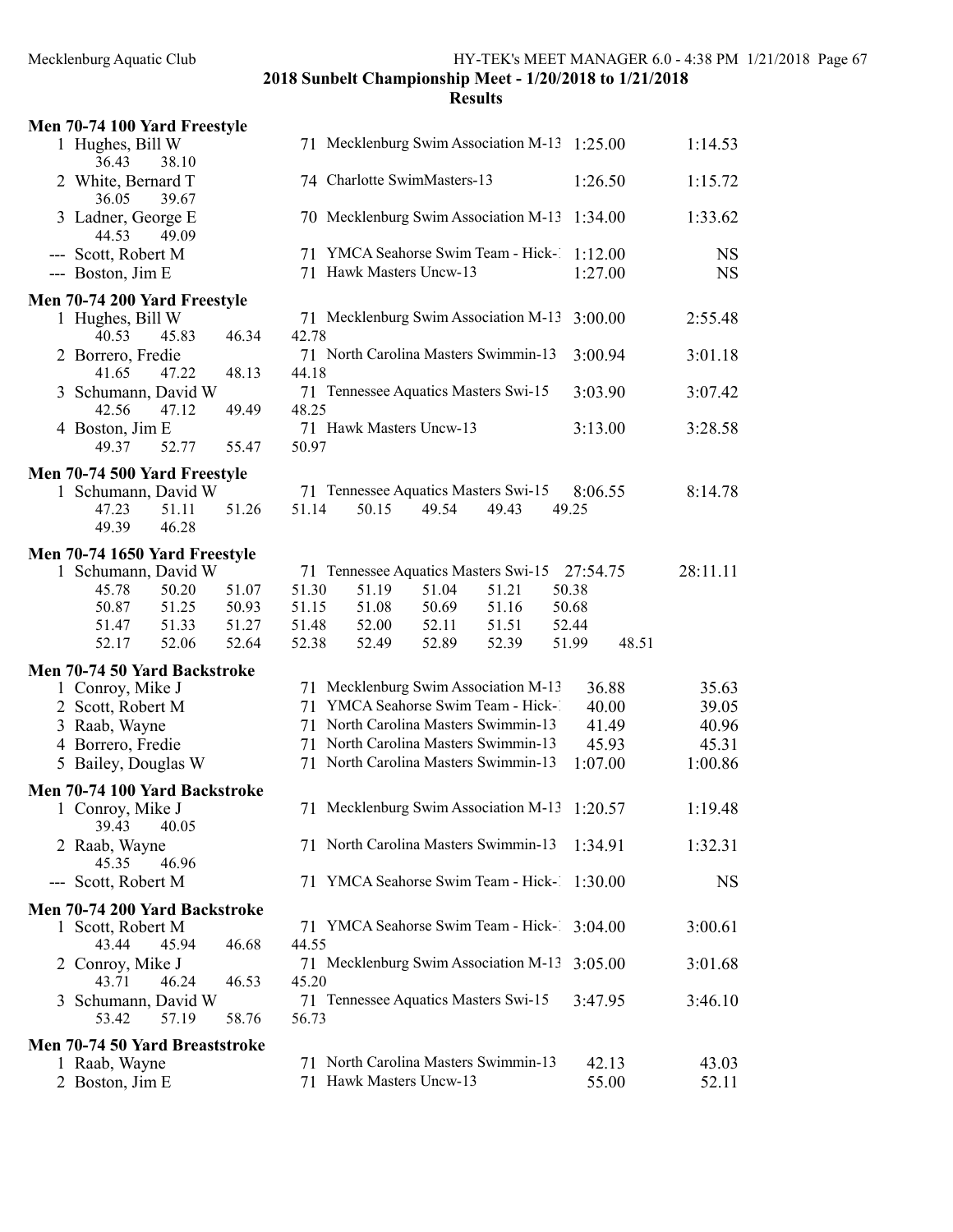| (Men 70-74 50 Yard Breaststroke)<br>--- Scott, Robert M          |         | 71 YMCA Seahorse Swim Team - Hick-1                                  | 43.00            | <b>NS</b> |
|------------------------------------------------------------------|---------|----------------------------------------------------------------------|------------------|-----------|
| Men 70-74 100 Yard Breaststroke<br>1 Preuninger, David           |         | 71 Greenville Splash Masters-55                                      | 1:31.00          | 1:31.00   |
| 42.67<br>48.33<br>2 Scott, Robert M                              | 71      | YMCA Seahorse Swim Team - Hick-1                                     | 1:40.00          | 1:32.96   |
| 47.61<br>45.35<br>3 Raab, Wayne<br>44.44<br>49.48                |         | 71 North Carolina Masters Swimmin-13                                 | 1:33.03          | 1:33.92   |
| --- Borrero, Fredie<br>Butterfly kick<br>57.53<br>53.98          |         | 71 North Carolina Masters Swimmin-13                                 | 1:55.00          | DQ        |
| Men 70-74 50 Yard Butterfly                                      |         |                                                                      |                  |           |
| 1 White, Bernard T                                               |         | 74 Charlotte SwimMasters-13                                          | 36.80            | 33.41     |
| 2 Conroy, Mike J                                                 |         | 71 Mecklenburg Swim Association M-13                                 | 35.88            | 34.62     |
| 3 Hughes, Bill W                                                 |         | 71 Mecklenburg Swim Association M-13                                 | 38.00            | 36.61     |
| Men 70-74 100 Yard Butterfly                                     |         |                                                                      |                  |           |
| 1 Hughes, Bill W                                                 |         | 71 Mecklenburg Swim Association M-13                                 | 1:25.00          | 1:26.14   |
| 40.94<br>45.20<br>2 Preuninger, David<br>42.45<br>46.95          |         | 71 Greenville Splash Masters-55                                      | 1:30.00          | 1:29.40   |
|                                                                  |         |                                                                      |                  |           |
| Men 70-74 200 Yard Butterfly<br>--- Schumann, David W            |         | 71 Tennessee Aquatics Masters Swi-15                                 | 4:15.00          | <b>NS</b> |
| <b>Men 70-74 100 Yard IM</b>                                     |         |                                                                      |                  |           |
| 1 Conroy, Mike J<br>43.85<br>37.40                               |         | 71 Mecklenburg Swim Association M-13                                 | 1:20.57          | 1:21.25   |
| 2 Scott, Robert M<br>40.83<br>44.35                              | 71      | YMCA Seahorse Swim Team - Hick-1                                     | 1:25.00          | 1:25.18   |
| 3 Raab, Wayne<br>45.87<br>41.26                                  |         | 71 North Carolina Masters Swimmin-13                                 | 1:27.88          | 1:27.13   |
| 4 Hughes, Bill W<br>44.75<br>45.35                               |         | 71 Mecklenburg Swim Association M-13                                 | 1:28.00          | 1:30.10   |
| 5 Preuninger, David<br>44.60<br>49.96                            |         | 71 Greenville Splash Masters-55                                      | 1:33.00          | 1:34.56   |
| 6 Schumann, David W<br>51.64 54.38                               | 71      | Tennessee Aquatics Masters Swi-15                                    | 1:45.88          | 1:46.02   |
| 7 Bailey, Douglas W<br>1:02.71<br>1:10.79                        |         | 71 North Carolina Masters Swimmin-13                                 | 2:10.00          | 2:13.50   |
| --- Borrero, Fredie<br>Butterfly kick - breast<br>49.00<br>43.00 |         | 71 North Carolina Masters Swimmin-13                                 | 1:33.91          | DQ        |
| <b>Men 70-74 200 Yard IM</b>                                     |         |                                                                      |                  |           |
| 1 Hughes, Bill W                                                 |         | 71 Mecklenburg Swim Association M-13                                 | 3:13.00          | 3:11.05   |
| 41.21<br>52.41<br>55.99                                          | 41.44   |                                                                      |                  |           |
| 2 Schumann, David W<br>1:00.39<br>1:05.51<br>55.49               | 48.21   | 71 Tennessee Aquatics Masters Swi-15                                 | 3:45.23          | 3:49.60   |
| <b>Men 70-74 400 Yard IM</b>                                     |         |                                                                      |                  |           |
| 1 Schumann, David W<br>1:04.92<br>1:14.74<br>1:00.56             | 1:00.28 | 71 Tennessee Aquatics Masters Swi-15<br>$1:07.02$ $1:10.28$<br>48.74 | 8:06.99<br>48.63 | 8:15.17   |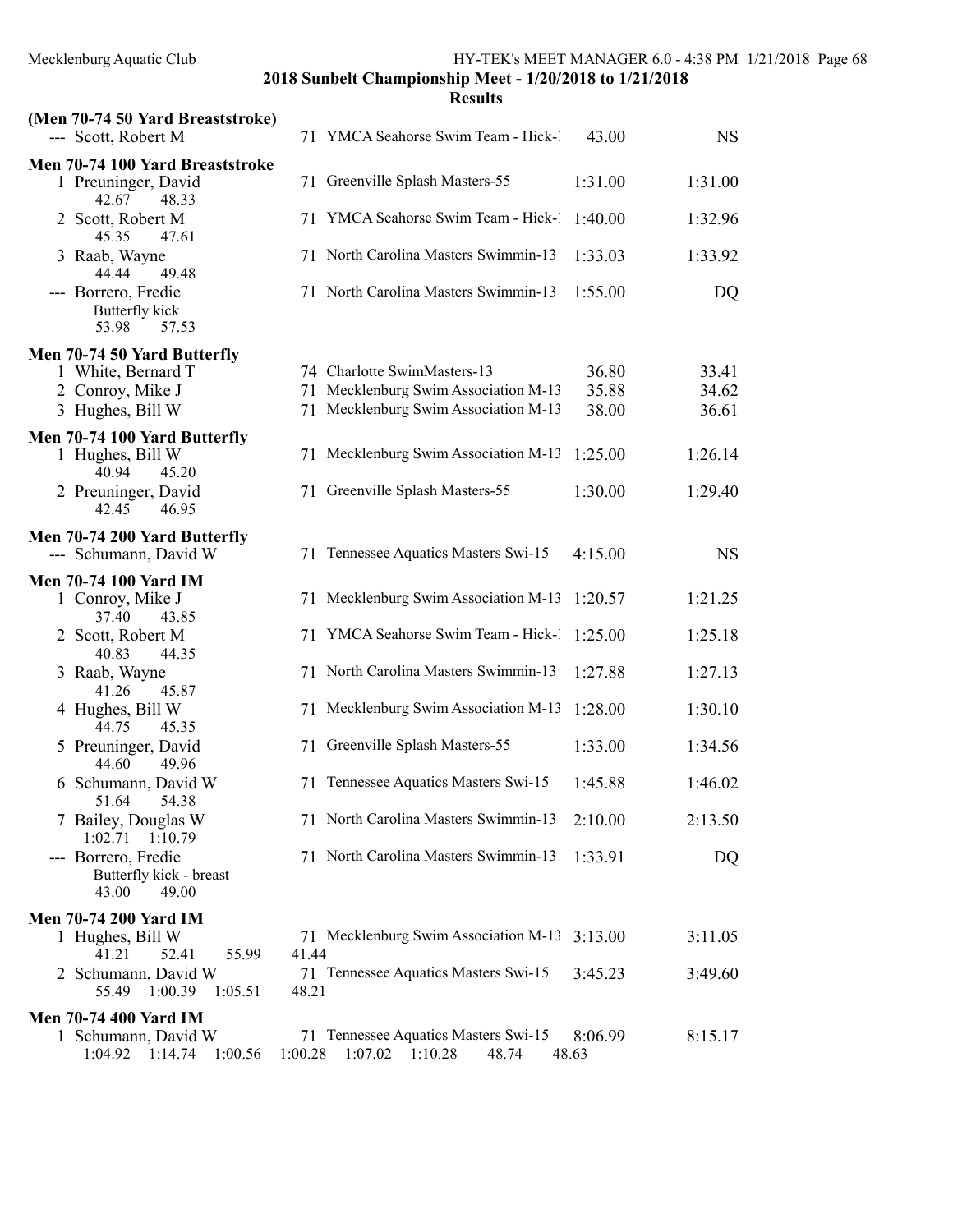| Mecklenburg Aquatic Club |  |
|--------------------------|--|
|--------------------------|--|

HY-TEK's MEET MANAGER 6.0 - 4:38 PM 1/21/2018 Page 69

2018 Sunbelt Championship Meet - 1/20/2018 to 1/21/2018

| Men 75-79 50 Yard Freestyle<br>1 Gadol, Louis C                                                                                                                                  | 76 Hillsborough Aquatic Club Mast-13                                                                    | 33.63                                                                | 35.99                                                               |
|----------------------------------------------------------------------------------------------------------------------------------------------------------------------------------|---------------------------------------------------------------------------------------------------------|----------------------------------------------------------------------|---------------------------------------------------------------------|
| Men 75-79 50 Yard Backstroke<br>1 Gadol, Louis C                                                                                                                                 | 76 Hillsborough Aquatic Club Mast-13                                                                    | 43.41                                                                | 42.89                                                               |
| Men 75-79 200 Yard Backstroke<br>1 Gadol, Louis C<br>51.59<br>59.34<br>1:03.44                                                                                                   | 76 Hillsborough Aquatic Club Mast-13<br>57.82                                                           | 3:52.00                                                              | 3:52.19                                                             |
| Men 75-79 100 Yard Breaststroke<br>1 Gadol, Louis C<br>57.50<br>46.42                                                                                                            | 76 Hillsborough Aquatic Club Mast-13                                                                    | 1:40.33                                                              | 1:43.92                                                             |
| Men 80-84 50 Yard Breaststroke<br>1 Stolz, Hal F                                                                                                                                 | 83 Georgia Masters-45                                                                                   | 45.00                                                                | 45.77                                                               |
| Men 80-84 100 Yard Breaststroke<br>1 Lauer, William J                                                                                                                            | 83 Tennessee Aquatics Masters Swi-15                                                                    | 1:46.00                                                              | 1:40.92                                                             |
| 49.29<br>51.63<br>2 Stolz, Hal F<br>49.59<br>56.07                                                                                                                               | 83 Georgia Masters-45                                                                                   | 1:45.00                                                              | 1:45.66                                                             |
| Men 80-84 200 Yard Breaststroke<br>1 Stolz, Hal F<br>52.86 1:00.27 1:03.30                                                                                                       | 83 Georgia Masters-45<br>1:01.85                                                                        | 3:55.00                                                              | 3:58.28                                                             |
| Men 80-84 100 Yard Butterfly<br>1 Lauer, William J<br>45.20<br>50.47                                                                                                             | 83 Tennessee Aquatics Masters Swi-15                                                                    | 1:40.00                                                              | 1:35.67                                                             |
| Men 80-84 200 Yard Butterfly<br>1 Lauer, William J<br>50.46 1:00.44<br>58.36                                                                                                     | 83 Tennessee Aquatics Masters Swi-15<br>53.98                                                           | 3:50.00                                                              | 3:43.24                                                             |
| <b>Men 80-84 100 Yard IM</b><br>1 Lauer, William J<br>42.20<br>46.81                                                                                                             | 83 Tennessee Aquatics Masters Swi-15                                                                    | 1:30.00                                                              | 1:29.01                                                             |
| <b>Men 80-84 200 Yard IM</b><br>1 Lauer, William J<br>58.38<br>48.70<br>52.71                                                                                                    | 83 Tennessee Aquatics Masters Swi-15<br>41.59                                                           | 3:20.00                                                              | 3:21.38                                                             |
| <b>Men 80-84 400 Yard IM</b><br>1 Lauer, William J<br>50.74  1:01.99  1:58.74                                                                                                    | 83 Tennessee Aquatics Masters Swi-15<br>59.57 1:00.68 1:33.96                                           | 7:15.00                                                              | 7:25.68                                                             |
| Women 18+200 Yard Freestyle Relay<br>1 Greenville Splash Masters-55<br>1) Brown, Ariel E W31<br>39.49<br>27.56<br>31.87                                                          | A<br>2) Little, Lindsey W30<br>28.55                                                                    | <b>NT</b><br>3) Milici, Monica W24                                   | 2:07.47<br>4) Willingham, Molly C W25                               |
| Women 18+400 Yard Freestyle Relay<br>1 Mecklenburg Swim Association<br>1) Keith, Jen E W32<br>31.78 1:06.57<br>32.70<br>2 SwimMAC Masters - Charlot<br>1) Marshall, Hannah E W20 | A<br>2) Macari, Maggie W30<br>1:09.05<br>33.61 1:09.82<br>34.24 1:12.26<br>A<br>2) Daniels, Emily A W31 | 4:24.00<br>3) McGrory, Aislinn E W18<br>NT<br>3) Marshall, Sue D W49 | 4:37.70<br>4) Ray, Maggie M W27<br>5:12.27<br>4) Haskell, Amy K W45 |
| 34.49 1:12.76<br>15.25                                                                                                                                                           | 36.25<br>40.19                                                                                          |                                                                      |                                                                     |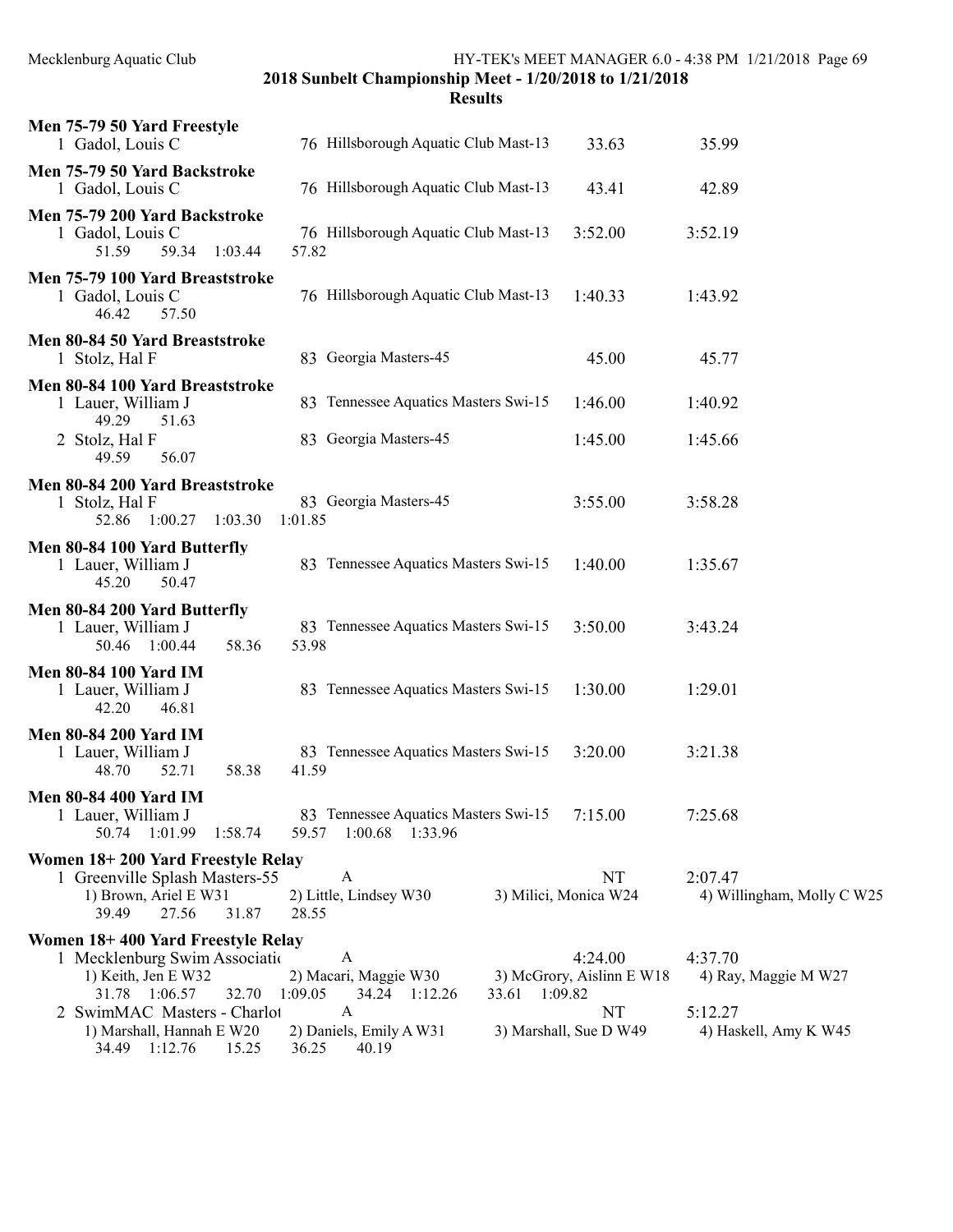### Mecklenburg Aquatic Club HY-TEK's MEET MANAGER 6.0 - 4:38 PM 1/21/2018 Page 70 2018 Sunbelt Championship Meet - 1/20/2018 to 1/21/2018

| Women 18+800 Yard Freestyle Relay                                                                      |                                          |                                       |  |  |  |
|--------------------------------------------------------------------------------------------------------|------------------------------------------|---------------------------------------|--|--|--|
| 1 Mecklenburg Swim Association<br>A                                                                    | 9:45.00                                  | 9:49.76                               |  |  |  |
| 2) Ray, Maggie M W27<br>1) Keith, Jen E W32<br>2:14.53<br>30.78  1:04.84  1:39.80<br>33.86 1:12.81     | 3) Macari, Maggie W30<br>1:53.29 2:34.88 | 4) McGrory, Aislinn E W18             |  |  |  |
| 34.45 1:14.12 1:55.75<br>2:38.27<br>31.77<br>1:08.04                                                   | 1:45.08<br>2:22.08                       |                                       |  |  |  |
| $\mathbf{A}$<br>2 SwimMAC Masters - Charlot                                                            | NT                                       | 10:06.17                              |  |  |  |
| 2) Marshall, Hannah E W20<br>1) Powell, Lauren E W21                                                   | 3) Marshall, Sue D W49                   | 4) Dempsey, Michelle W48              |  |  |  |
| 2:35.96<br>1:15.06 1:55.73<br>31.47<br>1:07.17<br>35.61                                                | 1:44.07 2:20.44                          |                                       |  |  |  |
| 2:03.45<br>2:48.42<br>29.90<br>1:05.98<br>37.82<br>1:19.91                                             | 1:43.93<br>2:21.35                       |                                       |  |  |  |
| Women 18+200 Yard Medley Relay                                                                         |                                          |                                       |  |  |  |
| $\mathbf{A}$<br>1 Mecklenburg Swim Association                                                         | 2:14.00                                  | 2:15.13                               |  |  |  |
| 1) Keith, Jen E W32<br>2) Macari, Maggie W30                                                           | 3) McGrory, Aislinn E W18                | 4) Ray, Maggie M W27                  |  |  |  |
| 38.47<br>32.50<br>30.00<br>34.16                                                                       |                                          |                                       |  |  |  |
| 2 SwimMAC Masters - Charlot<br>$\mathbf{A}$                                                            | NT                                       | 2:21.33                               |  |  |  |
| 1) Rhodes, JerrieLynn W50<br>2) Powell, Lauren E W21<br>36.01<br>36.68<br>32.99<br>35.65               | 3) Carter, Eddie C W46                   | 4) Andrews, Carrie O W40              |  |  |  |
| 3 SwimMAC Masters - Charlot<br>B                                                                       | NT                                       | 2:46.13                               |  |  |  |
| 1) Marshall, Hannah E W20<br>2) Jones, Rebecca L W50                                                   | 3) Marshall, Sue D W49                   | 4) Wall, Janet W49                    |  |  |  |
| Women 18+400 Yard Medley Relay                                                                         |                                          |                                       |  |  |  |
| 1 SwimMAC Masters - Charlot<br>A                                                                       | NT                                       | 4:58.30                               |  |  |  |
| 1) Oberdan, Angelina W31<br>2) Powell, Lauren E W21                                                    | 3) Woodard, Chantal M W29                | 4) Kirkpatrick, Amy W30               |  |  |  |
| 41.02 1:23.01<br>36.87<br>1:19.32<br>30.89 1:07.08                                                     | 33.18<br>1:08.89                         |                                       |  |  |  |
| Women 25+200 Yard Freestyle Relay                                                                      |                                          |                                       |  |  |  |
| $\mathbf{A}$<br>1 Gaston Gators - Gastonia NC                                                          | NT                                       | 1:52.00                               |  |  |  |
| 2) Hauser, Whitney S W26<br>1) Ballenger, Angie W48                                                    | 3) Leftwich, Mandy L W42                 | 4) Lindquist, Carrie T W42            |  |  |  |
| 29.68 30.41<br>26.36<br>25.55                                                                          |                                          |                                       |  |  |  |
| $\mathbf{A}$<br>2 Mecklenburg Swim Association                                                         | NT                                       | 1:58.67                               |  |  |  |
| 1) Keith, Jen E W32<br>2) Macari, Maggie W30                                                           | 3) Ray, Maggie M W27                     | 4) Watterson, Laura A W32             |  |  |  |
| 27.42<br>27.79<br>30.84<br>32.62                                                                       |                                          |                                       |  |  |  |
| 3 SwimMAC Masters - Charlot<br>A                                                                       | NT                                       | 2:12.01                               |  |  |  |
| 2) Sumwalt, Christa C W45<br>1) Dempsey, Michelle W48<br>33.49 1:07.31<br>31.21                        | 3) Woodard, Chantal M W29                | 4) Woodard, Alis Rojas W57            |  |  |  |
| $\bf{B}$<br>4 SwimMAC Masters - Charlot                                                                | NT                                       | 2:25.09                               |  |  |  |
| 2) Braden, Jennifer A W43<br>1) Daniels, Emily A W31                                                   | 3) Haskell, Amy K W45                    | 4) Oberdan, Angelina W31              |  |  |  |
| 38.90<br>34.69<br>47.92<br>23.58                                                                       |                                          |                                       |  |  |  |
| --- Greenville Splash Masters-55<br>A                                                                  | NT                                       | <b>NS</b>                             |  |  |  |
| 2) Knowles, Kristin E W38<br>1) Browning, Amy G W44                                                    | 3) Rubert, Shelley W46                   | 4) Smith, Nicole M W35                |  |  |  |
| Women 25+400 Yard Freestyle Relay                                                                      |                                          |                                       |  |  |  |
| $\mathbf{A}$<br>1 SwimMAC Masters - Charlot                                                            | NT                                       | 4:36.76                               |  |  |  |
| 1) Woodard, Chantal M W29 2) Sumwalt, Christa C W45                                                    | 3) Cowden, Alyssa R W41                  | 4) Andrews, Carrie O W40              |  |  |  |
| 28.81<br>59.90<br>38.92 1:24.12<br>29.52 1:01.41                                                       | 34.71 1:11.33                            |                                       |  |  |  |
| Women 25+800 Yard Freestyle Relay                                                                      |                                          |                                       |  |  |  |
| 1 Gaston Gators - Gastonia NC<br>A                                                                     | NT                                       | 9:57.40                               |  |  |  |
| 1) Ballenger, Angie W48<br>2) Cherry, Tammy H W40                                                      | 3) Hauser, Whitney S W26                 | 4) Leftwich, Mandy L W42              |  |  |  |
| 33.90 1:11.25 1:48.86<br>2:26.37<br>37.38 1:19.00<br>28.82 1:02.29<br>34.39 1:12.21 1:52.50<br>2:33.83 | 2:02.68 2:45.75<br>1:36.69<br>2:11.45    |                                       |  |  |  |
|                                                                                                        |                                          |                                       |  |  |  |
| Women 25+200 Yard Medley Relay<br>A                                                                    |                                          |                                       |  |  |  |
| 1 Greenville Splash Masters-55<br>1) Hilbert, Brittany W33<br>2) Moore, Carolyn B W56                  | NT<br>3) Smith, Nicole M W35             | 2:11.20<br>4) Willingham, Molly C W25 |  |  |  |
| 29.06<br>34.64<br>31.32<br>36.18                                                                       |                                          |                                       |  |  |  |
|                                                                                                        |                                          |                                       |  |  |  |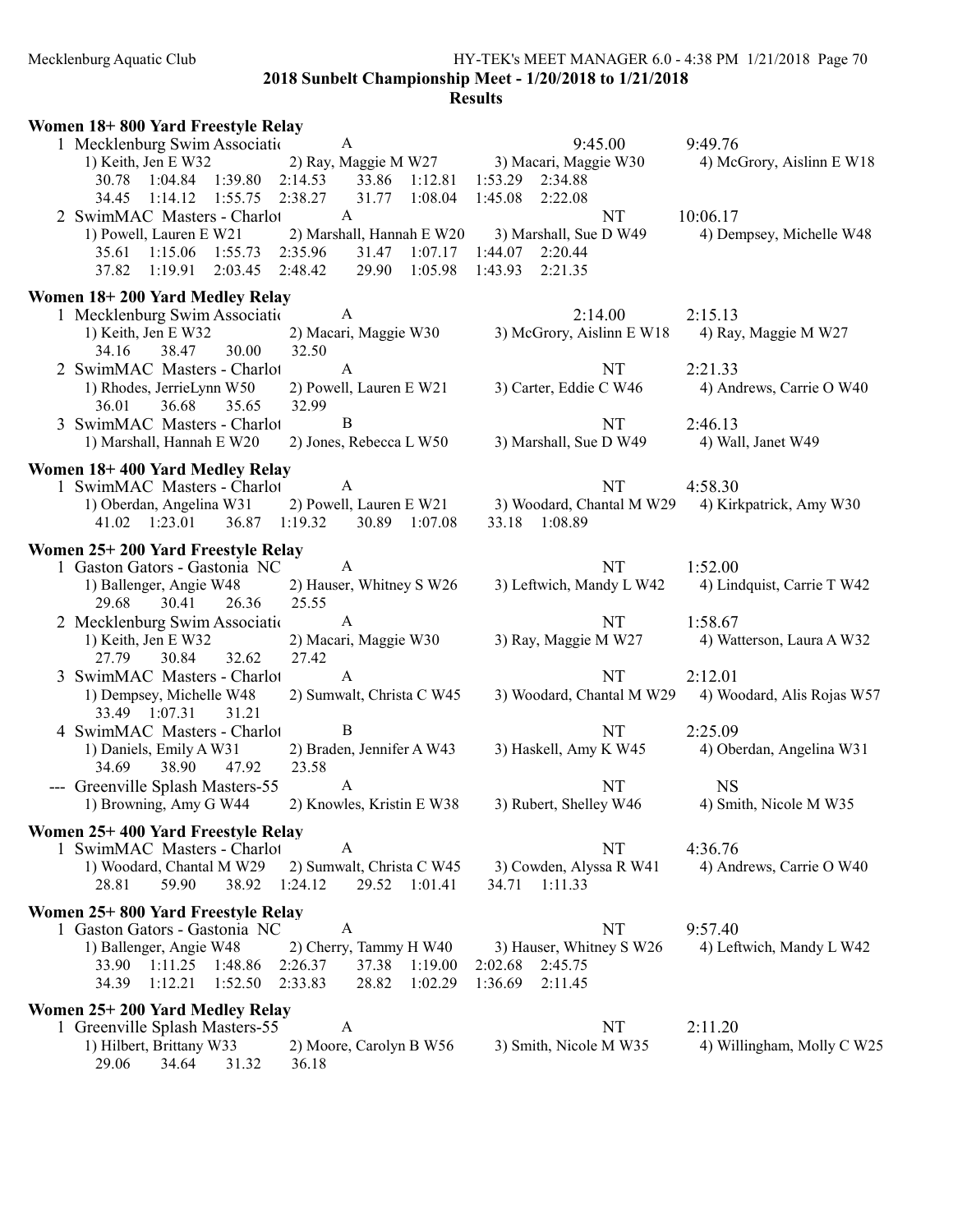Mecklenburg Aquatic Club HY-TEK's MEET MANAGER 6.0 - 4:38 PM 1/21/2018 Page 71

2018 Sunbelt Championship Meet - 1/20/2018 to 1/21/2018

|                                   | (Women 25+200 Yard Medley Relay)                                          |                                                            |                                                     |                            |  |
|-----------------------------------|---------------------------------------------------------------------------|------------------------------------------------------------|-----------------------------------------------------|----------------------------|--|
|                                   | 2 Gaston Gators - Gastonia NC                                             | A                                                          | <b>NT</b>                                           | 2:12.48                    |  |
|                                   | 1) Ballenger, Angie W48                                                   |                                                            | 2) Cherry, Tammy H W40 3) Hauser, Whitney S W26     | 4) Leftwich, Mandy L W42   |  |
|                                   | 36.81<br>36.52<br>34.00                                                   | 25.15                                                      |                                                     |                            |  |
|                                   | 3 SwimMAC Masters - Charlot                                               | A                                                          | NT                                                  | 2:21.33                    |  |
|                                   | 1) Dempsey, Michelle W48<br>41.35<br>38.31<br>30.83                       | 30.84                                                      | 2) Woodard, Chantal M W29 3) Souther, Carolyn G W54 | 4) Daniels, Emily A W31    |  |
|                                   |                                                                           |                                                            |                                                     |                            |  |
|                                   | Women 25+400 Yard Medley Relay                                            |                                                            |                                                     |                            |  |
|                                   | 1 Mecklenburg Swim Association A                                          | 2) Macari, Maggie W30 3) Ray, Maggie M W27                 | NT                                                  | 5:01.77                    |  |
|                                   | 1) Keith, Jen E W32<br>42.52 1:27.09 36.70 1:17.82 31.72 1:09.91          |                                                            | 30.63 1:06.95                                       | 4) Watterson, Laura A W32  |  |
|                                   | 2 Greenville Splash Masters-55                                            | $\mathbf{A}$                                               | <b>NT</b>                                           | 5:10.79                    |  |
|                                   | 1) Brown, Ariel E W31                                                     | 2) Hilbert, Brittany W33 3) Little, Lindsey W30            |                                                     | 4) Willingham, Molly C W25 |  |
|                                   | 30.99 1:03.60 52.88 1:49.58                                               | 29.61 1:37.84                                              | 39.77<br>39.29                                      |                            |  |
|                                   | Women 35+200 Yard Freestyle Relay                                         |                                                            |                                                     |                            |  |
|                                   | 1 SwimMAC Masters - Charlot                                               | $\overline{A}$                                             | NT                                                  | 1:52.02                    |  |
|                                   | 1) Cowden, Alyssa R W41                                                   | 2) Holland, Amy S W46                                      | 3) Lindauer, Kerry W43                              | 4) Womble, Jenny M W39     |  |
|                                   | 25.96<br>27.61<br>31.03                                                   | 27.42                                                      |                                                     |                            |  |
|                                   | 2 Hawk Masters Uncw-13                                                    | A                                                          | NT                                                  | 2:04.58                    |  |
|                                   | 1) Allen, Pam J W62                                                       | 2) Burrell, Nina B W59                                     | 3) Uhl, Alicia K W41                                | 4) Wolff, Celia W51        |  |
|                                   | 33.27 1:04.78<br>26.53                                                    |                                                            |                                                     |                            |  |
|                                   | 3 Mecklenburg Swim Associatio                                             | $\mathbf{A}$                                               | NT                                                  | 2:13.60                    |  |
|                                   | 1) Kalka, Elizabeth W42                                                   | 2) Mennen, Trista W40                                      | 3) Rankin, Lisa R W42                               | 4) Schmid, Alex S W48      |  |
|                                   | 30.45<br>36.32<br>36.21                                                   | 30.62                                                      |                                                     |                            |  |
|                                   | 4 Charlotte SwimMasters-13                                                | $\mathbf{A}$                                               | NT                                                  | 2:20.09                    |  |
|                                   | 1) Bylciw, Kelly M W43<br>35.57<br>17.80<br>32.54                         | 2) Czinege, Agnes W45<br>54.18                             | 3) He, Abbey K W44                                  | 4) Nestor, Susan W55       |  |
|                                   | 5 SwimMAC Masters - Charlot                                               | $\mathbf B$                                                | NT                                                  | 2:22.51                    |  |
|                                   | 1) Carter, Eddie C W46                                                    | 2) Dawson, Lori R W52                                      | 3) Druhan, Emily C W51                              | 4) Neltner, Tara M W43     |  |
|                                   | 32.14 43.31<br>32.68                                                      | 34.38                                                      |                                                     |                            |  |
|                                   |                                                                           |                                                            |                                                     |                            |  |
|                                   | Women 35+400 Yard Freestyle Relay<br>1 SwimMAC Masters - Charlot          | $\overline{A}$                                             | <b>NT</b>                                           | 4:23.27                    |  |
|                                   | 1) Lindauer, Kerry W43                                                    | 2) McLuskie, Brenda M W51 3) Strickler, Margot W54         |                                                     | 4) Womble, Jenny M W39     |  |
|                                   | 28.07<br>59.09                                                            | 31.26 1:06.40 36.52 1:15.15                                | 29.25 1:02.63                                       |                            |  |
|                                   | 2 Mecklenburg Swim Association A                                          |                                                            | 4:32.00                                             | 4:36.15                    |  |
|                                   | 1) Kalka, Elizabeth W42 2) Kerestes, Jennifer J W44 3) Mennen, Trista W40 |                                                            |                                                     | 4) Moore, Meredith W44     |  |
|                                   | 31.83 1:07.99 16.67 1:08.40 1:11.48 1:08.28                               |                                                            |                                                     |                            |  |
|                                   | 3 Hawk Masters Uncw-13                                                    | A                                                          | NT                                                  | 4:36.68                    |  |
|                                   | 1) Burrell, Nina B W59                                                    | 2) Pawlowski, Kathy W56                                    | 3) Uhl, Alicia K W41                                | 4) Wolff, Celia W51        |  |
|                                   | 30.91 1:05.09<br>35.04                                                    | 1:12.65<br>38.51 1:19.83                                   | 59.11<br>28.48                                      |                            |  |
| Women 35+800 Yard Freestyle Relay |                                                                           |                                                            |                                                     |                            |  |
|                                   | 1 SwimMAC Masters - Charlot                                               | A                                                          | <b>NT</b>                                           | 9:09.24                    |  |
|                                   | 1) Dunn, Sara W45                                                         | 2) Cowden, Alyssa R W41                                    | 3) Lindauer, Kerry W43                              | 4) Womble, Jenny M W39     |  |
|                                   | 1:08.08 1:44.11<br>32.41                                                  | 2:20.16<br>31.48 1:05.94                                   | 2:16.63<br>1:41.31                                  |                            |  |
|                                   | 29.26<br>1:39.38<br>1:03.52                                               | 2:14.47<br>31.91<br>1:06.57                                | 1:42.62<br>2:17.98                                  |                            |  |
|                                   | 2 Mecklenburg Swim Association                                            | A                                                          | 10:00.00                                            | 9:55.68                    |  |
|                                   | 1) Moore, Meredith W44                                                    | 2) Kalka, Elizabeth W42                                    | 3) Kerestes, Jennifer J W44                         | 4) Mennen, Trista W40      |  |
|                                   | 34.97 1:15.71<br>1:58.53<br>1:12.44<br>1:53.56                            | 2:40.46<br>31.88<br>1:07.83<br>2:33.05<br>32.37<br>1:07.64 | 1:44.73<br>2:21.07                                  |                            |  |
|                                   | 33.75<br>3 Hawk Masters Uncw-13                                           | A                                                          | 1:44.19<br>2:21.10<br>NT                            | 10:21.81                   |  |
|                                   | 1) Uhl, Alicia K W41                                                      | 2) Allen, Pam J W62                                        | 3) Pawlowski, Kathy W56                             | 4) Wolff, Celia W51        |  |
|                                   | 1:03.75<br>30.54<br>1:37.40                                               | 2:10.63<br>36.47<br>1:17.01                                | 1:58.36 3:19.02                                     |                            |  |
|                                   | 2:18.95<br>45.40<br>1:33.05                                               | 2:52.52<br>1:19.73<br>39.49                                | 1:59.64                                             |                            |  |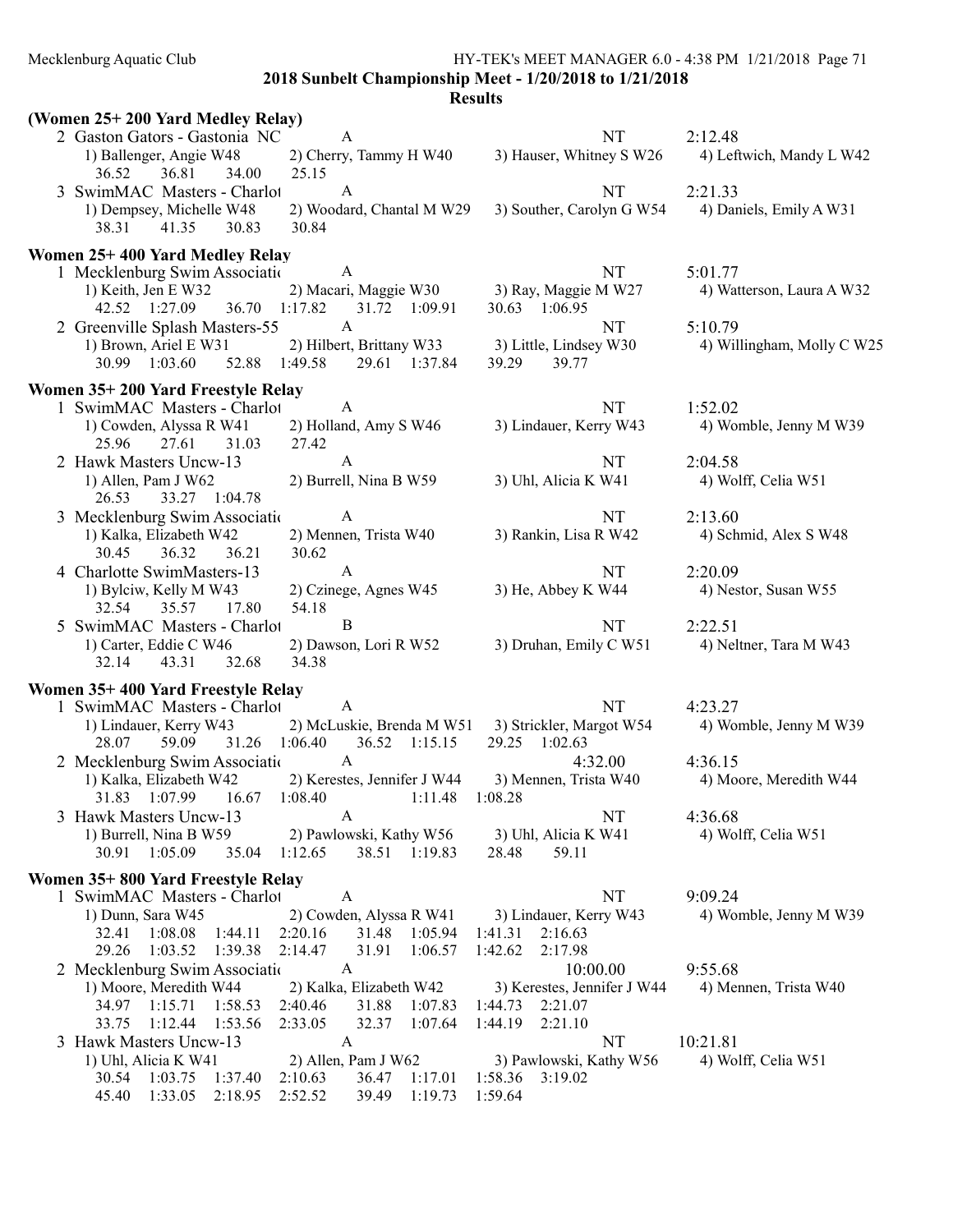### Mecklenburg Aquatic Club HY-TEK's MEET MANAGER 6.0 - 4:38 PM 1/21/2018 Page 72 2018 Sunbelt Championship Meet - 1/20/2018 to 1/21/2018

### **Results**

### Women 35+ 200 Yard Medley Relay 1 SwimMAC Masters - Charlot A NT 2:11.03<br>1) Womble, Jenny M W39 2) Neltner, Tara M W43 3) Cowden, Alyssa R W41 4) Line 3) Cowden, Alyssa R W41 4) Lindauer, Kerry W43 33.74 43.09 29.71 24.49 2 Charlotte SwimMasters-13 A<br>
1) Hageman, Heather W47 2) Holland, Irish W37 3) Loydpierson, Sandy W53 4) Nestor, Susan W55 2) Holland, Irish W37 3) Loydpierson, Sandy W53 38.54 45.87 29.88 26.11 3 Hawk Masters Uncw-13 A NT 2:25.58 1) Allen, Pam J W62 2) Pawlowski, Kathy W56 3) Uhl, Alicia K W41 4) Wolff, Celia W51 43.18 45.73 28.79 27.88 4 Charlotte SwimMasters-13 B NT 2:29.83 1) Bylciw, Kelly M W43 2) Hargis, Jessica W38 3) Haruta, Debbie W50 4) Lang, Cheryl E W60 40.07 43.73 34.39 31.64 40.07 43.73 34.39 5 Mecklenburg Swim Association M-13 A 2:30.00 2:31.99 1) Kalka, Elizabeth W42 2) Kerestes, Jennifer J W44 3) Mennen, Trista W40 4) Moore, Meredith W44 33.07 39.06 54.71 25.15 6 SwimMAC Masters - Charlot B 13:00.62 1) Morrell, Jen W42 2) Haskell, Amy K W45 3) Druhan, Emily C W51 4) Cooke, Kathleen W46 50.51 46.82 50.68 32.61 46.82 50.68 7 Greenville Splash Masters-55 A NT 3:03.78 1) Aragon, Leah A W54 2) Knowles, Kristin E W38 3) Quinn, Cheryl L W57 4) Stephens, Brenda D W54 45.94 43.20 Women 35+ 400 Yard Medley Relay 1 SwimMAC Masters - Charlot A NT 4:36.57 1) Womble, Jenny M W39 2) Dunn, Sara W45 3) Cowden, Alyssa R W41 4) Lindauer, Kerry W43 35.69 1:13.01 35.08 1:14.89 31.42 1:07.48 28.11 1:01.19 35.69 1:13.01 35.08 1:14.89 31.42 1:07.48 28.11 1:01.19 2 Mecklenburg Swim Association M-13 A NT 5:19.99 1) Kalka, Elizabeth W42 2) Kerestes, Jennifer J W44 3) Mennen, Trista W40 4) Moore, Meredith W44 35.81 1:14.79 15.35 42.99 43.86 1:22.52 48.09 1:59.69 35.81 1:14.79 15.35 42.99 43.86 1:22.52 3 Hawk Masters Uncw-13 A NT 5:27.01 1) Allen, Pam J W62 2) Burrell, Nina B W59 3) Uhl, Alicia K W41 4) Wolff, Celia W51 37.51 1:16.97 48.11 2:16.06 35.14 1:13.95 40.03 Women 45+ 200 Yard Freestyle Relay 1 SwimMAC Masters - Charlot A NT 1:52.83<br>1) Dunn, Sara W45 2) Gass, Melissa W49 3) Dore, Mary G W54 4) Sou 4) Souther, Carolyn G W54 28.41 28.64 27.87 27.91 2 Greenville Splash Masters-55 A NT 2:31.74 1) Aragon, Leah A W54 2) Bopp, Sara W53 3) Scott, Leslie W53 4) Stephens, Brenda D W54 37.94 33.01 36.88 43.91 3 Mecklenburg Swim Association M-13 A NT 2:49.23 1) Primavera, Cassie W51 2) Proctor, Cynthia L W51 3) Szempruch, Heidi P W46 4) Young, Beverly C W54 35.38 39.32 1:34.53 --- SwimMAC Masters - Charlot B<br>1) Hefron, Karen W58 2) Lowe, Mary Louise C W54 3) Ronning, Christine W51 4) Stri 2) Lowe, Mary Louise C W54 3) Ronning, Christine W51 4) Strickler, Margot W54 Women 45+ 400 Yard Freestyle Relay 1 SwimMAC Masters - Charlot A NT 4:19.03 1) Dunn, Sara W45 2) Souther, Carolyn G W54 3) Rhodes, JerrieLynn W50 4) Dore, Mary G W54 29.97 1:04.30 31.88 1:06.51 31.43 1:06.24 29.65 1:01.98 2 Mecklenburg Swim Association M-13 A NT 5:20.97 1) Asby, Sarah E W47 2) Fricano, Laura W46 3) Hood, Carol Ann W48 4) Kitzmiller, Karen L W45<br>39.18 40.02 1:25.32 20.52 1:08.32 40.02 1:25.32 20.52<br>B 3 Mecklenburg Swim Association M-13 B 15.30 1) Currens, Sarah Y W48 2) Belongea, Jamie W52 3) Proctor, Cynthia L W51 4) Schmid, Alex S W48<br>45.25 1:44.01 44.10 2:19.93 2:11.36 45.25 1:44.01 44.10 2:19.93 2:11.36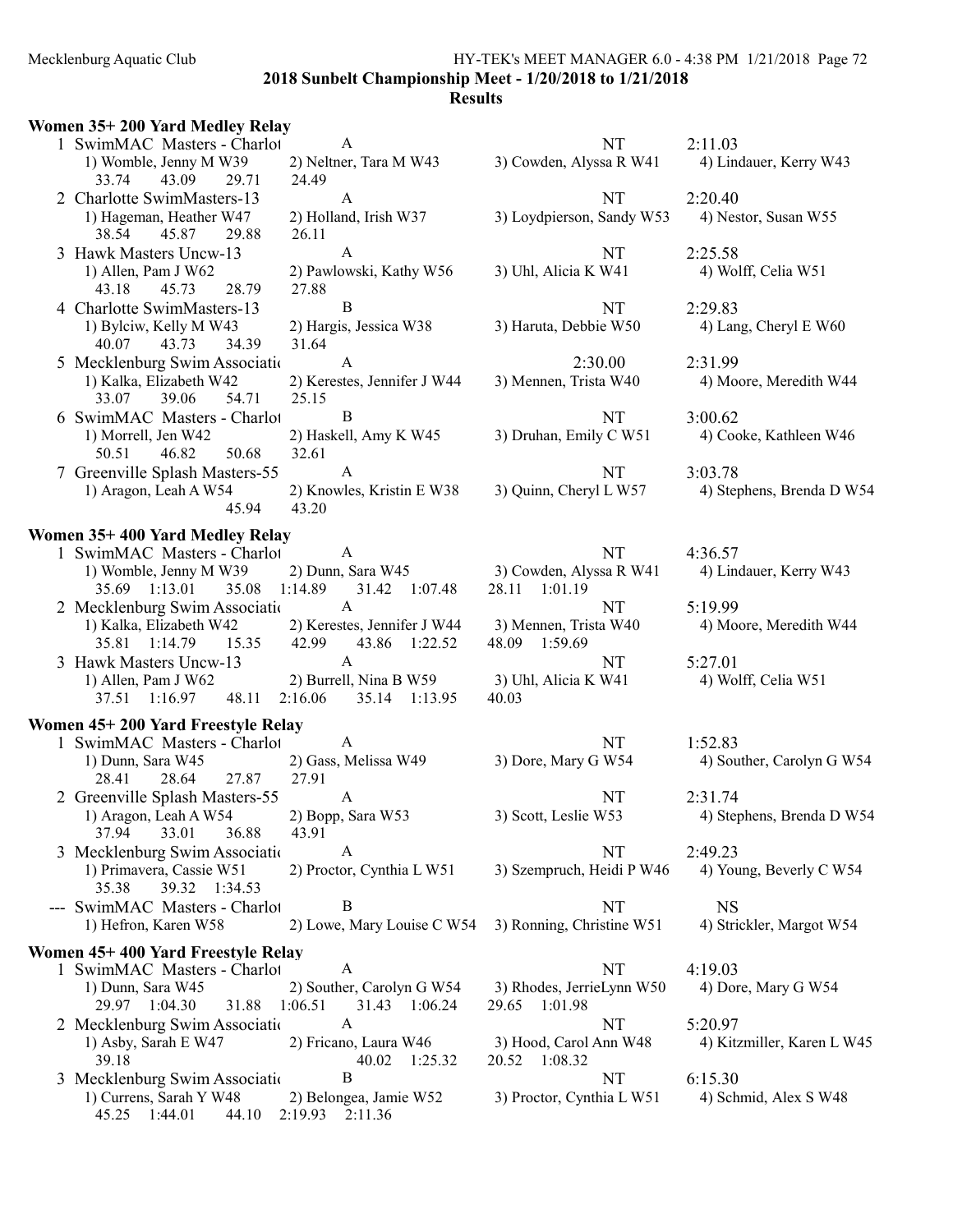2018 Sunbelt Championship Meet - 1/20/2018 to 1/21/2018

| (Women 45+400 Yard Freestyle Relay)                                                                                                                 |                                                                     |                                                     |                                        |
|-----------------------------------------------------------------------------------------------------------------------------------------------------|---------------------------------------------------------------------|-----------------------------------------------------|----------------------------------------|
| 4 Mecklenburg Swim Associatio<br>1) Giesber, Jennifer C W47<br>58.62 2:03.29<br>46.30                                                               | $\mathbf C$<br>2) Morris, Caren W50<br>1:37.23<br>46.47 2:15.77     | NT<br>3) Primavera, Cassie W51<br>45.71             | 6:42.00<br>4) Szempruch, Heidi P W46   |
| Women 45+800 Yard Freestyle Relay<br>1 Mecklenburg Swim Association<br>1) Asby, Sarah E W47<br>40.62 1:28.19 2:19.03<br>49.97<br>1:43.96<br>2:37.48 | A<br>2) Fricano, Laura W46<br>3:33.56<br>57.06 1:43.79<br>5:33.41   | NT<br>3) Giesber, Jennifer C W47<br>2:30.61 3:13.87 | 12:20.84<br>4) Wood, Karen S W48       |
| Women 45+200 Yard Medley Relay<br>1 SwimMAC Masters - Charlot<br>1) Holland, Amy S W46<br>30.01<br>33.51<br>32.10                                   | A<br>2) Dunn, Sara W45<br>29.38                                     | NT<br>3) Dore, Mary G W54                           | 2:05.00<br>4) McLuskie, Brenda M W51   |
| 2 Mecklenburg Swim Association<br>1) Asby, Sarah E W47<br>35.94<br>49.35<br>42.04                                                                   | $\mathbf{A}$<br>2) Fricano, Laura W46<br>36.72                      | 2:35.00<br>3) Kitzmiller, Karen L W45               | 2:44.05<br>4) Wood, Karen S W48        |
| Women 45+400 Yard Medley Relay<br>1 SwimMAC Masters - Charlot<br>1) Dore, Mary G W54<br>38.74 1:20.11<br>21.14                                      | A<br>2) Strickler, Margot W54<br>46.70<br>1:09.54 1:31.27           | NT<br>3) Dawson, Lori R W52<br>$1:01.92$ $2:11.99$  | 5:50.07<br>4) Sumwalt, Christa C W45   |
| Women 55+200 Yard Freestyle Relay<br>1 Greenville Splash Masters-55<br>1) Hebel, Janice A W58<br>46.28<br>34.51<br>16.09                            | A<br>2) Moore, Carolyn B W56<br>44.60                               | NT<br>3) Quinn, Cheryl L W57                        | 2:21.48<br>4) Panayotoff, Kristi M W69 |
| 2 Mecklenburg Swim Association<br>1) Gambrell, Carla W58<br>36.18<br>48.57<br>34.66                                                                 | $\mathbf{A}$<br>2) Kight, Joyce Z W56<br>45.11                      | NT<br>3) Santini, Rosalind M W61                    | 2:44.52<br>4) Waldron, Patricia H W55  |
| Women 55+200 Yard Medley Relay<br>1 Greenville Splash Masters-55<br>1) Elliott, Kacky C W79<br>41.75<br>43.78<br>51.75                              | A<br>2) Gibbs, Chris R W64<br>30.60                                 | NT<br>3) Hebel, Janice A W58                        | 2:47.88<br>4) Panayotoff, Kristi M W69 |
| 2 SwimMAC Masters - Charlot<br>1) Woodard, Alis Rojas W57<br>40.79                                                                                  | $\mathbf{A}$<br>2) Parsons, Donna W67<br>1:04.49                    | NT<br>3) Hefron, Karen W58                          | 2:56.24<br>4) Burns, Sylvia W55        |
| 3 Mecklenburg Swim Association<br>1) Bell, Kim G $W56$<br>44.25 1:58.42 20.89 22.21                                                                 | $\mathbf{A}$<br>2) Gambrell, Carla W58                              | 3:00.00<br>3) Santini, Rosalind M W61               | 3:25.77<br>4) Waldron, Patricia H W55  |
| Women 55+400 Yard Medley Relay<br>1 Greenville Splash Masters-55<br>1) Elliott, Kacky C W79<br>53.55 1:55.36<br>41.36                               | $\mathbf{A}$<br>2) Hebel, Janice A W58<br>1:33.33<br>15.48<br>36.13 | NT<br>3) Panayotoff, Kristi M W69<br>37.66 1:50.67  | 5:55.49<br>4) Moore, Carolyn B W56     |
| Men 18+200 Yard Freestyle Relay<br>1 SwimMAC Masters - Charlot<br>1) Andersen, Morten M47<br>24.43<br>22.58<br>23.62                                | A<br>2) Perelli, Teddy M18<br>25.10                                 | NT<br>3) Murray, Jeff L M48                         | 1:35.73<br>4) Walter, Joe M M46        |
| 2 Hawk Masters Uncw-13<br>1) Anderson, Earl E M53<br>58.06<br>23.13<br>25.52                                                                        | A<br>2) Singletary, Henry P M56                                     | NT<br>3) Meyer, Philip M23                          | 1:46.71<br>4) Washburn, Jonathan W M60 |
| --- Mecklenburg Swim Associatio<br>1) Heck, Logan R M24                                                                                             | A<br>2) Higgins, Collin M24                                         | NT<br>3) Snyder, Austin H M24                       | <b>NS</b><br>4) Walker, Eli M25        |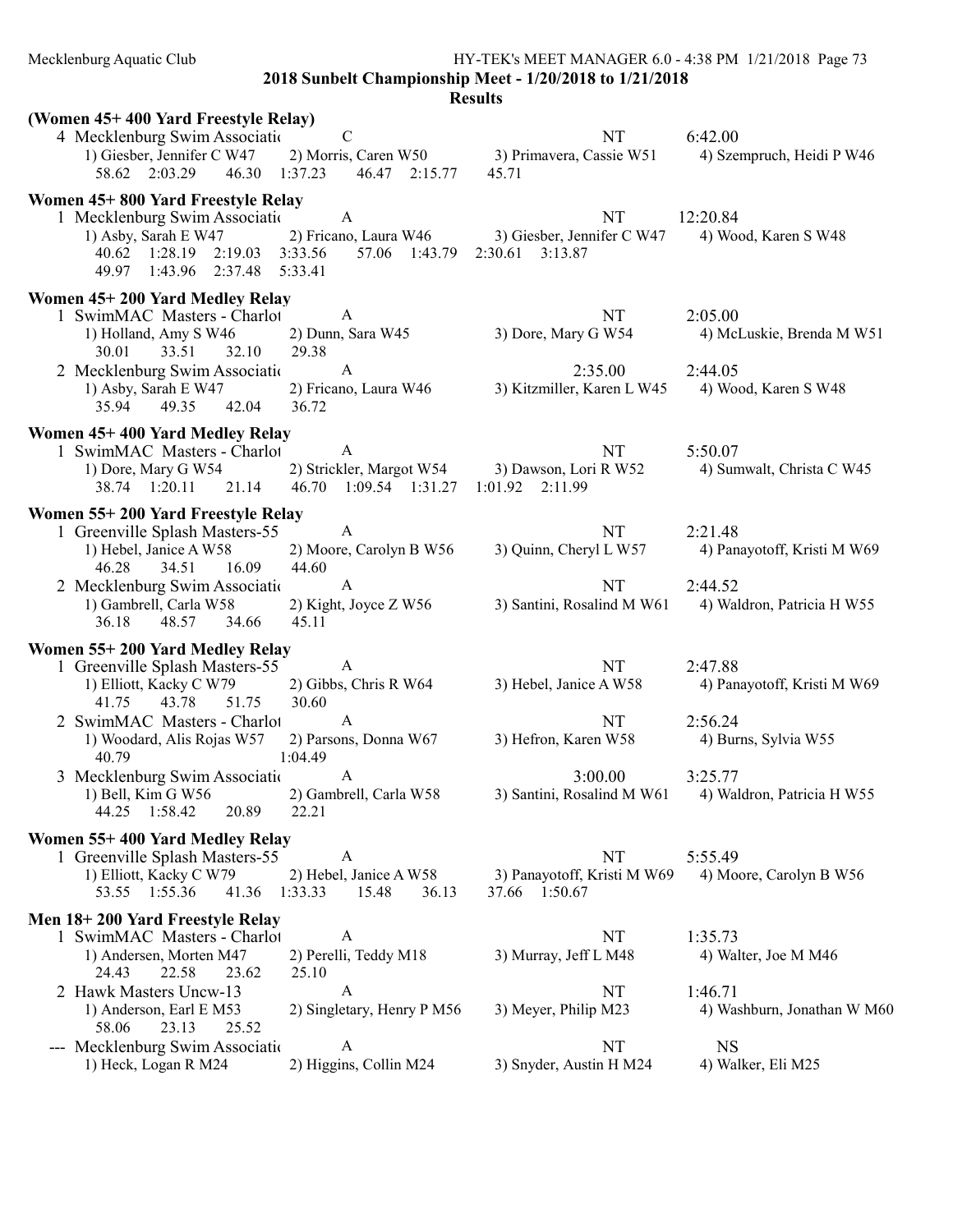#### Mecklenburg Aquatic Club HY-TEK's MEET MANAGER 6.0 - 4:38 PM 1/21/2018 Page 74 2018 Sunbelt Championship Meet - 1/20/2018 to 1/21/2018

| Men 18+400 Yard Freestyle Relay                                                                        |                                           |                                 |
|--------------------------------------------------------------------------------------------------------|-------------------------------------------|---------------------------------|
| 1 Mecklenburg Swim Association<br>$\mathbf{A}$                                                         | 3:20.00                                   | 3:28.01                         |
| 2) Heck, Logan R M24 3) Snyder, Austin H M24<br>1) Higgins, Collin M24                                 |                                           | 4) Walker, Eli M25              |
| 24.83<br>25.06<br>51.63<br>53.41<br>26.93<br>57.72<br>2 Hawk Masters Uncw-13<br>$\mathbf{A}$           | 21.44<br>45.25<br><b>NT</b>               | 4:00.19                         |
| 2) Berting, David A M61 3) Meyer, Philip M23<br>1) Anderson, Earl E M53                                |                                           | 4) Washburn, Jonathan W M60     |
| 29.91<br>$1:03.14$ $15.87$ $1:03.78$<br>27.03<br>57.39                                                 | 26.70<br>55.88                            |                                 |
|                                                                                                        |                                           |                                 |
| Men 18+800 Yard Freestyle Relay<br>1 Mecklenburg Swim Associatio<br>A                                  | 7:20.00                                   | 7:48.85                         |
| 1) Heck, Logan R M24<br>2) Higgins, Collin M24                                                         | 3) Snyder, Austin H M24                   | 4) Walker, Eli M25              |
| 54.45 1:21.72<br>1:48.72<br>25.90<br>25.80                                                             | 54.89 1:24.79 1:54.91                     |                                 |
| 29.89<br>1:03.35 1:37.53<br>2:11.80<br>24.91<br>53.39 1:23.26                                          | 1:53.42                                   |                                 |
| 2 Hawk Masters Uncw-13<br>$\mathbf{A}$                                                                 | 8:25.00                                   | 8:36.39                         |
| 2) Singletary, Henry P M56<br>1) Meyer, Philip M23                                                     | 3) Moore, John M56                        | 4) Anderson, Earl E M53         |
| 2:00.43 30.17 1:03.72 1:38.34 2:12.91<br>27.36<br>57.49 1:28.87                                        |                                           |                                 |
| 29.74 1:04.85 1:41.31<br>2:17.65<br>26.86                                                              | 58.02 1:31.82 2:05.40                     |                                 |
| Men 18+200 Yard Medley Relay                                                                           |                                           |                                 |
| 1 Mecklenburg Swim Association<br>A                                                                    | 1:40.00                                   | 1:41.89                         |
| 1) Heck, Logan R M24<br>2) Higgins, Collin M24                                                         | 3) Snyder, Austin H M24                   | 4) Walker, Eli M25              |
| 24.67<br>33.44 24.05<br>19.73                                                                          |                                           |                                 |
| Men 18+400 Yard Medley Relay                                                                           |                                           |                                 |
| 1 SwimMAC Masters - Charlot<br>A A                                                                     | NT                                        | 4:03.02                         |
| 2) Rossi, Dave M29<br>1) Perelli, Teddy M18                                                            | 3) Perelli, David E M51                   | 4) Pistorio, Tyge M52           |
| 31.30 1:07.36<br>28.78 1:00.37<br>26.34<br>54.28<br>--- Mecklenburg Swim Associatio<br>A               | 28.42 1:01.01<br>NT                       | DQ                              |
| Early take-off swimmer #3                                                                              |                                           |                                 |
|                                                                                                        |                                           |                                 |
|                                                                                                        | 3) Snyder, Austin H M24                   | 4) Walker, Eli M25              |
| 2) Higgins, Collin M24<br>1) Heck, Logan R M24<br>25.69<br>26.53<br>54.85<br>32.97 1:12.21<br>56.90    | 29.41 1:01.88                             |                                 |
|                                                                                                        |                                           |                                 |
| Men 25+200 Yard Freestyle Relay<br>1 Kingsport Aquatic Center-15<br>A                                  | NT                                        | 1:50.76                         |
| 1) Hardin, Channing M M26<br>2) Helphinstine, Paul R M41                                               | 3) Ritchey, W Winston M50                 | 4) Woodmansee, David A M54      |
| 24.25<br>28.50<br>29.55<br>28.46                                                                       |                                           |                                 |
| 2 SwimMAC Masters - Charlot<br>A                                                                       | NT                                        | 1:51.51                         |
| 2) Robling, Steve W M47<br>1) Pegram, Steve M48                                                        | 3) Rossi, Dave M29                        | 4) Totten, Frank D M61          |
| 26.16<br>27.91<br>30.87<br>26.57                                                                       |                                           |                                 |
| --- Charlotte SwimMasters-13<br>A                                                                      | NT                                        | DQ                              |
| Early take-off swimmer #3<br>1) Benham, Alex C M26<br>2) Daigle, Jon M32                               | 3) Piscitelli, Jonathan R M37             | 4) Whitley-Williams, Andrew D I |
| 26.35<br>25.54<br>26.66<br>24.73                                                                       |                                           |                                 |
|                                                                                                        |                                           |                                 |
| Men 25+400 Yard Freestyle Relay<br>1 SwimMAC Masters - Charlot<br>A                                    | NT                                        | 3:24.31                         |
| 2) Mayfield, Paul D M28<br>1) Thomas, Chandler P M28                                                   | 3) Sauter, Trace U M29                    | 4) Murray, Jeff L M48           |
| 24.37<br>51.04                                                                                         | 26.43                                     |                                 |
| 2 Charlotte SwimMasters-13<br>A                                                                        | NT                                        | 3:28.01                         |
| 2) Foy, Nick M35<br>1) Benham, Alex C M26                                                              | 3) Simmons, John M43                      | 4) Whitley-Williams, Andrew D I |
| 23.54<br>49.71<br>24.94<br>54.00<br>26.60<br>54.86                                                     | 49.44<br>23.75                            |                                 |
| 3 Mecklenburg Swim Associatio<br>A                                                                     | 3:48.00                                   | 3:55.20                         |
| 1) Guittard, Grant M25<br>2) Smith, Trey J M27<br>25.93<br>54.37<br>28.79<br>1:00.62<br>27.43<br>56.81 | 3) Swanson, Ned E M28<br>29.11 1:03.40    | 4) Walton, Jeremy C M31         |
| B<br>4 SwimMAC Masters - Charlot                                                                       | NT                                        | 3:57.62                         |
| 2) Hunt, Steve T M54<br>1) Rossi, Dave M29<br>27.13<br>55.55<br>1:03.51<br>28.65 1:01.37<br>31.22      | 3) Perelli, David E M51<br>57.19<br>27.76 | 4) Rivadeneira, Adolfo A M34    |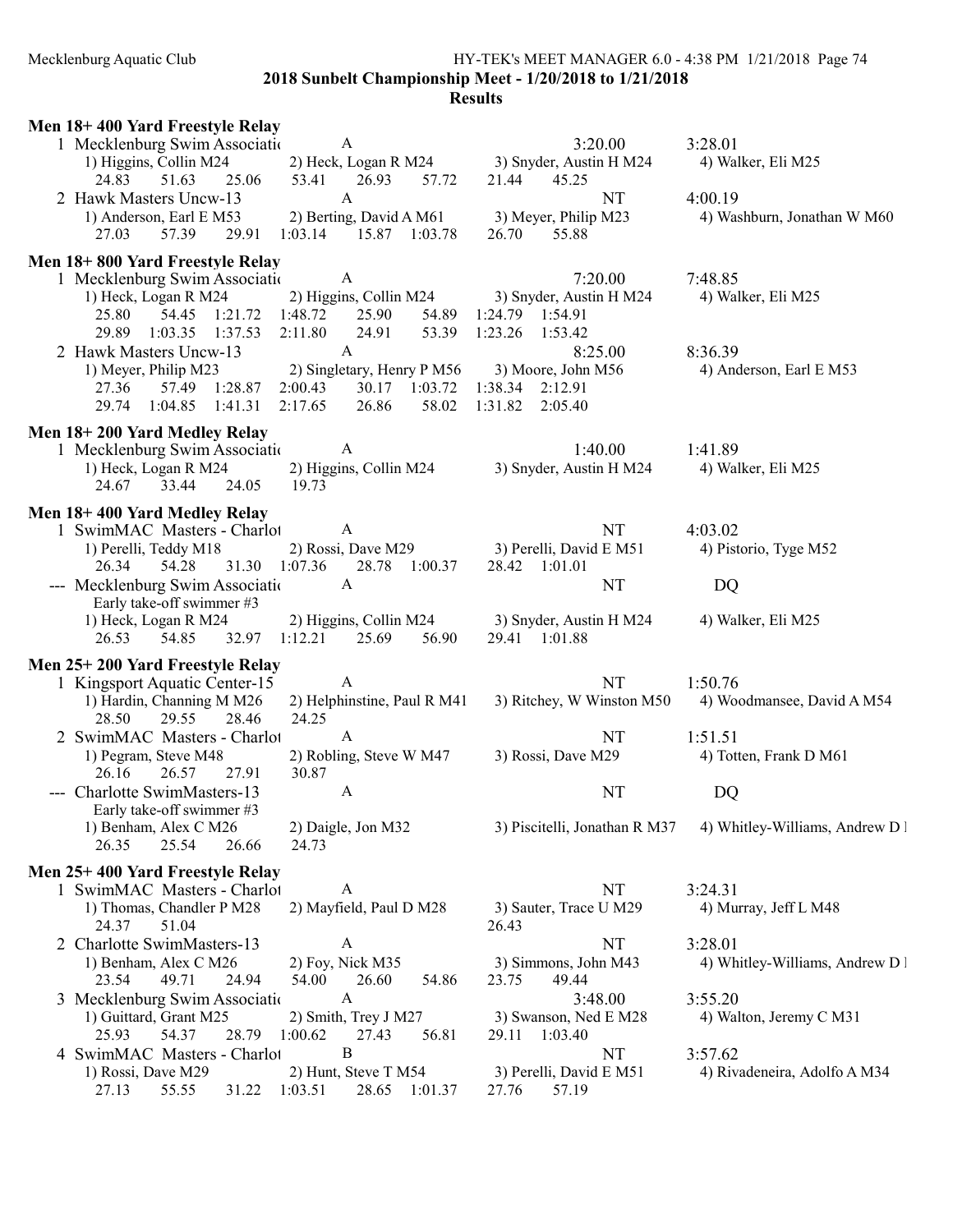#### Mecklenburg Aquatic Club HY-TEK's MEET MANAGER 6.0 - 4:38 PM 1/21/2018 Page 75 2018 Sunbelt Championship Meet - 1/20/2018 to 1/21/2018

| Men 25+800 Yard Freestyle Relay                          |                                                                        |
|----------------------------------------------------------|------------------------------------------------------------------------|
| 1 SwimMAC Masters - Charlot                              | NT                                                                     |
| $\mathbf{A}$                                             | 7:54.02                                                                |
| 1) Mayfield, Paul D M28                                  | 2) Rossi, Dave M29 3) Sauter, Trace U M29<br>4) Thomas, Chandler P M28 |
| 59.53 1:30.20 1:58.93<br>27.93<br>28.07                  | 57.95 1:29.26 2:00.61                                                  |
| 26.99<br>57.80 1:30.07<br>2:01.89<br>25.46               | 54.67 1:24.51<br>1:52.59                                               |
| 2 Mecklenburg Swim Association                           | 7:50.00                                                                |
| A                                                        | 8:35.94                                                                |
| 1) Guittard, Grant M25                                   | 2) Smith, Trey J M27 3) Swanson, Ned E M28<br>4) Walton, Jeremy C M31  |
| 29.11 1:02.90<br>27.05<br>57.58 1:30.09<br>2:02.43       | 1:38.67 2:15.25                                                        |
| $1:00.26$ $1:32.47$<br>2:06.72<br>30.76 1:04.79<br>29.01 | 1:39.30<br>2:11.54                                                     |
| Men 25+200 Yard Medley Relay                             |                                                                        |
| 1 SwimMAC Masters - Charlot                              | <b>NT</b>                                                              |
| $\mathbf{A}$                                             | 1:47.85                                                                |
| 1) Thomas, Chandler P M28                                | 3) Mayfield, Paul D M28                                                |
| 2) Sauter, Trace U M29                                   | 4) Rossi, Dave M29                                                     |
| 27.31<br>30.03<br>25.66<br>24.85                         |                                                                        |
| 2 Charlotte SwimMasters-13                               | <b>NT</b>                                                              |
| $\mathbf{A}$                                             | 1:52.40                                                                |
| 1) Benham, Alex C M26                                    | 3) Green, Marcus E M42                                                 |
| 2) Daigle, Jon M32                                       | 4) Whitley-Williams, Andrew D !                                        |
| 24.08<br>27.57<br>32.64<br>28.11                         |                                                                        |
| 3 Mecklenburg Swim Associatio                            | 1:54.00                                                                |
| $\mathbf{A}$                                             | 1:58.14                                                                |
| 1) Guittard, Grant M25                                   | 3) Swanson, Ned E M28                                                  |
| 2) Smith, Trey J M27                                     | 4) Walton, Jeremy C M31                                                |
| 31.00<br>30.04<br>27.25<br>29.85                         |                                                                        |
| $\mathbf B$                                              | NT                                                                     |
| 4 SwimMAC Masters - Charlot                              | 2:00.48                                                                |
| 1) Engstrom, David R M44                                 | 3) Johnson, Rod R M46                                                  |
| 2) Hilgen, Tom H M53                                     | 4) Rivadeneira, Adolfo A M34                                           |
| 27.38<br>25.42<br>35.39<br>32.29                         |                                                                        |
| 5 Greenville Splash Masters-55                           | NT                                                                     |
| $\mathbf{A}$                                             | 2:04.79                                                                |
| 2) Kane, Robert M32                                      | 3) Kothe, Mark M51                                                     |
| 1) Hynum, Daniel M35                                     | 4) Seigler, Rob D M39                                                  |
| 30.09<br>34.70<br>26.27<br>33.73                         |                                                                        |
| Men 25+400 Yard Medley Relay                             |                                                                        |
| A                                                        | <b>NT</b>                                                              |
| 1 SwimMAC Masters - Charlot                              | 4:10.75                                                                |
| 2) Walter, Joe M M46                                     | 3) Sauter, Trace U M29                                                 |
| 1) Harrison, Steve W M45                                 | 4) Higson, Gregg M46                                                   |
| $1:09.27$ 27.76 $1:00.21$                                | 24.63                                                                  |
| 33.47 1:09.00 32.25                                      | 52.27                                                                  |
|                                                          |                                                                        |
| Men 35+200 Yard Freestyle Relay<br>A                     |                                                                        |
| 1 Charlotte SwimMasters-13<br>2) Klein, Fred W M43       | NT<br>1:35.80<br>3) Simmons, John M43                                  |
| 1) Foy, Nick M35<br>23.34<br>23.82<br>23.71<br>24.93     | 4) Smith, Jeffrey H M54                                                |
| 2 Mecklenburg Swim Associatio                            | NT                                                                     |
| A                                                        | 1:38.69                                                                |
| 1) Challis, John L M44                                   | 3) Johnson, Theo M35                                                   |
| 2) Glasco, Judd C M36                                    | 4) McCormick, Bill T M44                                               |
| 56.92<br>18.31<br>23.46                                  |                                                                        |
| 3 Greenville Splash Masters-55                           | NT                                                                     |
| A                                                        | 1:42.24                                                                |
| 2) Kothe, Mark M51                                       | 4) Seigler, Rob D M39                                                  |
| 1) Hynum, Daniel M35                                     | 3) Mezzogori, Diego M49                                                |
| 25.63<br>27.81<br>24.16<br>24.64                         |                                                                        |
| 4 Lowes YMCA-13                                          | 1:48.88                                                                |
| A                                                        | NT                                                                     |
| 1) Cole, Robert W M56                                    | 3) King, Eric S M46                                                    |
| 2) Handy, Thomas H M54                                   | 4) Nguyen, Sonny M38                                                   |
| 26.32<br>29.15<br>25.56<br>27.85                         |                                                                        |
| $\bf{B}$                                                 | NT                                                                     |
| 5 Mecklenburg Swim Associatio                            | 1:55.34                                                                |
| 1) LeBlanc, Dan M40                                      | 3) Painchaud, Laurent R M42                                            |
| 2) Munoz, Roberto M43                                    | 4) Xistris, Chris M40                                                  |
| 28.44<br>27.38<br>32.77<br>26.75                         |                                                                        |
| 6 SwimMAC Masters - Charlot                              | NT                                                                     |
| $\mathbf{A}$                                             | 1:59.03                                                                |
| 1) Gossert, Theodore I M48                               | 3) Smith, Eric A M41                                                   |
| 2) Hunt, Steve T M54                                     | 4) Sturgis, Jason M45                                                  |
| 29.50<br>27.78<br>32.54<br>29.21                         |                                                                        |
| ${\bf C}$                                                | NT                                                                     |
| 7 Mecklenburg Swim Association                           | 1:59.44                                                                |
| 1) Ellis, Brad M M45                                     | 3) Magasrevy, Rick M50                                                 |
| 2) Kimball, Daniel M44                                   | 4) Morris, Brent A M52                                                 |
| 29.28<br>31.14<br>29.57<br>29.45                         |                                                                        |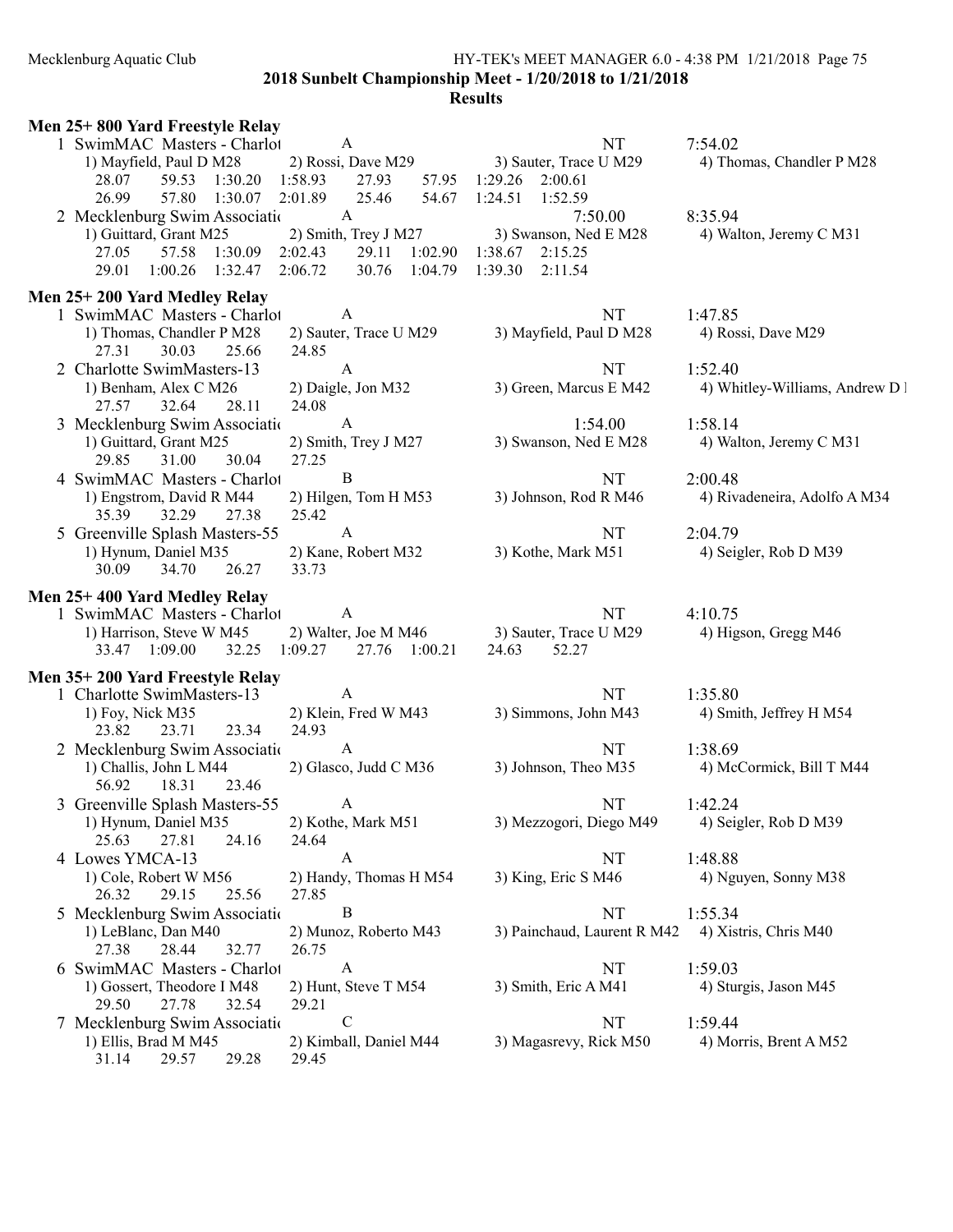### Mecklenburg Aquatic Club HY-TEK's MEET MANAGER 6.0 - 4:38 PM 1/21/2018 Page 76 2018 Sunbelt Championship Meet - 1/20/2018 to 1/21/2018

**Results** 

| Men 35+400 Yard Freestyle Relay                      |                                              |         |         |                                                 |             |
|------------------------------------------------------|----------------------------------------------|---------|---------|-------------------------------------------------|-------------|
| 1 Mecklenburg Swim Associatio                        | A                                            |         |         | 3:34.00                                         | 3:34.77     |
| 1) Glasco, Judd C M36                                |                                              |         |         | 2) McGarity, Jay M M41 3) McCormick, Bill T M44 | 4) Johr     |
| 53.93<br>26.93<br>25.59                              | 53.98<br>26.04                               | 54.45   | 25.32   | 52.41                                           |             |
| 2 SwimMAC Masters - Charlot                          | A                                            |         |         | NT                                              | 3:35.39     |
| 1) Flynn, Robert M43                                 | 2) Walter, Joe M M46                         |         |         | 3) Hilgen, Tom H M53                            | $4)$ Har    |
| 25.85<br>54.78<br>15.77                              | 53.99<br>25.39                               | 53.32   | 25.37   | 53.30                                           |             |
| 3 SwimMAC Masters - Charlot                          | B                                            |         |         | NT                                              | 3:57.85     |
| 1) Higson, Gregg M46<br>27.49<br>56.96<br>15.26      | 2) Valada, Chris L M37<br>1:04.46            | 1:00.11 |         | 3) Robling, Steve W M47<br>56.32                | $4)$ Cor    |
| 4 Mecklenburg Swim Associatio                        | 28.65<br>B                                   |         | 15.51   | NT                                              | 4:20.04     |
| 1) Challis, John L M44                               | 2) Franklin, Bryan C M41                     |         |         | 3) Lavie, Alejandro M40                         | 4) Mur      |
| 28.41 1:01.13<br>33.53                               | 1:14.21<br>30.79 1:03.56                     |         |         | 16.97 1:01.14                                   |             |
|                                                      |                                              |         |         |                                                 |             |
| Men 35+800 Yard Freestyle Relay                      |                                              |         |         |                                                 |             |
| 1 Mecklenburg Swim Association                       | A                                            |         |         | NT                                              | 7:54.12     |
| 1) Johnson, Theo M35<br>27.19<br>57.18<br>1:28.26    | 2) McCormick, Bill T M44<br>28.37<br>1:57.60 | 59.89   | 1:32.66 | 3) McGarity, Jay M M41<br>2:04.19               | 4) Glas     |
| 27.98<br>59.08<br>1:30.27                            | 2:01.00<br>26.05                             | 54.73   | 1:24.01 | 1:51.33                                         |             |
| 2 SwimMAC Masters - Charlot                          | A                                            |         |         | NT                                              | 9:25.73     |
| 1) Valada, Chris L M37                               | 2) Sturgis, Jason M45                        |         |         | 3) Smith, Stratton M53                          | $4)$ DeY    |
| 31.29<br>1:07.41<br>1:47.36                          | 2:32.03<br>31.28                             | 1:07.00 | 1:44.41 | 2:21.49                                         |             |
| 31.96<br>1:06.61<br>1:43.15                          | 2:20.48<br>29.49                             | 1:02.44 | 1:37.51 | 2:11.73                                         |             |
| Men 35+200 Yard Medley Relay                         |                                              |         |         |                                                 |             |
| 1 Mecklenburg Swim Associatio                        | A                                            |         |         | 1:50.00                                         | 1:48.67     |
| 1) Glasco, Judd C M36                                | 2) Johnson, Theo M35                         |         |         | 3) McGarity, Jay M M41                          | $4)$ Mc     |
| 29.40<br>26.86<br>26.86                              | 25.55                                        |         |         |                                                 |             |
| 2 Charlotte SwimMasters-13                           | $\mathbf{A}$                                 |         |         | NT                                              | 1:50.74     |
| 1) Foy, Nick M35                                     | 2) Klein, Fred W M43                         |         |         | 3) Lee, Lawrence B M49                          | 4) Sim      |
| 32.53<br>27.77<br>27.59                              | 22.85                                        |         |         |                                                 |             |
| 3 SwimMAC Masters - Charlot                          | A                                            |         |         | NT                                              | 1:56.53     |
| 1) Flynn, Robert M43                                 | 2) Robling, Steve W M47                      |         |         | 3) Lyons, Jeff M47                              | $4)$ Har    |
| 27.93<br>28.26<br>36.91                              | 23.43                                        |         |         |                                                 |             |
| 4 Mecklenburg Swim Association                       | B                                            |         |         | NT                                              | 2:09.53     |
| 1) Challis, John L M44                               | 2) Franklin, Bryan C M41                     |         |         | 3) Lavie, Alejandro M40                         | 4) Mur      |
| 36.96<br>30.32<br>31.53                              | 30.72                                        |         |         |                                                 |             |
| 5 Charlotte SwimMasters-13                           | B                                            |         |         | NT                                              | 2:10.47     |
| 1) Adcock, Mark M M60<br>37.53<br>37.02<br>28.12     | 2) Boylan, Dean M58<br>27.80                 |         |         | 3) Smith, Wayne D M40                           | 4) Phil     |
|                                                      |                                              |         |         |                                                 |             |
| Men 35+400 Yard Medley Relay                         |                                              |         |         |                                                 |             |
| 1 Mecklenburg Swim Association                       | A                                            |         |         | NT                                              | 3:57.09     |
| 1) Challis, John L M44                               | 2) Glasco, Judd C M36                        |         |         | 3) Johnson, Theo M35                            | $4)$ Mc $1$ |
| 28.54<br>58.86<br>31.83                              | 1:06.49<br>26.38                             | 56.22   | 26.64   | 55.52                                           |             |
| 2 SwimMAC Masters - Charlot                          | A                                            |         |         | NT<br>3) Flynn, Robert M43                      | 4:53.42     |
| 1) Gossert, Theodore I M48<br>37.92 1:19.25<br>39.20 | 2) Hunt, Steve T M54<br>1:23.23<br>15.53     | 1:02.21 |         | 24.06 1:08.73                                   | 4) Stur     |
| Charlotte SwimMasters-13                             | A                                            |         |         | NT                                              | DQ          |
| Early take-off swimmer #3                            |                                              |         |         |                                                 |             |
| 1) Klein, Fred W M43                                 | 2) Hartnett, Gary M45                        |         |         | 3) Simmons, John M43                            | 4) Foy      |
| 29.24 1:00.15<br>33.35                               | 1:11.06<br>26.81                             | 1:00.11 | 25.23   | 53.93                                           |             |
| Men 45+200 Yard Freestyle Relay                      |                                              |         |         |                                                 |             |
| 1 SwimMAC Masters - Charlot                          | B                                            |         |         | NT                                              | 1:45.68     |
| 1) Davis, William A M50                              | 2) Hilgen, Tom H M53                         |         |         | 3) Pistorio, Tyge M52                           | 4) Smi      |
| 27.75<br>28.00<br>25.29                              | 24.64                                        |         |         |                                                 |             |

1) McCormick, Bill T M44 4) Johnson, Theo M35 1) Robling, Steve W M47 4) Cornell, Eric C M48 1) Lavie, Alejandro M40 4) Munoz, Roberto M43  $2.97$  1:01.14 1) McGarity, Jay M M41 4) Glasco, Judd C M36  $2.66$  2:04.19

# 4.41 2:21.49<br>51 2:11.73

- 
- 

## 1:53.42<br>1) Flynn, Robert M43 4) Sturgis, Jason M45  $-1:08.73$

1) Simmons, John M43 4) Foy, Nick M35<br>3.23 53.93

 $1)$  Hilgen, Tom H M53 4) Harrison, Steve W M45

1) Smith, Stratton M53 4) DeYoung, Kevin M40

1) McGarity, Jay M M41 4) McCormick, Bill T M44

 $1)$  Lee, Lawrence B M49  $4)$  Simmons, John M43

1) Lyons, Jeff M47 4) Harrison, Steve W M45

1) Lavie, Alejandro M40 4) Munoz, Roberto M43

1) MT 2:10.47<br>(1) Smith, Wayne D M40 4) Phillips, John M M59

1) Johnson, Theo M35 4) McCormick, Bill T M44

1) Pistorio, Tyge M52 4) Smith, Stratton M53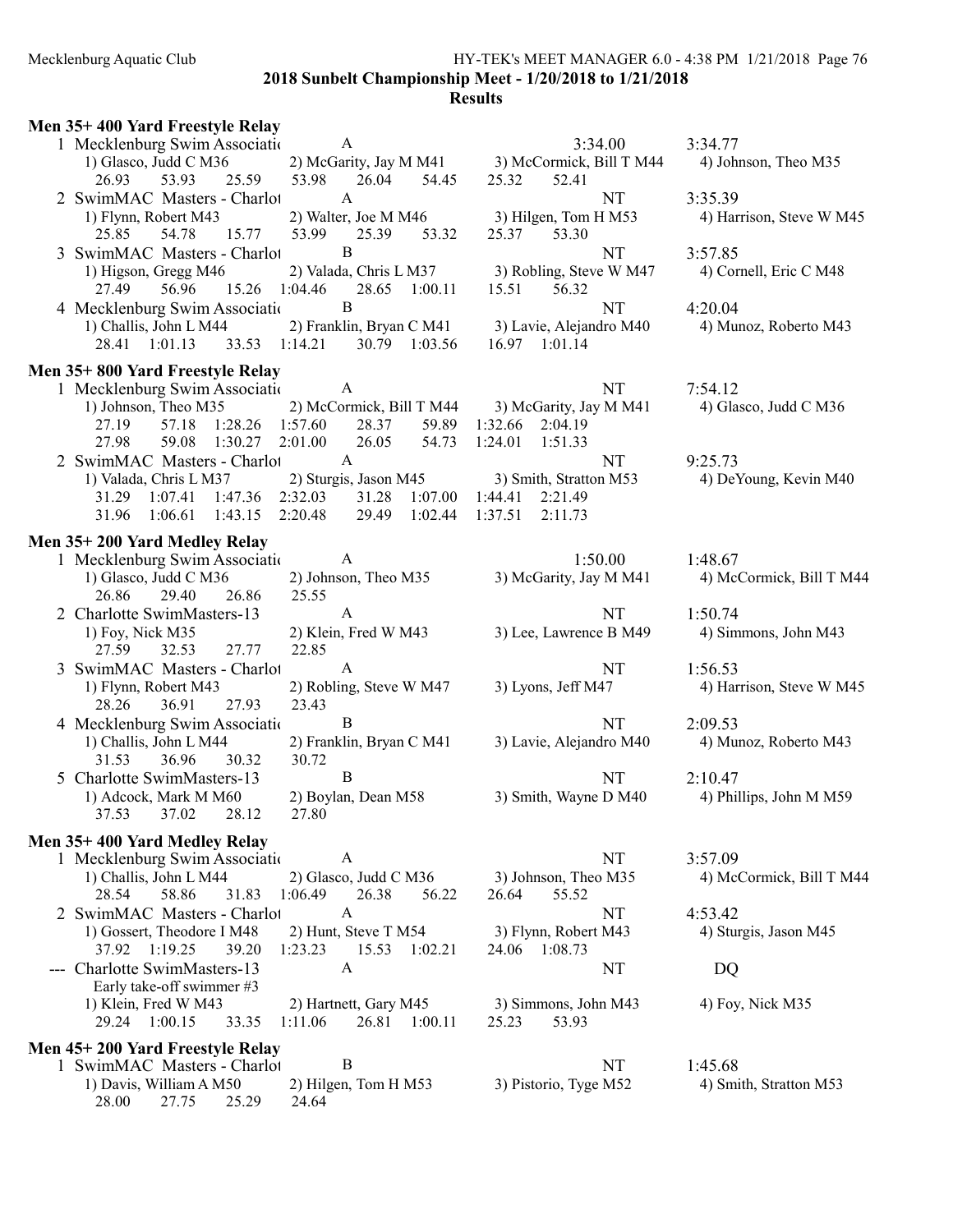2018 Sunbelt Championship Meet - 1/20/2018 to 1/21/2018

| (Men 45+200 Yard Freestyle Relay)                                                                                  |                                                                                             |
|--------------------------------------------------------------------------------------------------------------------|---------------------------------------------------------------------------------------------|
| $\mathcal{C}$<br>2 SwimMAC Masters - Charlot                                                                       | <b>NT</b><br>2:09.71                                                                        |
| 2) Mignardi, Stefano M53<br>1) Glender, Carlos M63<br>35.10 1:03.96<br>30.65                                       | 3) Souther, James R M54<br>4) Stillman, Vance R M51                                         |
| 3 Mecklenburg Swim Association<br>A                                                                                | <b>NT</b><br>2:17.82                                                                        |
| 1) Arnold, Matthew J M57<br>2) Mahoney, John F M59<br>36.58<br>35.48 1:05.76                                       | 3) Parrella, Kevin M M53<br>4) Thompson, Mark A M58                                         |
| --- SwimMAC Masters - Charlot<br>A                                                                                 | NT<br>DQ                                                                                    |
| Early take-off swimmer #4<br>1) Cornell, Eric C M48<br>2) Harrison, Steve W M45<br>16.06<br>8.52<br>58.53<br>15.93 | 3) Higson, Gregg M46<br>4) Johnson, Rod R M46                                               |
| Men 45+400 Yard Freestyle Relay                                                                                    |                                                                                             |
| A<br>1 SwimMAC Masters - Charlot                                                                                   | <b>NT</b><br>4:12.49                                                                        |
| 1) Gossert, Theodore I M48<br>26.23<br>55.23<br>34.99 1:13.41<br>30.64 1:10.31                                     | 2) Pistorio, Tyge M52 3) Stillman, Vance R M51<br>4) Andersen, Morten M47<br>25.22<br>53.54 |
| 2 Mecklenburg Swim Association<br>$\mathbf{A}$                                                                     | 4:10.00<br>4:28.91                                                                          |
| 2) Brekovsky, Tom M55<br>1) Barton, Marcus W M48<br>30.63 1:05.86<br>30.47 1:03.64<br>36.98 1:18.62                | 3) Brown, Stephen C M51<br>4) Ensey, James K M48<br>17.56 1:00.79                           |
| B<br>3 Mecklenburg Swim Association                                                                                | 4:30.00<br>4:58.45                                                                          |
| 1) Anastasi, Joe S M54                                                                                             | 2) Ellis, Brad M M45 3) Magasrevy, Rick M50<br>4) Parrella, Kevin M M53                     |
| 32.93 1:08.28 17.21<br>38.46 1:21.04<br>37.12                                                                      | 38.82 1:52.01                                                                               |
| Men 45+800 Yard Freestyle Relay                                                                                    |                                                                                             |
| 1 SwimMAC Masters - Charlot<br>$\overline{A}$                                                                      | NT<br>8:06.69                                                                               |
| 1) Cornell, Eric C M48 2) Harrison, Steve W M45                                                                    | 3) Murray, Jeff L M48<br>4) Pistorio, Tyge M52                                              |
| 57.50 1:28.63 1:59.73<br>27.25<br>57.61<br>27.67<br>1:59.61<br>28.30<br>57.93<br>1:30.40<br>59.70<br>27.07         | 1:30.14 2:01.88<br>1:32.15<br>2:05.47                                                       |
| 2 Mecklenburg Swim Association<br>A                                                                                | <b>NT</b><br>11:06.11                                                                       |
| 1) Anastasi, Joe S M54<br>2) Ellis, Brad M M45                                                                     | 3) Ensey, James K M48<br>4) Parrella, Kevin M M53                                           |
| 34.17 1:14.04 2:01.78 2:50.55<br>36.90<br>1:19.82                                                                  | 2:04.37 2:46.98                                                                             |
| 1:17.86 1:57.89<br>2:36.82<br>42.29<br>1:27.12<br>36.71                                                            | 2:10.62<br>2:51.76                                                                          |
| Men 45+200 Yard Medley Relay                                                                                       |                                                                                             |
| 1 SwimMAC Masters - Charlot<br>A                                                                                   | NT.<br>1:47.65                                                                              |
| 2) Walter, Joe M M46<br>1) Higson, Gregg M46<br>23.83<br>27.95<br>30.85<br>25.02                                   | 3) Murray, Jeff L M48<br>4) Pistorio, Tyge M52                                              |
| 2 Mecklenburg Swim Associatio<br>$\mathbf{A}$                                                                      | <b>NT</b><br>2:28.84                                                                        |
| 1) Arnold, Matthew J M57<br>2) Brekovsky, Tom M55                                                                  | 3) Brown, Stephen C M51<br>4) Anastasi, Joe S M54                                           |
| 41.19<br>43.22<br>30.29<br>34.14                                                                                   |                                                                                             |
| 3 SwimMAC Masters - Charlot<br>B<br>1) Souther, James R M54<br>2) Jones, Milt M53                                  | 2:33.00<br>NT<br>3) Perelli, David E M51<br>4) Mignardi, Stefano M53                        |
| 41.41<br>36.38                                                                                                     |                                                                                             |
| --- Mecklenburg Swim Associatio<br>$\boldsymbol{B}$                                                                | NT<br>DQ                                                                                    |
| Early take-off swimmer #4<br>1) Barton, Marcus W M48<br>2) Ensey, James K M48                                      | 3) Morris, Brent A M52<br>4) Parrella, Kevin M M53                                          |
| 42.99<br>36.68<br>40.83<br>28.32                                                                                   |                                                                                             |
| --- Charlotte SwimMasters-13<br>$\mathbf{A}$                                                                       | NT<br><b>NS</b>                                                                             |
| 1) Bylciw, Stephen M50<br>2) Knox, David M46                                                                       | 3) Smith, Jeffrey H M54<br>4) Williams, Ned S M57                                           |
| Men 45+400 Yard Medley Relay                                                                                       |                                                                                             |
| 1 SwimMAC Masters - Charlot<br>A                                                                                   | NT<br>4:17.66                                                                               |
| 2) Hilgen, Tom H M53<br>1) Davis, William A M50                                                                    | 3) Murray, Jeff L M48<br>4) Smith, Stratton M53                                             |
| 33.18 1:07.09<br>1:12.23<br>27.57<br>58.99<br>34.29                                                                | 27.93<br>59.35                                                                              |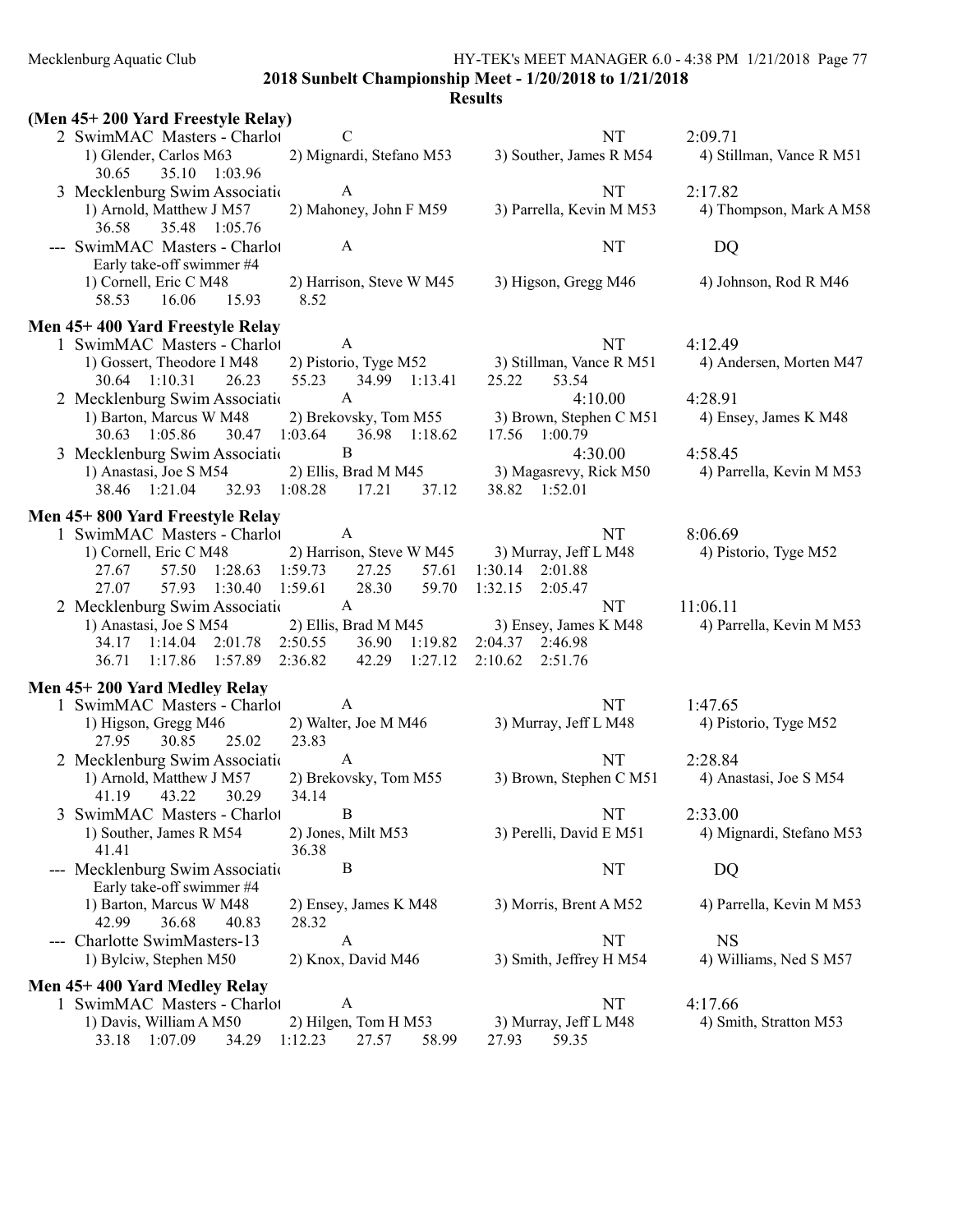2018 Sunbelt Championship Meet - 1/20/2018 to 1/21/2018

| Men 55+200 Yard Freestyle Relay                                                                                                       |                                                                                                 |                                                                            |                                         |
|---------------------------------------------------------------------------------------------------------------------------------------|-------------------------------------------------------------------------------------------------|----------------------------------------------------------------------------|-----------------------------------------|
| 1 Hawk Masters Uncw-13<br>1) Boston, Jim E M71<br>15.38<br>29.74<br>19.53                                                             | A<br>2) Forrester, Daniel M65<br>1:02.52                                                        | NT<br>3) Moore, John M56                                                   | 2:07.17<br>4) Buchanan, Bill M58        |
| 2 SwimMAC Masters - Charlot<br>1) Hopkins, Mark M55<br>29.56<br>36.24<br>38.27                                                        | A<br>2) Meyers, Peter B M65<br>29.55                                                            | NT<br>3) Purdie, John A M68                                                | 2:13.62<br>4) White, Warren A M63       |
| Men 55+400 Yard Freestyle Relay                                                                                                       |                                                                                                 |                                                                            |                                         |
| 1 Hawk Masters Uncw-13<br>1) Boston, Jim E $M71$<br>39.09                                                                             | $\mathbf{A}$<br>2) Buchanan, Bill M58<br>19.80<br>53.50                                         | NT<br>3) Moore, John M56<br>29.26 1:00.75                                  | 4:35.53<br>4) Singletary, Henry P M56   |
| 2 SwimMAC Masters - Charlot<br>1) Glender, Carlos M63<br>32.92 1:11.41                                                                | $\mathbf{A}$<br>2) Totten, Frank D M61<br>34.99 1:10.97 31.30 1:04.59                           | NT<br>3) Meyers, Peter B M65<br>37.93 1:21.15                              | 4:48.12<br>4) Oudin, Jack M68           |
| 3 Mecklenburg Swim Association<br>1) Arnold, Matthew J M57<br>33.59 1:15.45                                                           | $\mathbf{A}$<br>2) Mahoney, John F M59 3) Schmidt, Rick M62<br>39.53 1:24.17 39.61 1:25.59      | NT<br>32.95 1:09.15                                                        | 5:14.36<br>4) Thompson, Mark A M58      |
| Men 55+800 Yard Freestyle Relay                                                                                                       |                                                                                                 |                                                                            |                                         |
| 1 Hawk Masters Uncw-13<br>1) Buchanan, Bill M58 2) Berting, David A M61<br>1:55.95<br>33.98<br>1:13.31<br>1:17.72<br>2:00.26<br>37.40 | A<br>2:38.51<br>33.34 1:09.11<br>2:43.69<br>35.47 1:16.18                                       | NT<br>3) Forrester, Daniel M65<br>1:45.57<br>2:22.01<br>1:58.65<br>2:43.44 | 10:27.65<br>4) Washburn, Jonathan W M60 |
| 2 SwimMAC Masters - Charlot<br>1) Glender, Carlos M63<br>1:59.57<br>34.71 1:15.75<br>1:25.55<br>2:14.24<br>39.31                      | $\mathbf{A}$<br>2) Meyers, Peter B M65<br>2:42.03<br>40.35 1:23.06<br>3:05.68<br>21.13<br>42.29 | NT<br>3) Oudin, Jack M68<br>2:06.29 2:46.46<br>1:07.65<br>2:21.22          | 10:55.39<br>4) Totten, Frank D M61      |
| Men 55+200 Yard Medley Relay                                                                                                          |                                                                                                 |                                                                            |                                         |
| 1 Hawk Masters Uncw-13<br>1) Berting, David A M61<br>38.42<br>28.59<br>34.89                                                          | A<br>2) Buchanan, Bill M58<br>28.09                                                             | NT<br>3) Singletary, Henry P M56                                           | 2:09.99<br>4) Washburn, Jonathan W M60  |
| 2 SwimMAC Masters - Charlot<br>1) Hopkins, Mark M55<br>36.13<br>40.20<br>32.78                                                        | A<br>2) Glender, Carlos M63<br>33.50                                                            | NT<br>3) Totten, Frank D M61                                               | 2:22.61<br>4) White, Warren A M63       |
| 3 Greenville Splash Masters-55<br>1) Byer, Allan F M64<br>41.21<br>42.71<br>42.58                                                     | A<br>2) Haverland, Rick A M65<br>44.96                                                          | <b>NT</b><br>3) Preuninger, David M71                                      | 2:51.46<br>4) Stone, Jeff M66           |
| Men 55+400 Yard Medley Relay<br>1 Hawk Masters Uncw-13<br>1) Buchanan, Bill M58<br>37.59 1:17.15<br>42.87                             | A<br>2) Forrester, Daniel M65<br>1:30.14<br>32.03 1:07.38                                       | NT<br>3) Singletary, Henry P M56<br>1:11.75                                | 5:06.42<br>4) Washburn, Jonathan W M60  |
| 2 SwimMAC Masters - Charlot<br>1) Meyers, Peter B M65<br>42.83 1:27.96<br>47.51                                                       | $\mathbf{A}$<br>2) Glender, Carlos M63<br>1:45.79<br>28.95 1:15.94                              | NT<br>3) Totten, Frank D M61<br>37.46 1:20.37                              | 5:50.06<br>4) Oudin, Jack M68           |
| Men 65+200 Yard Freestyle Relay<br>1 Mecklenburg Swim Association<br>1) Conroy, Mike J M71<br>34.81<br>42.22 1:05.69                  | A<br>2) Hughes, Bill W M71                                                                      | NT<br>3) Ladner, George E M70                                              | 2:22.72<br>4) Purser, David F M69       |
| Men 65+400 Yard Freestyle Relay<br>1 Mecklenburg Swim Association<br>1) Conroy, Mike J M71<br>37.28 1:17.45<br>16.96                  | A<br>2) Hughes, Bill W M71<br>44.18<br>50.36<br>2:09.10                                         | NT<br>3) Ladner, George E M70<br>15.68 1:13.20                             | 5:23.93<br>4) Purser, David F M69       |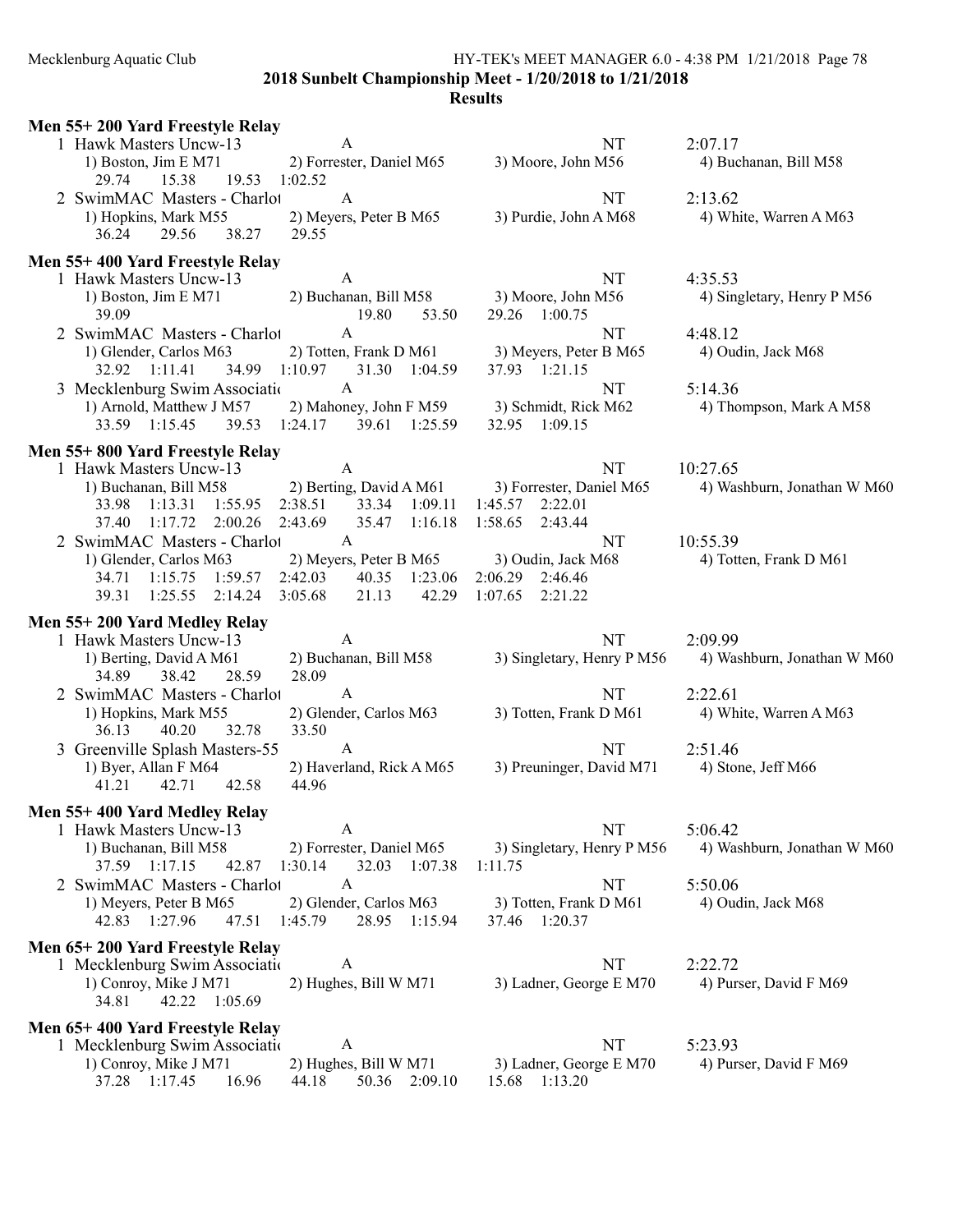2018 Sunbelt Championship Meet - 1/20/2018 to 1/21/2018

| Men 65+200 Yard Medley Relay                                |                                    |                                                     |                            |
|-------------------------------------------------------------|------------------------------------|-----------------------------------------------------|----------------------------|
| 1 Mecklenburg Swim Associatio                               | $\mathbf{A}$                       | NT                                                  | 2:36.39                    |
| 1) Conroy, Mike J M71                                       | 2) Hughes, Bill W M71              | 3) Ladner, George E M70                             | 4) Purser, David F M69     |
| 36.64<br>45.42<br>34.79                                     | 39.54                              |                                                     |                            |
| Mixed 18+200 Yard Freestyle Relay                           |                                    |                                                     |                            |
| 1 Mecklenburg Swim Association                              | A                                  | NT                                                  | 1:45.74                    |
| 1) Heck, Logan R M24                                        | 2) Keith, Jen E W32                | 3) Snyder, Austin H M24                             | 4) Watterson, Laura A W32  |
| 25.98<br>27.53<br>29.15                                     | 23.08                              |                                                     |                            |
| 2 Hawk Masters Uncw-13                                      | A                                  | NT                                                  | 1:52.91                    |
| 1) Anderson, Earl E M53                                     | 2) Meyer, Philip M23               | 3) Uhl, Alicia K W41                                | 4) Wolff, Celia W51        |
| 26.36<br>33.18<br>28.74                                     | 24.63                              |                                                     |                            |
| 3 Kingsport Aquatic Center-15                               | $\mathbf{A}$                       | NT                                                  | 1:55.83                    |
| 1) Eiselstein, Patty W38                                    | 2) Hardin, Channing M M26          | 3) Helphinstine, Paul R M41                         | 4) Schroeder, Jade A W24   |
| 30.11<br>28.78<br>28.17                                     | 28.77                              |                                                     |                            |
| 4 Mecklenburg Swim Association                              | B                                  | NT                                                  | 2:10.71                    |
| 1) Fricano, Laura W46                                       | 2) Giesber, Jennifer C W47         | 3) Kimball, Daniel M44                              | 4) Morris, Brent A M52     |
| 29.86<br>35.56<br>36.61                                     | 28.68                              |                                                     |                            |
| Mixed 18+400 Yard Freestyle Relay                           |                                    |                                                     |                            |
| 1 Mecklenburg Swim Association                              | A                                  | NT                                                  | 4:00.87                    |
| 1) Snyder, Austin H M24                                     | 2) McGrory, Aislinn E W18          | 3) Keith, Jen E W32                                 | 4) Heck, Logan R M24       |
| 59.10<br>31.17 1:06.32<br>27.33                             | 30.84 1:06.04                      | 23.62<br>49.41                                      |                            |
| 2 SwimMAC Masters - Charlot                                 | $\mathbf{A}$                       | <b>NT</b>                                           | 4:33.62                    |
| 1) Marshall, Hannah E W20                                   | 2) Marshall, Sue D W49             | 3) Rivadeneira, Adolfo A M34 4) Valada, Chris L M37 |                            |
| 31.18 1:06.36<br>16.24                                      |                                    | 23.45<br>58.02                                      |                            |
|                                                             |                                    |                                                     |                            |
| Mixed 18+800 Yard Freestyle Relay<br>1 Hawk Masters Uncw-13 | $\mathbf{A}$                       | NT                                                  | 9:12.13                    |
| 1) Uhl, Alicia K W41                                        |                                    | 2) Singletary, Henry P M56 3) Pawlowski, Kathy W56  | 4) Meyer, Philip M23       |
| 30.33 1:03.39 1:37.02<br>2:10.55                            | 36.08 1:16.52                      | 1:57.81<br>2:36.95                                  |                            |
| 2:18.43<br>31.30<br>1:06.02<br>1:42.33                      | 27.59<br>59.14                     | 1:32.77<br>2:06.20                                  |                            |
|                                                             |                                    |                                                     |                            |
| Mixed 18+200 Yard Medley Relay                              |                                    |                                                     |                            |
| 1 Greenville Splash Masters-55                              | A                                  | NT                                                  | 1:55.07                    |
| 1) Hynum, Daniel M35                                        | 2) Little, Lindsey W30             | 3) Milici, Monica W24                               | 4) Seigler, Rob D M39      |
| 28.31<br>34.26<br>26.10                                     | 26.40                              |                                                     |                            |
| 2 Kingsport Aquatic Center-15                               | $\mathbf{A}$                       | <b>NT</b>                                           | 2:09.62                    |
| 1) Cleven, Detra R W49<br>36.24<br>29.69                    | 2) Hardin, Channing M M26<br>29.54 | 3) Schroeder, Jade A W24                            | 4) Woodmansee, David A M54 |
| 34.15<br>--- SwimMAC Masters - Charlot                      | A                                  | NT                                                  |                            |
| Early take-off swimmer #2                                   |                                    |                                                     | DQ                         |
| 1) Oberdan, Angelina W31                                    | 2) Perelli, Teddy M18              | 3) Woodard, Chantal M W29                           | 4) Sauter, Trace U M29     |
| 29.06<br>37.58<br>28.71                                     | 24.97                              |                                                     |                            |
| --- Mecklenburg Swim Association                            | A                                  | 1:52.00                                             | DQ                         |
| Early take-off swimmer #3                                   |                                    |                                                     |                            |
| 1) Guittard, Grant M25                                      | 2) Ray, Maggie M W27               | 3) Snyder, Austin H M24                             | 4) Watterson, Laura A W32  |
| 31.46<br>36.27<br>24.11                                     | 30.26                              |                                                     |                            |
| Mixed 18+400 Yard Medley Relay                              |                                    |                                                     |                            |
| 1 Hawk Masters Uncw-13                                      | A                                  | NT                                                  | 4:27.99                    |
| 1) Anderson, Earl E M53                                     | 2) Meyer, Philip M23               | 3) Uhl, Alicia K W41                                | 4) Wolff, Celia W51        |
| 35.98 1:14.18<br>34.59                                      | 20.23<br>1:21.60<br>53.75          | 58.46<br>27.72                                      |                            |
| 2 Mecklenburg Swim Association                              | A                                  | NT                                                  | 4:46.24                    |
| 1) Heck, Logan R M24                                        | 2) Macari, Maggie W30              | 3) Snyder, Austin H M24                             | 4) Watterson, Laura A W32  |
| 40.96 1:25.44<br>36.89<br>1:18.51                           | 28.93 1:01.95                      | 29.87 1:00.34                                       |                            |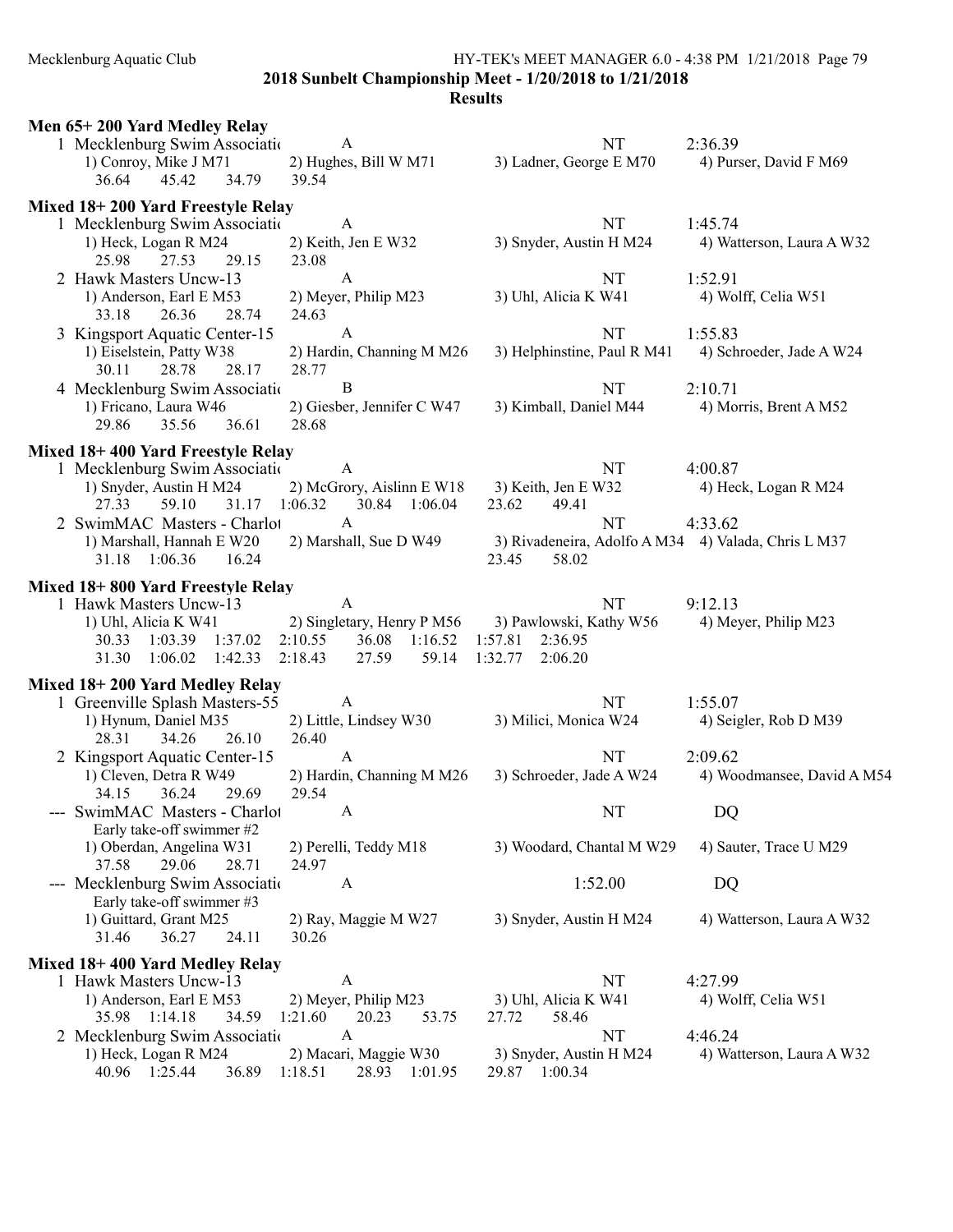2018 Sunbelt Championship Meet - 1/20/2018 to 1/21/2018

| (Mixed 18+400 Yard Medley Relay)                                                                                                                |                                                                       |                                       |
|-------------------------------------------------------------------------------------------------------------------------------------------------|-----------------------------------------------------------------------|---------------------------------------|
| 3 Kingsport Aquatic Center-15 A<br>2) Ritchey, W Winston M50 3) Schroeder, Jade A W24<br>1) Cleven, Detra R W49                                 | <b>NT</b>                                                             | 4:49.39<br>4) Woodmansee, David A M54 |
| 42.09 1:29.06 32.82 1:12.95<br>31.61 1:05.03                                                                                                    | 29.34 1:02.35                                                         |                                       |
| 4 SwimMAC Masters - Charlot<br>$\mathbf{A}$<br>1) Johnson, Rod R M46<br>2) Powell, Lauren E W21<br>32.66 1:07.35<br>47.06 1:40.06 34.48 1:11.62 | NT<br>3) Sauter, Trace U M29<br>58.94<br>27.66                        | 4:57.97<br>4) Oberdan, Angelina W31   |
| Mixed 25+200 Yard Freestyle Relay                                                                                                               |                                                                       |                                       |
| 1 Greenville Splash Masters-55<br>A                                                                                                             | NT                                                                    | 1:41.20                               |
| 1) Hynum, Daniel M35<br>2) Little, Lindsey W30<br>27.24<br>25.56<br>24.13<br>24.27                                                              | 3) Seigler, Rob D M39                                                 | 4) Willingham, Molly C W25            |
| 2 Gaston Gators - Gastonia NC<br>A                                                                                                              | NT                                                                    | 1:42.70                               |
| 2) Major, David A M47<br>1) Lindquist, Carrie T W42<br>24.96<br>26.21<br>26.16<br>25.37                                                         | 3) Hauser, Whitney S W26                                              | 4) Sisk, Connor S M25                 |
| 3 SwimMAC Masters - Charlot<br>B                                                                                                                | <b>NT</b>                                                             | 1:51.76                               |
| 1) Meyers, Peter B M65<br>2) Smith, Eric A M41<br>27.94<br>27.80<br>30.43<br>25.59                                                              | 3) Kirkpatrick, Amy W30                                               | 4) Woodard, Chantal M W29             |
| 4 Mecklenburg Swim Associatio<br>$\mathbf{A}$                                                                                                   | NT                                                                    | 1:54.70                               |
| 1) Guittard, Grant M25<br>2) Macari, Maggie W30<br>26.95<br>24.94<br>32.38<br>30.43                                                             | 3) Ray, Maggie M W27                                                  | 4) Walker, Eli M25                    |
| 5 SwimMAC Masters - Charlot<br>$\mathcal{C}$                                                                                                    | NT                                                                    | 1:57.31                               |
| 1) Chrusciel, Josh M45<br>2) Daniels, Emily A W31<br>30.26<br>31.69<br>24.41<br>30.95                                                           | 3) Sauter, Trace U M29                                                | 4) Oberdan, Angelina W31              |
| 6 SwimMAC Masters - Charlot<br>A                                                                                                                | NT                                                                    | 1:59.01                               |
| 1) Olack, Kristina M W27<br>2) Holland, Amy S W46<br>26.31<br>34.92<br>25.30<br>32.48                                                           | 3) Rossi, Dave M29                                                    | 4) Pegram, Steve M48                  |
| Mixed 25+400 Yard Freestyle Relay                                                                                                               |                                                                       |                                       |
| 1 SwimMAC Masters - Charlot<br><sup>A</sup>                                                                                                     | <b>NT</b>                                                             | 3:59.57                               |
| 1) Flynn, Robert M43<br>25.64<br>54.45 29.65 1:02.45<br>32.39 1:07.97                                                                           | 2) Woodard, Chantal M W29 3) Souther, Carolyn G W54<br>26.13<br>54.70 | 4) Sauter, Trace U M29                |
| 2 Greenville Splash Masters-55<br>$\mathbf{A}$                                                                                                  | NT                                                                    | 3:59.77                               |
| 2) Smith, Nicole M W35<br>1) Kane, Robert M32<br>59.01<br>32.15 1:09.32<br>27.12<br>57.11<br>28.48                                              | 3) Seigler, Rob D M39<br>26.69 54.33                                  | 4) Willingham, Molly C W25            |
| $\mathbf{A}$<br>3 Mecklenburg Swim Association                                                                                                  | NT                                                                    | 4:21.19                               |
| 1) Guittard, Grant M25<br>2) Macari, Maggie W30<br>58.01 34.78 1:13.05 31.88 1:07.58<br>26.89                                                   | 3) Ray, Maggie M W27<br>29.04 1:02.55                                 | 4) Walton, Jeremy C M31               |
| $\, {\bf B}$<br>4 SwimMAC Masters - Charlot                                                                                                     | NT                                                                    | 4:28.11                               |
| 1) Andrews, Carrie O W40 2) Dunn, Sara W45<br>29.97 1:03.99<br>33.98 1:11.56<br>33.25 1:24.73                                                   | 3) Mayfield, Paul D M28 4) Smith, Eric A M41<br>16.81<br>47.83        |                                       |
| 5 Mecklenburg Swim Association<br>C                                                                                                             | NT                                                                    | 4:39.89                               |
| 1) Franklin, Bryan C M41<br>2) Ingraham, Jennifer H W43<br>29.88 1:03.12<br>33.26<br>1:13.49<br>38.21 1:20.32                                   | 3) Munoz, Roberto M43<br>29.55 1:02.96                                | 4) Vanderford, Stephanie W41          |
| Mixed 25+200 Yard Medley Relay                                                                                                                  |                                                                       |                                       |
| 1 Gaston Gators - Gastonia NC<br>A                                                                                                              | NT                                                                    | 2:04.32                               |
| 1) Ballenger, Angie W48<br>2) Lindquist, Carrie T W42<br>36.79<br>25.04<br>32.27<br>30.22                                                       | 3) Major, David A M47                                                 | 4) Sisk, Connor S M25                 |
| 2 SwimMAC Masters - Charlot<br>A                                                                                                                | NT                                                                    | 2:12.19                               |
| 1) Olack, Kristina M W27<br>2) Daniels, Emily A W31<br>33.84<br>41.98<br>26.12<br>30.25                                                         | 3) Rossi, Dave M29                                                    | 4) Meyers, Peter B M65                |
| Mixed 25+400 Yard Medley Relay                                                                                                                  |                                                                       |                                       |
| A<br>1 SwimMAC Masters - Charlot                                                                                                                | NT                                                                    | 4:17.74                               |
| 1) Lindauer, Kerry W43<br>2) Butcher, Rob M45<br>33.61 1:10.45<br>30.31<br>1:05.68<br>59.28<br>26.60                                            | 3) Cowden, Alyssa R W41<br>29.92 1:02.33                              | 4) Rossi, Dave M29                    |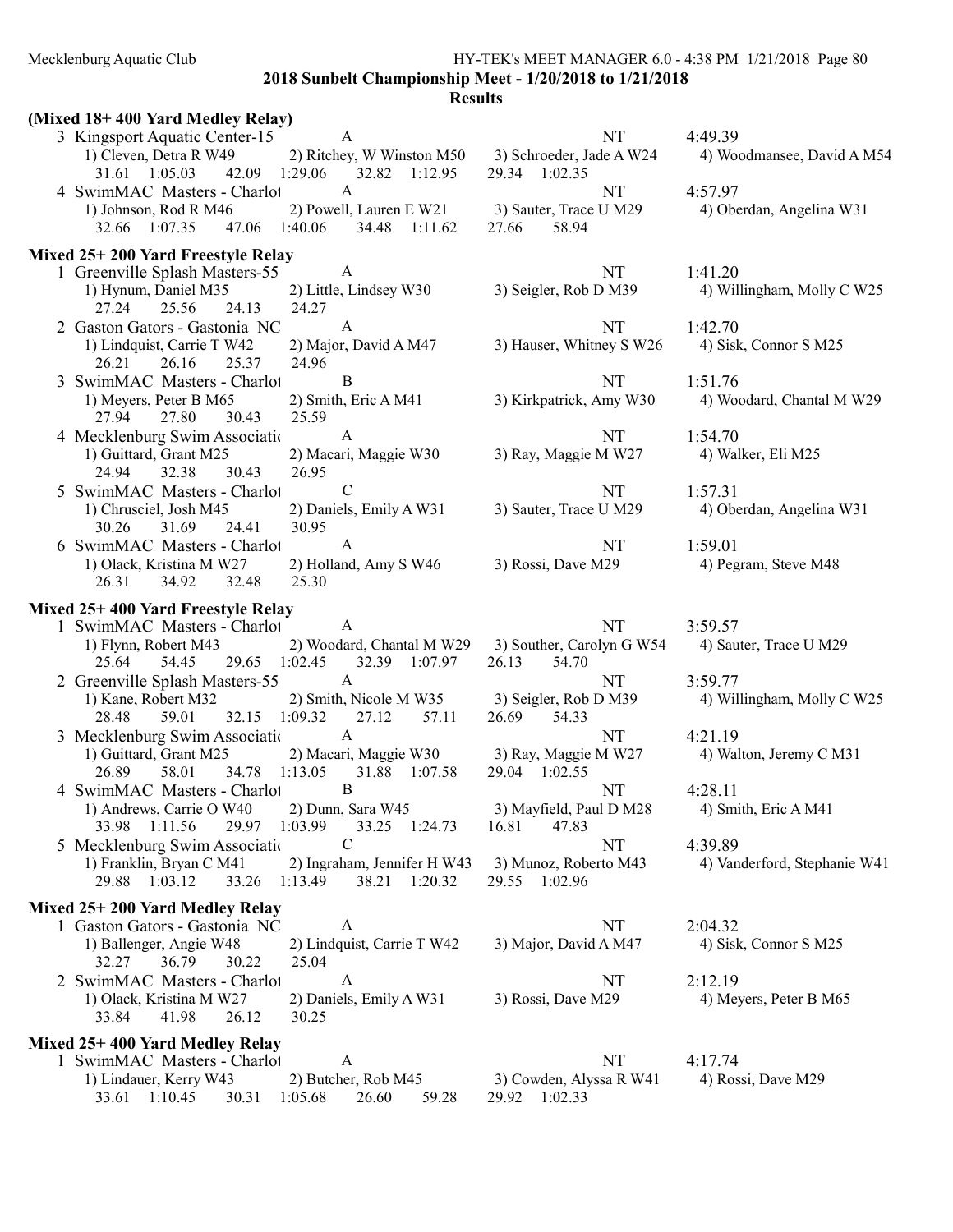Mecklenburg Aquatic Club HY-TEK's MEET MANAGER 6.0 - 4:38 PM 1/21/2018 Page 81 2018 Sunbelt Championship Meet - 1/20/2018 to 1/21/2018

| (Mixed 25+400 Yard Medley Relay)                                 |                                         |                                       |                               |
|------------------------------------------------------------------|-----------------------------------------|---------------------------------------|-------------------------------|
| 2 Mecklenburg Swim Association                                   | A                                       | <b>NT</b>                             | 4:47.44                       |
| 1) Keith, Jen E W32<br>39.27 1:20.19<br>38.37 1:23.73            | 2) Guittard, Grant M25<br>27.95 1:03.42 | 3) Ray, Maggie M W27<br>28.93 1:00.10 | 4) Smith, Trey J M27          |
|                                                                  |                                         |                                       |                               |
| Mixed 35+200 Yard Freestyle Relay<br>1 SwimMAC Masters - Charlot | C                                       | NT                                    | 1:42.48                       |
| 1) Gass, Melissa W49                                             | 2) Lindauer, Kerry W43                  | 3) Murray, Jeff L M48                 | 4) Pistorio, Tyge M52         |
| 24.40<br>26.34<br>28.30                                          | 23.44                                   |                                       |                               |
| 2 Charlotte SwimMasters-13                                       | B                                       | NT                                    | 1:45.31                       |
| 1) Green, Marcus E M42                                           | 2) Hageman, Heather W47                 | 3) Holland, Irish W37                 | 4) Piscitelli, Jonathan R M37 |
| 28.30<br>26.28<br>24.75                                          | 25.98                                   |                                       |                               |
| 3 Mecklenburg Swim Associatio                                    | A                                       | NT                                    | 1:46.45                       |
| 1) Glasco, Judd C M36                                            | 2) Johnson, Theo M35                    | 3) Kalka, Elizabeth W42               | 4) Kerestes, Jennifer J W44   |
| 28.18<br>24.06<br>30.42                                          | 23.79                                   |                                       |                               |
| 4 SwimMAC Masters - Charlot                                      | A                                       | NT                                    | 1:48.11                       |
| 1) Cowden, Alyssa R W41                                          | 2) Dempsey, Michelle W48                | 3) Flynn, Robert M43                  | 4) Higson, Gregg M46          |
| 28.10<br>33.15<br>23.79                                          | 23.07                                   |                                       |                               |
| 5 Mecklenburg Swim Association                                   | B                                       | <b>NT</b>                             | 1:52.25                       |
| 1) Challis, John L M44                                           | 2) McCormick, Bill T M44                | 3) Mennen, Trista W40                 | 4) Moore, Meredith W44        |
| 24.97<br>31.85<br>29.76                                          | 25.67                                   |                                       |                               |
| 6 Greenville Splash Masters-55                                   | $\mathbf{A}$                            | NT                                    | 1:57.90                       |
| 1) Kothe, Mark M51                                               | 2) Mezzogori, Diego M49                 | 3) Quinn, Cheryl L W57                | 4) Smith, Nicole M W35        |
| 29.27<br>31.41<br>31.78                                          | 25.44                                   |                                       |                               |
| 7 SwimMAC Masters - Charlot                                      | B                                       | NT                                    | 1:58.68                       |
| 1) Braden, Jennifer A W43                                        | 2) Cornell, Eric C M48                  | 3) Glender, Carlos M63                | 4) Womble, Jenny M W39        |
| 36.99<br>29.36<br>24.89                                          | 27.44                                   |                                       |                               |
| 8 Charlotte SwimMasters-13                                       | A                                       | NT                                    | 2:00.72                       |
| 1) Boling, Kelli S W40<br>27.13<br>40.90<br>24.41                | 2) Bylciw, Stephen M50<br>28.28         | 3) Czinege, Agnes W45                 | 4) Smith, Wayne D M40         |
| 9 Mecklenburg Swim Associatio                                    | $\mathcal{C}$                           | <b>NT</b>                             | 2:03.03                       |
| 1) Houlihan, Shannon A W40                                       | 2) Lavie, Alejandro M40                 | 3) Munoz, Roberto M43                 | 4) Rankin, Lisa R W42         |
| 32.55<br>28.63<br>34.48                                          | 27.37                                   |                                       |                               |
| 10 Sailfish Aquatics Masters-13                                  | A                                       | NT                                    | 2:18.59                       |
| 1) McAlarney, Christine M W522) Nelson, Stephanie A W46          |                                         | 3) Propst, Patty A W52                | 4) Schmidt, Jennifer R W44    |
| 36.73<br>46.58<br>24.99                                          | 30.29                                   |                                       |                               |
| Mixed 35+400 Yard Freestyle Relay                                |                                         |                                       |                               |
| 1 SwimMAC Masters - Charlot                                      | B                                       | NT                                    | 3:58.52                       |
| 1) Murray, Jeff L M48 2) Harrison, Steve W M45                   |                                         | 3) Womble, Jenny M W39                | 4) Lindauer, Kerry W43        |
| 29.72 1:02.75<br>30.25 1:03.46                                   | 25.12<br>54.74                          | 57.57<br>26.99                        |                               |
| 2 Mecklenburg Swim Association                                   | A                                       | NT                                    | 4:02.55                       |
| 1) Glasco, Judd C M36                                            | 2) Johnson, Theo M35                    | 3) Mennen, Trista W40                 | 4) Moore, Meredith W44        |
| 26.63<br>54.01<br>31.44 1:05.61                                  | 31.51 1:06.93                           | 56.00<br>26.32                        |                               |
| 3 Greenville Splash Masters-55                                   | A                                       | NT                                    | 4:14.65                       |
| 1) Hebel, Janice A W58                                           | 2) Hynum, Daniel M35                    | 3) Kothe, Mark M51                    | 4) Moore, Carolyn B W56       |
| 36.10 1:15.44<br>26.44                                           | 55.88<br>30.35 1:03.87                  | 27.80<br>59.46                        |                               |
| 4 SwimMAC Masters - Charlot                                      | A                                       | NT                                    | 4:17.42                       |
| 1) DeYoung, Kevin M40                                            | 2) Engstrom, David R M44                | 3) Carter, Eddie C W46                | 4) Cowden, Alyssa R W41       |
| 29.39 1:01.63<br>29.49                                           | 1:01.30<br>34.70 1:13.17                | 29.65 1:01.32                         |                               |
| 5 YMCA Seahorse Swim Team                                        | A                                       | NT                                    | 4:42.45                       |
| 1) Frye, Jenni W W41                                             | 2) Inglefield, Jody T M63               | 3) Lambert, Angie W49                 | 4) Texer, Toby M M49          |
| 31.67 1:07.19                                                    |                                         | 33.71 1:10.21                         |                               |
| --- Mecklenburg Swim Association                                 | B                                       | NT                                    | <b>NS</b>                     |
| 1) Challis, John L M44                                           | 2) Kalka, Elizabeth W42                 | 3) Kerestes, Jennifer J W44           | 4) McCormick, Bill T M44      |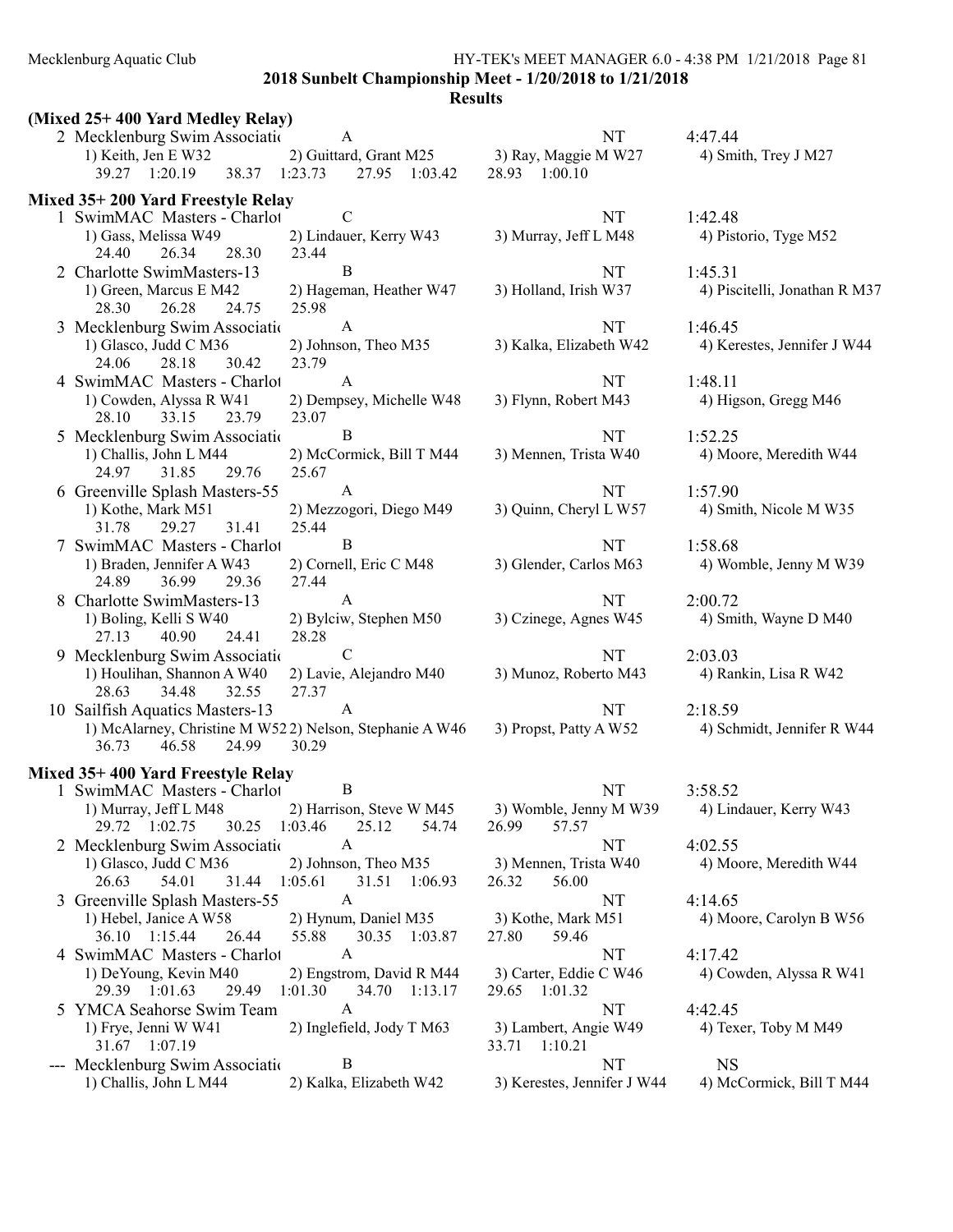#### Mecklenburg Aquatic Club HY-TEK's MEET MANAGER 6.0 - 4:38 PM 1/21/2018 Page 82 2018 Sunbelt Championship Meet - 1/20/2018 to 1/21/2018

| Mixed 35+800 Yard Freestyle Relay                            |                                                 |                             |                           |
|--------------------------------------------------------------|-------------------------------------------------|-----------------------------|---------------------------|
| 1 SwimMAC Masters - Charlot                                  | A                                               | NT                          | 9:26.18                   |
| 1) Andrews, Carrie O W40                                     | 2) Dore, Mary G W54                             | 3) Engstrom, David R M44    | 4) Walter, Joe M M46      |
| 1:15.16 1:55.66<br>35.81                                     | 2:35.86<br>31.83 1:07.63                        | 1:44.06 2:19.57             |                           |
| $1:07.38$ 1:43.64<br>22.42                                   | 2:18.46<br>30.41<br>1:03.70                     | 1:37.98<br>2:12.29          |                           |
| 2 James J Harris YMCA Master                                 | A                                               | NT                          | 11:08.41                  |
| 1) Hausler, Kurt F M53                                       | 2) Martella, Jenny W53                          | 3) Lentz-Martin, Kathy W37  | 4) Trogdon, Ray D M50     |
| 1:06.38<br>2:28.73<br>30.92                                  | 2:52.67<br>1:00.44<br>1:48.91                   | 2:49.12<br>3:12.82          |                           |
| $1:19.95$ $2:02.18$<br>38.86                                 | 2:38.43<br>42.13<br>1:24.08                     | 2:03.55<br>2:24.49          |                           |
|                                                              |                                                 |                             |                           |
| Mixed 35+200 Yard Medley Relay<br>1 Charlotte SwimMasters-13 | $\mathbf B$                                     |                             |                           |
|                                                              |                                                 | NT                          | 1:52.51                   |
| 1) Hageman, Heather W47                                      | 2) Hartnett, Gary M45                           | 3) Holland, Irish W37       | 4) Simmons, John M43      |
| 25.45<br>30.81<br>29.64                                      | 26.61                                           |                             |                           |
| 2 SwimMAC Masters - Charlot                                  | $\mathbf{A}$                                    | <b>NT</b>                   | 1:55.90                   |
| 1) Flynn, Robert M43                                         | 2) Lindauer, Kerry W43                          | 3) Andersen, Morten M47     | 4) Womble, Jenny M W39    |
| 28.48<br>33.80<br>25.56                                      | 28.06                                           |                             |                           |
| 3 Mecklenburg Swim Associatio                                | $\mathbf{A}$                                    | NT                          | 2:00.14                   |
| 1) Glasco, Judd C M36                                        | 2) Kerestes, Jennifer J W44                     | 3) McCormick, Bill T M44    | 4) Moore, Meredith W44    |
| 34.10<br>29.48<br>25.15                                      | 31.41                                           |                             |                           |
| 4 Hawk Masters Uncw-13                                       | A                                               | NT                          | 2:06.20                   |
| 1) Singletary, Henry P M56                                   | 2) Washburn, Jonathan W M60 3) Wolff, Celia W51 |                             | 4) Uhl, Alicia K W41      |
| 32.91<br>35.91<br>28.24                                      | 29.14                                           |                             |                           |
| 5 Charlotte SwimMasters-13                                   | $\mathbf{A}$                                    | NT                          | 2:08.75                   |
| 1) Bylciw, Kelly M W43                                       | 2) Foy, Nick M35                                | 3) Hargis, Jessica W38      | 4) Klein, Fred W M43      |
| 31.61<br>30.41<br>35.42                                      | 31.31                                           |                             |                           |
| 6 Mecklenburg Swim Associatio                                | $\mathbf C$                                     | 2:36.00                     | 2:14.95                   |
| 1) Franklin, Bryan C M41                                     | 2) Ingraham, Jennifer H W43                     | 3) Kalka, Elizabeth W42     | 4) Munoz, Roberto M43     |
| 36.03<br>33.74<br>30.59                                      | 34.59                                           |                             |                           |
| 7 Mecklenburg Swim Associatio                                | D                                               | NT                          | 2:17.28                   |
| 35.88<br>34.44<br>30.57                                      | 36.39                                           |                             |                           |
| 8 Mecklenburg Swim Associatio                                | B                                               | 2:28.00                     | 2:22.14                   |
| 1) Mennen, Trista W40                                        | 2) Painchaud, Laurent R M42                     | 3) Schmid, Alex S W48       | 4) Xistris, Chris M40     |
| 29.20<br>38.15<br>39.25                                      | 35.54                                           |                             |                           |
| 9 SwimMAC Masters - Charlot                                  | B                                               | <b>NT</b>                   | 2:44.74                   |
| 1) Gossert, Theodore I M48                                   | 2) Neltner, Tara M W43                          | 3) Strickler, Margot W54    | 4) Sturgis, Jason M45     |
| 44.08<br>40.05<br>56.01                                      | 24.60                                           |                             |                           |
| 10 Charlotte SwimMasters-13                                  | $\mathbf C$                                     | <b>NT</b>                   | 2:58.22                   |
| 1) Rupprecht, Alex D M40                                     | 2) He, Abbey K W44                              | 3) Sperry, Jennifer W60     | 4) Boylan, Dean M58       |
| 16.40<br>54.62<br>40.25                                      | 1:06.95                                         |                             |                           |
|                                                              |                                                 |                             |                           |
| Mixed 35+400 Yard Medley Relay                               |                                                 | NT                          | 4:37.28                   |
| 1 Mecklenburg Swim Association                               | A                                               |                             |                           |
| 1) Johnson, Theo M35                                         | 2) Kalka, Elizabeth W42                         | 3) Kerestes, Jennifer J W44 | 4) McCormick, Bill T M44  |
| 36.30 1:15.86<br>16.40                                       | 38.55 1:06.18<br>34.54<br>B                     | 32.03 1:40.70               | 4:45.93                   |
| 2 Mecklenburg Swim Association                               |                                                 | NT                          |                           |
| 1) Challis, John L M44                                       | 2) Glasco, Judd C M36                           | 3) Mennen, Trista W40       | 4) Moore, Meredith W44    |
| 38.78 1:21.01<br>34.96                                       | 1:14.23<br>26.60<br>57.27                       | 34.71  1:13.42              |                           |
| 3 Mecklenburg Swim Association                               | $\mathsf{C}$                                    | NT                          | 5:13.28                   |
| 1) Brown, Stephen C M51                                      | 2) Kimball, Daniel M44                          | 3) Kitzmiller, Karen L W45  | 4) Mayers, Kirsten B W49  |
| 40.38 1:24.52<br>36.55                                       | 1:19.56<br>36.20 1:18.35                        | 1:10.85                     |                           |
| 4 SwimMAC Masters - Charlot                                  | A                                               | NT                          | 5:13.66                   |
| 1) Gossert, Theodore I M48                                   | 2) Dunn, Sara W45                               | 3) Flynn, Robert M43        | 4) Sumwalt, Christa C W45 |
| 44.20 1:30.95<br>34.88                                       | 1:15.48<br>28.20 1:01.86                        | 40.60 1:25.37               |                           |
|                                                              |                                                 |                             |                           |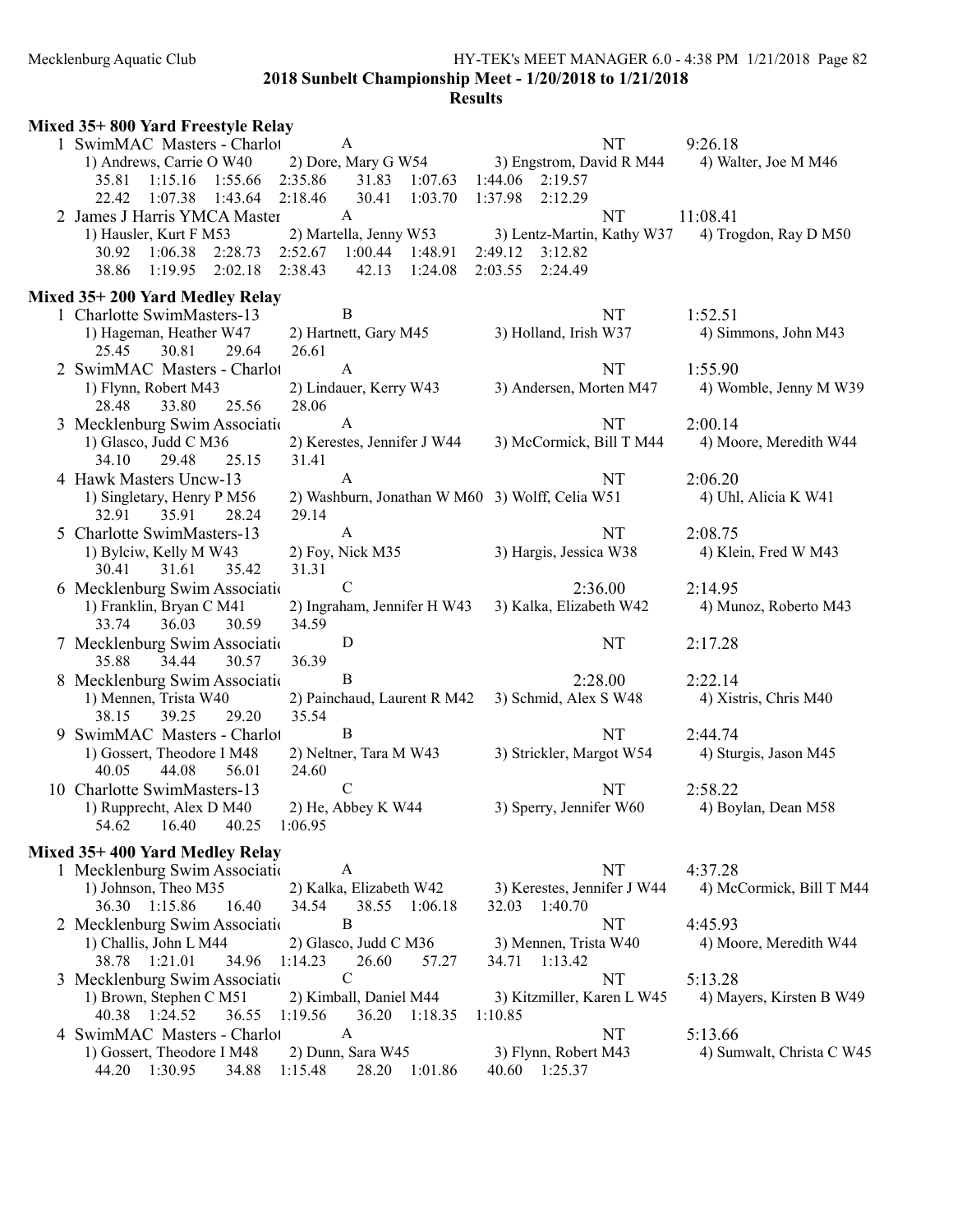2018 Sunbelt Championship Meet - 1/20/2018 to 1/21/2018

| Mixed 45+200 Yard Freestyle Relay                      |                                   |                                         |                           |
|--------------------------------------------------------|-----------------------------------|-----------------------------------------|---------------------------|
| 1 SwimMAC Masters - Charlot                            | B                                 | NT                                      | 1:47.93                   |
| 1) Davis, William A M50                                | 2) Dore, Mary G W54               | 3) Harrison, Steve W M45                | 4) Rhodes, JerrieLynn W50 |
| 27.96<br>26.73<br>24.11                                | 29.13                             |                                         |                           |
| 2 SwimMAC Masters - Charlot                            | $\mathbf C$                       | NT                                      | 1:50.13                   |
| 1) Hilgen, Tom H M53                                   | 2) McLuskie, Brenda M W51         | 3) Souther, Carolyn G W54               | 4) Walter, Joe M M46      |
| 31.14<br>33.70<br>20.54                                | 24.75                             |                                         |                           |
| 3 SwimMAC Masters - Charlot                            | $\mathbf{A}$                      | <b>NT</b>                               | 1:51.85                   |
| 1) Carter, Eddie C W46                                 | 2) Dunn, Sara W45                 | 3) Johnson, Rod R M46                   | 4) Robling, Steve W M47   |
| 26.51<br>32.20<br>28.28                                | 24.86                             |                                         |                           |
| 4 Mecklenburg Swim Associatio                          | $\mathbf{A}$                      | <b>NT</b>                               | 2:03.20                   |
| 1) Brown, Stephen C M51                                | 2) Ensey, James K M48             | 3) Kitzmiller, Karen L W45              | 4) Mayers, Kirsten B W49  |
| 30.45 33.55<br>31.90                                   | 27.30                             |                                         |                           |
| 5 SwimMAC Masters - Charlot                            | D                                 | <b>NT</b>                               | 2:06.78                   |
| 1) Dawson, Lori R W52                                  | 2) Hunt, Steve T M54              | 3) Perelli, David E M51                 | 4) Strickler, Margot W54  |
| 27.12<br>29.02<br>35.38                                | 35.26<br>E                        |                                         |                           |
| 6 SwimMAC Masters - Charlot                            |                                   | NT                                      | 2:16.03                   |
| 1) Cooke, Kathleen W46<br>35.02<br>28.40<br>33.68      | 2) Stillman, Vance R M51<br>38.93 | 3) Sturgis, Jason M45                   | 4) Sumwalt, Christa C W45 |
|                                                        | $\mathbf C$                       | <b>NT</b>                               | 2:17.95                   |
| 7 Mecklenburg Swim Association<br>1) Asby, Sarah E W47 | 2) Ellis, Brad M M45              | 3) Parrella, Kevin M M53                | 4) Schmid, Alex S W48     |
| 34.99 1:13.19<br>29.77                                 |                                   |                                         |                           |
| 8 SwimMAC Masters - Charlot                            | $\mathbf{F}$                      | <b>NT</b>                               | 2:19.68                   |
| 1) Druhan, Emily C W51                                 | 2) Gossert, Theodore I M48        | 3) Mignardi, Stefano M53                | 4) Ronning, Christine W51 |
| 41.29<br>29.74<br>36.13                                | 32.52                             |                                         |                           |
|                                                        |                                   |                                         |                           |
| Mixed 45+400 Yard Freestyle Relay                      | $\overline{B}$                    | NT                                      | 4:15.29                   |
| 1 SwimMAC Masters - Charlot<br>1) Robling, Steve W M47 | 2) Rhodes, JerrieLynn W50         | 3) Ronning, Christine W51               | 4) Butcher, Rob M45       |
| 29.79 1:02.96<br>15.26                                 | 32.46<br>35.69 1:09.15            | 34.64 1:30.72                           |                           |
| 2 SwimMAC Masters - Charlot                            | $\mathbf{A}$                      | NT                                      | 4:39.80                   |
| 1) Sumwalt, Christa C W45                              | 2) Johnson, Rod R M46             | 3) Strickler, Margot W54                | 4) Davis, William A M50   |
| 40.03<br>28.42 1:00.63                                 | $1:26.17$ 36.14 $1:15.80$         | 57.20<br>16.05                          |                           |
| 3 Charlotte SwimMasters-13                             | $\mathbf{A}$                      | <b>NT</b>                               | 4:39.89                   |
| 1) Boylan, Dean M58                                    | 2) Bylciw, Stephen M50            | 3) Haruta, Debbie W50                   | 4) Lang, Cheryl E W60     |
| 35.84 1:16.58 1:12.00                                  | 1:30.11 1:20.26 1:53.20           |                                         |                           |
| 4 Mecklenburg Swim Association                         | $\mathbf{A}$                      | NT                                      | 4:55.19                   |
| 1) Asby, Sarah E W47                                   | 2) Brown, Stephen C M51           | 3) Ensey, James K M48                   | 4) Fricano, Laura W46     |
| 30.60  1:06.47  39.65  1:46.49  17.35  59.60           |                                   | 29.78 1:02.63                           |                           |
| 5 Mecklenburg Swim Association                         | $\mathcal{C}$                     | NT                                      | 5:24.82                   |
| 1) Belongea, Jamie W52                                 | 2) Ellis, Brad M M45              | 3) Hood, Carol Ann W48<br>36.58 1:20.42 | 4) Weslock, Rick M46      |
| --- Mecklenburg Swim Association                       | B                                 | NT                                      | <b>NS</b>                 |
| 1) Barton, Marcus W M48                                | 2) Giesber, Jennifer C W47        | 3) Morris, Brent A M52                  | 4) Szempruch, Heidi P W46 |
| Mixed 45+200 Yard Medley Relay                         |                                   |                                         |                           |
| 1 SwimMAC Masters - Charlot                            | B                                 | NT                                      | 1:57.06                   |
| 1) Gass, Melissa W49                                   | 2) Hilgen, Tom H M53              | 3) Holland, Amy S W46                   | 4) Harrison, Steve W M45  |
| 29.50<br>35.73<br>27.42                                | 24.41                             |                                         |                           |
| 2 SwimMAC Masters - Charlot                            | A                                 | NT                                      | 2:03.06                   |
| 1) Davis, William A M50                                | 2) Dunn, Sara W45                 | 3) Carter, Eddie C W46                  | 4) Pistorio, Tyge M52     |
| 29.62<br>22.63<br>45.23                                | 25.58                             |                                         |                           |
| SwimMAC Masters - Charlot                              | $\mathbf C$                       | NT                                      | 2:08.21                   |
| 1) Johnson, Rod R M46                                  | 2) Higson, Gregg M46              | 3) Dawson, Lori R W52                   | 4) Rhodes, JerrieLynn W50 |
| 29.31<br>29.80<br>39.51                                | 29.59                             |                                         |                           |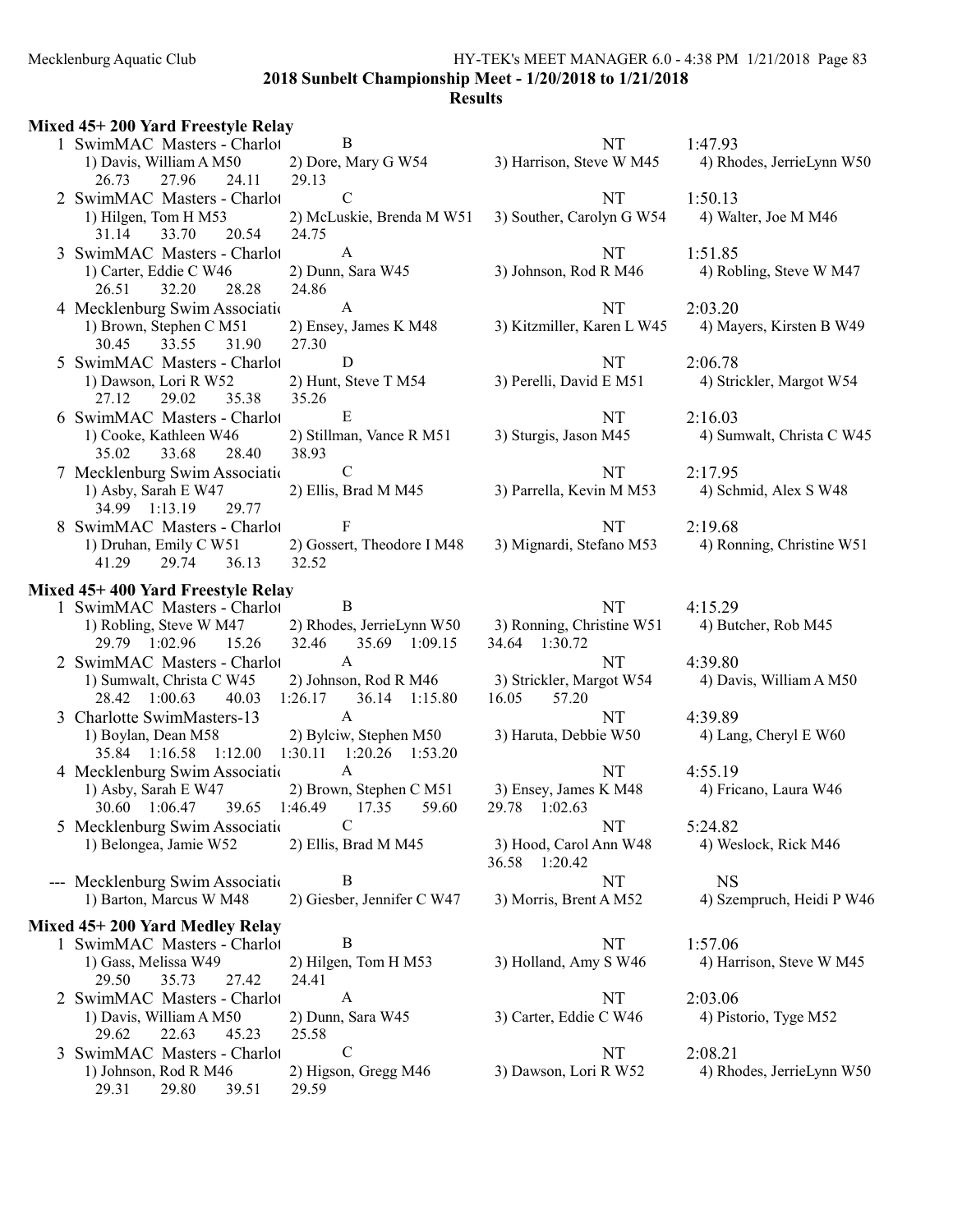2018 Sunbelt Championship Meet - 1/20/2018 to 1/21/2018

| (Mixed 45+200 Yard Medley Relay)                                              |                                                       |                                              |                                         |
|-------------------------------------------------------------------------------|-------------------------------------------------------|----------------------------------------------|-----------------------------------------|
| 4 SwimMAC Masters - Charlot                                                   | D                                                     | NT                                           | 2:08.93                                 |
| 1) Pegram, Steve M48                                                          | 2) Lyons, Jeff M47                                    | 3) Souther, Carolyn G W54                    | 4) Dore, Mary G W54                     |
| 32.53<br>32.62<br>32.78                                                       | 31.00                                                 |                                              |                                         |
| 5 SwimMAC Masters - Charlot                                                   | $\mathbf E$                                           | <b>NT</b>                                    | 2:18.29                                 |
| 1) Ronning, Christine W51<br>36.23<br>38.23<br>28.95                          | 2) Hunt, Steve T M54<br>34.88                         | 3) Robling, Steve W M47                      | 4) Lowe, Mary Louise C W54              |
| 6 Greenville Splash Masters-55                                                | $\mathbf{A}$                                          | NT                                           | 2:22.75                                 |
| 1) Aragon, Leah A W54<br>41.46<br>44.76<br>27.85                              | 2) Bopp, Sara W53<br>28.68                            | 3) Kothe, Mark M51                           | 4) Mezzogori, Diego M49                 |
| 7 Mecklenburg Swim Association                                                | B                                                     | NT                                           | 2:42.67                                 |
| 1) Asby, Sarah E W47<br>56.25<br>34.48<br>41.69                               | 2) Ensey, James K M48<br>30.25                        | 3) Fricano, Laura W46                        | 4) Parrella, Kevin M M53                |
| --- Mecklenburg Swim Associatio                                               | $\mathbf{A}$                                          | 2:18.00                                      | <b>NS</b>                               |
| 1) Barton, Marcus W M48<br>--- Charlotte SwimMasters-13                       | 2) Brown, Stephen C M51<br>$\mathbf{A}$               | 3) Giesber, Jennifer C W47<br>NT             | 4) Kitzmiller, Karen L W45<br><b>NS</b> |
| 1) Lee, Lawrence B M49                                                        | 2) Loydpierson, Sandy W53                             | 3) Nestor, Susan W55                         | 4) Smith, Jeffrey H M54                 |
| Mixed 45+400 Yard Medley Relay                                                |                                                       |                                              |                                         |
| 1 SwimMAC Masters - Charlot                                                   | $\mathbf{A}$                                          | NT                                           | 5:30.47                                 |
| 1) Sturgis, Jason M45<br>40.15 1:22.40<br>18.19                               | 2) Strickler, Margot W54<br>46.03 1:09.91 1:34.39     | 3) Dawson, Lori R W52<br>$1:00.33$ $1:47.65$ | 4) Hilgen, Tom H M53                    |
| Mixed 55+200 Yard Freestyle Relay                                             |                                                       |                                              |                                         |
| 1 Hawk Masters Uncw-13                                                        | A                                                     | NT                                           | 2:17.01                                 |
| 1) Allen, Pam J W62                                                           | 2) Boston, Jim E M71                                  | 3) Buchanan, Bill M58                        | 4) Burrell, Nina B W59                  |
| 1:13.21<br>34.22<br>29.58                                                     |                                                       |                                              |                                         |
| 2 Mecklenburg Swim Associatio                                                 | A                                                     | <b>NT</b>                                    | 2:20.61                                 |
| 1) Gambrell, Carla W58<br>37.10<br>32.13<br>36.30                             | 2) Mahoney, John F M59<br>35.08                       | 3) Thompson, Mark A M58                      | 4) Waldron, Patricia H W55              |
| 3 SwimMAC Masters - Charlot                                                   | $\mathbf{A}$                                          | NT                                           | 2:21.73                                 |
| 1) Hefron, Karen W58                                                          | 2) Purdie, John A M68                                 | 3) Oudin, Jack M68                           | 4) Woodard, Alis Rojas W57              |
| 35.96<br>37.67<br>36.03                                                       | 32.07                                                 |                                              |                                         |
| 4 Greenville Splash Masters-55                                                | $\mathbf{A}$                                          | NT                                           | 2:41.03                                 |
| 1) Byer, Allan F M64<br>32.81<br>35.64<br>47.79                               | 2) Elliott, Kacky C W79<br>44.79                      | 3) Haverland, Rick A M65                     | 4) Panayotoff, Kristi M W69             |
| Mixed 55+400 Yard Freestyle Relay                                             |                                                       |                                              |                                         |
| --- Hawk Masters Uncw-13                                                      | A                                                     | NT                                           | DQ                                      |
| Early take-off swimmer #4<br>1) Allen, Pam J W62<br>1:22.54<br>39.38<br>37.58 | 2) Burrell, Nina B W59<br>1:18.21<br>41.48<br>1:26.02 | 3) Boston, Jim E M71<br>1:11.03<br>33.57     | 4) Forrester, Daniel M65                |
|                                                                               |                                                       |                                              |                                         |
| Mixed 55+800 Yard Freestyle Relay                                             |                                                       |                                              |                                         |
| 1 Hawk Masters Uncw-13<br>1) Allen, Pam J W62                                 | A<br>2) Burrell, Nina B W59                           | NT<br>3) Buchanan, Bill M58                  | 11:17.09<br>4) Forrester, Daniel M65    |
| 1:26.60<br>2:14.15<br>40.61                                                   | 3:00.75<br>41.34<br>1:25.96                           | 2:57.52<br>2:11.66                           |                                         |
| 36.93<br>1:18.15<br>1:59.94                                                   | 2:39.81<br>36.59<br>1:16.26                           | 1:58.19<br>2:39.01                           |                                         |
|                                                                               |                                                       |                                              |                                         |
| Mixed 55+200 Yard Medley Relay                                                |                                                       |                                              |                                         |
| 1 Hawk Masters Uncw-13                                                        | A                                                     | NT                                           | 2:38.28                                 |
| 1) Allen, Pam J W62                                                           | 2) Forrester, Daniel M65                              | 3) Moore, John M56                           | 4) Burrell, Nina B W59                  |
| 48.03<br>47.31<br>30.46                                                       | 32.48                                                 |                                              |                                         |
| 2 Mecklenburg Swim Association<br>1) Arnold, Matthew J M57                    | A                                                     | NT                                           | 2:40.79                                 |
| 1:30.37<br>40.62<br>29.80                                                     | 2) Gambrell, Carla W58                                | 3) Thompson, Mark A M58                      | 4) Waldron, Patricia H W55              |